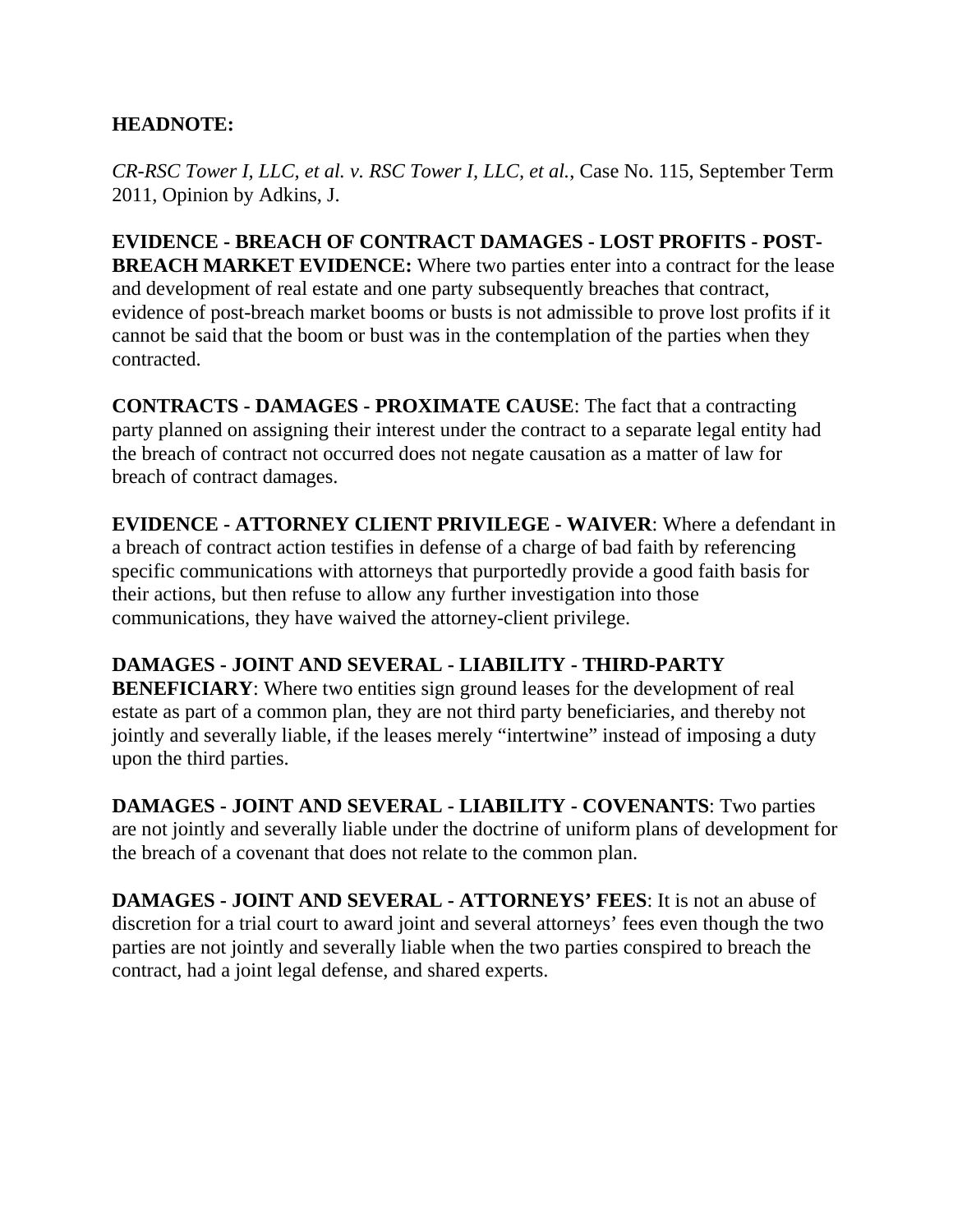Circuit Court for Montgomery County Case Nos. 276438, 309540

## IN THE COURT OF APPEALS

## OF MARYLAND

No. 115

September Term, 2011

 $\overline{\phantom{a}}$ 

 $\overline{a}$ 

 $\overline{\phantom{a}}$ 

 $\overline{\phantom{a}}$ 

CR-RSC TOWER I, LLC, et al.

v.

RSC TOWER I, LLC et al.

Bell, C.J., Harrell Battaglia Greene Adkins Barbera McDonald,

JJ.

Opinion by Adkins, J. Harrell and Battaglia, JJ., dissent.

Filed: November 27, 2012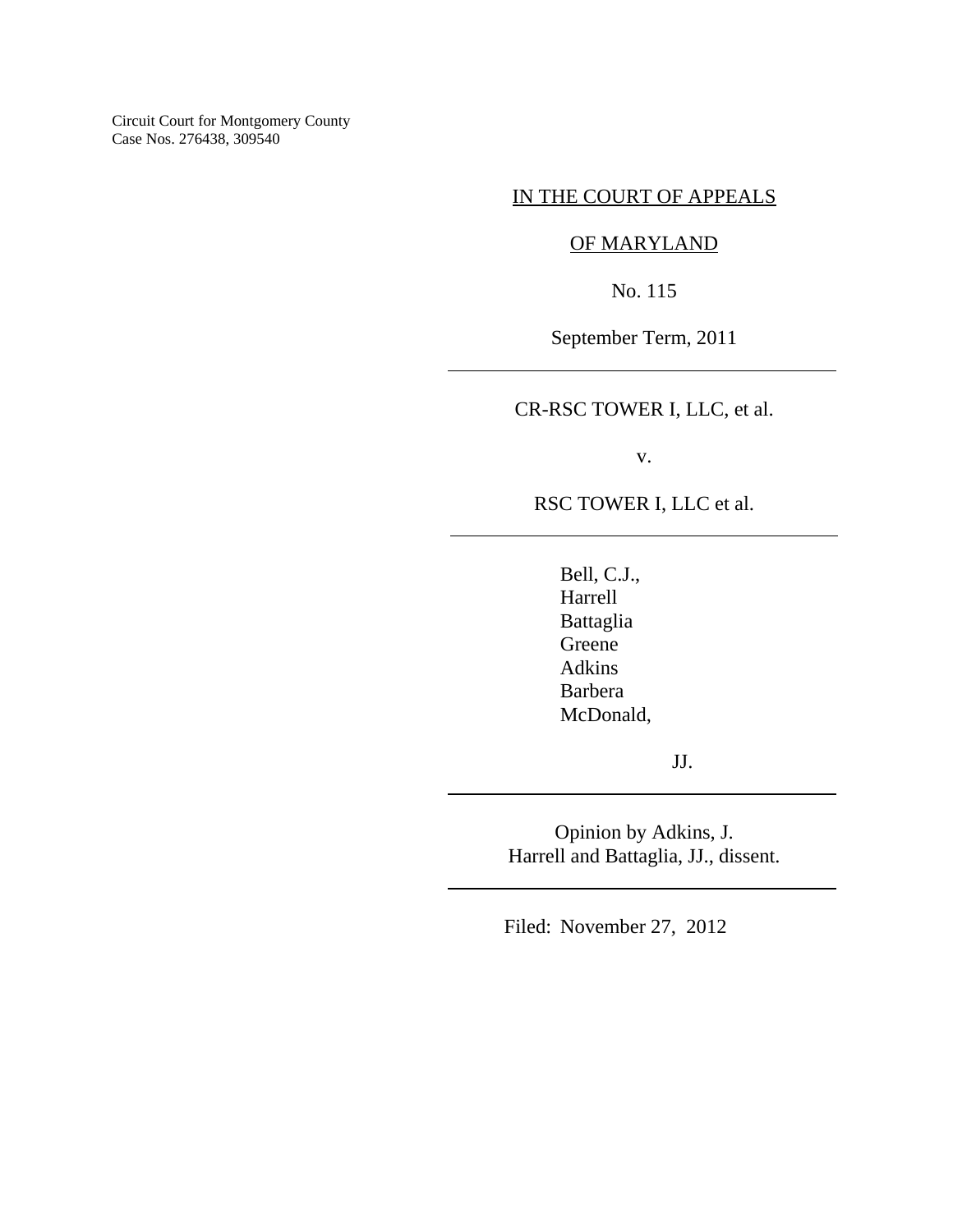In this case, we determine the proper measure of lost profit damages in a breach of contract case, a question uncommon for our docket. We also review the rare situation when a trial court has permitted a litigant to discover and introduce into evidence communications between an opposing party and its attorneys, based on an implied waiver of the attorney-client privilege via testimony. Finally, we answer four other issues raised by the parties relating to this urban real estate development that failed to come to fruition.

The owners of two adjoining properties leased them to developer-tenants for the purpose of building an apartment building on each. As construction was beginning, the landlords breached the ground leases by refusing to provide estoppel certificates and contesting the tenants' building permits. The landlords' breach prevented the tenants from obtaining financing, which ended the development project. The tenants sued for lost profits.

In discovery, the landlords admitted to breaching but refused to explain why they had breached, stating simply that they had relied on the advice of counsel. Before trial, the Circuit Court for Montgomery County ruled against the landlords on several motions, holding that (1) the tenants could discover and introduce evidence of the landlords' reasons for breaching, including communications with their former counsel, (2) the landlords could not introduce evidence of the 2008 crash in the real estate market to show that the tenants would not have made profits, and (3) the landlords could not argue or present evidence that the tenants, having planned to create a shell company to operate the apartment buildings, were not the real party in interest. The jury awarded the tenants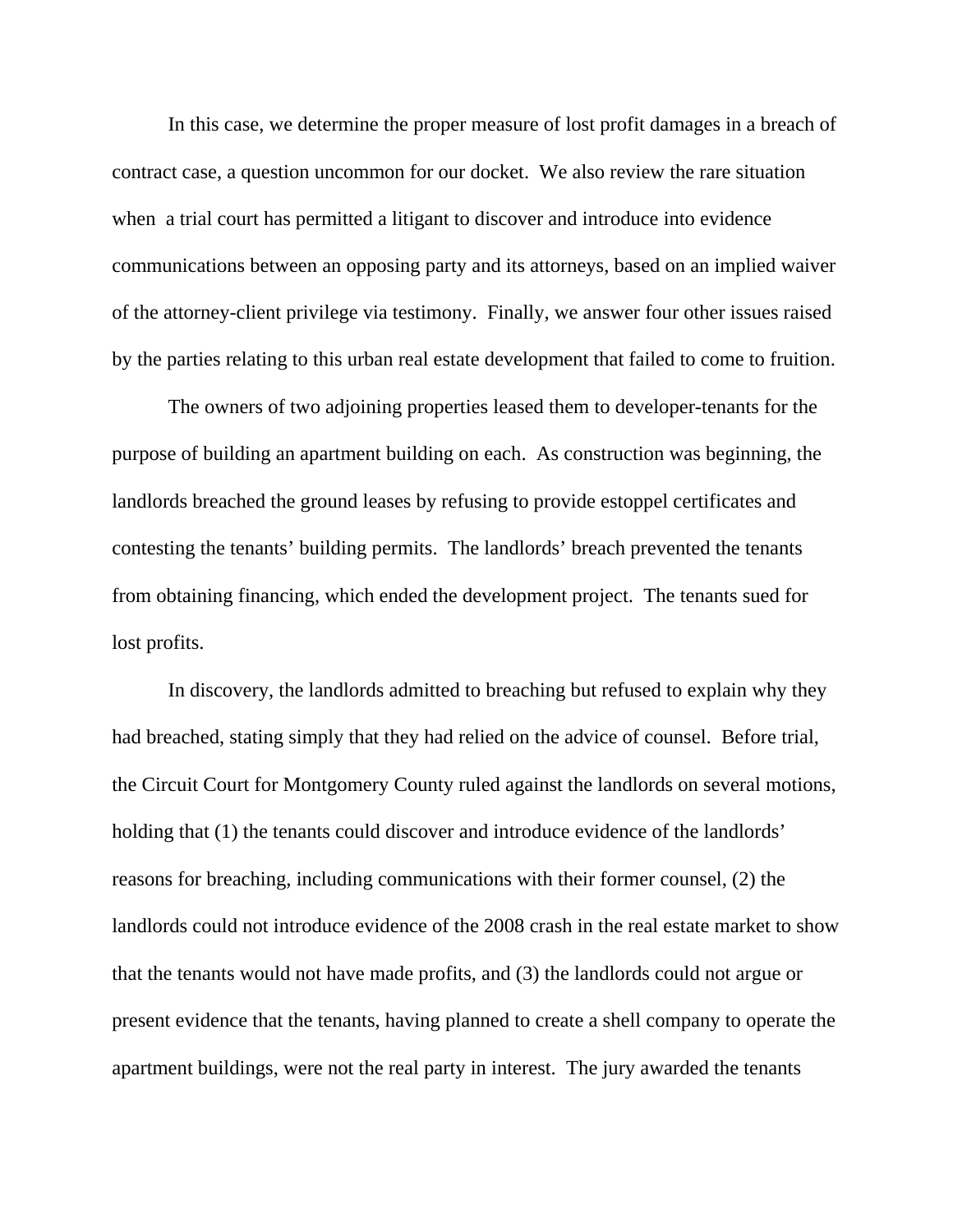over \$36 million in damages, holding the landlords jointly and severally liable. The trial court also awarded joint and several attorneys' fees.

The landlords appealed, contesting the issues mentioned above, as well as whether joint and several liability was proper. The Court of Special Appeals held that the landlords could not be held jointly and severally liable for damages but otherwise affirmed. Both parties petitioned for *certiorari*. For the reasons explained below, we shall affirm the judgment of the Court of Special Appeals.

## **Facts and Legal Proceedings**

On June 16, 2004, Respondents/Cross-Petitioners RSC Tower I, LLC and RSC Tower II, LLC ("Tenants") entered into separate ground leases to develop adjoining properties in Rock Spring Park in Montgomery County, Maryland. The owners of the properties, Camalier L.P. and Davis Brothers Montgomery Farm L.P. ("Landlords"), signed the ground leases. The ground leases provided that Tenants—corporate entities formed by Penrose development company for the purpose of developing the two parcels—would build "high rise multifamily apartment project[s]" on each parcel as part of a common plan. Specifically, RSC Tower I, LLC agreed to build "Tower I" on Parcel 20, with construction to start no later than July 15, 2004. RSC Tower II, LLC agreed to build "Tower II" on Parcel 21, with construction to start no later than July 1, 2009.<sup>1</sup> Each tower was to contain approximately 350 units.

<sup>&</sup>lt;sup>1</sup>RSC Tower II, LLC could obtain an extension to July 1, 2010, upon certain conditions.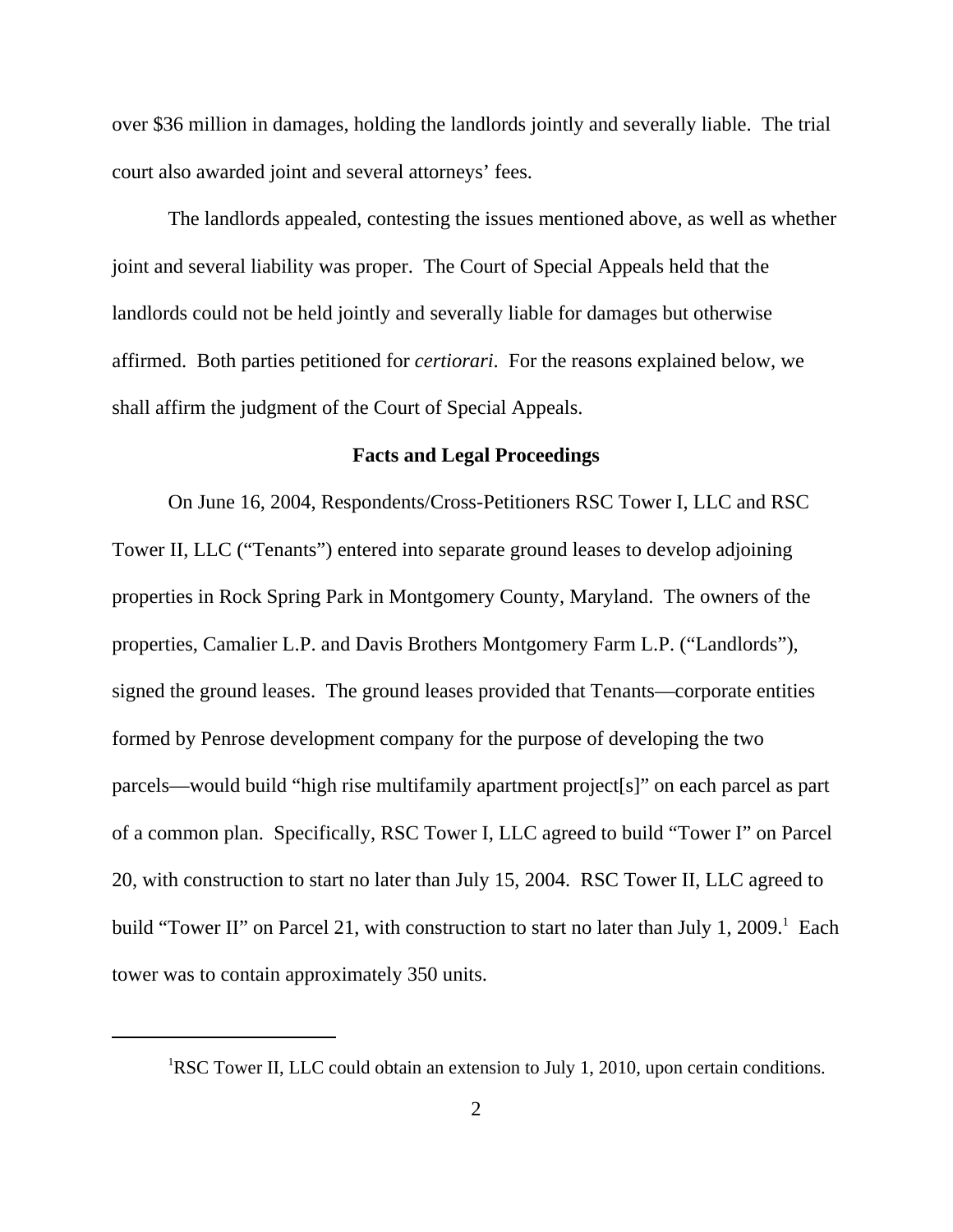The plan for the two properties changed later in 2004, when Tenants and Landlords discussed building instead condominium units, a hotel, and a spa resort. The developer for this new project was to be Canyon Ranch, an outside development company. On March 3, 2005, Tenants obtained approval of the site plan amendment for the new project from the Maryland National Capital Park and Planning Commission ("Commission"). Additionally, because Maryland law prohibits developing residential condominiums on leasehold estates,<sup>2</sup> on September 13, 2005 Landlords agreed to sell the parcels to Tenants, modifying the ground leases accordingly and entering into sales contracts to convey the land. As a preliminary step to selling the properties, Landlords assigned their interests in the ground leases to Petitioners/Cross-Respondents CR-RSC Tower I, LLC, Second CR-RSC Tower I, LLC, CR-RSC Tower II, LLC, and Second CR-RSC Tower II, LLC, four corporate entities wholly owned by the owners of the properties.3

Yet on August 28, 2006, Tenants reverted to the original plan to build the apartment towers, filing another site plan amendment with the Commission. Tenants returned to the original plan because Canyon Ranch withdrew from the project, citing what it called "the overall slow down in the condominium marketplace" and "some

<sup>2</sup> *See* Md. Code (1974, 2010 Repl. Vol.), § 11-102(a)(2)(i) of the Real Property Article ("[A] leasehold estate may not be subjected to a condominium regime if it is used for residential purposes[.]").

<sup>&</sup>lt;sup>3</sup>We shall use the term "Landlords" to refer to these corporate entities as well as the owners of the properties.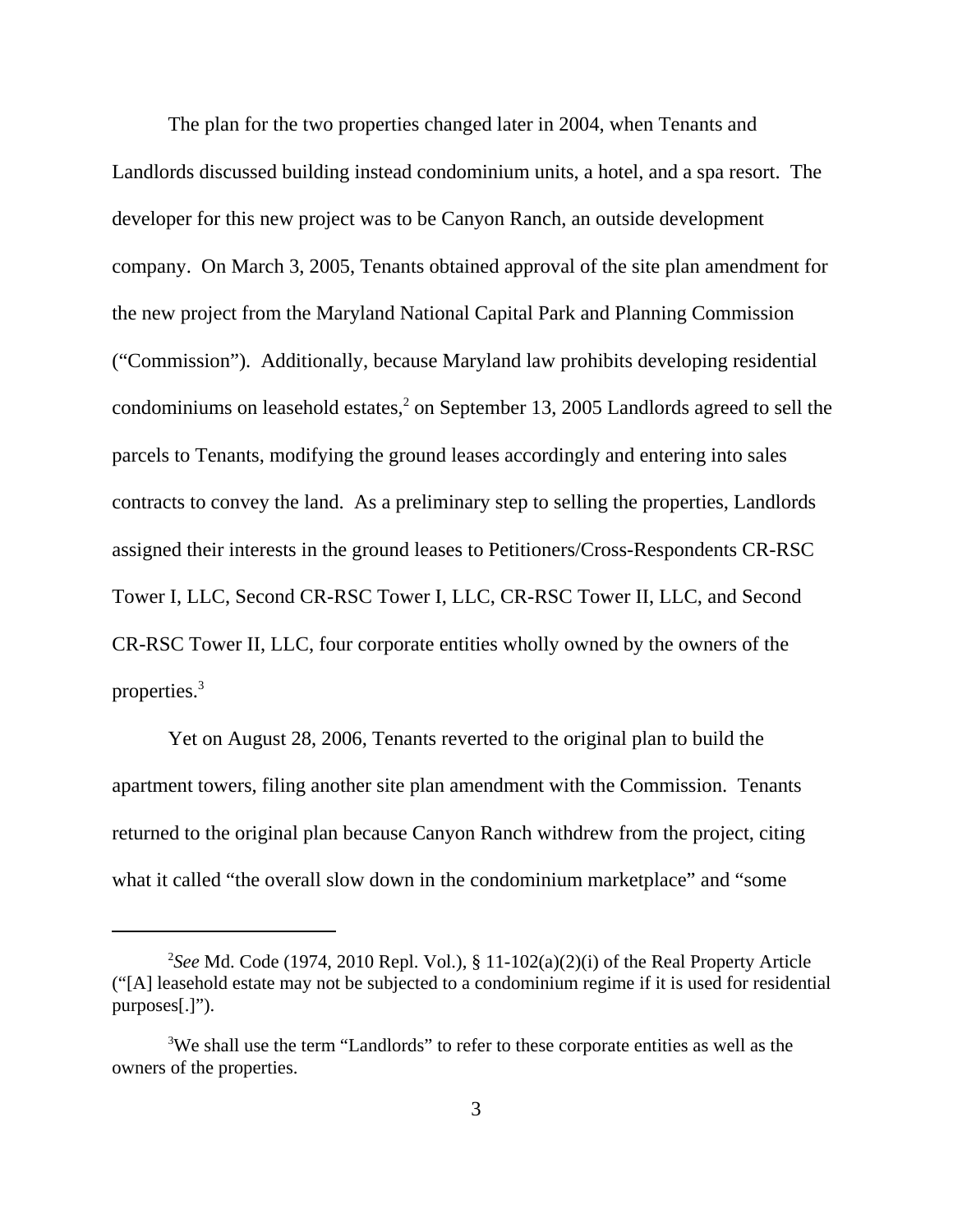missteps during the development project." A power struggle ensued, with Landlords asserting that they had the "sole authority" to determine whether to return to the apartment plan or to proceed with the condominium plan. Nevertheless, the Commission approved the site plan amendment. Landlords then instituted administrative actions contesting the Commission's approval of the site plan amendments as well as the decision of the Montgomery County Department of Permitting Services ("DPS") to issue a building permit for Tower I.

Tenants moved forward with the apartment project, entering into a Memorandum of Understanding ("MOU") with Northwestern Mutual Life Insurance Company ("NML") under which NML agreed to provide an \$85 million construction loan and purchase \$30.1 million in equity in the apartment towers. To finalize the financing agreement, in October 2006 Tenants requested that Landlords execute estoppel certificates, as called for by the ground leases. In simple terms, the estoppel certificates would certify that Tenants were in compliance with all terms of the lease. There was some back and forth about the terms of the estoppel certificates, and when Landlords still had not signed them by October 26, 2006, Tenants threatened to sue.

On November 3, 2006, Landlords wrote to Tenants, attaching draft estoppel certificates with several reservations. In those certificates, Landlords asserted that Tenants were in breach of the ground leases. When Tenants showed the certificates to NML, it said the certificates were not sufficient to finalize the financing agreement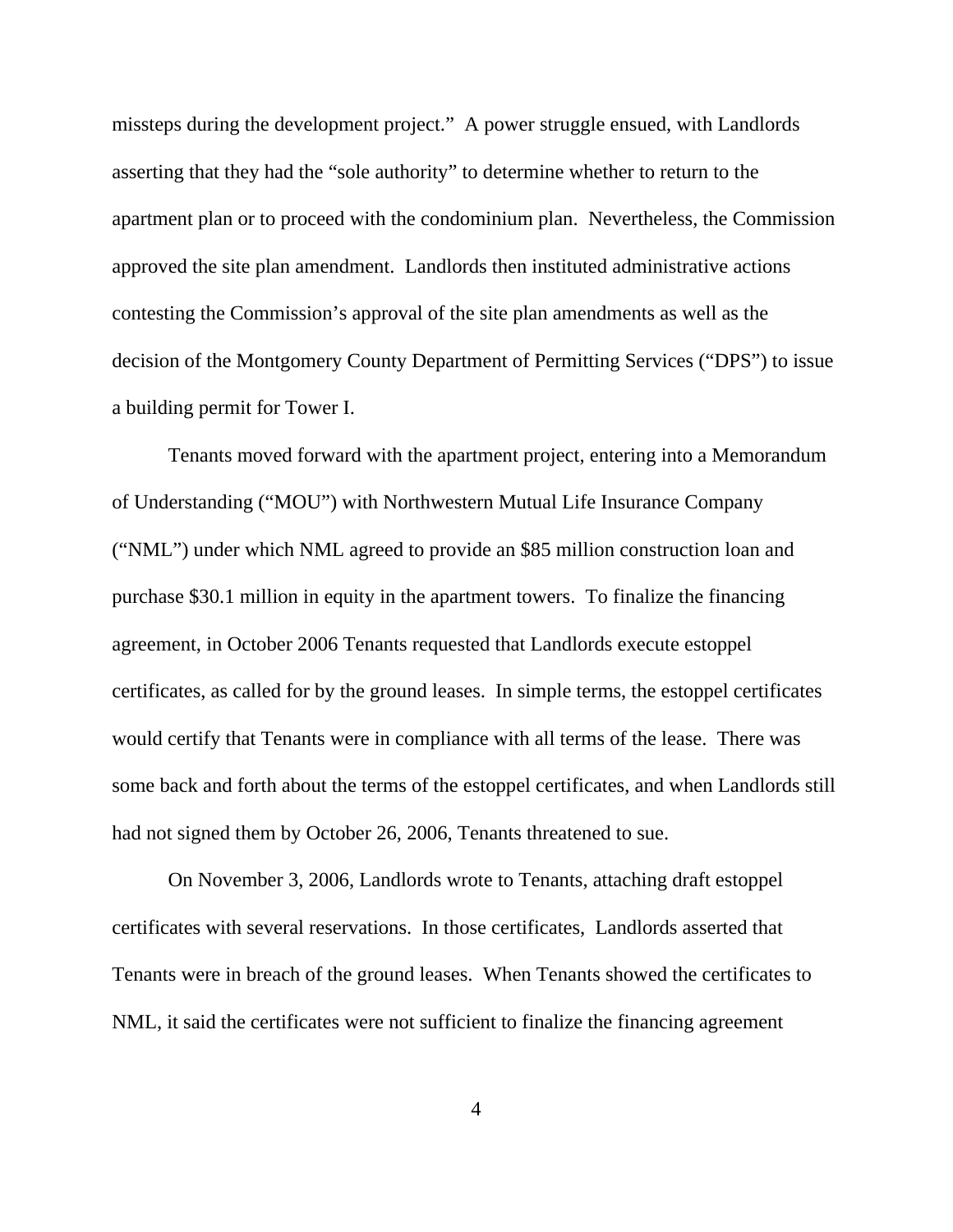because Landlords said that Tenants were in breach. Tenants then filed a declaratory action against Landlords in the Circuit Court for Montgomery County.

While the lawsuit was pending, Tenants continued negotiating with NML, ultimately agreeing to a financing arrangement under which Tenants would assign their interest in Tower I to a separate corporate entity, Sorrento, which would be owned by NML and Tenants as "90/10 partners."<sup>4</sup> The plans further provided:

> Cash flow will be split 90/10 [until] both parties earn a 10% cumulative preferred return. Thereafter, cash flow will be split 60% to [NML] and 40% to [Tenants].

These plans were reflected in Tenants' formal application for financing on December 8, 2006. In anticipation of the financing agreement, both NML and Tenants prepared *pro formas* projecting the towers' expected profits.

On April 4, 2007, the Circuit Court entered summary judgment in Tenants' favor, finding that Landlords had breached the ground leases by failing to provide the requested estoppel certificates and pursuing administrative actions against the site plan amendments and building permits. The Circuit Court ordered Landlords to execute the requested estoppel certificates within three days and dismiss the administrative actions.

Landlords appealed, and the Court of Special Appeals stayed the order to dismiss

<sup>&</sup>lt;sup>4</sup>There were actually two planned Sorrento entities, Sorrento Apartments Associates, LLC, which was to hold Tenants' leasehold interest for Tower I, and Sorrento Management Associates, LLC, which was to serve as the borrower of the NML loan and also be the sole member and manager of Sorrento Apartments Associates, LLC. Sorrento Apartments Associates, LLC, was also to be the guarantor of the loan.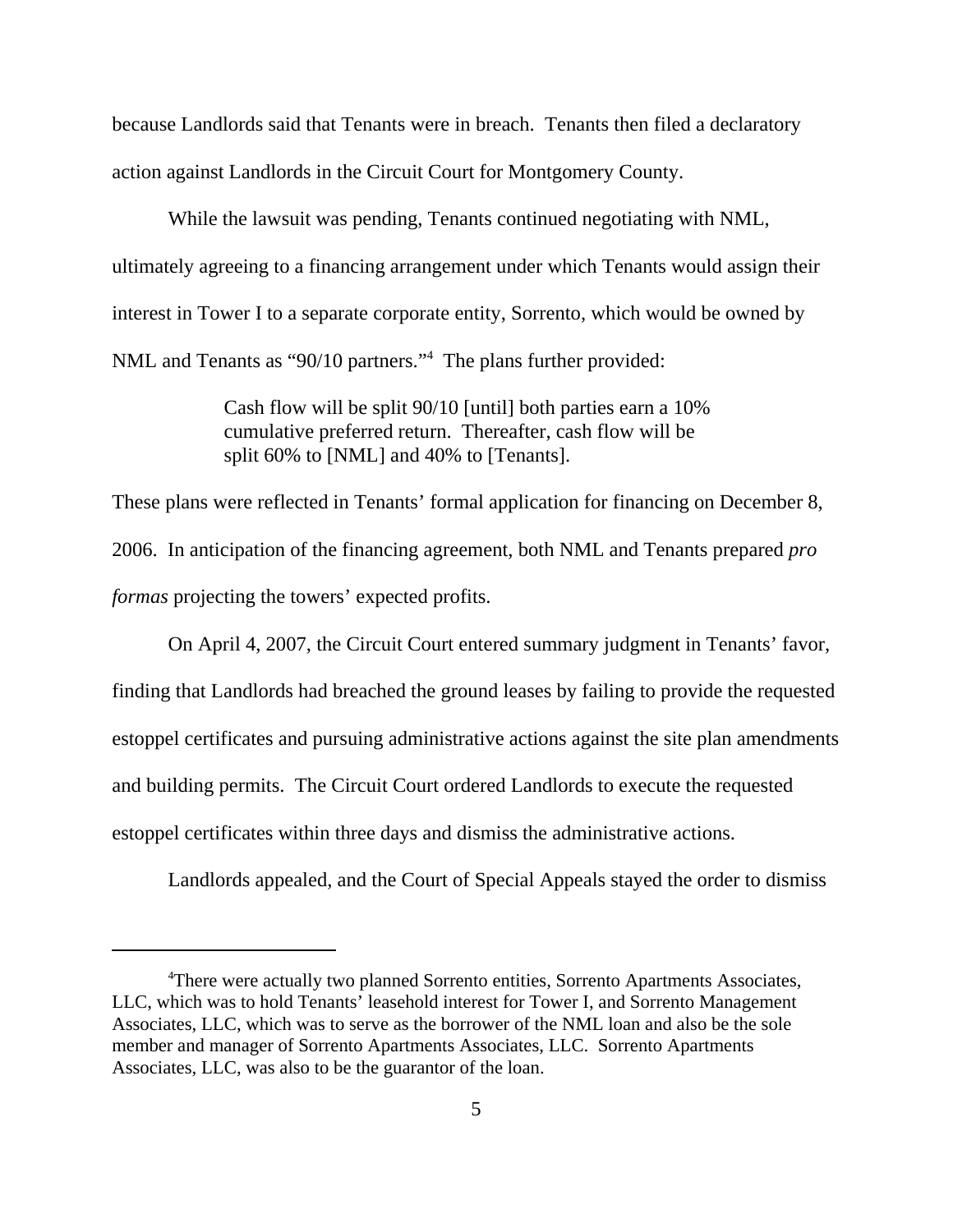the administrative actions. Landlords signed the estoppel certificates but attached cover letters expressly reserving "all claims asserted in the pending litigation" and "all claims regarding the existence of any default, event, or condition that was not addressed by the Court in its Order, the final adjudication of which may [cause] any of the certifications contained in the Estoppel Certificates to be inaccurate." Of course, these reservations caused NML to reject the estoppel certificates, and the financing deal remained stalled. The Court of Special Appeals ultimately affirmed the order to dismiss the administrative actions, which Landlords did on September 8, 2008. This appellate decision, though, is not what we review today. We review issues arising in a second suit brought by Tenants against Landlords.

In September 2008, when the Court of Special Appeals' decision came down, the previous financing arrangement with NML was no longer available, and the building permits had expired. Thus, instead of attempting to move forward with the project,<sup>5</sup> Tenants filed their second lawsuit on March 3, 2009, seeking damages from Landlords in the amount of \$30 million.<sup>6</sup> An amended complaint filed on October 29, 2009, increased the demand to \$50 million and alleged that Landlords had acted in bad faith and committed a "succession of breaches" following the initial refusal to sign the estoppel

<sup>5</sup> Olav Kollevol, co-owner and general counsel of Penrose, testified that Tenants could not move forward with the project until they created new plans and specifications to comply with changes to the building code that had occurred during the litigation.

<sup>6</sup> This action was consolidated with the prior lawsuit on January 21, 2010.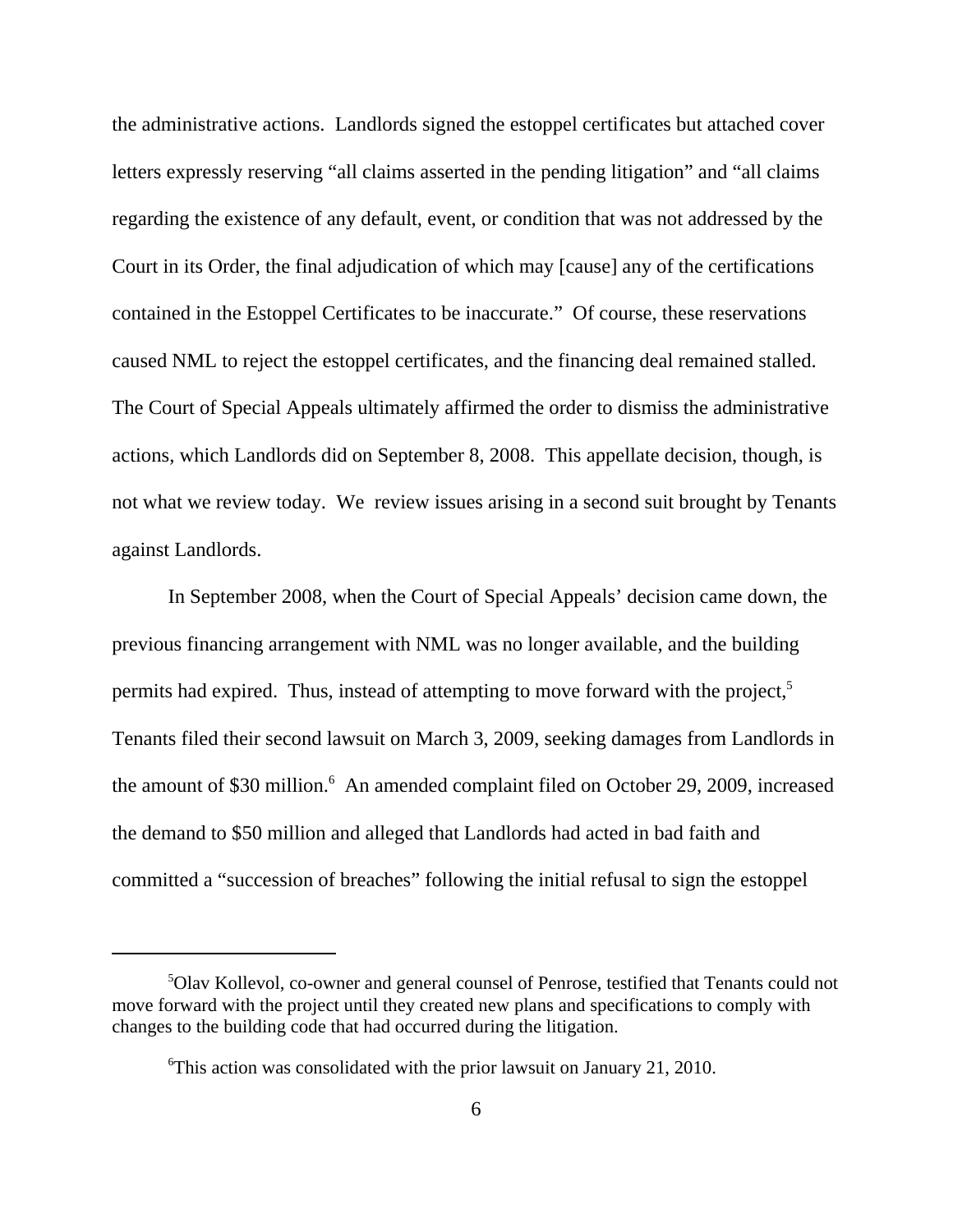certificates.

In discovery, Tenants questioned Landlords about their reasons for refusing to sign the estoppel certificates and instituting the administrative actions. Landlords' responses almost uniformly pointed to conversations with counsel as the reason for their actions. Accordingly, Tenants filed a motion to compel discovery from Landlords' former counsel, Hogan & Hartson, which Landlords opposed. The trial court ruled in Tenants' favor, ordering discovery from Hogan & Hartson regarding Landlords' reasons for breaching. In discovery, Tenants obtained an email from Davis Camalier, one of Landlords, in which he instructed the lawyers: "Just make sure you stop the bastards .... . . Whichever way you choose to go. We need some leverage[.]" Some might say this was the "smoking gun."

On the first day of trial, the trial court ruled on several pre-trial motions. It reserved ruling on Landlords' motion to exclude evidence of "motivations that led to the breach of the Ground Leases, and . . . communications with former counsel Hogan & Hartson," opting to wait "and see how that played out[,]  $\ldots$  if it was going to be used as a defense . . . [, and not] mention it in opening statement." Significantly, the court granted Tenants' motion to exclude evidence or argument relating to "post-breach market conditions for the purpose of seeking to prove that [Tenants] have no damages or lesser damages than claimed." This had the effect of preventing Landlords from presenting evidence or pursuing cross-examination regarding the post-breach decline in the real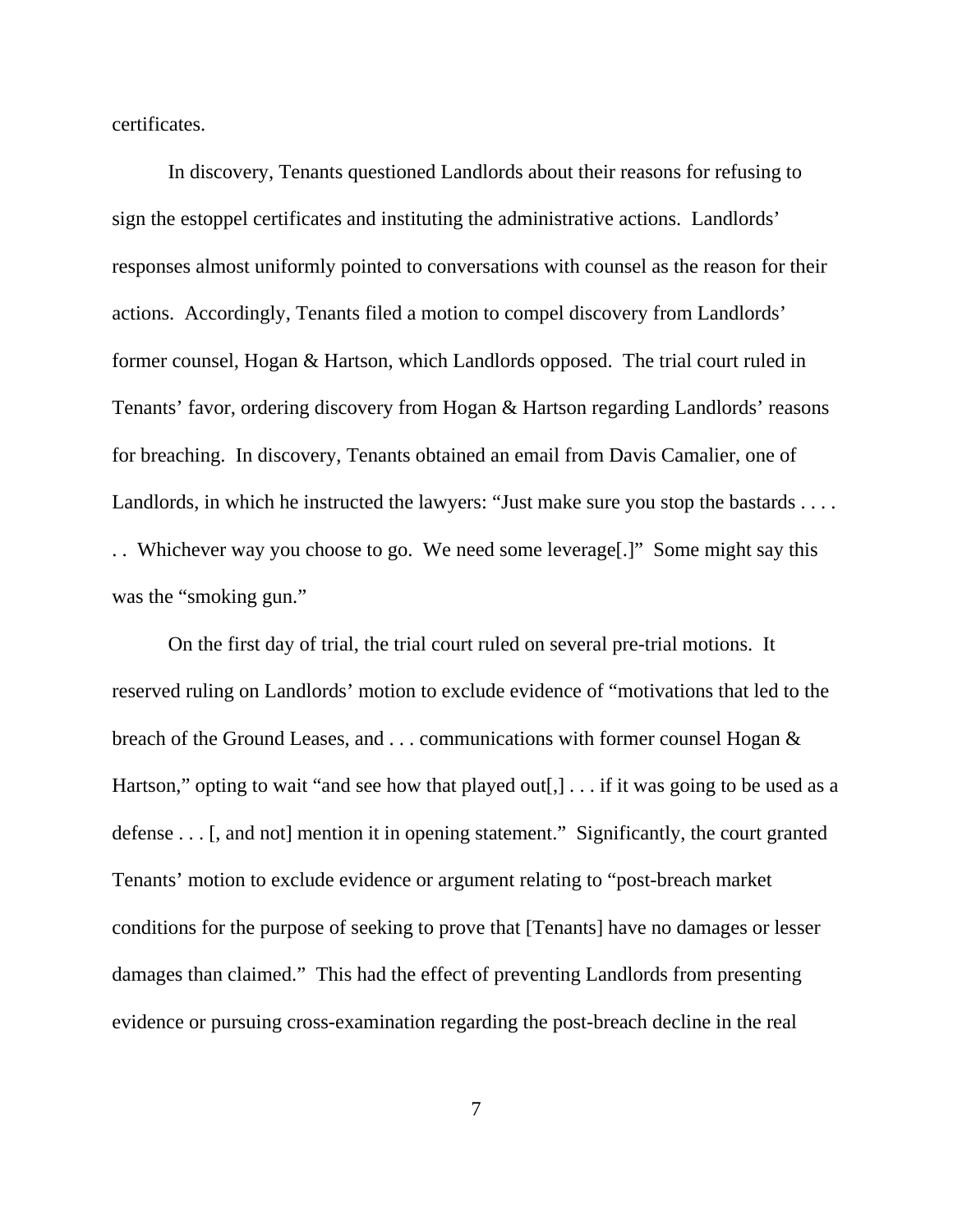estate market.7

The trial occurred between March 1 and March 11, 2010. On the first day of trial, Tenants filed a second amended complaint that alleged a breach of the covenant of good faith and fair dealing; raised the demand for damages; and added, as an alternative to the lost profits claim, \$23 million in reliance damages. The second amended complaint also alleged that each Tenant was a third-party beneficiary of the other's ground lease, making Landlords jointly and severally liable for all damages.

Tenants presented the expert testimony of Wiley Wright, who used the *pro formas* prepared by NML and Tenants in advance of their financing agreement to estimate the amount of profits that the towers would have made. Expert William Foote also calculated the money spent by Tenants in reliance on the contracts. The "bastards" email was introduced into evidence as well.

The verdict was large. The jury awarded damages of \$36,350,239 against Landlords, jointly and severally, and did not specify whether the damages were lost profits or reliance damages. The trial court also awarded joint and several attorneys' fees in the amount of \$3,654,633 against Landlords.

The dispute then took its second trip to Annapolis, with Landlords' appeal. The Court of Special Appeals issued a published opinion reversing the joint and several

<sup>7</sup> Finally, the trial court struck Landlords' affirmative defense that Tenants had failed to state the correct party in interest, precluding any testimony or reference to such defense at trial.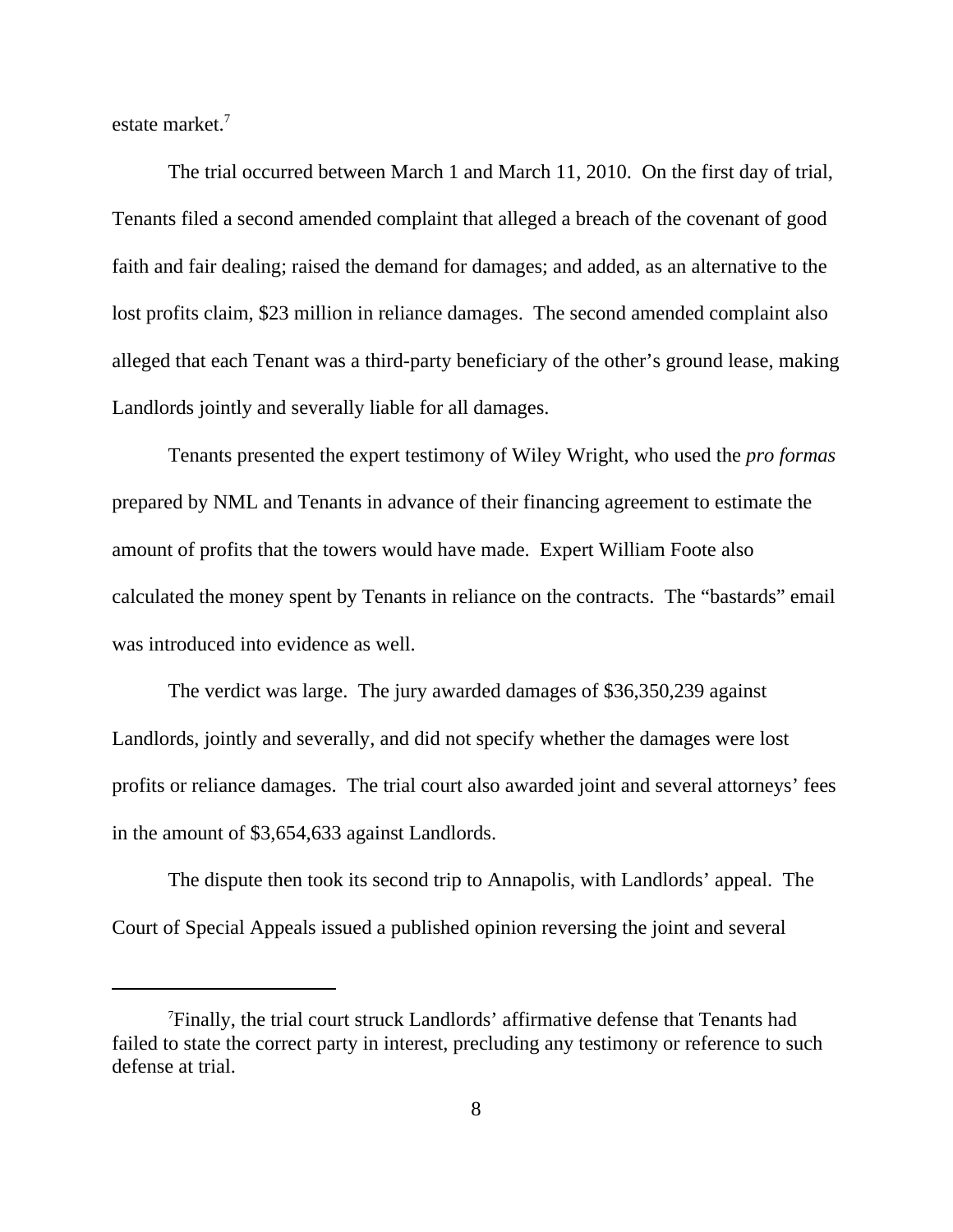nature of the damages award but otherwise affirming. *See CR-RSC Tower I, LLC v. RSC*

*Tower I, LLC*, 202 Md. App. 307, 32 A.3d 456 (2011).

### **Questions Presented**

Landlords petitioned for *certiorari*, asking:

1. Under what circumstances should a Court permit (or require) evidence of post-breach market conditions affecting a claim for lost profits?

2. Where a plaintiff seeks reliance damages as an alternative to proving lost profits, is a defendant entitled to present evidence that the plaintiff would never have recouped its investment in a business venture?

3. Does a defendant, in denying a plaintiff's charge of bad faith, waive the attorney-client privilege as to communications relevant to the subject-matter of the claim of bad faith?

4. Where two defendants are not jointly and severally liable on separate contracts, may a court award the related attorneys' fees on a joint and several basis?

5. Under what circumstances can a plaintiff recover lost profits that, had a transaction proceeded as planned, would have belonged to a non-party entity?

Tenants filed a cross-petition for *certiorari*, asking:

May [Landlords] be found jointly and severally liable for their joint effort to derail an integrated real estate development project on adjoining parcels of land, where they breached identical covenants in two related ground leases, and the jury found that each [Landlord] breached covenants running with the land to implement a uniform plan of development for each [Landlord's] benefit?

We granted *certiorari* on February 8, 2012, *CR-RSC Tower v. RSC Tower*, 424

Md. 628, 37 A.3d 317 (2012) as to all questions, and shall affirm the judgment of the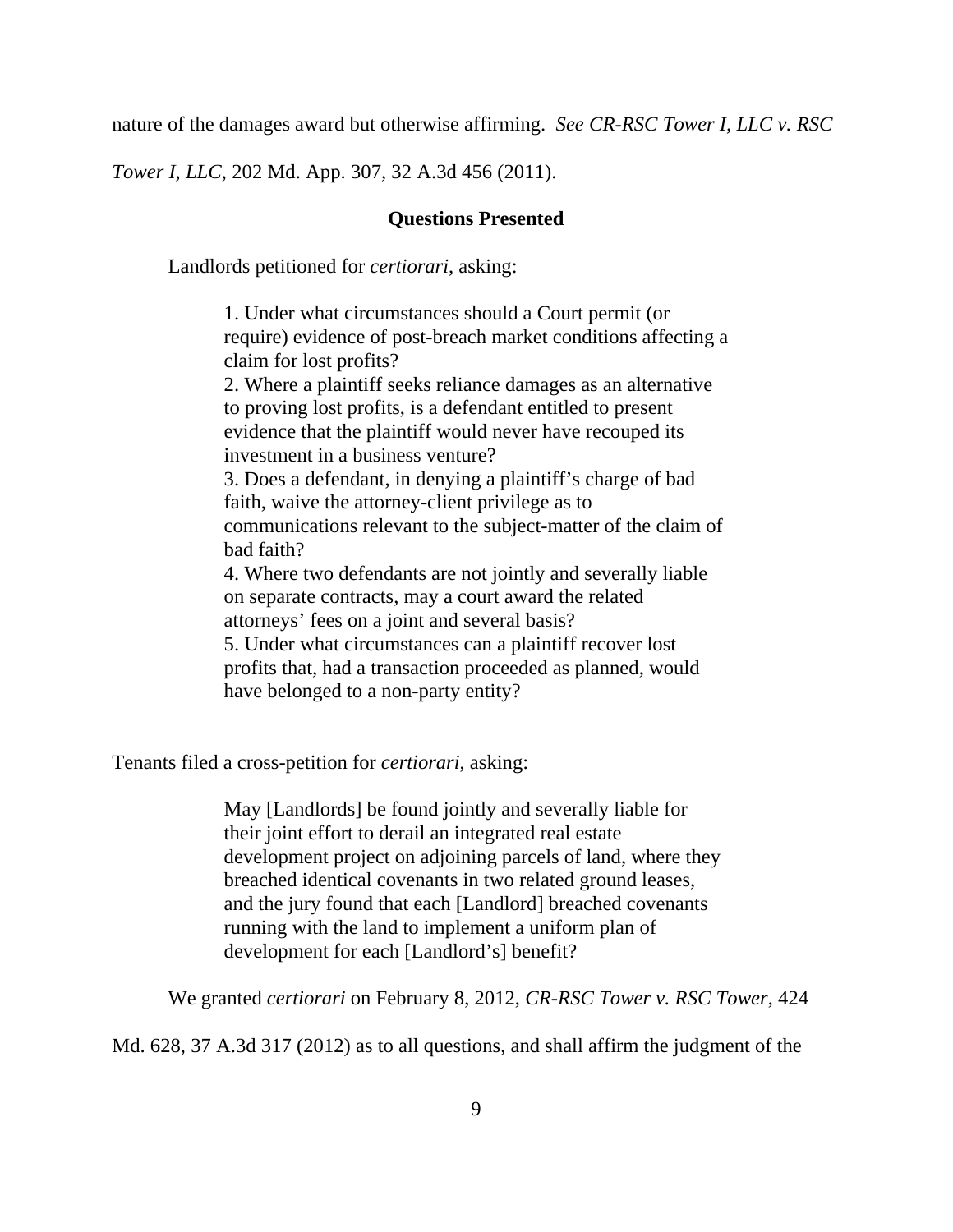Court of Special Appeals.

### **Discussion**

#### **Post-Breach Market Evidence**

Landlords sought to show that Tenants would have made no profits, regardless of whether there was a breach. They offered expert testimony about the real estate market crisis in 2008–2010, when, as phrased by counsel, "the world has changed"<sup>8</sup> and, "the cataclysmic events of 2008 in the economy"<sup>9</sup> took place. In granting Tenants' Motion in Limine, the trial court ruled that Landlords could not present evidence of "post-breach market conditions," such as the unusually severe drop in the real estate market in 2008, and the market's static nature in 2010 at the time of trial. The Order stated that designated defense experts were not permitted to opine that "Key Assumptions" made by Tenants' expert Wright, who testified about pro forma projections made in 2006, were "unreasonable under current market conditions." The Court of Special Appeals affirmed, citing the "general principle" that contract damages are measured at the time of breach. *CR-RSC*, 202 Md. App. at 344, 32 A.3d at 478. The court held that this rule applied to both collateral and direct lost profits. *Id.*<sup>10</sup>

Landlords argue that this ruling was in error, because evidence of the post-breach

<sup>8</sup> Tenants' counsel.

<sup>9</sup> Landlords' counsel.

<sup>10</sup>*See M & R Contractors & Builders, Inc. v. Michael*, 215 Md. 340, 346, 138 A.2d 350, 353–54 (1958) (distinguishing between collateral and direct lost profits).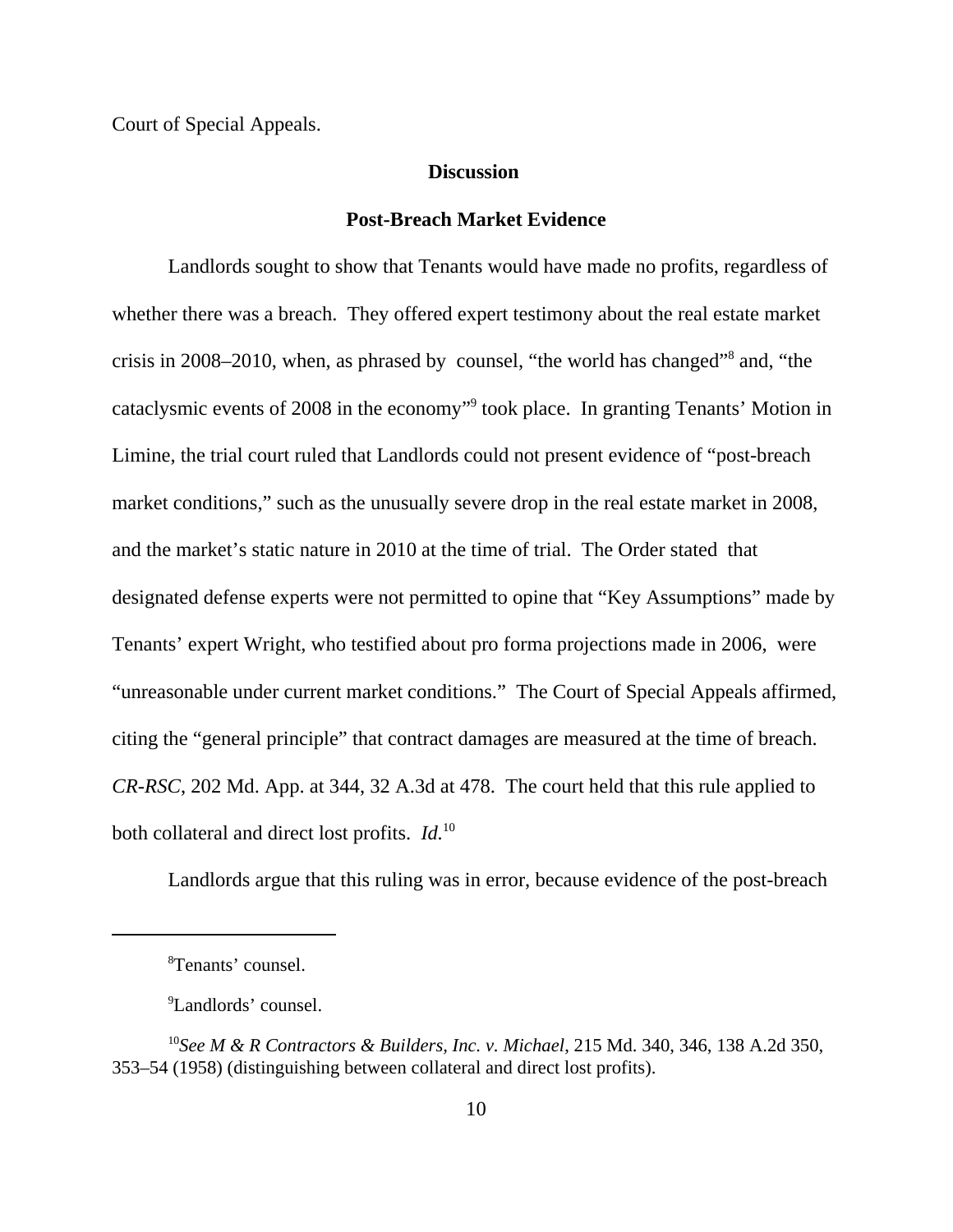market is a necessary part of any lost profits claim. Without such evidence, they say, a plaintiff cannot meet the requirement that lost profits be proved with "reasonable certainty."11 They assert that their proffered evidence of post-breach market conditions would have showed that the towers never would have made a profit. Thus, Landlords contend not only that the trial court erred by excluding such evidence, but also that Tenants' lost profits claim fails as a matter of law for lack of post-breach evidence.<sup>12</sup> Tenants respond generally that evidence of post-breach market conditions not contemplated by the parties is irrelevant and inadmissible to prove lost profits, and that reasonable projections made during the contract are sufficient to sustain the verdict.

The decision whether to allow or preclude the admission of evidence is generally committed to the sound discretion of the trial court. *Ruffin Hotel Corp. of Md., Inc. v*. *Gasper*, 418 Md. 594, 619–20, 17 A.3d 676, 690–91 (2011). We will only find an abuse of such discretion "where no reasonable person would share the view taken by the trial judge." *Consol. Waste Indus. v. Standard Equip. Co.*, 421 Md. 210, 219, 26 A.3d 352 (2011) (quoting *Brown v. Daniel Realty Co.*, 409 Md. 565, 601, 976 A.2d 300, 321

<sup>11</sup>*See David Sloane, Inc. v. Stanley G. House & Assocs., Inc.*, 311 Md. 36, 42, 532 A.2d 694, 697 (1987) (explaining that plaintiffs have the burden of proving "lost profits with reasonable certainty").

<sup>&</sup>lt;sup>12</sup>Yet Landlords' petition for *certiorari* did not raise the alternative argument that, assuming the post-crash market evidence was unnecessary and inadmissible, the evidence actually presented was insufficient to raise a jury issue. That question was argued and decided in the Court of Special Appeals, which held that the evidence presented was sufficient, affirming the denial of Landlords' motion for judgment. *CR-RSC*, 202 Md. App. at 345–47, 32 A.2d at 478–79. Because Landlords did not raise that question in their petition for *certiorari*, we shall not address it. *See* Md. Rule 8-131(b)(1).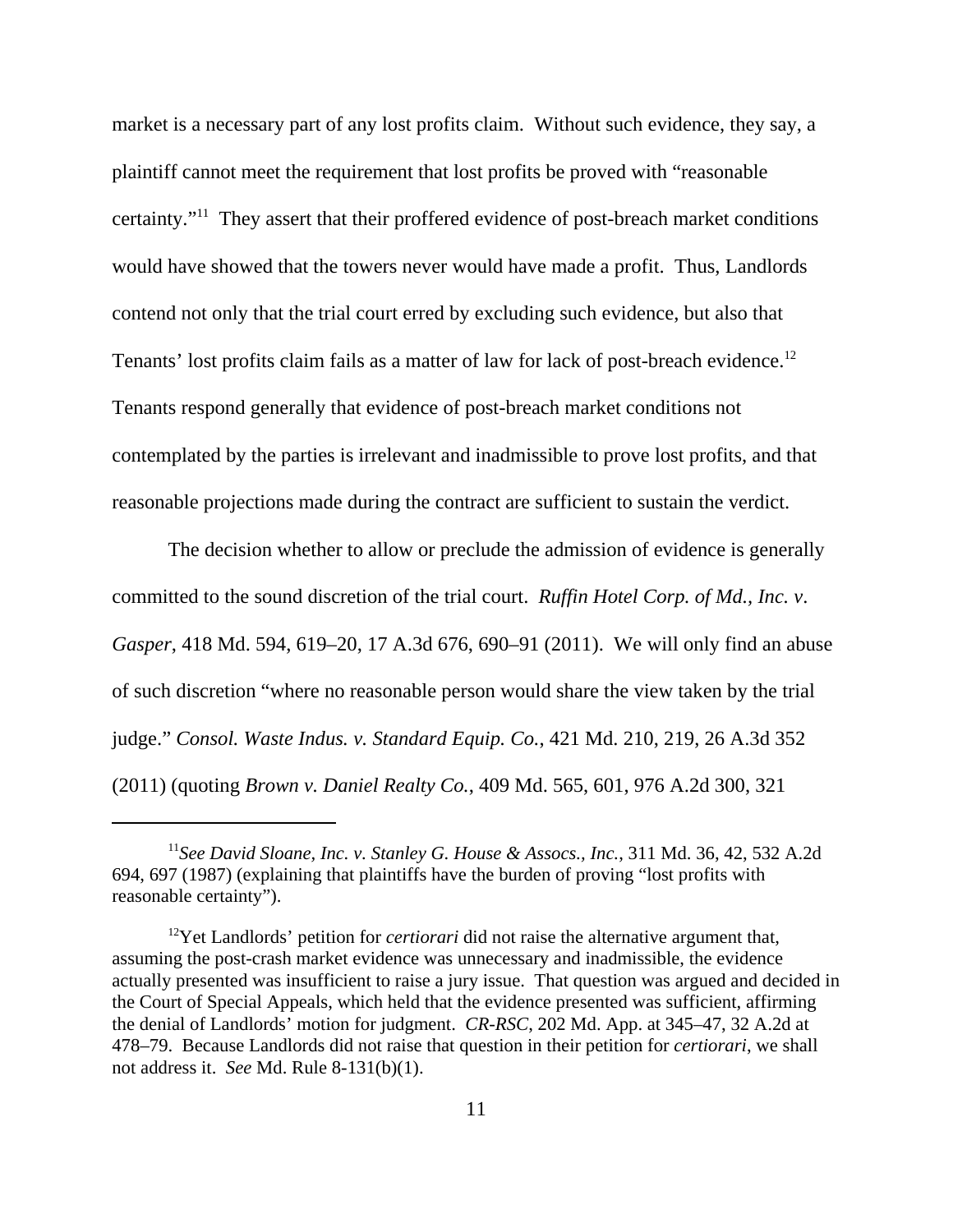(2009) (quotation marks omitted)). We review for clear error "the trial judge's factual finding that an item of evidence does or does not have 'probative value,'" but we review de novo "the trial judge's conclusion of law that the evidence at issue is or is not 'of consequence to the determination of the action.'" *Gasper*, 418 Md. at 620, 17 A.3d at 691 (citation omitted). Thus, we examine the law of contracts and how to prove damages from a breach in order to determine whether the trial court erred in excluding Landlords' proffered evidence about the post-crash real estate market.

We observe at the outset that the parties' phrasing of the lost profits issue is imprecise. Both parties offered evidence of "post-breach market conditions," in the sense that each sought to introduce evidence relating to 2009 and 2010. The difference is that Tenants' market evidence as to 2009 and 2010 consisted of projections made during the pre-breach life of the contract, by them and NML while negotiating the financing agreement, and Landlords' market evidence consisted of analyses made for trial based *only* on conditions current at trial. Landlords argue that post-breach market evidence is necessary to prove lost profits. Yet the 2010 market evidence they proffered, as the attorneys agreed, reflected a "cataclysmic change" from what was contemplated in 2006. This distinction, as we shall explain, is key to determining whether Landlords' market evidence was relevant to, or necessary for, proving Tenants' lost profits claim.

## *General v. Consequential Damages*

As we said in *David Sloane, Inc. v. Stanley G. House & Assocs., Inc.*, a party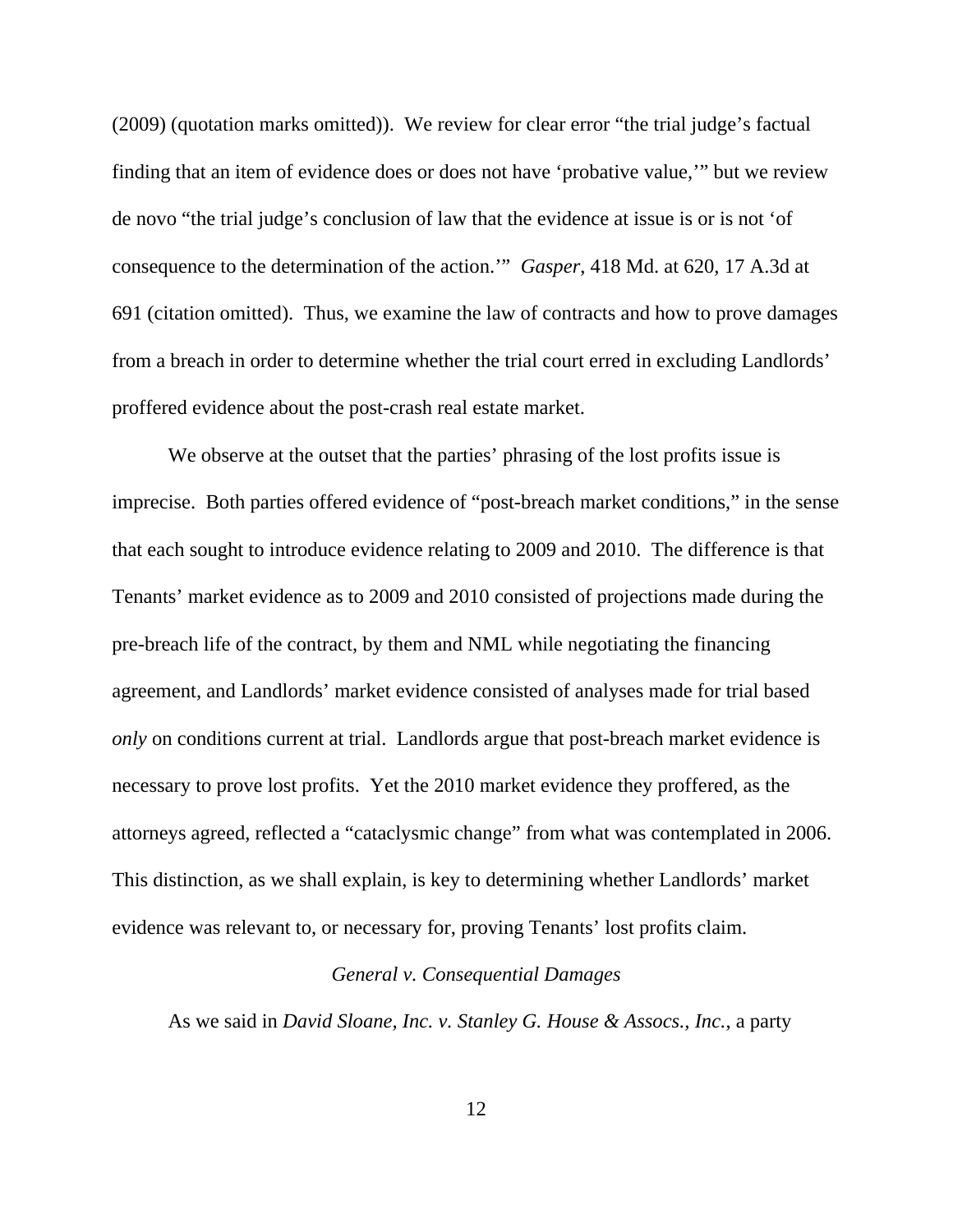injured by a breach of contract

has a right to damages based on his expectation interest as measured by

> (a) the loss in the value to him of the other party's performance caused by its failure or deficiency, plus (b) any other loss, including incidental or consequential loss, caused by the breach, less (c) any cost or other loss that he has avoided by not having to perform.

311 Md. 36, 42, 532 A.2d 694, 697 (citing Restatement (Second) of Contracts § 347 (1981)).

Damages are calculated differently depending on which category the claim is in—whether it is for the "value of the other party's performance" or a "consequential loss" following from the breach. As we recently said in *Burson v. Simard*, when the claim is based on value, it is a "general damages" claim, calculated as "the difference between the contract price and the fair market value at the time of breach." 424 Md. 318, 327–28, 35 A.3d 1154, 1159 (2012) (citation and quotation marks omitted). However, when the claim is for "consequential loss," it is a "special" or "consequential" damages claim, calculated as losses that "may reasonably be supposed to have been in the contemplation of both parties at the time of making of the contract." *Id.* at 327, 35 A.3d at 1159 (citation and quotation marks omitted).

There is some uncertainty over which category applies to lost profits claims. As Professor Dobbs explains, this is because the word "profit" can refer either to business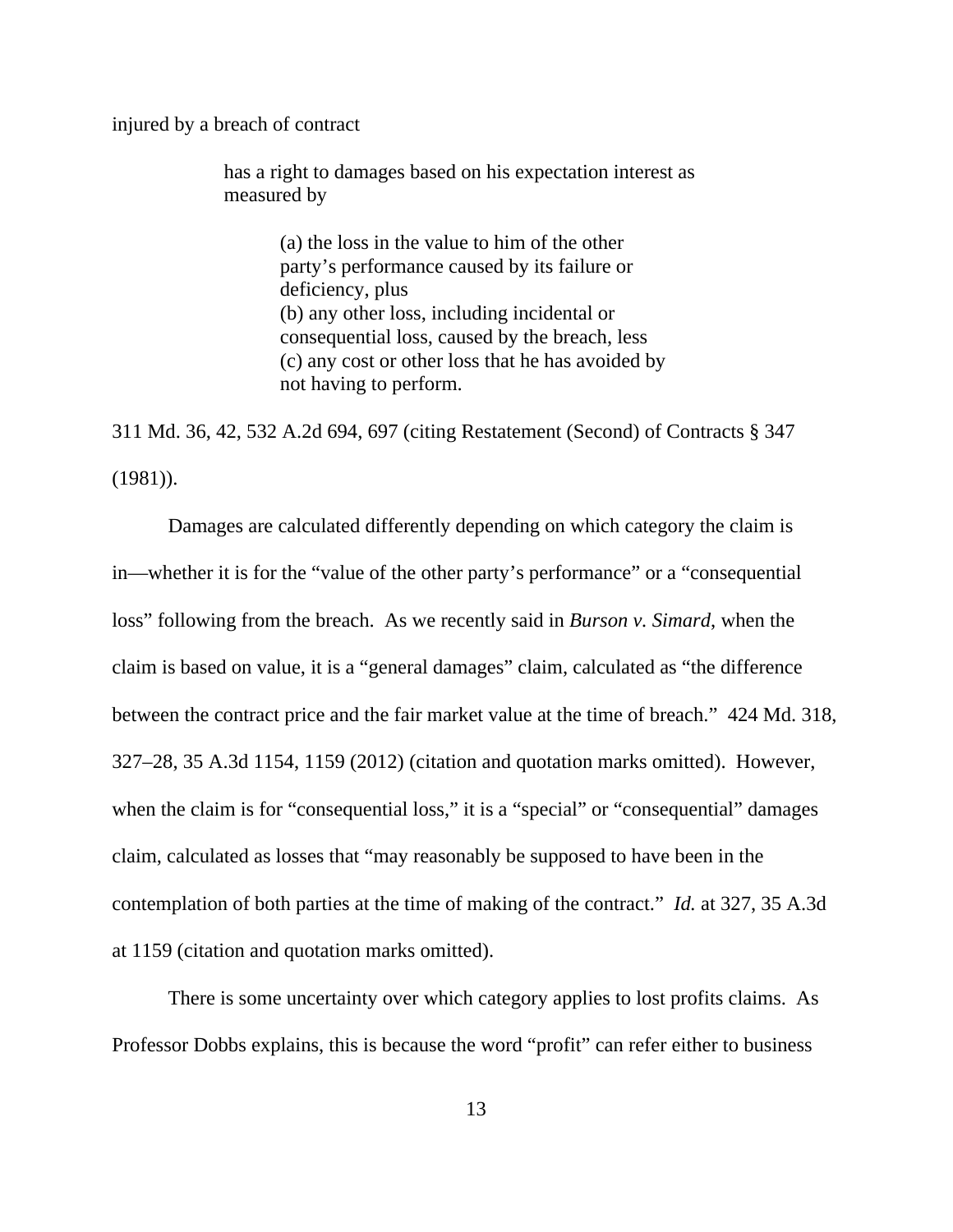profits or the increase in value of an item. *See* 3 Dan B. Dobbs, *Law of Remedies* § 12.4(3) (2d ed. 1993). In the former instance, when lost profits are claimed for lost income from business operations that would have been made but for the breach, the claim is for "consequential" or "special" damages. *Id.*; *see also E. River S.S. Corp. v. Transamerica Delaval*, 476 U.S. 858, 874, 106 S. Ct. 2295, 2303–04 (1986) (lost profits claim for income that could have been earned but for a breach of warranty by a manufacturer who installed defective turbines on plaintiffs' ships was for consequential damages).

In the latter instance when the lost profits claim is based on the value of the item promised, the claim is for "general damages," as the damages are "the difference between the contract price and the fair market value at the time of breach." *Burson*, 424 Md. at 327–28, 35 A.3d at 1159 (citation and quotation marks omitted); *see also* Dobbs, *supra*, § 12.2(3) (lost profits are general damages when they are for "the market value of the very thing promised"); 11 *Corbin on Contracts* § 56.19 (Rev. ed. 2005) (lost profits based on the resale of a promised car can be proved by looking to "the excess of this market price over the contract price").

In such cases, as with all general damages claims, the market value of the item is determined at the time of breach. The cases cited by Tenants support this rule. *See, e.g.*, *Charles County Broad. Co., Inc. v. Meares*, 270 Md. 321, 332, 311 A.2d 27, 34 (1973) ("[I]n breach of a contract to sell, damages are based on value at the time the transfer was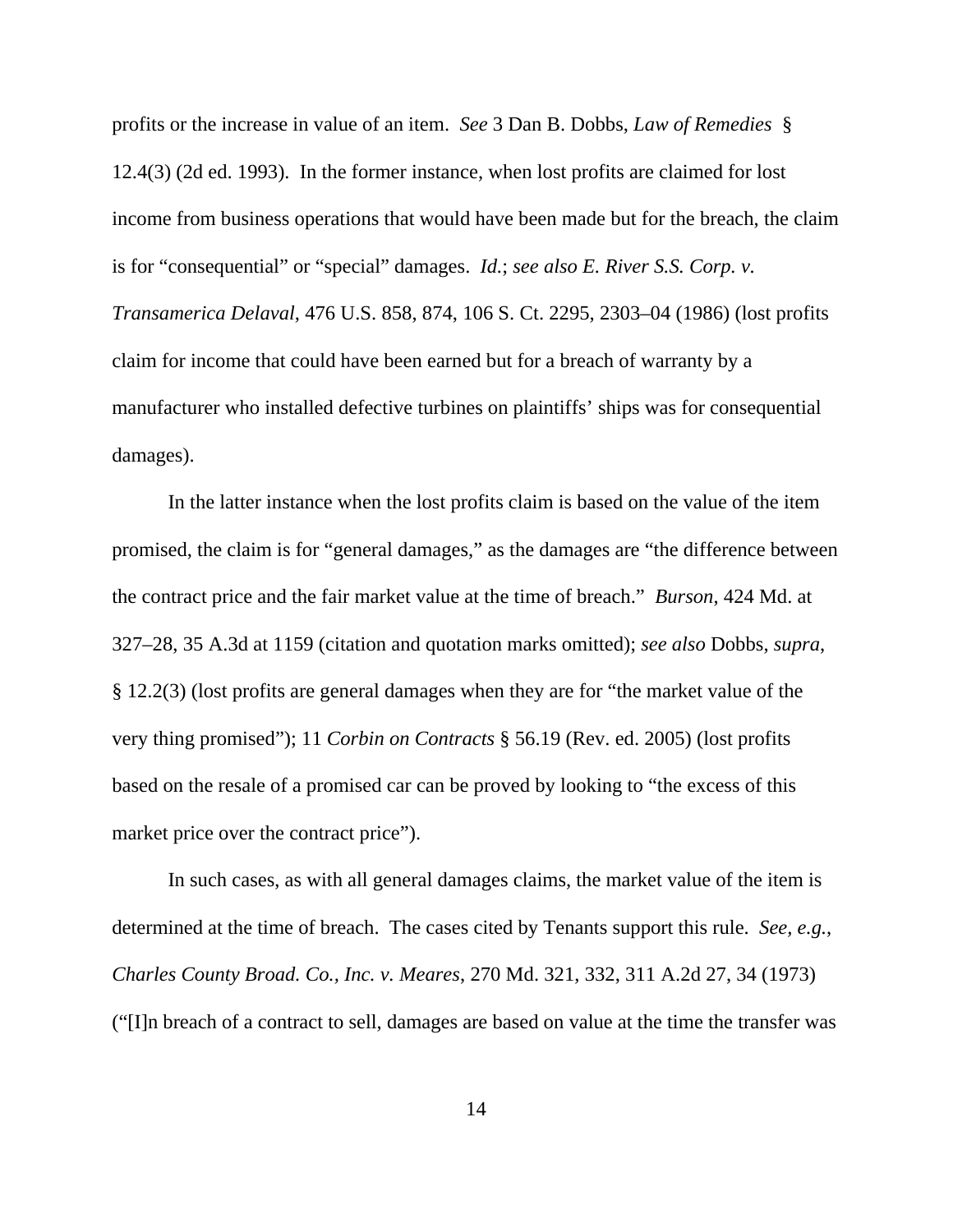to be made . . . ."); *Kasten Constr. Co. v. Jolles*, 262 Md. 527, 531, 278 A.2d 48, 51 (1971) ("In general, the measure of damages when a vendee breaches a contract to purchase real estate is the difference between the contract price and the fair market value at the time of breach."); Dobbs, *supra*, § 12.2(3) ("General damages . . . [i]n a contract for the sale and purchase of property or goods . . . is the difference between contract price and market price on the date when performance was due.").

Landlords challenge Tenants' "time of breach" theory, pointing out that many of the cases cited by Tenants did not involve lost profits at all. *See, e.g.*, *Beard v. S/E Joint Venture*, 321 Md. 126, 147–48, 581 A.2d 1275, 1285–86 (1990); *Charles County Broad. Co.*, 270 Md. at 332–33, 311 A.2d at 34); *Kasten Constr. Co.*, 262 Md. at 531, 278 A.2d at 51; *Marshall v. Haney*, 9 Gill 251, 260 (Md. 1851); *Cannell v. M'Clean*, 6 H. & J. 297, 301–02 (Md. 1825). Thus, Landlords argue, these cases do not support Tenants' position that the "time of breach" rule applies to consequential lost profits. $^{13}$ 

<sup>&</sup>lt;sup>13</sup>Some of the cases cited by Tenants involving lost profits were of the "general damages" sort, as the lost profits claimed were based on the value of the thing promised, not anticipated business income. For example, one of Tenants' principal cases, *Rhue v. Dawson*, applied the "time of breach" rule to determine the "value of partnership property." 841 P.2d 215, 225 (Ariz. Ct. App. 1992). As the court explained, the plaintiff had "calculated his lost profits as the difference between the appraisal value for the combined SCEA properties as if redeveloped . . . and the cost of redevelopment." *Id.* at 223 n.11. The same is true of Tenants' other cases*. See Gen. Universal Sys. v. Lee*, 379 F.3d 131, 154 (5th Cir. 2004) (applying the "time of breach" rule to determine the value of "bargained-for goods" under Texas law); *J. D. Hedin Constr. Co. v. F. S. Bowen Electric Co.*, 273 F.2d 511, 513 (D.C. Cir. 1959) (applying the "time of breach" rule to determine the value of the promised construction rights, calculated as the "contract price less the costs which plaintiff would have incurred"); *Bergman v. Parker*, 216 A.2d 581, 583–84 (D.C. 1966) (applying the "time of breach" rule to determine the "value of the contract"); *James H. Rice Co. v. Penn Plate Glass Co.*, 88 Ill. App. 407, 414 (Ill. App. Ct. 1900) (applying the "time (continued...)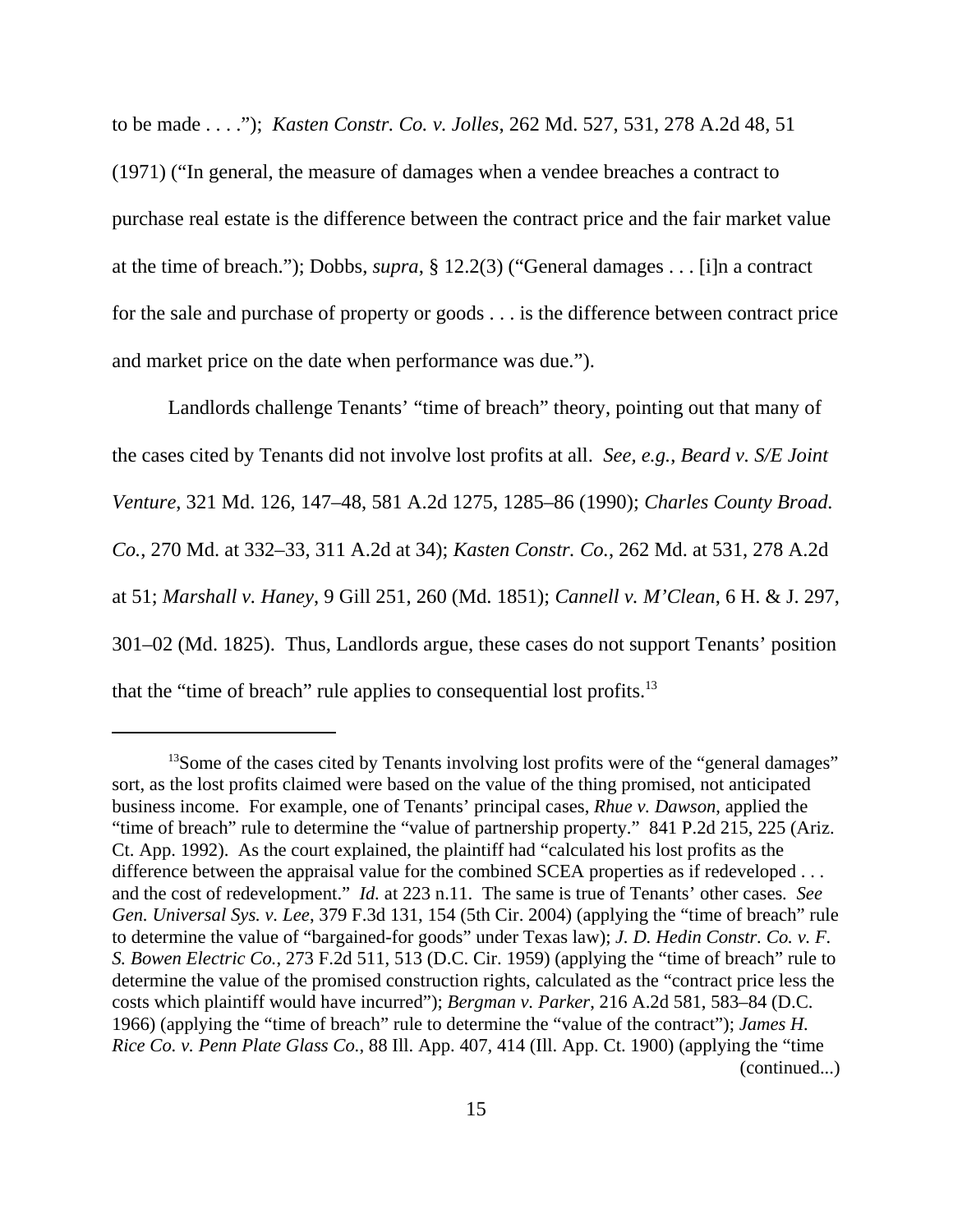Tenants would have us apply this "time of breach" rule across the board, to every kind of damages claim. Yet as Corbin explains, there cannot be one rule for every kind of breach, because different kinds of damages require different kinds of calculations. *See Corbin*, *supra*, § 55.11 ("There are many rules of damages for particular kinds of contracts, such as contracts for the sale of goods, construction contracts, employment contracts, etc." (footnotes omitted)); *see also Great Atlantic & Pacific Tea Co. v. Atchison*, *T. & S. F. R. Co.*, 333 F.2d 705, 708 (7th Cir. 1964) ("Since the market value rule is merely a method, it is not applied in cases where it is demonstrated that another rule will better compute actual damages." $)$ .<sup>14</sup> Thus, we cannot take for granted that the "time of breach" rule applies here.

### *Applying The Time of Breach Rule*

Some of the cases cited by Tenants make this distinction very clear, explaining that the "time of breach" rule applies only to lost profits as general damages. *See, e.g.*, *Anchor Sav. Bank, FSB v. United States*, 597 F.3d 1356, 1369 (Fed. Cir. 2010) ("[T]he rule favoring the measurement of damages as of the time of the breach 'does not apply . . . to anticipated profits or to other expectancy damages that, absent the breach, would

 $13$ (...continued)

of breach" rule where "the profit would have been the difference between the cost of manufacture and delivery and the contract price"); *Hawk v. Pine Lumber Co.*, 62 S.E. 752 (N.C. 1908) (applying the "time of breach" rule to determine the "present value of the contract at the time of the breach").

<sup>&</sup>lt;sup>14</sup>To the extent there is a "general standard," Corbin says, it is simply to award a plaintiff the "gains prevented and losses sustained" by the breach. 11 *Corbin on Contracts* § 55.11 (Rev. ed. 2005).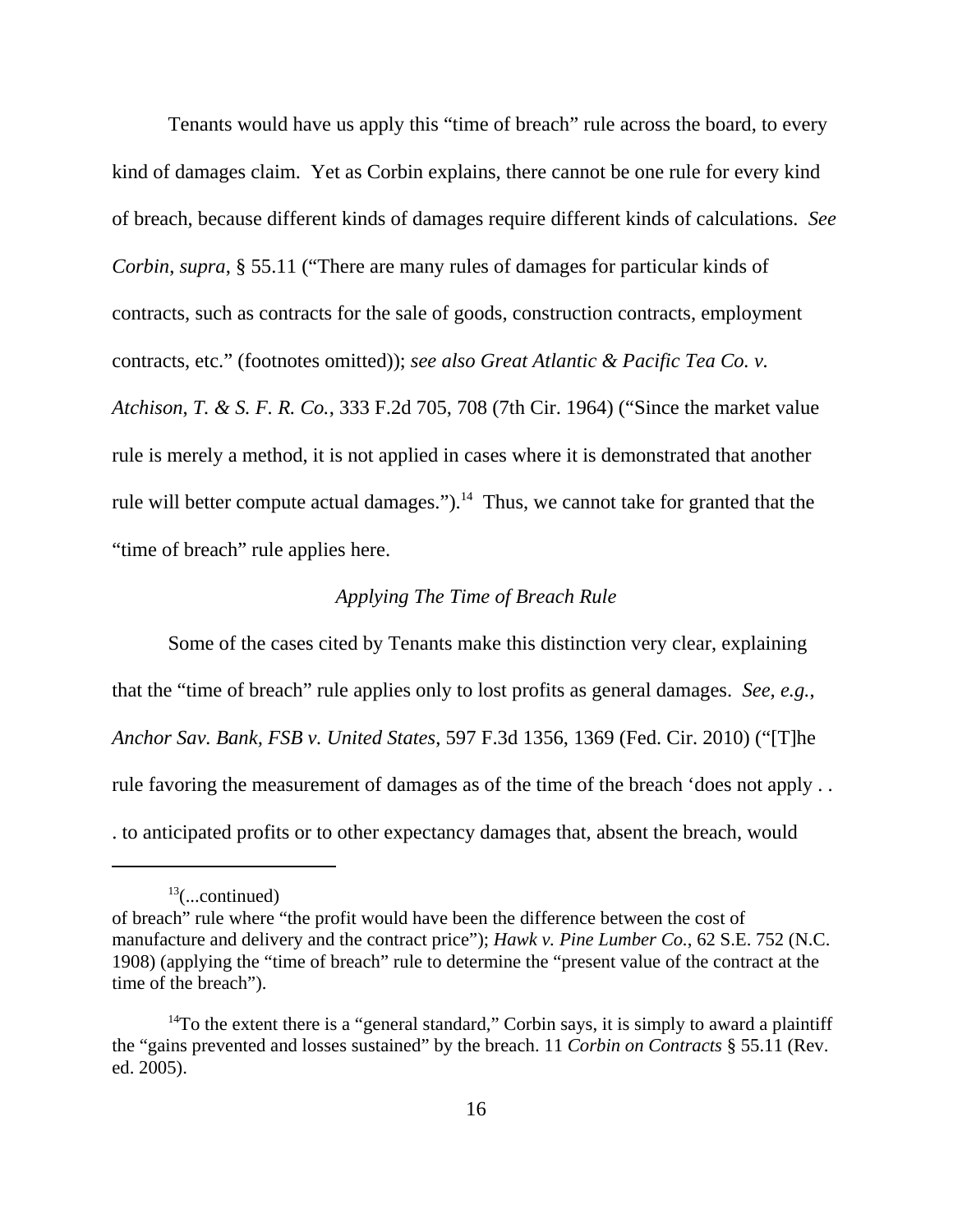have accrued on an ongoing basis over the course of the contract." (citation omitted)); *Sharma v. Skaarup Ship Mgmt. Corp.*, 916 F.2d 820, 825–26 (2d Cir. 1990) ("It is . . . fundamental that, where the breach involves the deprivation of an item with a determinable market value, the market value at the time of the breach is the measure of damages. . . . However, [when the things promised] did not have a market value and were not replaceable[, l]ost profits were therefore the best measure of the loss." (citations omitted)); *see also Lehrman v. Gulf Oil Corp.*, 500 F.2d 659, 668 (5th Cir. 1974).

The distinction between general damages and consequential damages is present in the secondary literature as well. *See* Dobbs, *supra*, § 12.4(4) (explaining that the time of breach rule applies to general damages but not special or consequential damages); *Corbin*, *supra*, § 60.12 ("[G]eneral damages are the full contract price minus the market value of the land at date of breach and also minus any payment received. Costs of making a resale may be allowed as consequential or incidental damages. If foreseeable, other consequential damages are available." (citing *Kasten*, 262 Md. at 530–31, 278 A.2d at 51)); *id.* § 60.11 (measuring damages "by the value of land at the time it should have been paid," whereas "consequential damages" are separate and extra). We think it clear, therefore, that the "time of breach" rule cannot be blithely applied to lost profits cases involving a business's anticipated income. The nature of the evidence offered to prove lost profits must be examined carefully.

Here, the evidence of damages reveals that although Tenants' expert, Mr. Wright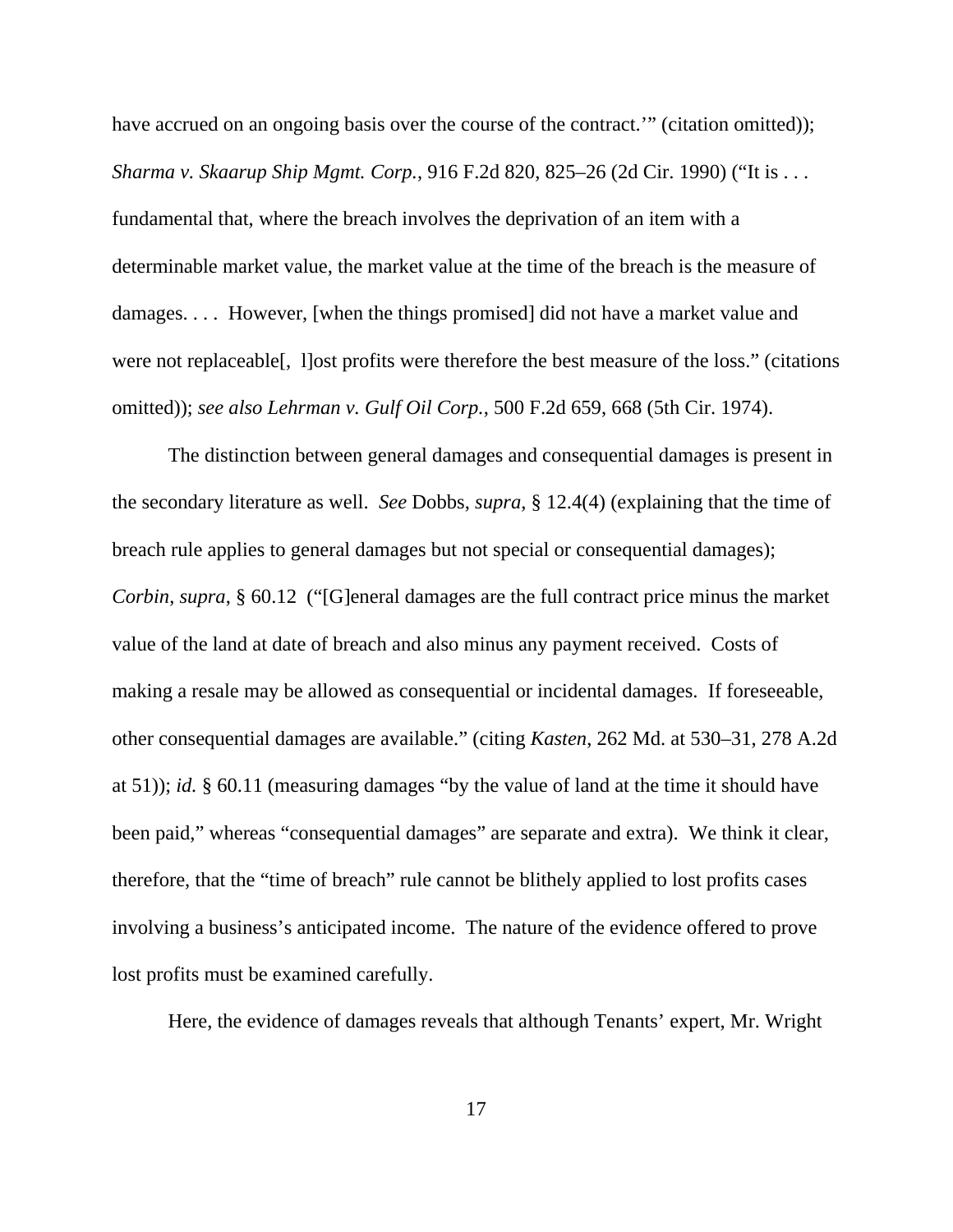spoke about "lost profits," he also sought to establish how to value the ground lease that Landlords' refused to perform. *See* Dobbs, § 12.4(3) at 76. ("Lost profits are normally consequential damages. But in some instances lost profits may resemble general damages because they furnish evidence about the value of the defendant's performance."). Indeed, Mr. Wright testified about market value of the ground lease, and lost profits in one unified approach. He explained,

> In the real estate industry for an income-producing piece of property, the market determines what will be paid for that income-generated piece of property by what's known as a 'capitalization approach.' And what that capitalization approach does, is it takes the net operating income for the piece of property when it's stabilized . . . divides it by what's known as capitalization rate, and that's a market determined rate, and it's the commonly-used methodology for determining market value for an income-producing piece of property.

Using pro forma projections made in 2006 by Tenants and their lender and applying the capitalization formula, he estimated income from rentals for both towers, and subtracted total costs to build the towers, as well as ground rents payable to Landlords. He then discounted that figure to present value by using a 6-percent capitalization rate for Tower I and a 6.5-percent capitalization rate for Tower II to arrive at a total lost revenue for each tower. With Wright's damages testimony, lost profits for a 10-year period might be seen as congruent with the value (to Tenants) of the ground lease that Landlords breached.

Dobbs explains in § 12.4(3) general damages with this example: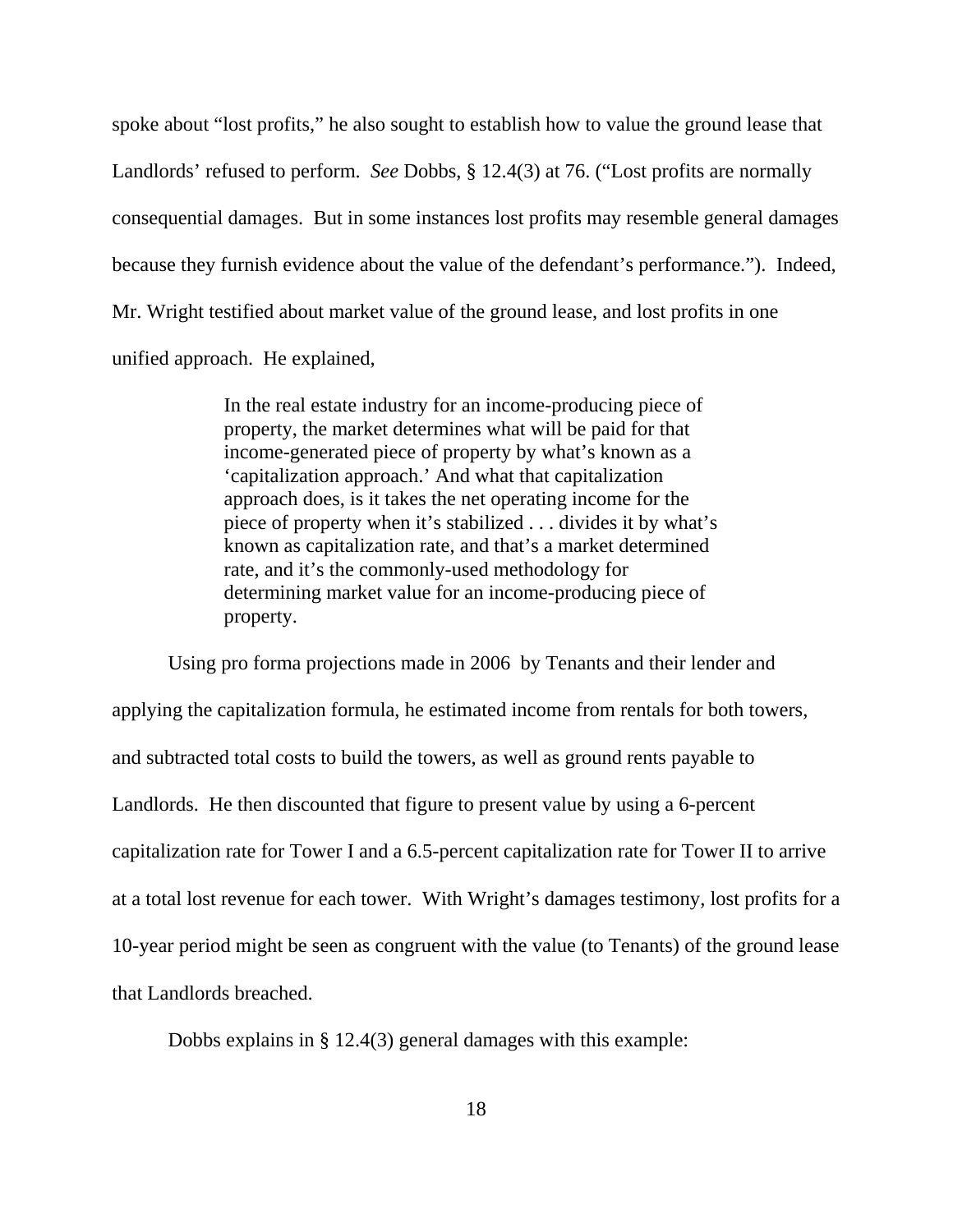[Suppose] the defendant breaches a contract to sell land or a business to the plaintiff. A parcel of land or a business which can produce \$100,000 in annual profits will have a greater market value than a parcel or a business which can produce only \$10,000 in annual profits. So the plaintiff might attempt to prove the value of the land or the business by proving the profits it could earn. Coupled with evidence about the ratio between value and profits for the particular kind of enterprise, it would be possible to back-construct the value of the defendant's promised performance. Once value is determined the ordinary contract-market value measure could be used to figure general damages. The damages are general damages in such a case because they are based on the value of the very performance promised by the defendant (land or business) and not on some secondary good derived from that performance.

*Id.* Dobbs uses the following example of consequential damages as a contrast with

general damages:

[Suppose] the defendant breaches a contract to supply paint to a painting contractor. The contractor cannot find substitute paint quickly and he suffers two losses: (a) he loses a contract job on which he would have made profits; and (b) his reputation suffers so that he loses future profits on customers he would have enlisted but for his reputation as a painter who falls behind schedule. Although the second kind of claim may be identified as a loss of good will, both kinds of claims are for lost profits and both represent consequential damages[.] The damages are consequential because they are not based on the market value of the very thing promised (the paint).

## *Id.*

In one sense the damages proof in this case is more like the first example above.

Yet, arguably these damages are unlike breach of sale of land or business in that example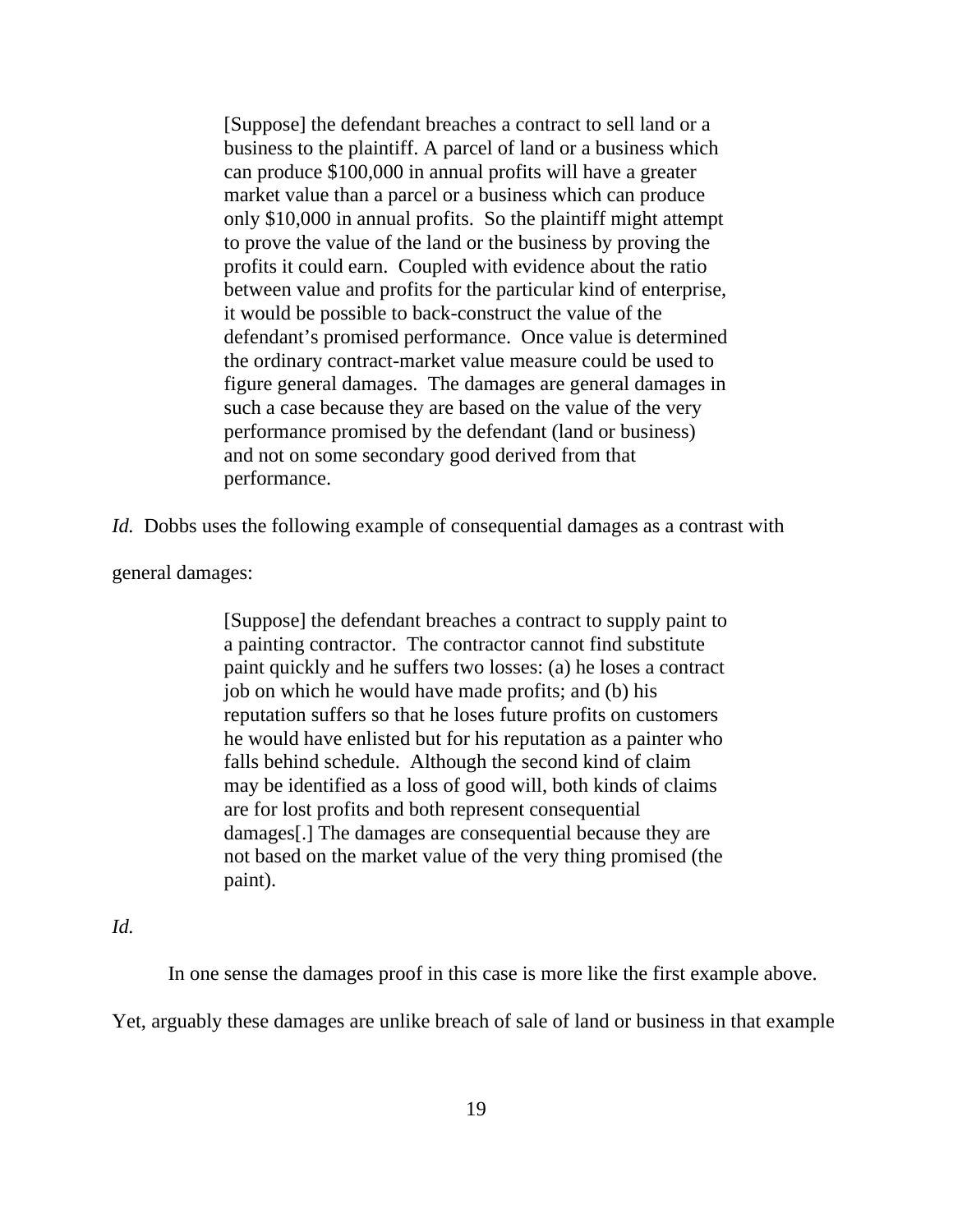because Tenants were required to take necessary steps to develop the property in order to realize the profits Mr. Wright estimated. This was a complex undertaking requiring Tenants' expertise as developers. For this reason, it is difficult to say that the testimony reflected that the ground lease itself was equal in value to the 10-year income stream. We conclude, therefore, that the damages proved by Tenants should not be strictly categorized either as general or consequential. Accordingly, rather than stop our analysis with the conclusion that these are general damages, measurable only at breach, we will address further arguments made by Landlords, which are premised on their theory that these are consequential damages, measurable at a later day.

## *Post-Breach Evidence*

Landlords continue to vigorously argue that the trial court erred in refusing admission of their expert's testimony about the condition of the real estate market in 2010. They cite cases purportedly demonstrating that Maryland courts have always looked to post-breach market evidence to determine whether a lost profits claim has been proved with "reasonable certainty." Yet a close examination of those cases shows that they do not stand for Landlords' asserted rule. For example, in *Lanahan v. Heaver*, we commented that the plaintiff's unbuilt houses seemed not to be in demand given that "thirteen of those actually built remain unsold[.]" 79 Md. 413, 422–23, 29 A. 1036, 1038–39 (1894). Yet this was not why we held that the plaintiff's lost profits claim failed for lack of certainty. As we explained, the lost profits claim failed because there was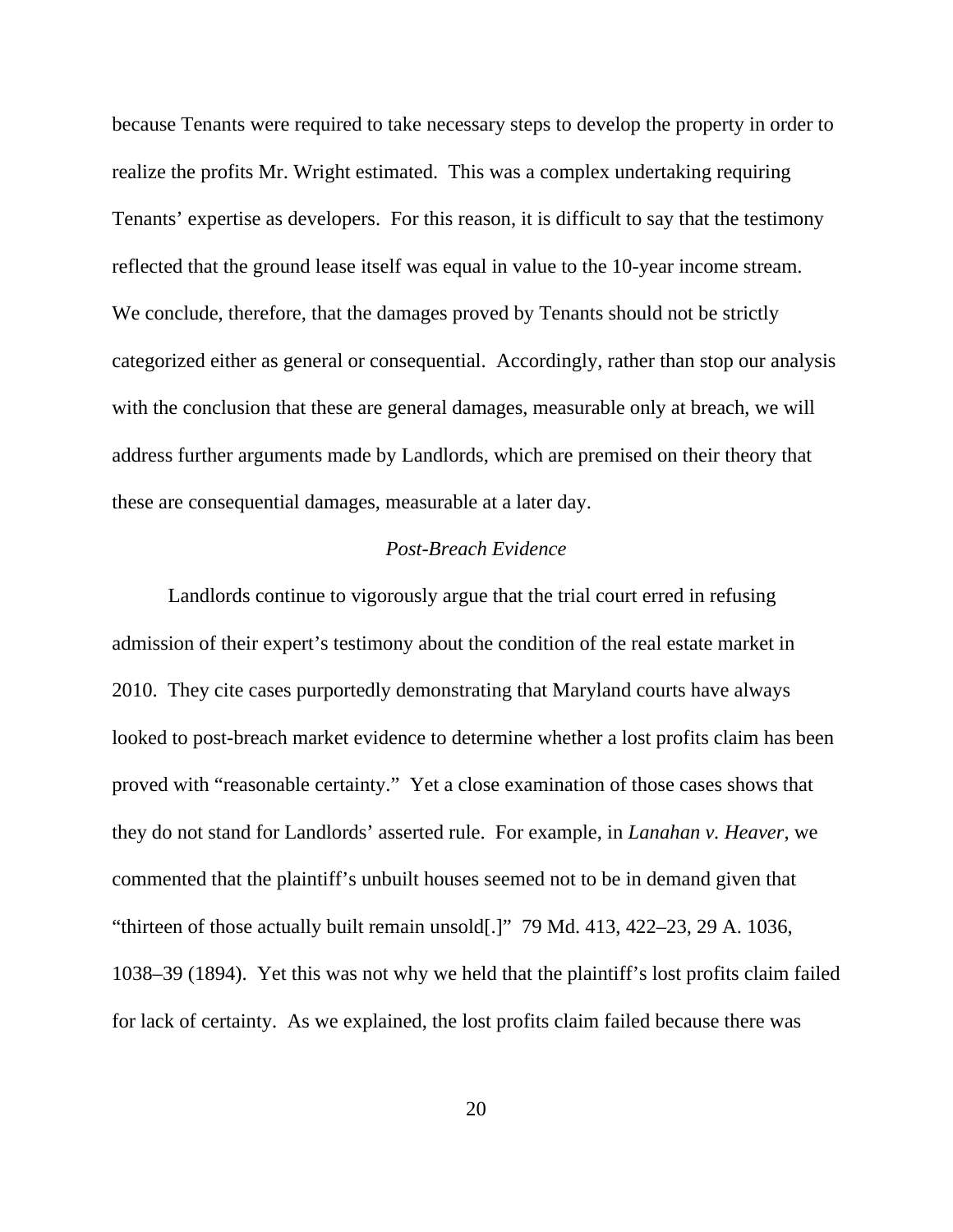simply "no evidence in the record of what the market value of such houses would have been." *Id.* at 420, 29 A. at 1038.<sup>15</sup> Here, of course, we have the opposite problem: the parties proffered competing measures of the relevant market, and we must decide which is the proper measure.

Landlords' other cases are similarly unhelpful. For example, in *Macke Co. v. Pizza of Gaithersburg, Inc.*, we remanded to the trial court to calculate lost profits, speculating that if the plaintiff had found a substitute for the defendant's promised machines, then "a more appropriate measure of damages might be that grounded on the [plaintiff's] actual experience for the period [contemplated by the contract], rather than one based on extrapolating profits from the results experienced [previously]." 259 Md. 479, 492, 270 A.2d 645, 652 (1970). Landlords assert that this language directs courts to look to post-breach market evidence to determine the amount of profits a plaintiff would have made. Yet as Tenants point out, *Macke* did not involve "market evidence" at all, but instead referred to the plaintiff's "actual experience" with substitute performance during the period when the profits would have been made. *Id.*<sup>16</sup> We agree with Tenants

<sup>&</sup>lt;sup>15</sup>We reiterated this point in *Lanaham*, saying: "Whether the five which were never built would have been sold had they been erected, within what time they would have been sold, and what prices they would have brought if sold, are questions to which **nothing in the record furnishes an answer**." *Lanahan v. Heaver*, 79 Md. 413, 422, 29 A. 1036, 1039 (1894) (emphasis added).

<sup>&</sup>lt;sup>16</sup>This distinction is present in Dunn's treatise as well, which, in discussing "admissible" evidence" on a lost profits claim, distinguishes between actual performance ("plaintiff's prior experience," "plaintiff's subsequent experience," "plaintiff's experience at other locations," "comparable experience of others," and "defendant's subsequent experience") and market (continued...)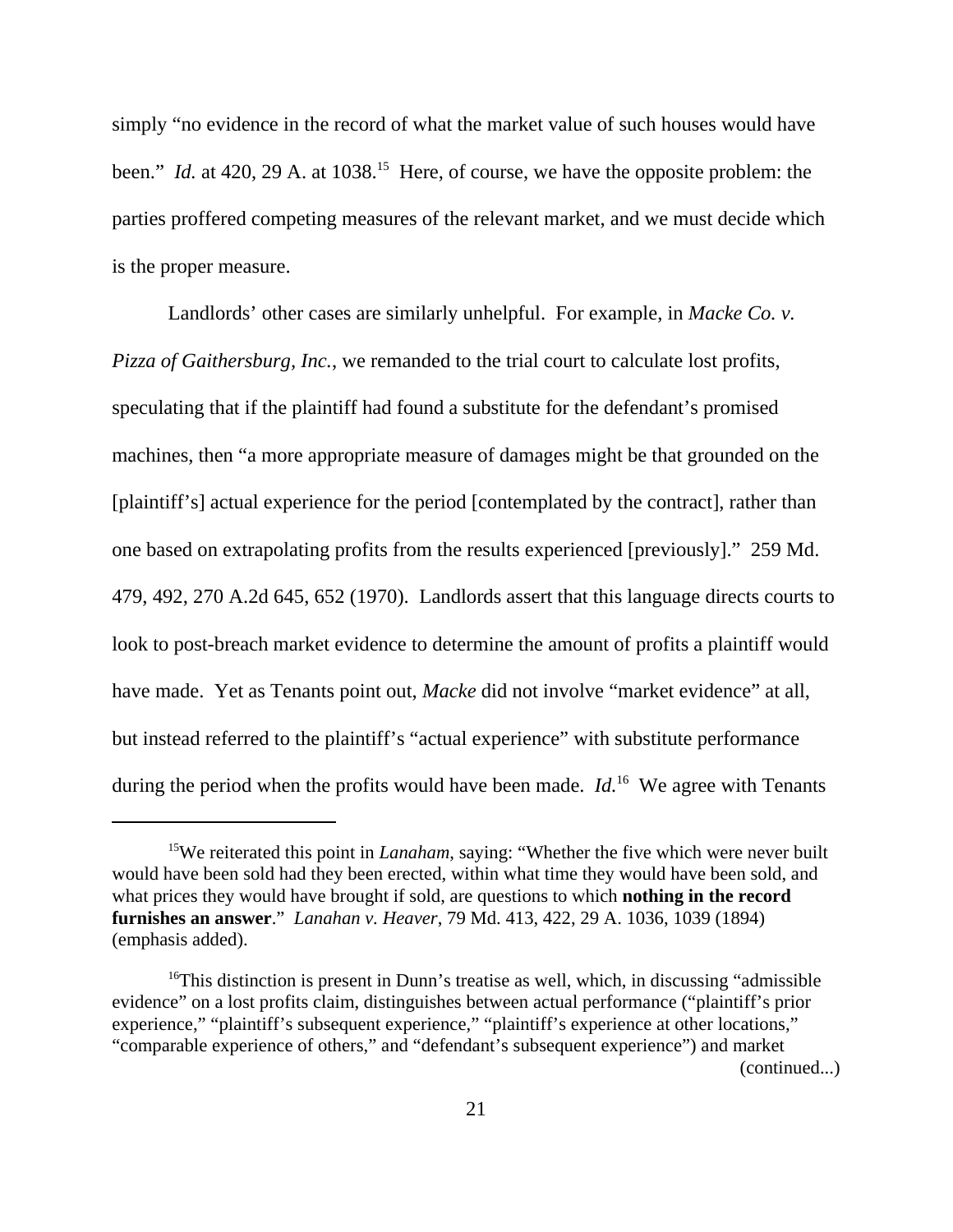that the best reading of *Macke* is simply that a plaintiff's actual experience with substitute performance is relevant to determining lost profits. Of course, Tenants could not seek substitute performance here, as no one other than Landlords could produce the estoppel certificates respecting the ground leases.<sup>17</sup>

Moreover, in *M & R Contractors & Builders, Inc. v. Michael*, we were not even

calculating the amount of lost profits when we mentioned substitute performance.

Rather, we were discussing whether the plaintiff builder's substitute performance would

count as mitigation against his lost profits. We held that it would not unless the

<sup>17</sup>Landlords' other principal cases also involved substitute performance, as opposed to post-breach market evidence. In *Sloane*, the defendant breached an exclusive contract by replacing the plaintiff, an advertising agency, with another agency. 311 Md. at 41, 532 A.2d at 696. We held that, to calculate the lost profits the plaintiff would have made if it had gotten to work with the defendant, it was proper to look to the replacement agency's "experience to prove the volume of advertising activity actually done for [the defendant] during the relevant period. To that known output of work [is] applied the charges agreed to in its contract with [the plaintiff]." *Id.* Again, we did not mention any evidence of "market conditions," but instead looked to actual substituted performance as a means for calculating the profits the plaintiffs would have made. *See also Sinclair Refining Co. v. Jenkins Petroleum Process Co.*, 289 U.S. 689, 691, 700, 53 S. Ct. 736, 736, 740 (1933) (granting discovery as to the defendant's postbreach use of the plaintiff's patent for the purpose of proving lost profits); *Fowler v. Printers II, Inc.*, 89 Md. App. 448, 476–77, 598 A.2d 794, 807–08 (1991) (affirming the trial court's calculation of lost profits based on the profits actually made by the company that had wrongly obtained the business promised to the plaintiff).

Professor Corbin actually uses *Sloane* as an example, saying that future business profits can be proved by looking to "proof of the sales made and business done in the agreed territory before the breach or of the sales made there by the principal or by his agent after the breach[.]" *Corbin*, *supra*, § 56.22.

 $16$ (...continued)

evidence ("industry averages"). *See* 1 Robert L. Dunn, *Recovery of Damages for Lost Profits* §§ 5.7–5.17 (6th ed. 2005). As Dunn explains, evidence of actual, comparable experience is generally admissible, but courts have split on whether "industry averages" are admissible. *Id.* § 5.16–17.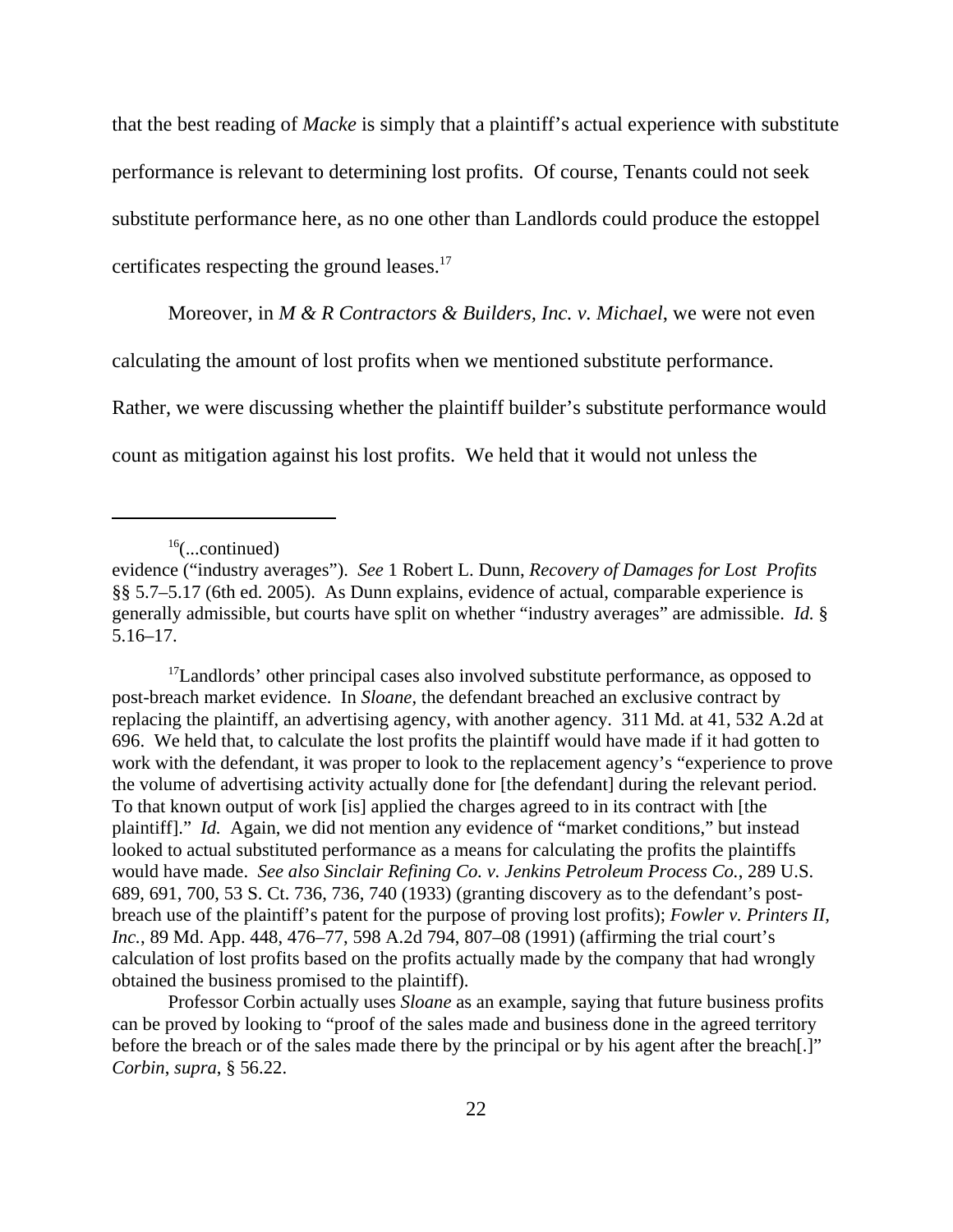plaintiff's contract with the defendant "was such as to require [his] entire time and attention so that their breach made it possible for the builder to undertake another project[.]" 215 Md. 340, 356, 138 A.2d 350, 359 (1958). This was the context in which we said, "the actual gain made under the substituted contract must be considered in measuring the damages to which the builder is entitled." *Id.* We were not even discussing the measure of lost profits, let alone "post-breach market conditions." Finally, *Republic Ins. Co. v. Prince George's County*, the last case cited by Landlords, did not involve lost profits, and its statement about measuring damages "as of the date of the breach" referred to "fluctuations in value," not market conditions. 92 Md. App. 528, 533, 608 A.2d 1301, 1304 (1992) (citation omitted).

Thus, none of Landlords' Maryland cases directly support admitting post-breach market evidence to prove lost profits.<sup>18</sup> Indeed, we know of no Maryland cases in which such evidence was admitted for that purpose, $19$  and out-of-state cases provide no general

(continued...)

<sup>18</sup>The same is true of the Restatement provision cited by Landlords. *See* Restatement (Second) of Contracts § 352 (1981). Landlords point out that Illustration 6 in this provision involves a plaintiff who is permitted to prove lost profits with "records of the [business's] subsequent operation and of the operation of similar [businesses] in the same locality, along with other evidence including market surveys and expert testimony[.]" *Id.* Yet the Restatement does not specify whether such "market surveys" were conducted pre- or post-breach—except that this illustration is based on our decision in *Evergreen Amusement Corp. v. Milstead*, 206 Md. 610, 617–18, 112 A.2d 901, 904 (1955), in which the "market survey" was conducted prior to the time of contracting. Corbin mentions this Restatement provision as well. *See Corbin*, *supra*, § 56.17.

<sup>19</sup>Perhaps the best case for Landlords is *Hoang v. Hewitt Ave. Assocs., LLC*, in which the trial court commented, post-breach, on the real estate market as part of his conclusion that lost profits had been proved with reasonable certainty: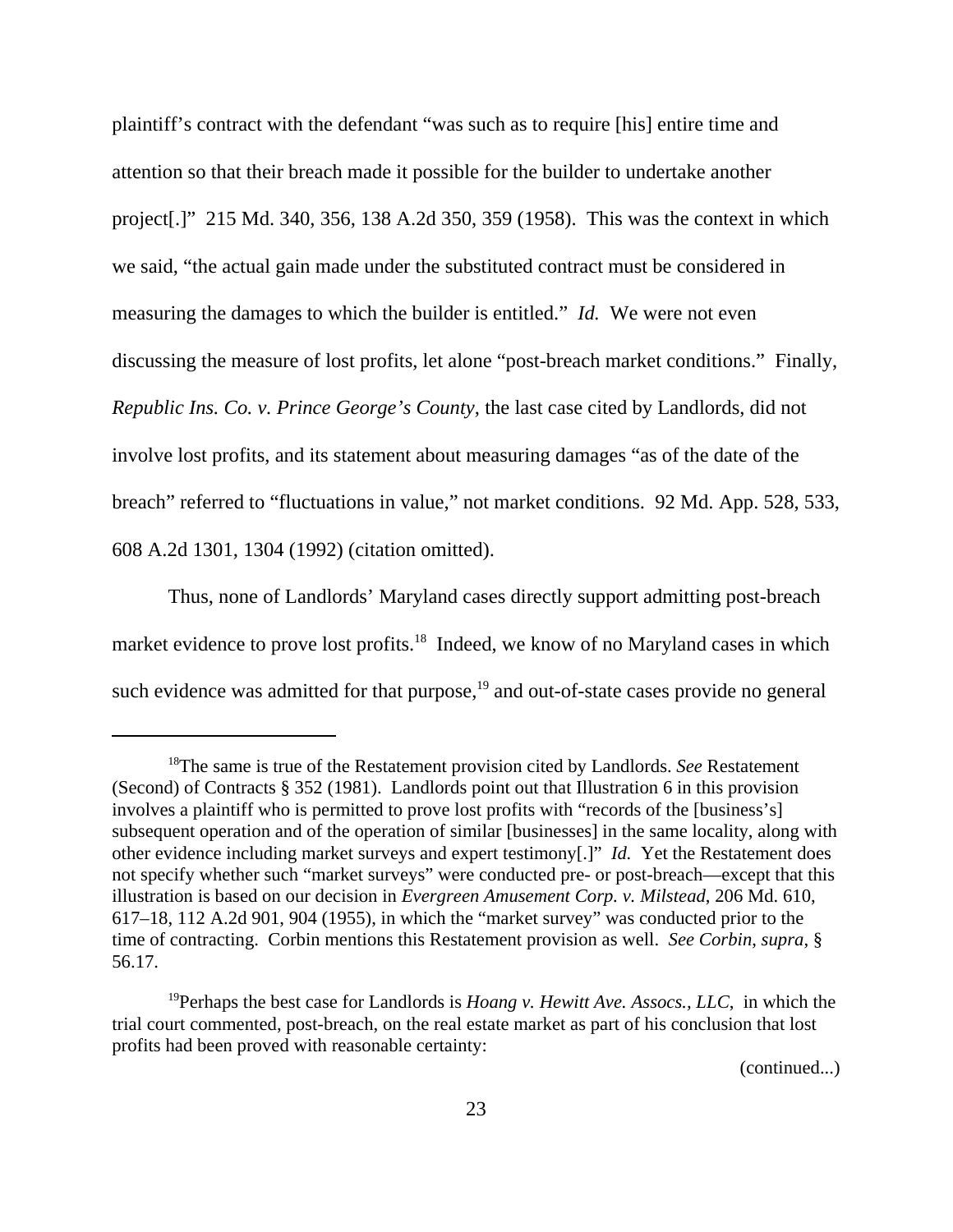rule either.<sup>20</sup> Thus, we find no support for Landlords' claim that any and all post-breach evidence is admissible as a necessary part of any consequential lost profits claim. In our view, the question of time is not key. Rather, as we shall explain, the core question for

 $19$ (...continued)

The [trial] court factored in that the real estate market was "well-established" and that the evidence presented by [the plaintiff] assumed a flat market, not one that would increase. The court found that the real estate market "will almost certainly continue to appreciate at some rate." It noted, in addition, that town houses, being on the lower end of the housing market, enjoy greater protection from downward fluctuations in the real estate market than do other, more expensive, houses.

177 Md. App. 562, 573, 936 A.2d 915, 922 (2007).

Yet, despite this observation, it is not clear that any post-breach market evidence was presented. First of all, the plaintiff's complaint was filed just two months after the contract had been entered into. *Id.* at 568–69, 936 A.2d at 919. It is perhaps unlikely, then, that the parties produced new market analyses just two months after preparing to contract, solely for litigation purposes. Indeed, as the trial court explained, the plaintiff's evidence consisted of "assumptions . . . as to what is the real estate market likely to do a year from now, two years from now, even further out," which appears to refer to the plaintiffs' pre-contract projections, used as a basis of the agreement. *Id.* at 574, 936 A.2d at 922. To be sure, it is possible that the evidence of "the real estate market as it existed at the relevant time" consisted of post-breach market analyses. *Id.* at 610, 936 A.2d at 944. But the Court of Special Appeals' characterization of the evidence as what "the parties expected," *id.*, coupled with the trial court's characterization of it as future "assumptions" and the quick turn-around from contract to trial, militates against such a conclusion. More likely is that the evidence of market conditions, just like Tenants' expert evidence here, was based on projections made pursuant to the parties' agreement. In any case, as with Landlords' other cases, *Hoang* does not provide direct support for the proposition that postbreach market evidence is relevant or admissible to prove lost profits.

<sup>20</sup>*See, e.g.*, Dunn, *supra*, § 5.16 ("Another possible approach to proving lost profits damages is to use industry averages. The courts are divided, however, on the question whether this evidence is permissible." (citing numerous cases for each position)). *But see Advent Sys. Ltd. v. Unisys Corp.*, 925 F.2d 670, 681 (3d Cir. 1991) (opining, before remanding for a new trial, that the "actual results in the marketplace during the pertinent two years" of business operation could be relevant to a lost profits claim for those two years); *Coonis v. Rogers*, 429 S.W.2d 709, 714 (Mo. 1968) (holding that lost profits for a new business venture "may be recovered only when they are made reasonably certain by proof of actual facts, with present data for a rational estimate of their amount").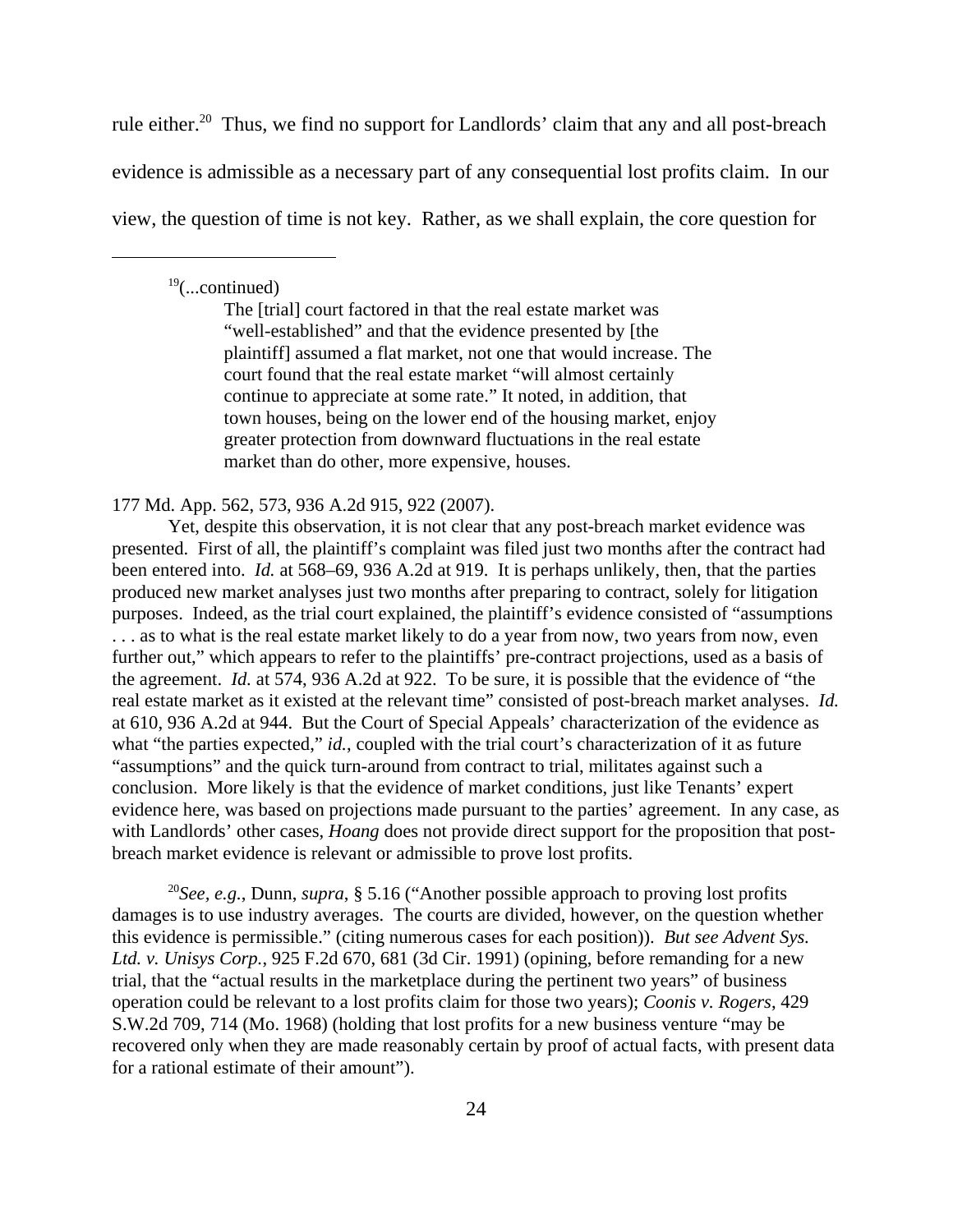consequential damages is whether they were in the contemplation of the parties when they contracted.

#### *The Contemplation of the Parties*

As Professor Corbin explains, consequential lost profits "may be regarded as too remote or too speculative . . . [but] will not be so regarded if the defendant had reason to foresee them." *Corbin*, *supra*, § 56.19 (footnotes omitted). Professor Dobbs agrees that foreseeability is the key, because, under *Hadley v. Baxendale*, 9 Ex. 341, 156 Eng. Rep. 145, 151 (1854), the "contemplation of the parties" at the "time of contracting governs" consequential damages. As he says:

> Both the moral and economic rationales for *Hadley v. Baxendale* suggest that the relevant time for determining the "contemplation of the parties" is the time of contracting, not, for example, the time of breach. If the point is to let the parties prescribe their own liabilities, the time of contracting must control, and that is in fact the rule.

Dobbs, *supra*, § 12.4(7) (citing *Hadley*, 156 Eng. Rep. at 151 (consequential damages are "such as may reasonably be supposed to have been in the contemplation of both parties, at the time they made the contract")).

Likewise, Professor Sutherland explains that consequential damages are determined by looking to what the parties can be said to have planned and assumed when they contracted. As he says, consequential damages are "such as ordinarily arise according to the **intrinsic nature of the contract** and the surrounding facts and circumstances **made known to the parties at the making of it.**" J. G. Sutherland, *A*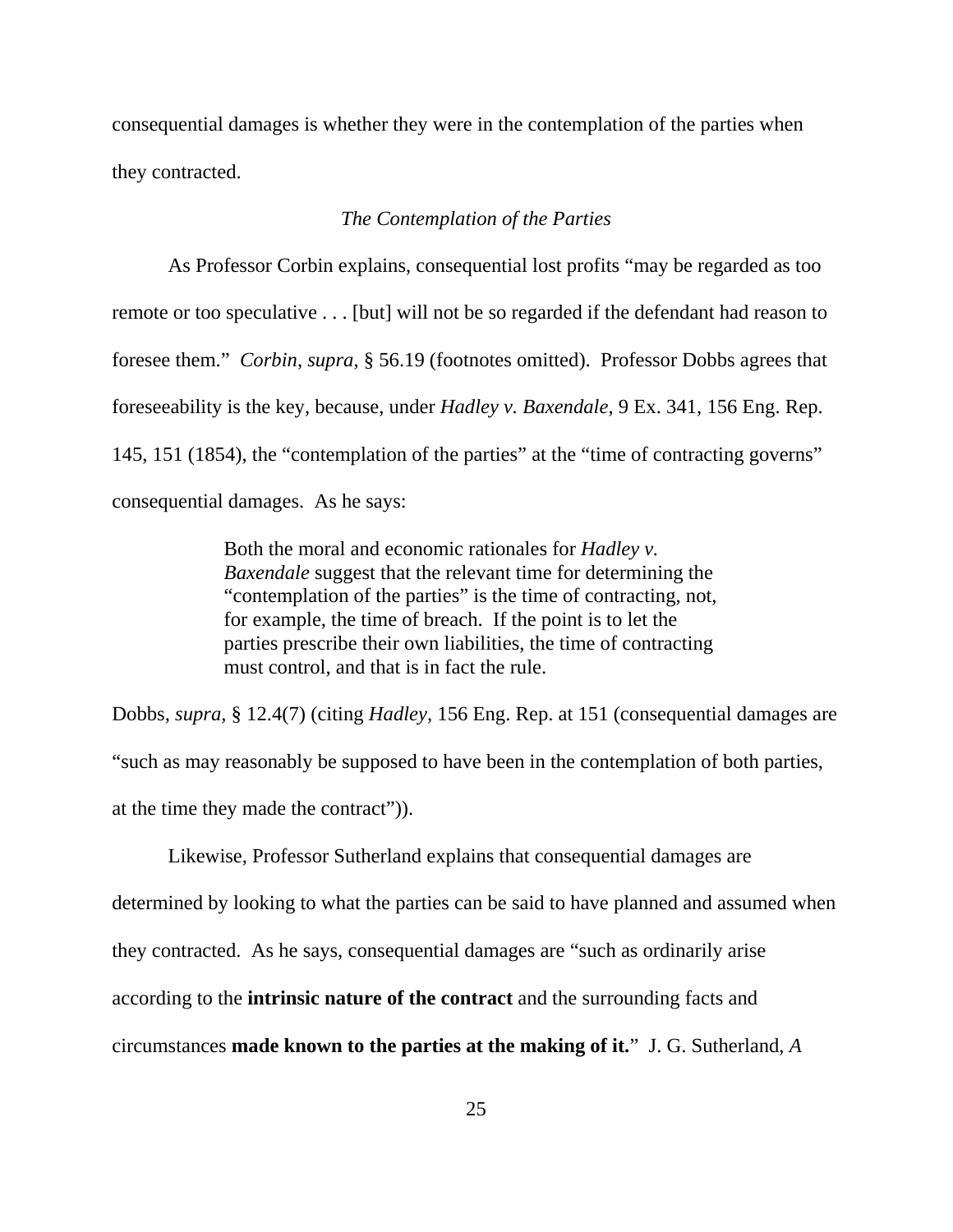*Treatise on the Law of Damages* § 51 (John R. Berryman, ed., 4th ed. 1916) (emphasis added). These passages instruct us that consequential lost profits are calculated with reference to what the parties can reasonably be said to have anticipated when they entered into the contract. Thus, circumstances that cannot be said to have been "known to the parties" when they contracted—such as a post-breach boom or bust in the market—should not affect the measure of consequential damages that would "ordinarily arise" according to the "intrinsic nature of the contract."21

To be sure, the *Hadley* foreseeability rule originated as a limit on damages and has

[I]n accordance with the doctrine of [*Hadley v. Baxendale*,] it is sufficient if the special circumstances under which the contract was actually made were communicated to the party sought to be charged, and the damages resulting from the breach are such as both parties **would reasonably contemplate would be the amount** of the injury which **would ordinarily follow from a breach** under those circumstances. (Emphasis added).

 $21$ Other sections of Sutherland's treatise also support this interpretation. For example, when consequential damages are based on "special circumstances" known to both parties at the time of contracting, they are measured based on what **would ordinarily occur** under the contract as contemplated:

J. G. Sutherland, *A Treatise on the Law of Damages* § 52 (John R. Berryman, ed., 4th ed. 1916); *see also id.* § 45 (consequential damages are "such as the law supposes the parties to [the contract] **would have apprehended** as following from its violation if **at the time they made it** they had bestowed proper attention upon the subject and had full knowledge of all the facts."); § 50 ("[T]he intention of the parties is to be ascertained from the whole contract, considered in connection with the surrounding circumstances **known to them.**"); § 51 ("[I]f the contract of purchase is made with a view to . . . any known special use the damages which are contemplated to result from the vendor's breach are those which **would naturally follow** on the basis of the . . . special use, known to the vendor **when the contract was made**.); § 78 ("[T]o ascertain [lost] profits the nature and the special purpose of the contract, a subcontract, or other subsidiary and dependent arrangement, **within the contemplation of the parties at the time of contracting**, may be taken into consideration.") (emphasis added).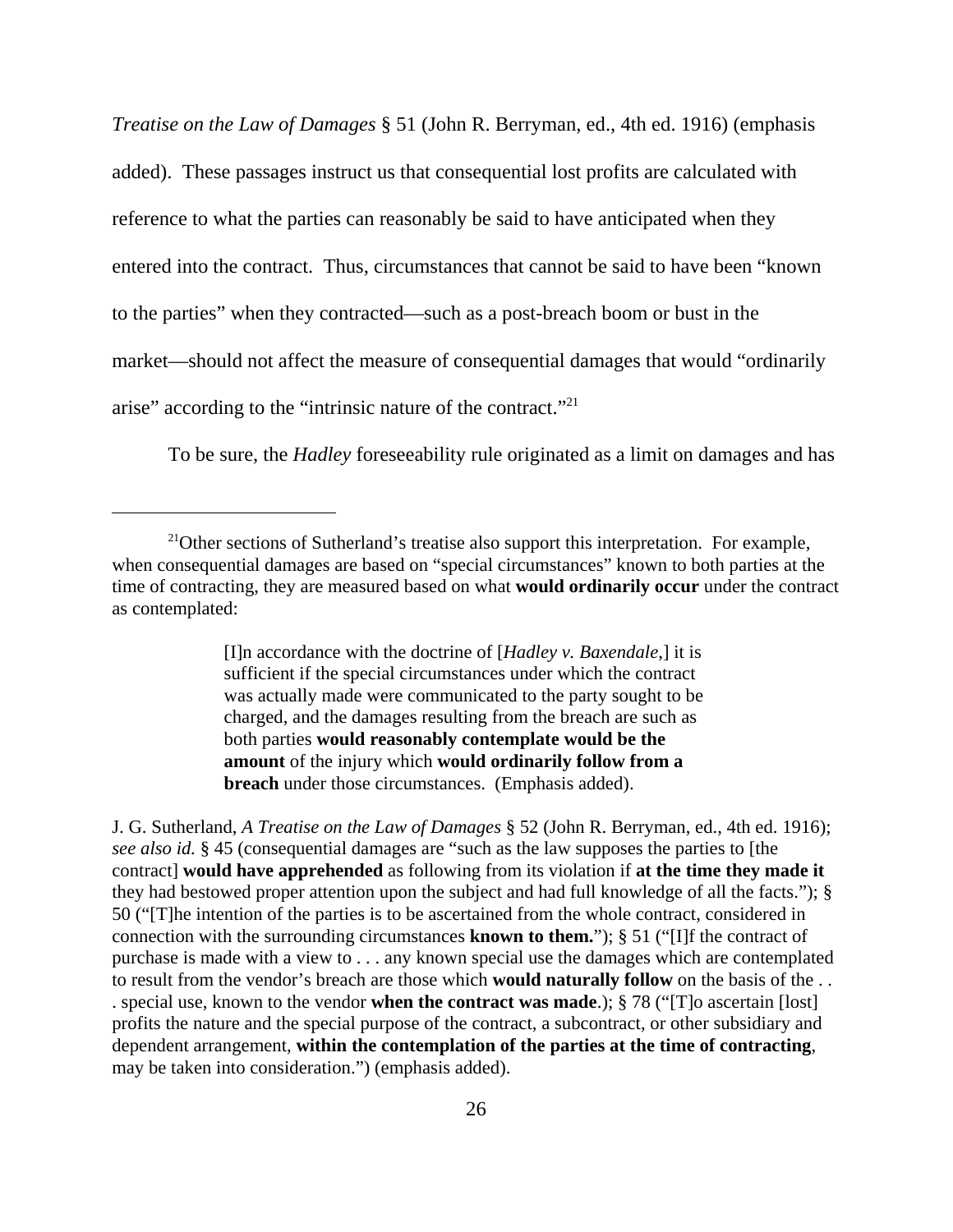been most often applied that way. But courts have also applied the rule positively, using it to justify damages because they were foreseeable or would ordinarily occur under the circumstances. *See Dobbs*, § 12.4(1) ("[T]here is no reason to deny consequential damages if the limiting rules are met."); *Anchor Sav. Bank*, 597 F.3d at 1369–70 (evidence of future lost profits that could have been derived from the lost income-producing asset *admissible*); *Midland Hotel Corp. v. Reuben H. Donnelley Corp*., 515 N.E.2d 61, 67–68 (Ill. 1987); *Welch v. U.S. Bancorp Realty & Mortgage Trust*, 596 P.2d 947, 963 (Or. 1979); *AM/PM Franchise Ass'n v. Atlantic Richfield Co.*, 584 A.2d 915, 921 (Pa. 1990) (treating "reason to know" test as equivalent to "foreseeable.").<sup>22</sup>

The dispositive questions, therefore, are (1) whether, at the time they entered into contract, it was foreseeable to the parties that a breach of contract might result in the termination of the real estate development project for which the land was being leased and, if so, (2) whether the trial court abused its discretion in ruling that post-breach market data was irrelevant in determining the expected value of performance as of the time of breach. Thus, evidence of post-breach booms and busts is not relevant—and thus not admissible—when it cannot be said that the parties foresaw it.

Of course, many contracts are made with the possibility of a future market downturn in mind—for example, contracts for delivery or sale of goods.<sup>23</sup> Indeed, such

<sup>22</sup>*See also* Dobbs, § 12.4(6) (collecting cases in footnote 10).

<sup>23</sup>*See, e.g.*, *SEC v. Commodity Options Int'l, Inc.*, 553 F.2d 628, 631 (9th Cir. 1977) (market's rise and fall specifically contemplated in the contract); *Lawrance v. Elmore Bean* (continued...)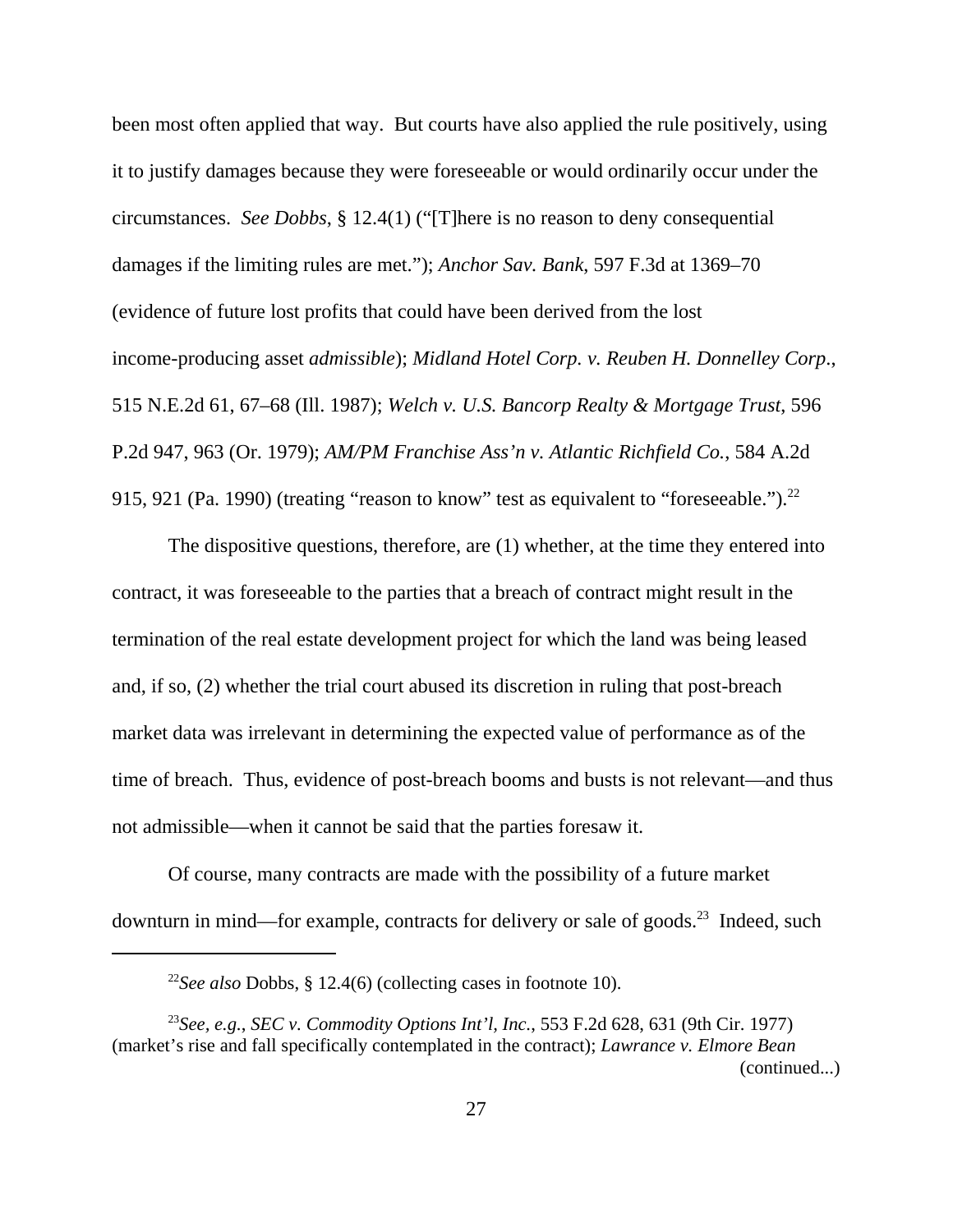contracts are often made with the purpose of allocating the risk of future market swings between the parties.<sup>24</sup> But when both parties' success depends on a relatively stable market, it cannot be said that a subsequent, unforeseen market crash was within the parties' contemplation, at least not without any evidence to suggest that it was.<sup>25</sup>

Such is the case here, as both Landlords and Tenants were relying on the success of the towers. Indeed, the ground leases provided for Landlords' rental income to more

## $23$ (...continued)

*Warehouse*, 702 P.2d 930, 932–33 (Idaho Ct. App. 1985) ("It appears Elmore risked a change in the market price by signing to buy the beans at a fixed price."); *Bd. of Educ. v. Broadwell*, 245 P. 60, 62 (Okla. 1925) (the parties must "have contemplated that if plaintiff breached his contract to purchase said bonds at that price, and the bond market declined, that defendant could not and therefore would not sell same for less and would be compelled to hold such bonds").

24*See, e.g.*, *R.J.B. Gas Pipeline Co.*, 813 P.2d 14, 24 (Okla. Ct. App. 1990) (a "take-orpay clause"in the contract means "the parties . . . are assumed to have allocated the risk" of a market downturn); *W. S. Forbes & Co. v. Pearson*, 68 S.E. 964, 964 (S.C. 1910) (contract provided: "Margins to cover any decline in the market shall be deposited by the buyer promptly on demand of the seller[.]"); *Paxton & Gallagher v. Pellish*, 299 P. 708, 708–10 (Wyo. 1931) ("[T]he plaintiff's agent, who sold the goods to the defendants, wrote into the contract the clause . . . 'price guaranteed against decline to December 31, 1928,'" which "guaranteed against a 'decline' in [market] price"). Thus, evidence of post-breach market conditions can certainly be relevant if the parties contemplated a decline in the market.

<sup>25</sup>*See, e.g.*, *Prod. Credit Ass'n v. Alamo Ranch Co.*, 989 F.2d 413, 415 (10th Cir. 1993) (because the parties "estimated that it would require one-half of the proceeds [of a cattle sale] to reduce the feed bill to a zero balance," they "did not contemplate that fifty percent of the proceeds would not cover [the] feed bill" after the "fat cattle market sharply declined in the time period between [the] estimation and the eventual sale"); *W. A. Lighter & Co. v. U.S. Shipping Bd. Emergency Fleet Corp*., 24 F.2d 536, 537 (D. La. 1928) ("[I]n view of the fact that the contract contemplated a reasonable time of delivery, and not a specified delivery, or a delivery for a particular market, where a loss might be occasioned by a decline in the market value of the goods, it is my conclusion that the shipper would not be entitled to damages for a loss in consequence of a decline in the market price of the goods . . . ."); *Reliance Acceptance Corp. v. Hooper-Holmes Bureau*, 34 P.2d 762, 766 (Cal. Ct. App. 1934) ("[T]hat the market value of the security declined during the period involved between purchase of the contract and the subsequent repossession, was not within the contemplation of the parties . . . .").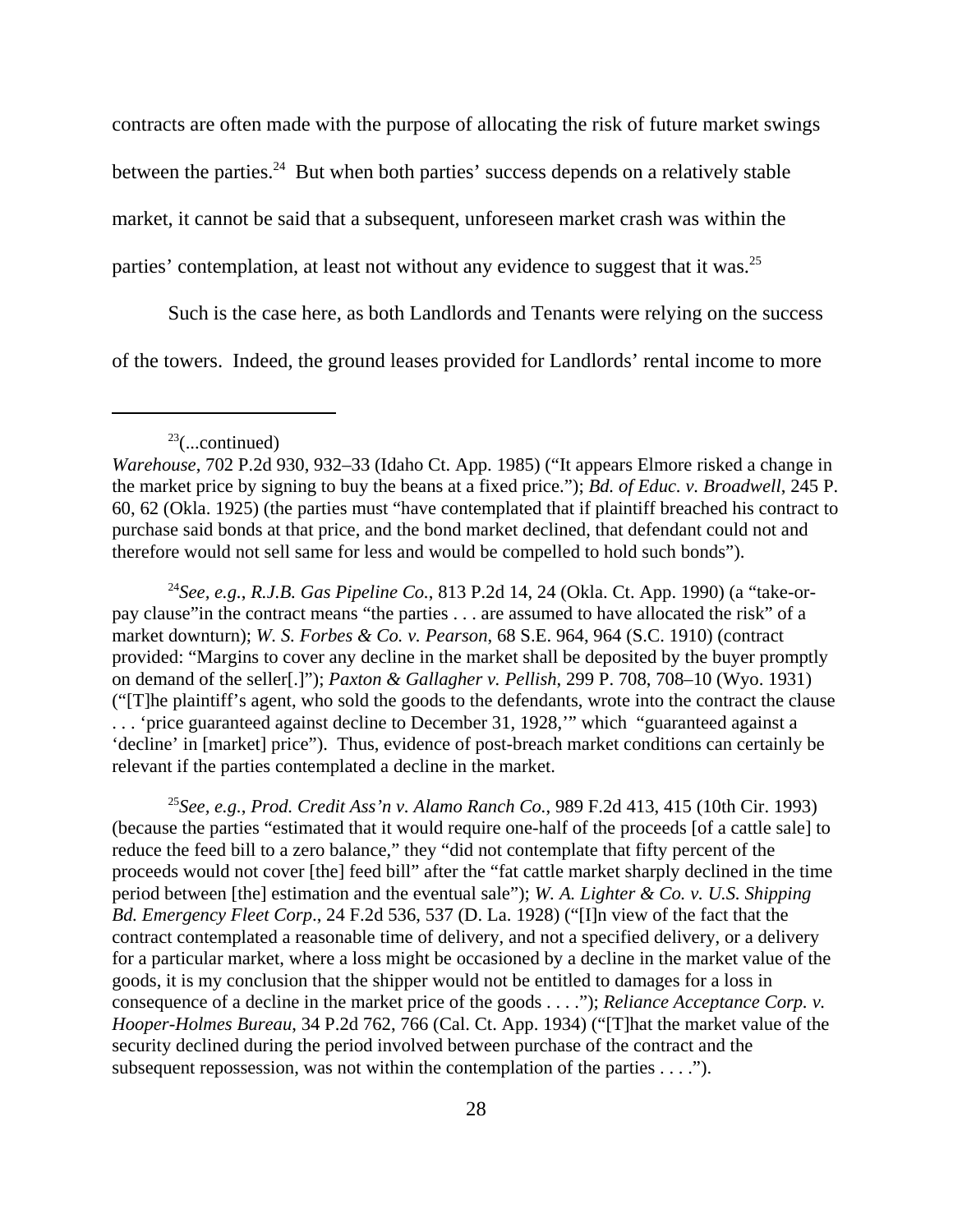than double following construction of the towers, from  $$64,734.58$  prior to construction<sup>26</sup> to \$130,260.83 following full construction, $^{27}$  with further increases thereafter based on the "fair rental value" of the premises. Thus, Landlords' income from the leases was dependent on Tenants' success in constructing and running the towers.<sup>28</sup> Testimony about the income projections produced by Tenants revealed that, by use of capitalization rates,<sup>29</sup> Tenant and NML took into account the normally expected risk of vacancy in the apartments.30 With no suggestion that the market swing described by Landlords as "cataclysmic" was contemplated, $31$  we cannot say that the trial court erred in excluding all evidence of it. We bear in mind, in reaching this conclusion, that a trial court's rulings

26\$32,321.25 for Tower I plus \$32,413.33 for Tower II.

<sup>27</sup>\$65,038.33 for Tower I plus \$65,222.50 for Tower II. During construction, the monthly rent would increase based on the number of units completed to date.

 $^{28}$ Indeed, if Tenants went bankrupt, they would not likely be able to pay even the preconstruction rent over the 90-year term of the leases.

 $^{29}$ A capitalization rate is defined as "the rate of interest used to calculate the present value of an investment or property that will provide an income in the future." Cambridge Business English Dictionary (2011), *available at* http://dictionary.cambridge.org/dictionary/business-english/capitalization-rate?q=capitalization+ rates.

<sup>30</sup>Tenants' expert witness, when asked: "Is there any uncertainty . . in the conclusions that you have expressed here today?", explained: "The uncertainty is captured in the capitalization rates. It [is] also captured in the 6.5 percent time value of money rate. That rate includes a risk premium, and that is the amount over and above a risk-free rate. And a risk premium is a reflection of risk. So it does incorporate risk."

 $31$ At the hearing on the motion, Landlords' counsel referred to the market downturn, which they intended to argue and prove, as "close to economic Armageddon" and the trial court summarized Landlords' argument as comparable to the difference between the "boom[] after Reagan" and "the misery index after Carter."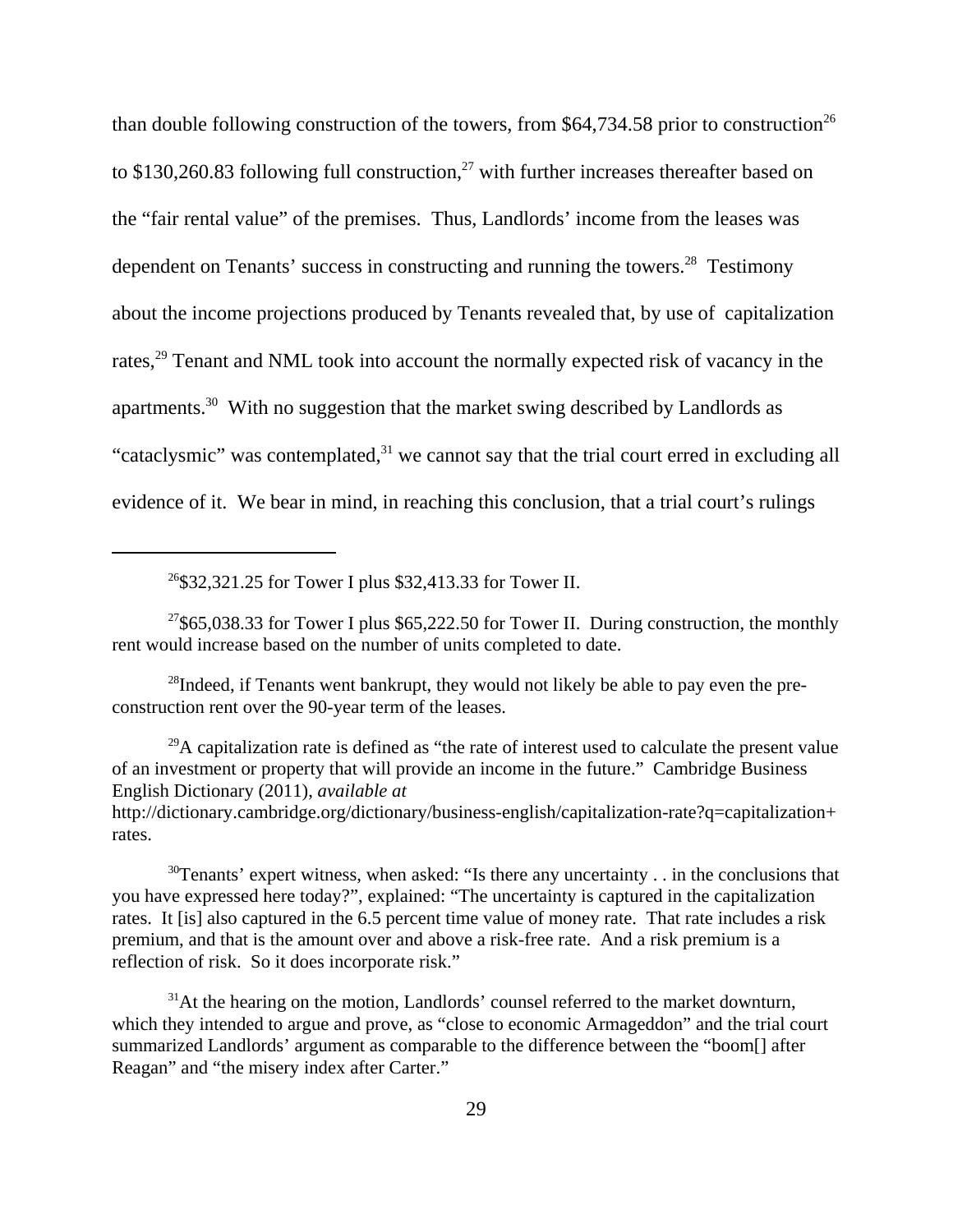on the admission of evidence are discretionary, so long as the correct rule of law is applied. *See Gasper*, 418 Md. at 619–20, 17 A.3d at 690–91.

Our conclusion is reinforced when we consider that market projections of Tenants and NML made in furtherance of the contract were not contradicted by Landlords. Rather, they declined to produce any projections of future profits based on conditions during the contract. Landlords must have made their own market projections in anticipation of the ground leases, given that their expected revenue was just as dependent upon the rental market as that of Tenants. But, despite clear and repeated rulings by the trial court against use of post-breach market evidence for 2009 or 2010, Landlords declined to offer any evidence of market projections made during the 2006-2007 time period. Indeed, at oral argument, when asked by Judge Battaglia why they failed to introduce such evidence, in the face of the trial court's rulings, Landlords simply reiterated their belief that 2009-2010 evidence should have been admitted.<sup>32</sup> Landlords'

Landlords' appellate counsel responded:

Trial counsel was not told to sit down and shut up . . . . [T]rial counsel was allowed to cross-examine, for example about interest

(continued...)

<sup>32</sup>Judge Battaglia asked Landlords' appellate counsel:

If [trial] counsel couldn't prove his or her case, going the way he or she wanted to . . . isn't it incumbent upon trial counsel then to shift gears and . . . try to dispel the notion, taking assumptions that they don't necessarily believe in, that there would have been profits? . . . Just assume that you have the same situation that you had at trial, would it have been incumbent upon trial counsel then to, instead of saying no profits . . . trying to dispel them in a rosier economy that didn't happen?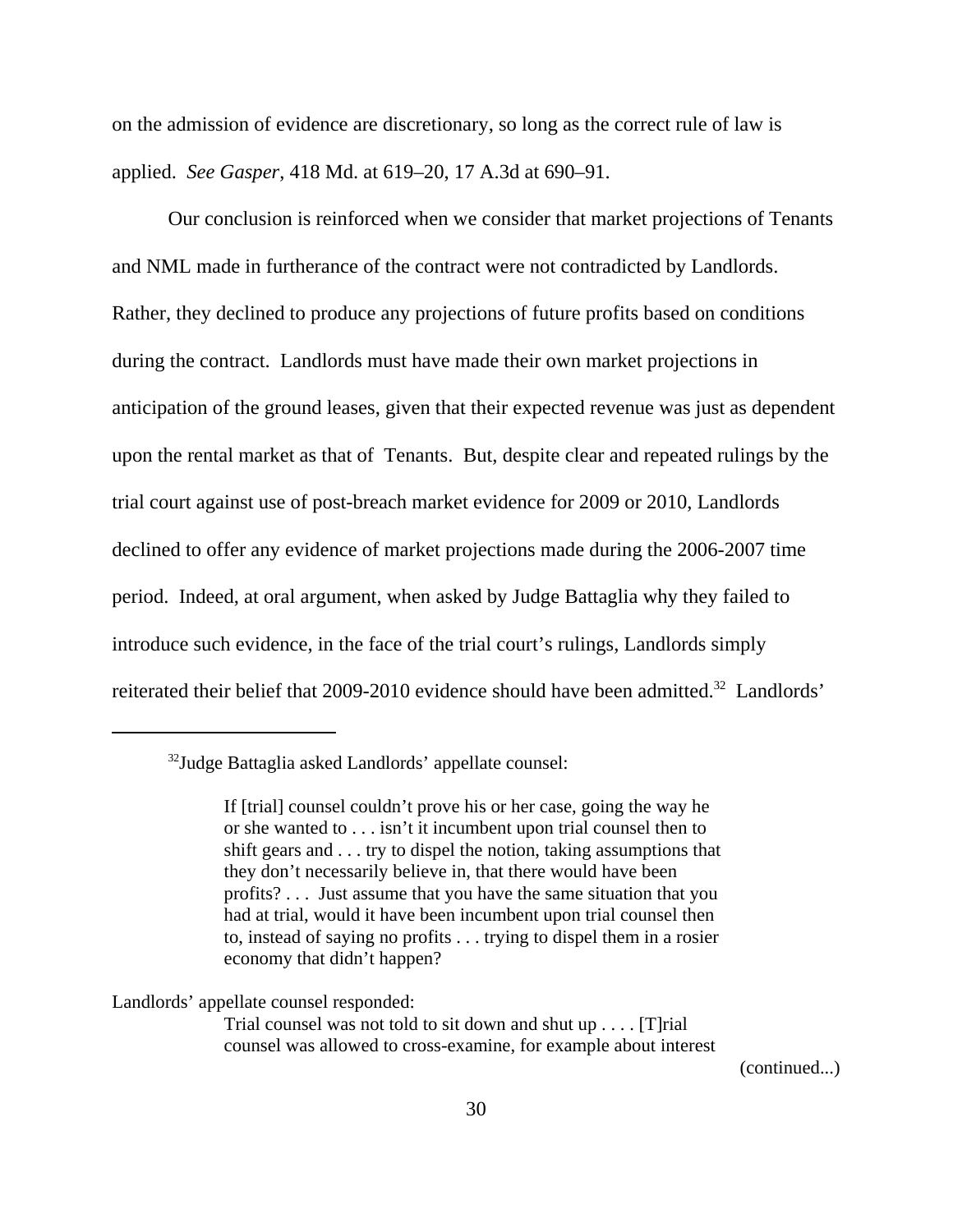view of the market as of the time of contracting would certainly have been relevant, but as they clarified in their opposition to Tenants' motion to exclude post-breach evidence, their proffered experts were prepared to testify only as to "what the market actually is/was at the time the Project would have been available for rent" to show that Tenants' "earlier projections . . . have now—given the downturn of the real estate market—proven to be unrealistic." They reiterated at the hearing on the motion that their experts were going to testify as to "how the market performed after time, over time . . . [w]hen the towers would have been delivered."

Thus, Landlords failed to contradict Tenants' view of the parties' expectations for profit at the time of contracting. They did not offer evidence of their own market projections, and did not point to any market indicators<sup>33</sup> that may have made the crash objectively foreseeable. Without anything to contradict the projections put forth by Tenants, the trial court was acting reasonably when it concluded that the crash was not

 $32$ (...continued)

rates applied and calculations, but that tips the thing two degrees, maybe. The problem here was the underlying assumptions for the projections. And that's where the case was going to be won or lost by the defense. And that's where the defense was told, you can't touch that, don't mention a word about it. This jury's going to come down with its decision based on how things looked four years ago.

<sup>&</sup>lt;sup>33</sup>A market indicator is "something that gives information about possible future changes in the prices of shares, etc. in the stock market." Cambridge Business English Dictionary (2011), *available at*

http://dictionary.cambridge.org/dictionary/business-english/market-indicator?q=market+indicato r.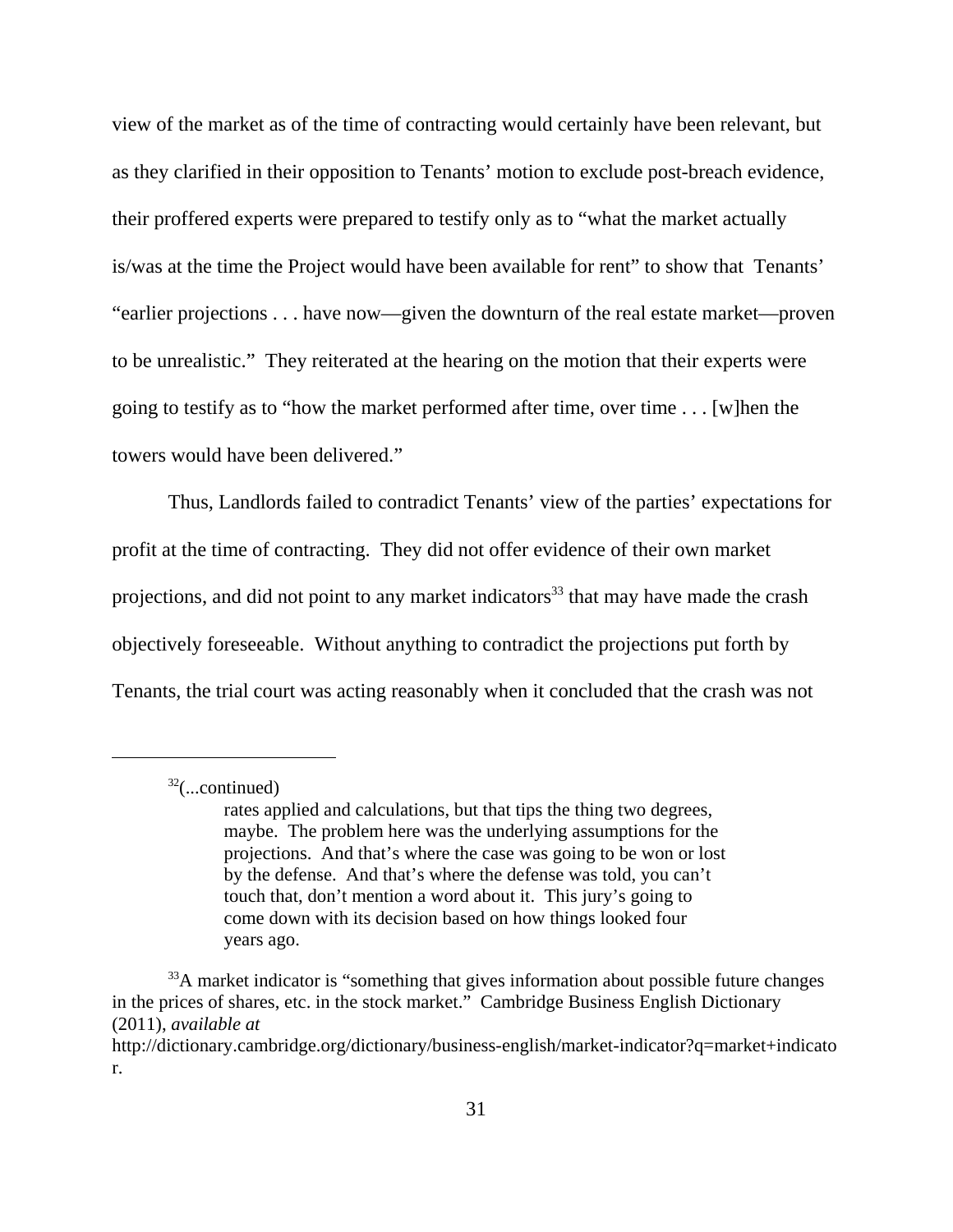within the parties' contemplation.<sup>34</sup> See Prod. Credit, 989 F.2d at 418 (market decline unforeseen where "the parties never addressed the possibility"); *W.A. Lighter*, 24 F.2d at 537–38 (parties' contemplation at the time of contracting showed that there was no liability for the decline in the market); *Reliance Acceptance Corp.*, 34 P.2d at 765–66 (using the terms of the contract to deduce that the parties did not contemplate the decline in the market value of the security at issue). $35$ 

We are not persuaded by Landlords' thesis that post-breach market evidence is *always* required to prove lost profits with reasonable certainty. *See Corbin*, *supra*, § 56.20 (consequential lost profits can be proved simply with the "past history" of the business operation); Dunn, *supra*, § 1.20–22 (explaining that the foreseeability of lost profits can be inferred from the contract, negotiations in contracting, or later communications between the parties). Some of our consequential lost profits cases, while not explicitly addressing which market projections were relevant, appear to adhere to the principle that the parties' contemplation controls. For example, in *Automatic Retailers of Am., Inc. v. Evans Cigarette Serv. Co.*, we affirmed a lost profits award, refusing to consider post-breach circumstances that "might have changed" the amount, instead

<sup>&</sup>lt;sup>34</sup>Landlords further complain that the damages award is unfair because it was based on Tenants *pro formas*, whose "very purpose . . . [was] to demonstrate a positive cash flow to attract a potential investor in a venture." Yet the award was also based on the *pro formas* prepared by NML, which had the countervailing incentive to scrutinize the project's viability before investing.

<sup>35</sup>*But see Valtrol Inc. v. Gen. Connectors Corp.*, 884 F.2d 149, 153 (4th Cir.1989) (parties' alteration of a distributorship contract showed that the "disruption" in performance caused by a market downturn was "foreseeable" and the resultant losses "allocable by contract")*.*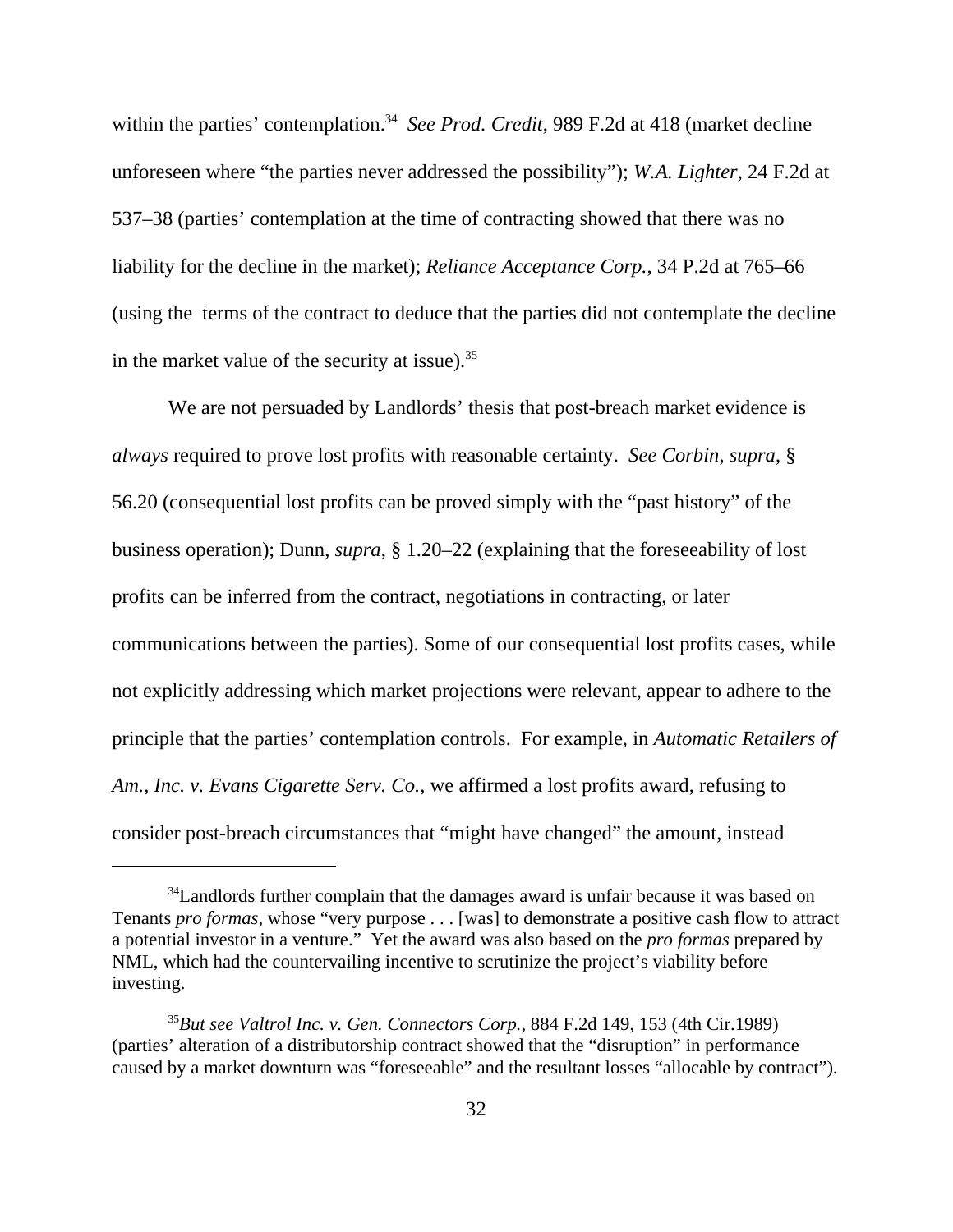holding that the plaintiff's "long history" in the business was sufficient evidence of the profits that it would have made "for its services during the applicable period." 269 Md. 101, 109–10, 304 A.2d 581, 586 (1973); *see also Sumwalt Ice & Coal Co. v. Knickerbocker Ice Co.*, 114 Md. 403, 417, 80 A. 48, 51 (1911) (holding that "declarations . . . made more than six months or a year after the commission of the wrong complained of, were too remote and were properly excluded"); *U.S. Tel. Co. v. Gildersleve*, 29 Md. 232, 250 (1868) ("[I]f the special circumstances under which the contract was actually made, were communicated by the plaintiff to the defendant, and thus known to both parties, the damages resulting from the breach of such a contract which they would reasonably contemplate, would be the amount of injury which **would ordinarily follow** from a breach of a contract under these special circumstances so known and communicated." (emphasis added)).

Landlords contend that looking only to the parties' expectations at the time of contracting creates a windfall for Tenants by "award[ing] damages based upon a fictional market, which was far sunnier than the real market into which each Tenant would have delivered its product." Tenants respond that the appearance of a windfall in this case is "illusory," as a drastic change in the market post-breach will cause one party more harm than the other "no matter which standard is chosen." We agree with Tenants on this point. The only reason Tenants benefitted from the exclusion of post-breach market evidence is that the market declined post-breach. But whether post-breach market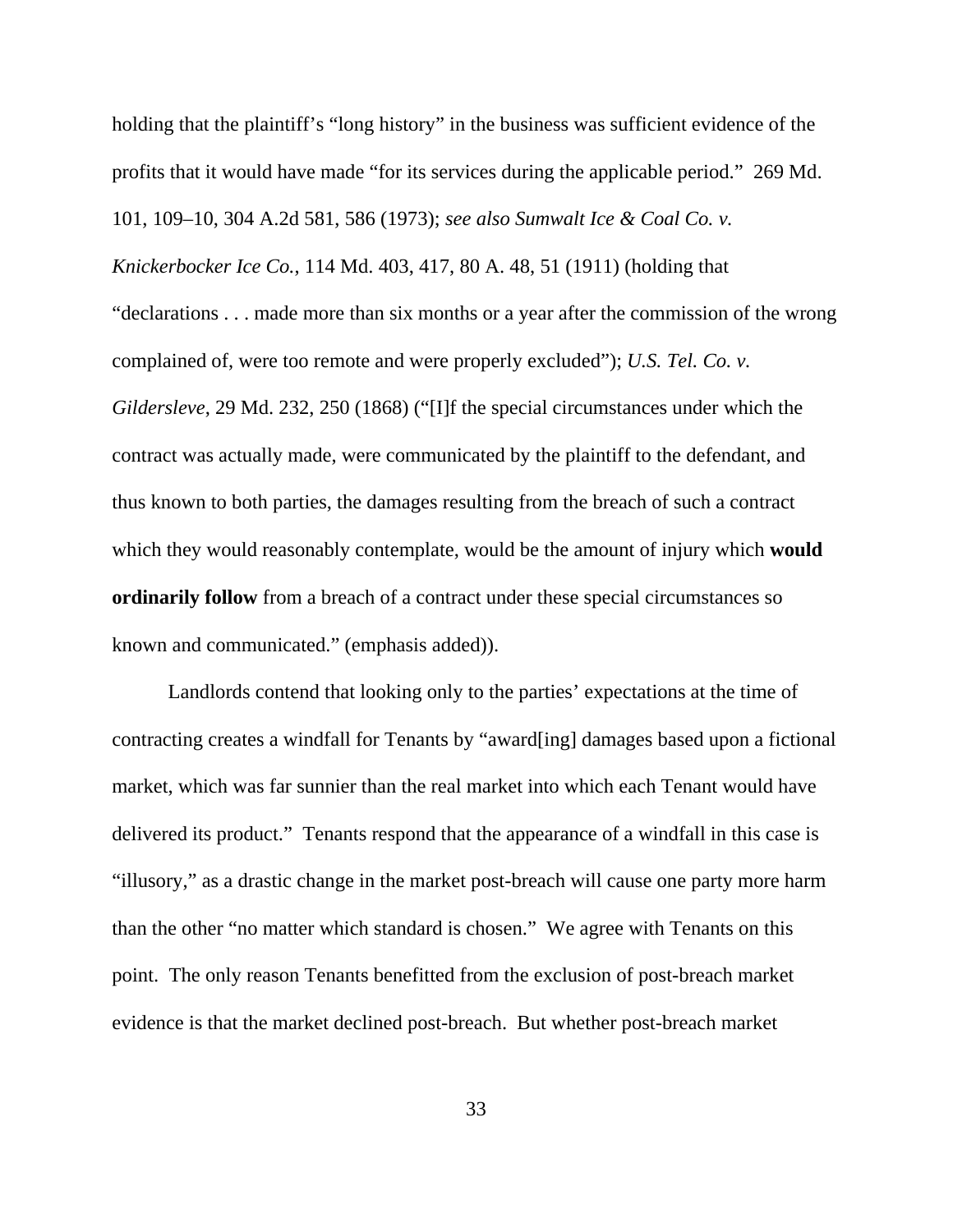evidence would increase or decrease an award, we think it irrelevant to the measure of

consequential damages—that were clearly within the contemplation of the parties when

the contracted—measured at the time of breach.<sup>36</sup>

The Second Circuit explained why measuring damages at the time of breach,

rather than the time of trial, is preferable:

Measuring contract damages by the value of the item at the time of breach is eminently sensible and actually takes expected lost profits into account. The value of assets for which there is a market is the discounted value of the stream of future income that the assets are expected to produce. . . . New York courts have thus explicitly upheld damage awards based on "what knowledgeable investors anticipated the future condition and performance would be at the time of breach" and have rejected awards based on what "the actual economic conditions and performance" were in light of hindsight. . . . [A]ppellants are unclear about the time at which damages are to be determined under the rule they espouse. Certainly they are not entitled to select the precise date on which the vessels had their highest value or a period of time that was profitable but that excludes periods where losses occurred. If the time of trial governed, the rule would be a two-edged sword . . . . New York courts have expressly refused to adopt this "wait and see" theory of damages. (Citation omitted).

*Sharma v. Skaarup Ship Mgmt. Corp.*, 916 F.2d 820, 826 (2d Cir. 1990).

Landlords further complain that excluding post-breach evidence encourages

<sup>&</sup>lt;sup>36</sup>Landlords are not helped in this argument by their citation to the Restatement (Second) of Contracts § 348 (1981), which deals with contracts "conditioned on a fortuitous event [when] it is uncertain whether the event would have occurred had there been no breach[.]" To apply this provision here, we would have to say that every real estate contract is conditioned on the "fortuitous event" that the market will not crash, which is not a fair interpretation.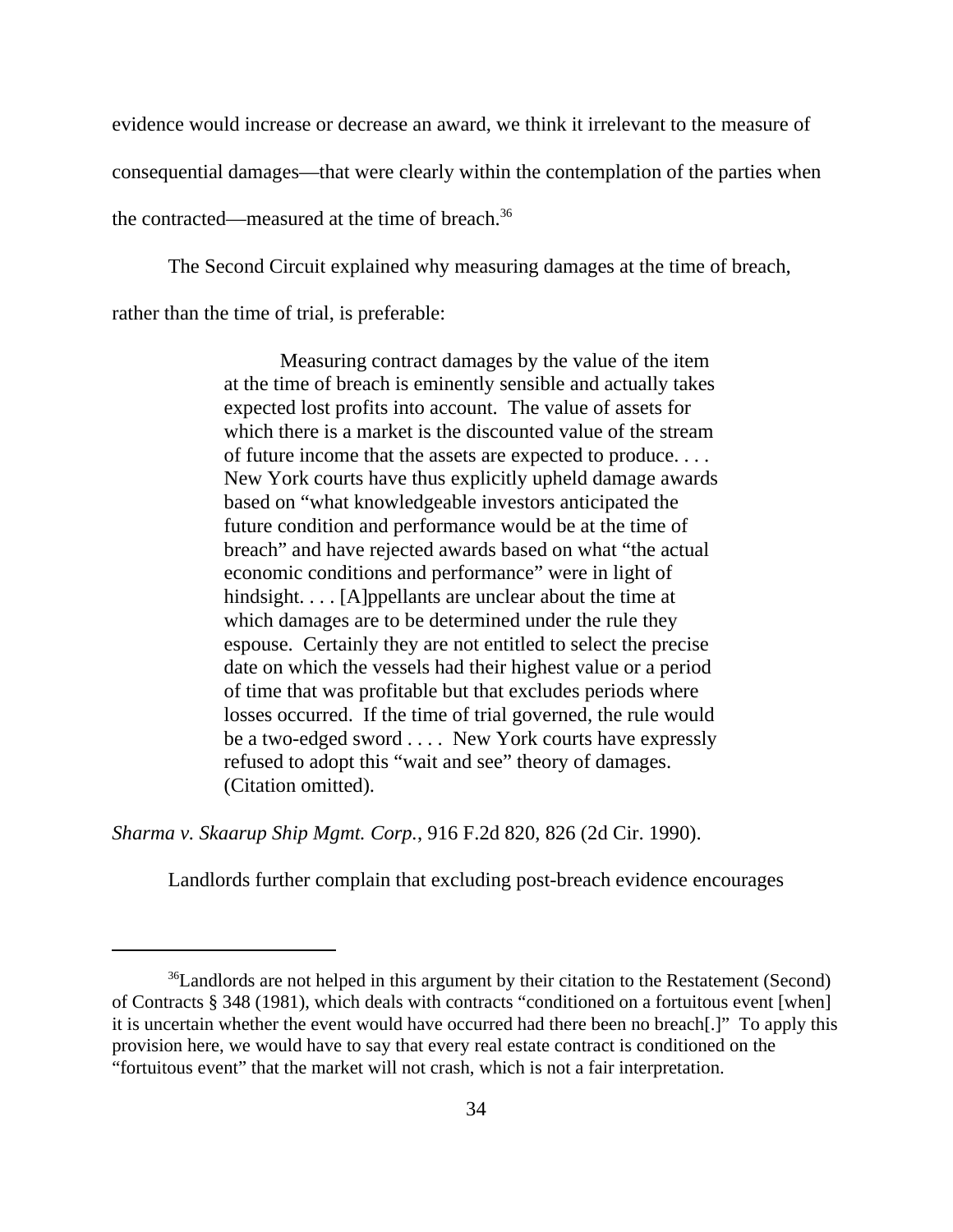"strategic litigation," as potential plaintiffs would be able to sit back during the three-year statute of limitations<sup>37</sup> to see if the market rises or falls. If it rises, they say, plaintiffs should simply ignore the breach and strike a more profitable deal elsewhere; if it falls, plaintiffs should sue, getting the "windfall" of having their damages measured according to pre-breach projections. Landlords argue that such was Tenants' course of action here, waiting until the real estate market crashed to file for damages.

We disagree that Tenants' behavior in this case evidenced any kind of gamesmanship. They attempted for more than a year to secure Landlords' performance under the ground leases, even obtaining an injunction for such performance. That was no strategic "wait-and-see" tactic, but was an attempt to move forward with the project. Similarly, suing for damages once the breach had made the project impossible was not gamesmanship. Landlords cannot seriously contend that Tenants should have continued to employ lawyers in an attempt to secure estoppel certificates and move forward with a project that had lost its funding and permits. After Landlords' prolonged breach, which happened to extend into a severe market downturn, Tenants' only reasonable course of action was to sue for damages.38

<sup>37</sup>*See* Md. Code (1973, 2006 Repl. Vol.) § 5-101 of the Courts and Judicial Proceedings Article (three-year statute of limitations for civil actions); *Shailendra Kumar, P.A. v. Dhanda*, 426 Md. 185, 194, 43 A.3d 1029, 1033–34 (2012) (applying the three-year statute of limitations to a breach of contract).

<sup>&</sup>lt;sup>38</sup>Landlords complain that it is "incongruous" that Tenants were permitted to mention the market downfall to explain their inability to obtain substitute performance, but Landlords were not permitted to mention the market downfall to show a lack of damages. Yet, what a plaintiff (continued...)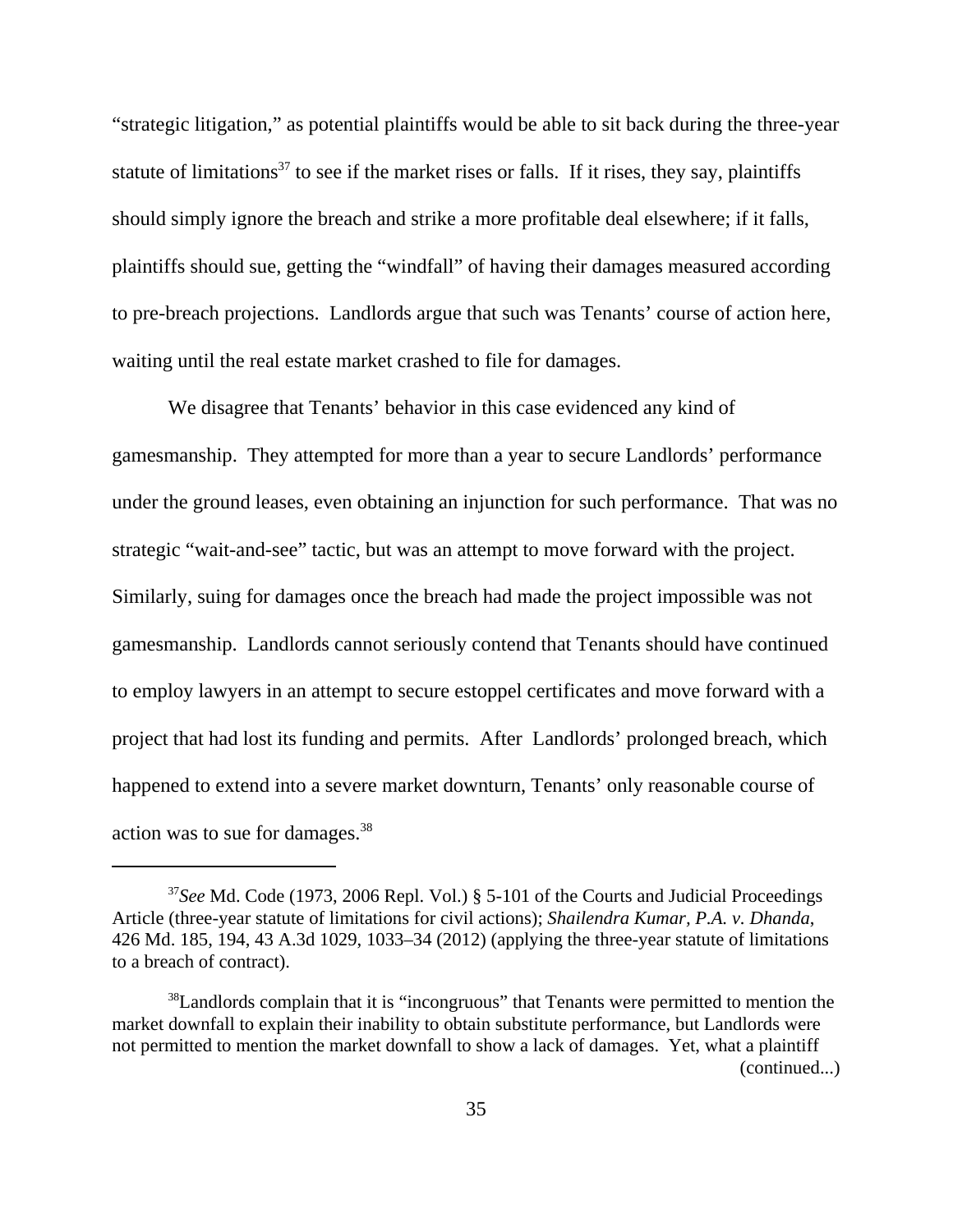# **Sorrento as Intermediary**

We next address Landlords' argument that Tenants' plans to create a separate corporate entity to operate the towers undermined the causation element of the damages claim. The Court of Special Appeals rejected this argument:

> The fact that [Tenants] may have subsequently assigned their interest in the ground leases to a new entity if the financing had in fact occurred does not negate causation as a matter of law for breach of contract damages. . . . [Tenants] held the interest in the ground leases, had obtained financing and county approvals, and had incurred significant expenses. The fact that [they] may have intended to form another entity, to serve as assignee had no breach occurred, does not change the fact that [they] were parties to the contracts and sustained damages caused by [Landlords'] breach(es).

*CR-RSC*, 202 Md. App. at 334, 32 A.3d at 472.

Landlords challenge this ruling, urging that we reverse the damages judgment "for lack of proximate causation and for failure to name the real plaintiff in interest." This is because, they say, "most of the . . . lost profit damages . . . would have belonged to Sorrento, which would have in turn paid most of those profits to NML[.]" Thus, Landlords claim that the jury improperly awarded Tenants damages that would have gone to another entity.

Tenants rely on the Court of Special Appeals' analysis and also point out that

 $38$ (...continued)

may say in response to a mitigation defense is not logically subject to the foreseeability rule, as the need for mitigation cannot be contemplated by the parties at the time of contracting.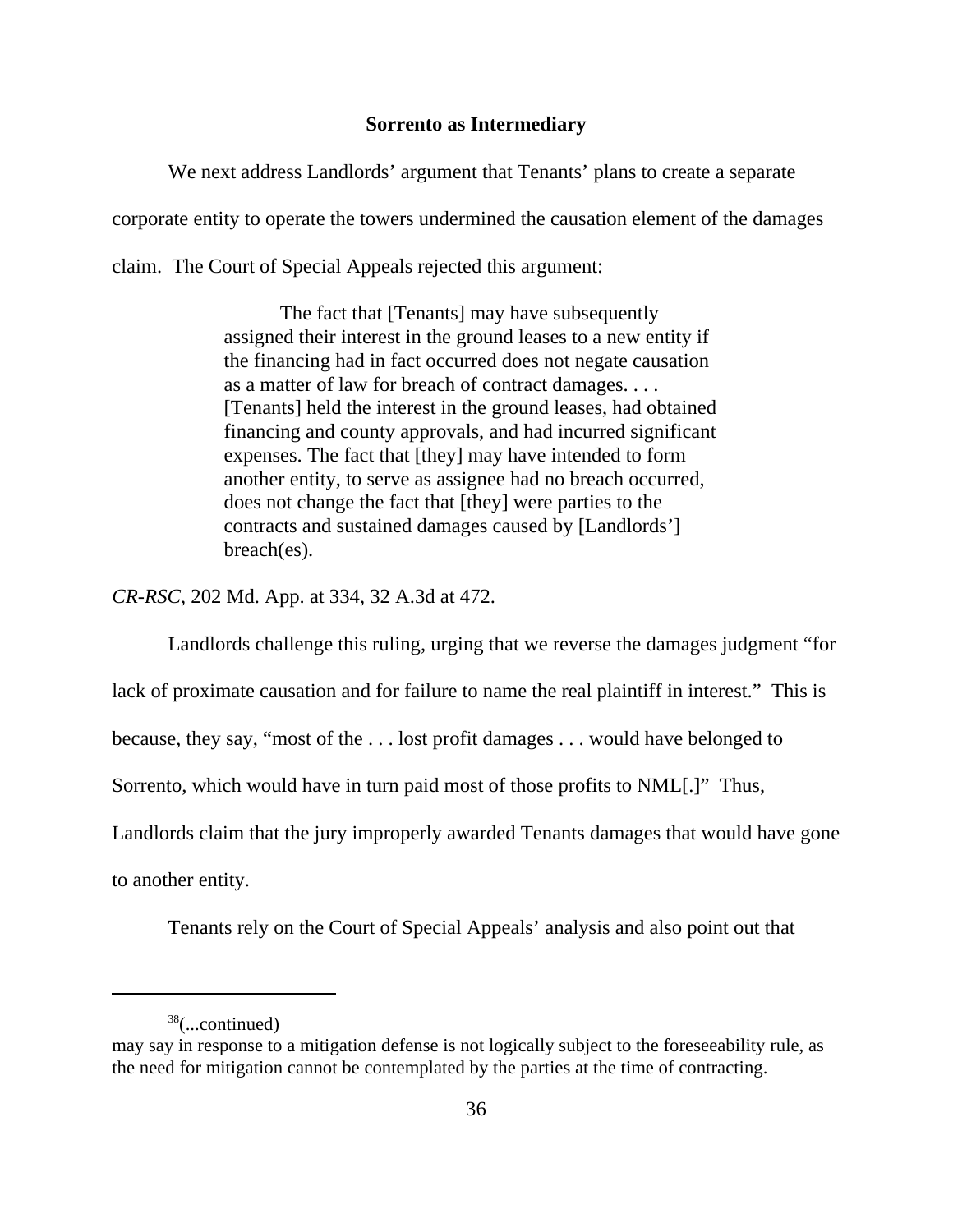Landlords "blocked Sorrento from participating by refusing to consent to an assignment of the grounds leases" and therefore "can hardly raise a party-in-interest defense when they are the ones responsible for the missing party's absence."

Maryland Rule 2-201 provides: "Every action shall be prosecuted in the name of the real party in interest[.]"39 As Judge Harrell explained in *Mid-Atlantic Power Supply Ass'n v. Public Service Comm'n*, "the trend has been to define a real party in interest as: 'A person entitled under the substantive law to enforce the right sued upon and who generally, but not necessarily, benefits from the action's final outcome.'" 361 Md. 196, 221, 760 A.2d 1087, 1100 (2000) (Harrell, J., dissenting) (quoting Black's Law Dictionary 1143 (7th ed. 1999)).<sup>40</sup> Thus, given that Tenants were named in the ground

<sup>40</sup>*See also South Down Liquors, Inc. v. Hayes*, 323 Md. 4, 7–8, 590 A.2d 161, 162–63 (1991) ("With the exception of a few illustrations, neither rule [2-201 nor Federal Rule of Civil Procedure 17(a)] attempts to define who is, or is not, a real party in interest in any specific context. Professor June Entman suggests it is 'well settled . . . that a 'real party in interest' is one who, under the substantive law, has the right to bring and control the action, and that this person is not necessarily the beneficially interested party.' Entman, *More Reasons for Abolishing Federal Rule of Civil Procedure 17(a): The Problem of the Proper Plaintiff and Insurance Subrogation*, 68 N.C. L. Rev. 893, 900 (1990) (citing, *inter alia*, 6A C. Wright, A. Miller, & M. Kane, Federal Practice and Procedure § 1543 at 334 (2d. ed. 1990) (the real party in interest is 'the person who, according to the governing substantive law, is entitled to enforce the right'); Kennedy, *Federal Rule 17(a): Will the Real Party in Interest Please Stand?*, 51 Minn. L. Rev. 675, 678 (1967) ('Thus the real party is the one with legal power to control the lawsuit and may be different from the person who will ultimately be benefitted if the suit is successful.'); Simes, *The Real Party in Interest*, 10 Ky. L. J. 60, 61 (1921) ('The real party in (continued...)

<sup>39</sup>Certain exceptions to this rule do not apply here. *See* Md. Rule 2-201 ("Every action shall be prosecuted in the name of the real party in interest, except that an executor, administrator, personal representative, guardian, bailee, trustee of an express trust, person with whom or in whose name a contract has been made for the benefit of another, receiver, trustee of a bankrupt, assignee for the benefit of creditors, or a person authorized by statute or rule may bring an action without joining the persons for whom the action is brought.").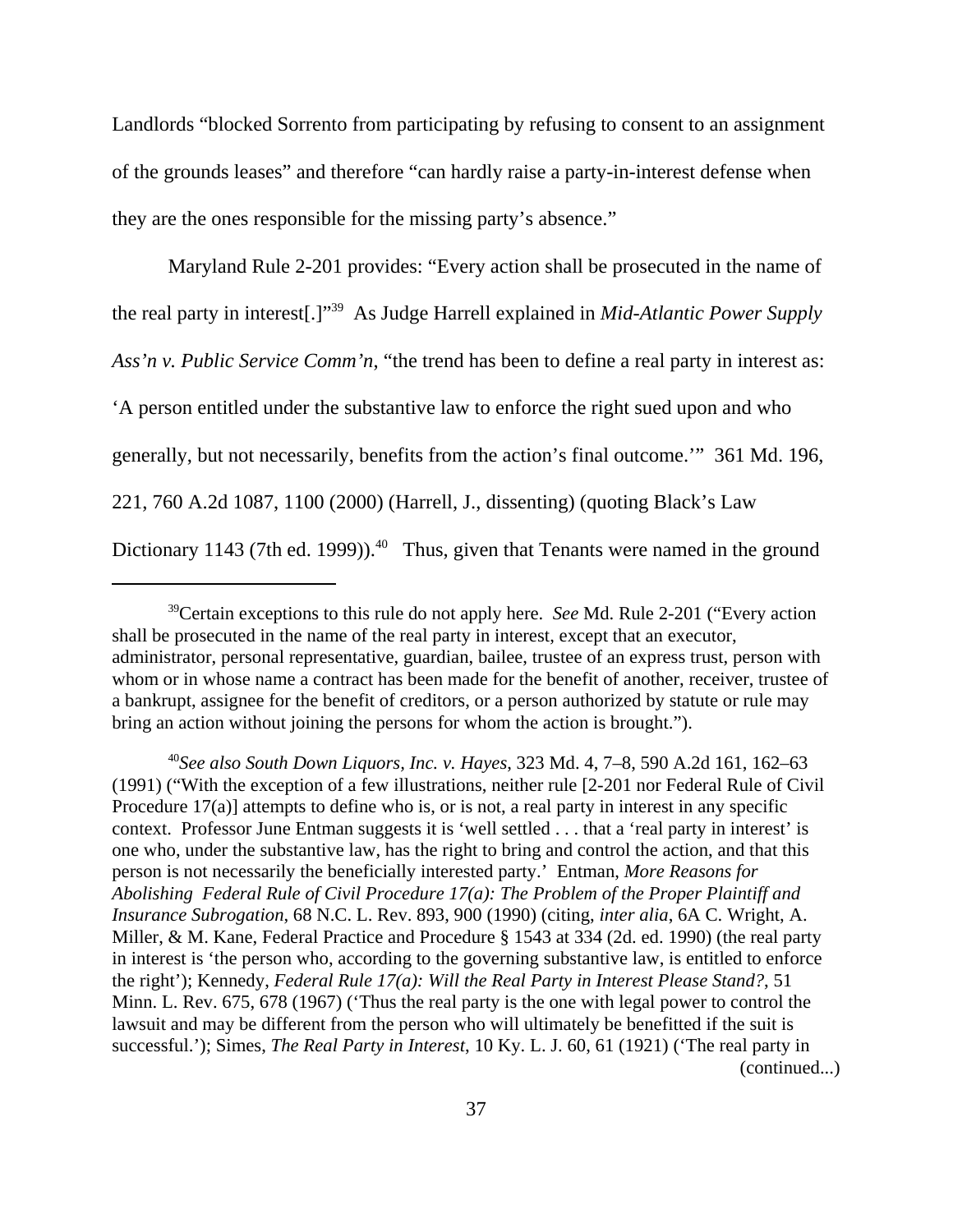leases, the breach of which caused them to lose profits under a collateral agreement made pursuant to the ground leases, it is clear that they were the party entitled to enforce the breach and seek compensation for the damages thus incurred. Landlords provide no competing analysis.

We now turn to Landlords' proximate cause arguments. We detailed the

proximate cause standard in *Pittway Corp. v. Collins*:

To be a proximate cause for an injury, the negligence must be 1) a cause in fact, and 2) a legally cognizable cause. . . . The first step in the analysis . . . is an examination of causation-in-fact to determine who or what caused an action. The second step is a legal analysis to determine who should pay for the harmful consequences of such an action.

Causation-in-fact concerns the threshold inquiry of whether defendant's conduct actually produced an injury. . . .

\* \* \*

Once causation-in-fact is established . . . the proximate cause inquiry turns to whether the defendant's negligent actions constitute a legally cognizable cause of the complainant's injuries. This part of the causation analysis requires us to consider whether the actual harm to a litigant falls within a general field of danger that the actor should have anticipated or expected. . . . (Citations, footnotes, and quotation marks omitted.)

409 Md. 218, 243–46, 973 A.2d 771, 786–88 (2009).

 $40$ (...continued)

interest is the one to whom the substantive law of the case gives the right to bring and control the  $action.'$ ).").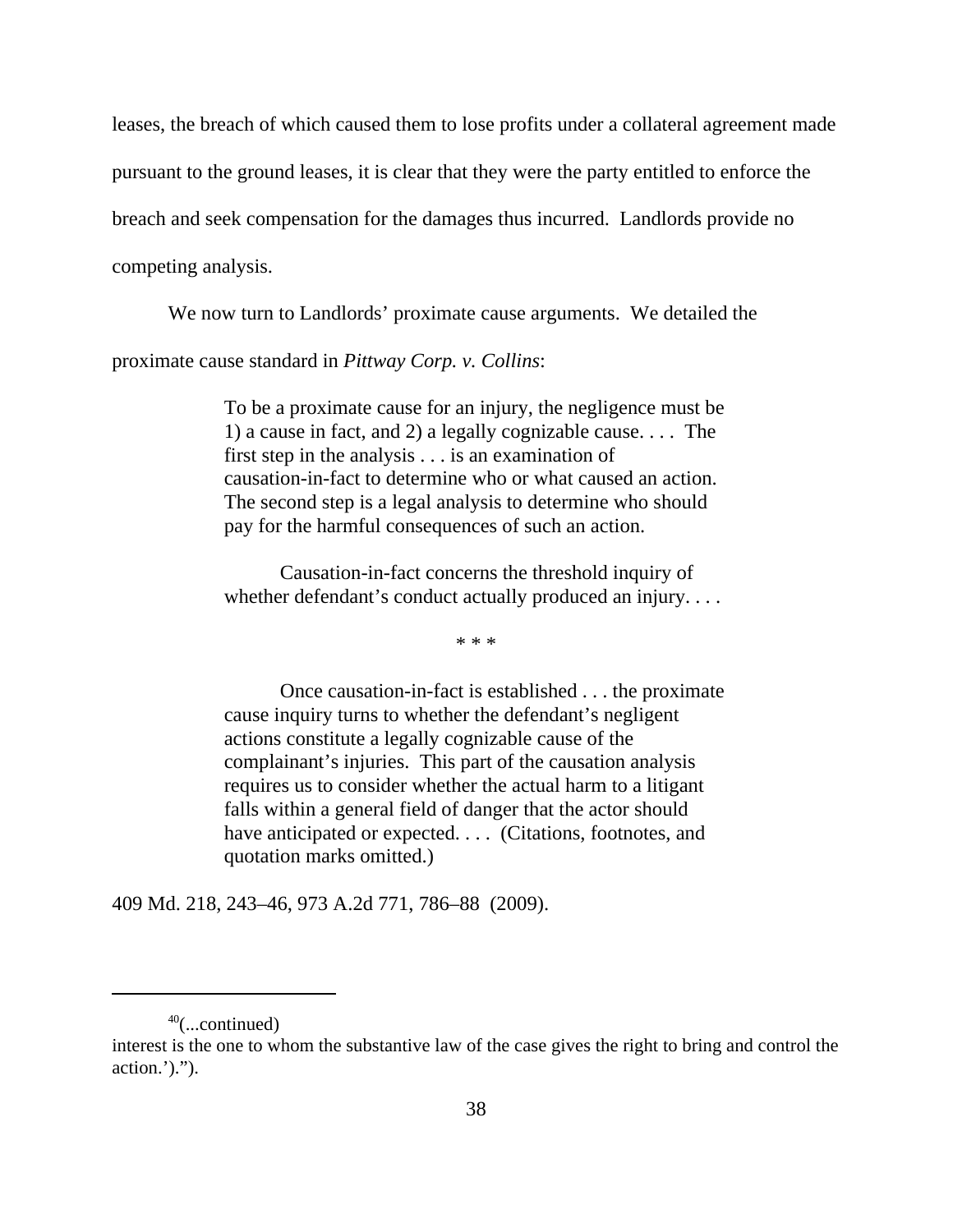Applying the above framework to this case, $41$  it is clear that there was sufficient evidence to show that Landlords' breach was the "cause-in-fact" of Tenants' losses. Testimony from NML's Director of Field Production Nicolas Jahnke confirmed that NML was planning to close the financing deal by the end of 2006, but Landlords' refusal to provide unconditioned estoppel certificates and their administrative actions challenging the site plan amendments scuttled the deal. This causal chain from Landlords' breach to Tenants' damages is not seriously challenged by Landlords. Nor do Landlords provide any analysis as to why their actions were not a "legally cognizable cause" of Tenants' injuries, except to maintain that Tenants are not the real parties in interest. We answered that question above.

Nevertheless, Landlords seek "a new trial to determine the **amount** of profits which Tenants would have themselves lost as a proximate result of Landlords' breaches." (Emphasis added.)<sup>42</sup> This is because, Landlords say, Tenants planned to operate Tower I through Sorrento, which NML and Tenants were to own "as 90/10 partners," with cash

<sup>41</sup>Proximate cause analysis applies in contract actions as well as tort actions. *See, e.g.*, *Wlodarek v. Thrift*, 178 Md. 453, 462, 13 A.2d 774, 779 (1940) (recovery dependent upon finding "that the plaintiff suffered other than nominal damages . . . as the proximate result of the breach of contract by the defendants"); *Simard v. Burson*, 197 Md. App. 396, 415, 14 A.3d 6, 17 (2011) ("Under both tort and contract law, one claiming damages must prove that tortious act or breach of contract was the proximate cause of the damages claimed." (quoting *MLT Enters v. Miller*, 115 Md. App. 661, 674, 694 A.2d 497, 504 (1997))); Corbin, *supra*, § 55.7 (explaining that "proximate causation," in contract law, usually refers to foreseeability).

<sup>&</sup>lt;sup>42</sup>Indeed, it is incongruous for Landlords to assert that the plan to funnel profits through Sorrento broke the chain of causation to Tenants, given that this alternative argument clearly explains how profits would have flowed to Tenants.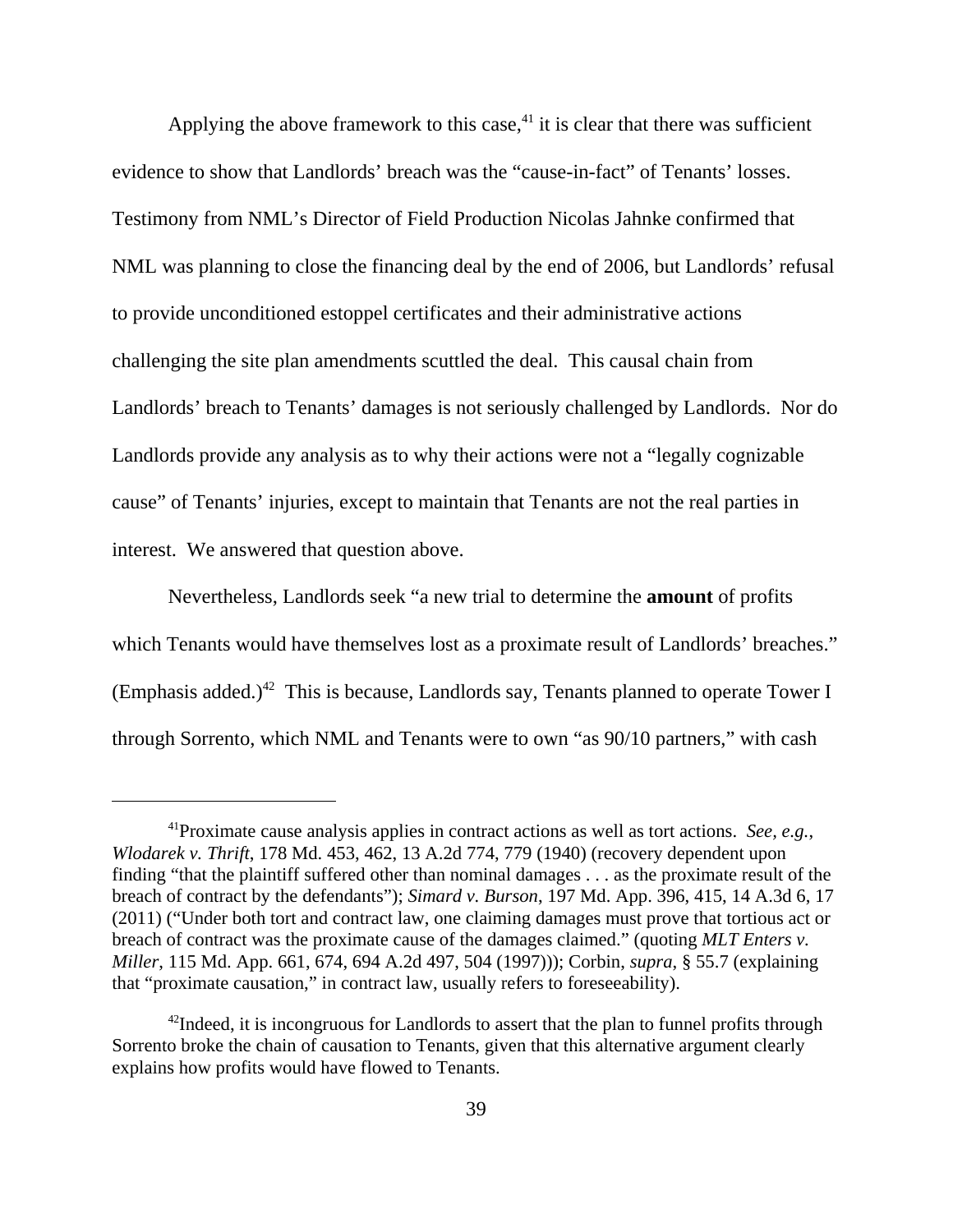flow being split 90% to NML at first, and then 60% to NML following a 10% cumulative preferred return. Thus, Landlords argue that it "would be a perversion of Maryland law for Tenants to recover tens of millions of dollars that never would have belonged to them even in the hypothetical economy of their *pro formas*." Tenants respond that the Sorrento financing plan was only one of the options available for Tower I, and that a different plan could have been used.

Judge James Eyler writing for the Court of Special Appeals considered this issue:

The fact that [Tenants] may have subsequently assigned their interest in the ground leases to a new entity if the financing had in fact occurred does not negate causation as a matter of law for breach of contract damages. The Memorandum of Understanding entered into between NML and [Tenants] regarding financing for the project contemplated that the venture would either move forward by "forming" a new entity, Sorrento, or by purchasing an existing company. The loan commitment provided [Tenants] the right to assign the loan commitment to another entity; it did not require it to do so. The loan commitment, signed by Olav Kollevoll as [Tenants'] representative, identified Sorrento as an entity "in the process of being formed by [Tenants]." [Tenants] held the interest in the ground leases, had obtained financing and county approvals, and had incurred significant expenses. The fact that [Tenants] may have intended to form another entity, to serve as assignee had no breach occurred, does not change the fact that [Tenants] were parties to the contracts and sustained damages caused by [Landlords'] breach(es). The continuing nature of the initial breach prevented pursuit of the project. Furthermore, the declaratory judgment entered on April 4, 2007, affirmed on appeal, identified [Tenants] as the damaged parties. It is too late to re-litigate this issue.

*CR-RSC*, 202 Md. App. at 334, 32 A.3d at 472. We adopt the opinion of the Court of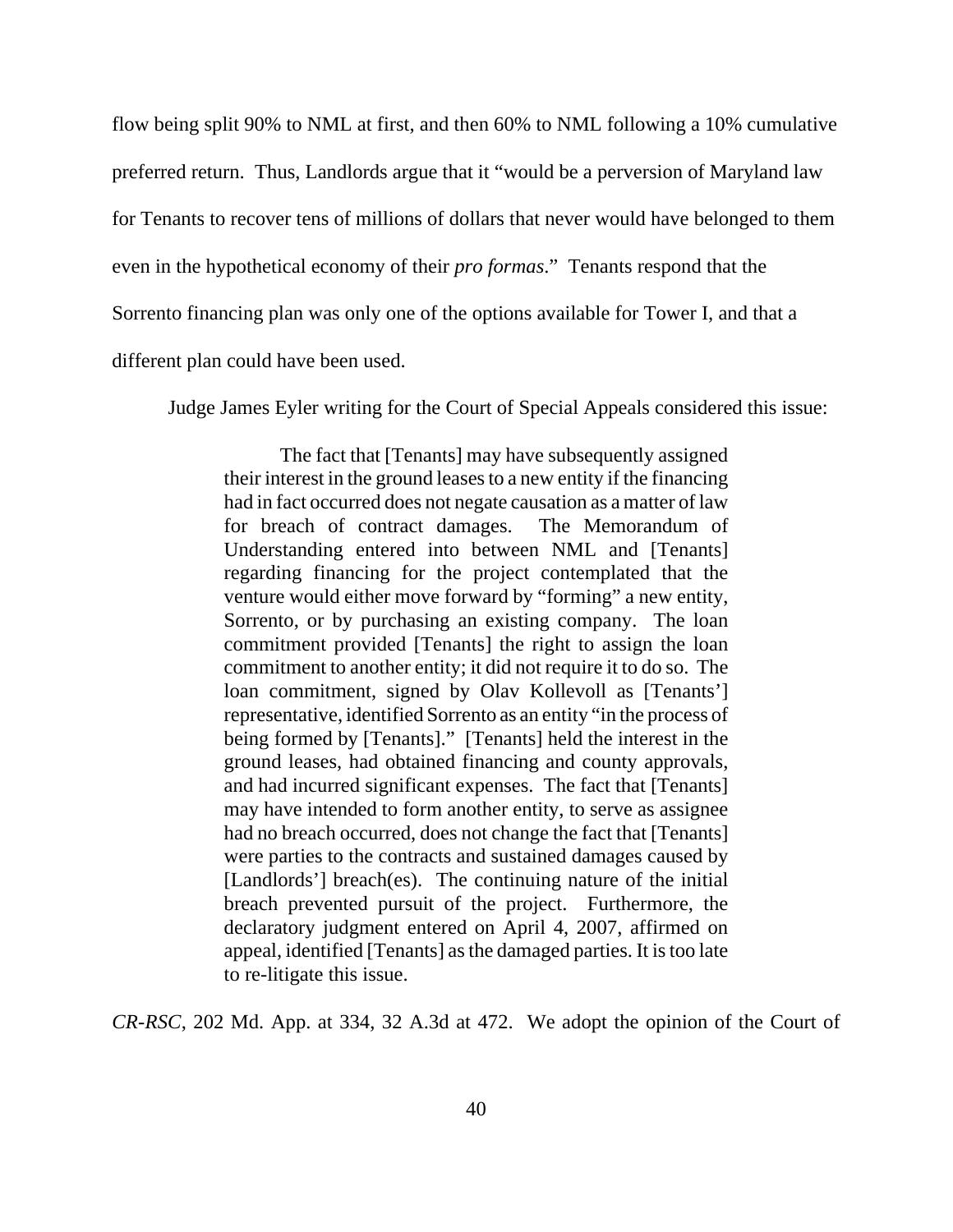Special Appeals on this issue.

### **Attorney-Client Privilege**

The issue of whether Landlords waived the attorney-client privilege here presents an application of the waiver doctrine that we have not previously addressed—whether a **defendant** may waive the privilege through testimony. The Circuit Court held that Landlords had waived the privilege, and the Court of Special Appeals agreed. Landlords raise this novel issue—and diverse others—about the privilege in their efforts to win a new trial.

Landlords contest "one, and only one, attorney-client communication[:] the 'stop the bastards' email of April 9, 2007."43 Landlords attack admission of this communication into evidence on two fronts. First, they assert that there was no waiver of the privilege with regard to the email because they did not formally raise an "advice of counsel defense," but "simply denied Tenants' allegations of bad faith."44 Landlords would have us limit waiver by a defendant to instances when an "advice of counsel defense" was raised by the pleadings. Second, Landlords aver that their testimony, in which they used the advice of counsel to explain their actions, "described only the circumstances of the attorney-client communications, not the content." They argue that the deposition was

<sup>&</sup>lt;sup>43</sup>The Court of Special Appeals ruled that Landlords had not alleged the privilege with sufficient particularity as to anything but the "bastards" email. *See CR-RSC*, 202 Md. App. at 365, 32 A.3d at 490. Tenants reiterate this point in their brief, to which Landlords respond that their assertion of error is limited to the email. Such limitation is confirmed in Landlords' petition for *certiorari*, which mentions only the email.

<sup>44</sup>Tenants' amended complaints of October 9, 2009, and March 1, 2010, alleged bad faith.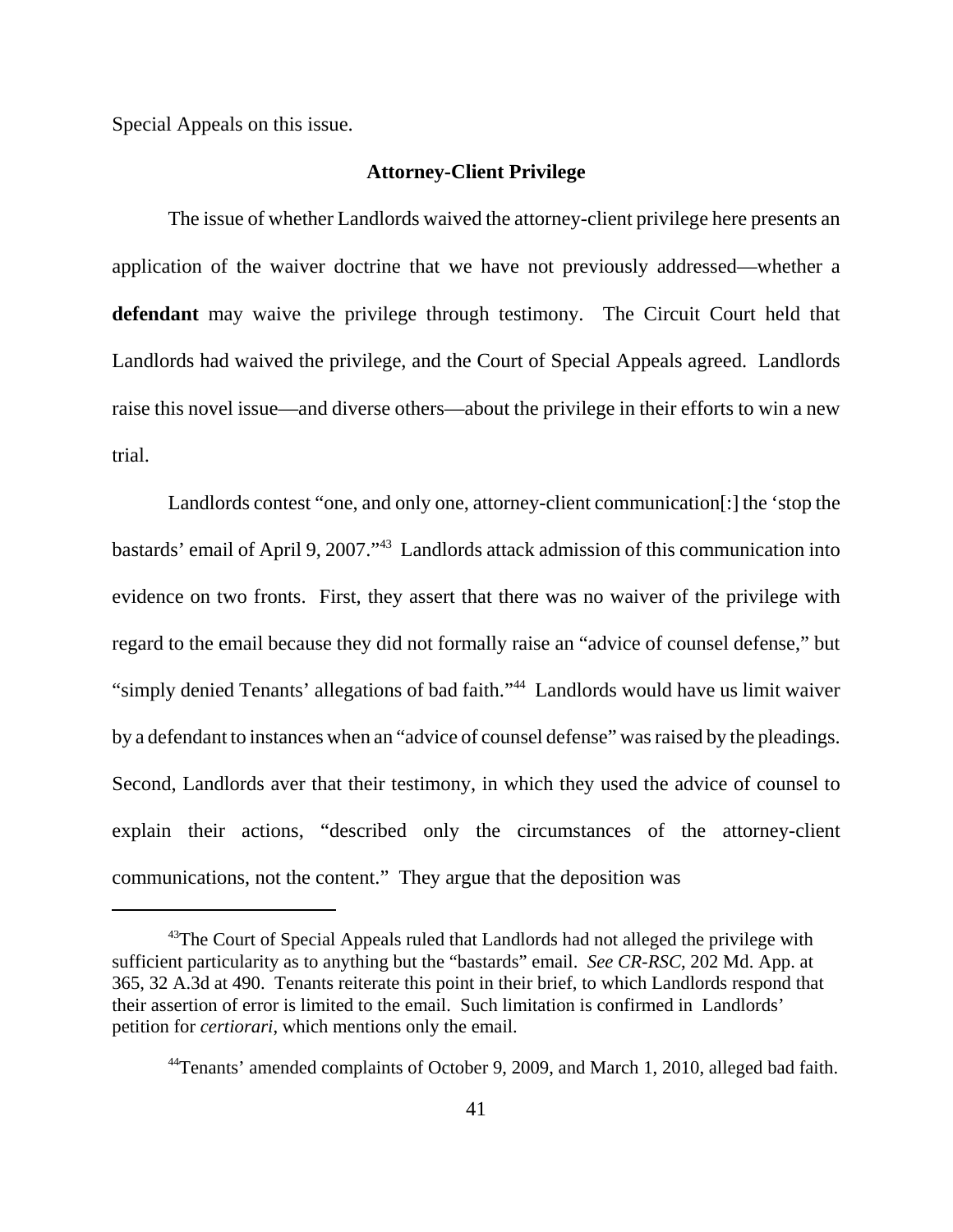merely the sort of questioning that Landlords needed to allow under Discovery Guideline  $6[(c)]^{45}$  If such truthful deposition responses constitute a waiver, it is difficult to see how any party defending against a charge of bad faith can preserve the attorney-client privilege and still comply with its discovery obligations.

Tenants respond that "Landlords' contention that they did not 'formally' assert advice of counsel in a pleading sidesteps the key point," which is that the waiver resulted from Landlords' attempt to rely on advice of counsel "to avoid candidly explaining why Landlords breached." In Tenants' view, "if the defendant voluntarily chooses to establish his blamelessness by pointing to advice of counsel, the privilege is waived as to that advice."

# *A. Waiver of Attorney-Client Privilege, Generally*

The basics of this salient evidentiary privilege guide us. Attorney-client privilege is "the oldest of the privileges for confidential communications known to the common law." *Newman v. State*, 384 Md. 285, 300–02, 863 A.2d 321, 330 (2004) (quoting *Upjohn Co. v. United States*, 449 U.S. 383, 389, 101 S. Ct. 677, 682, 66 L. Ed. 2d 584, 591 (1981)). Judge

<sup>&</sup>lt;sup>45</sup>The Maryland Discovery Guidelines, "although not part of the Maryland Rules, have been recognized by this Court . . . as valuable tools for practitioners to interpret and apply the discovery rules." *Rodriguez v. Clarke*, 400 Md. 39, 61–62, 926 A.2d 736, 749 (2007) (citation omitted). Discovery Guideline 6(c) provides:

After a claim of privilege has been asserted, the attorney seeking disclosure should have reasonable latitude during the deposition to question the witness to establish other relevant information concerning the assertion of privilege, including (i) the applicability of the particular privilege being asserted, (ii) circumstances which may constitute an exception to the assertion of the privilege, (iii) circumstances which may result in the privilege having been waived, and (iv) circumstances which may overcome a claim of qualified privilege.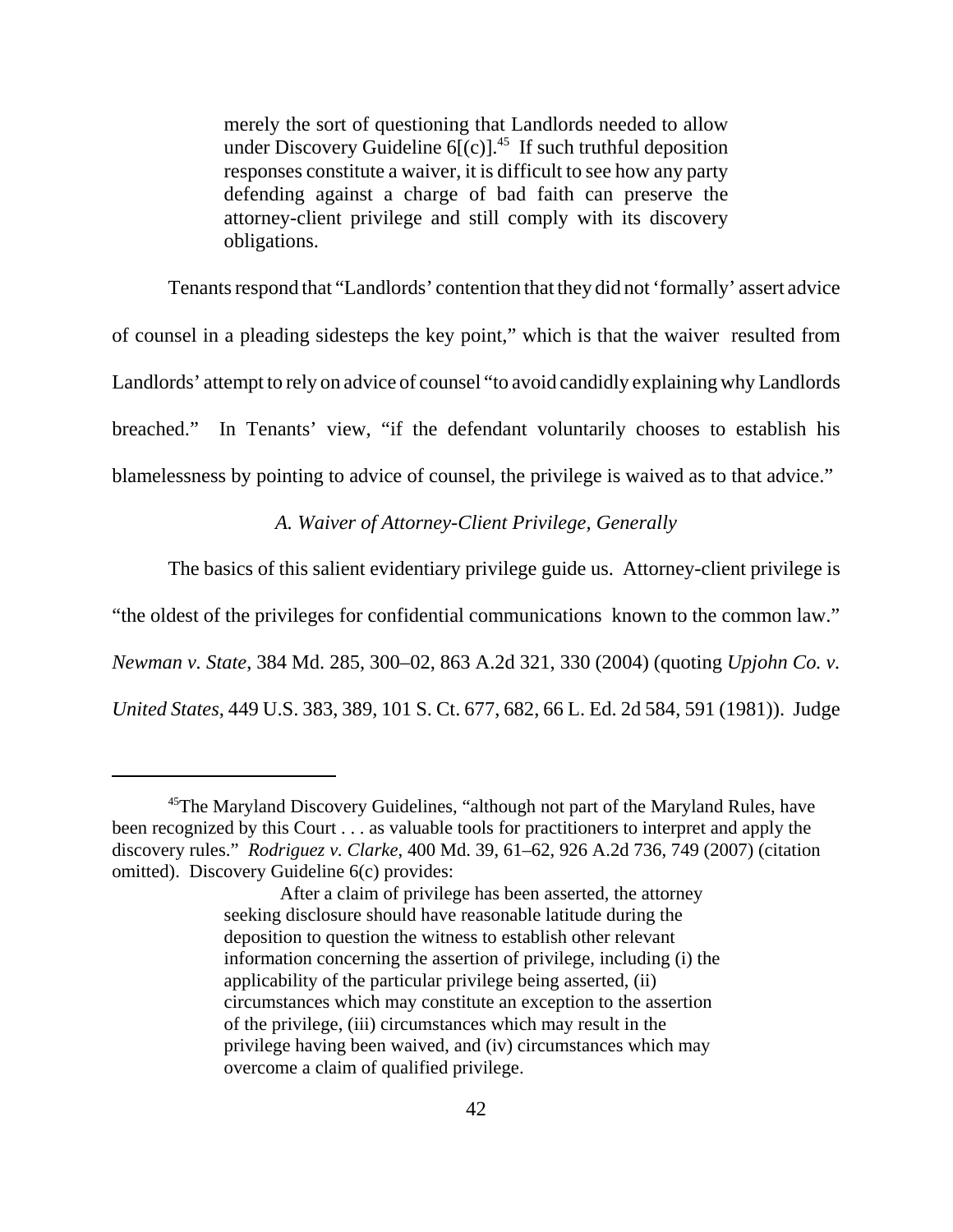Battaglia, writing for the Court in *Newman v. State*, explained the purpose of the privilege as "an accommodation of the competing public interests of the need to promote candor in communications between attorneys and their clients and the general testimonial compulsion to divulge relevant evidence in the pursuit of truth and justice." *Id.* Although this privilege is "essential to an effective attorney-client relationship" and "prevents the disclosure of a confidential communication," it "is not absolute." *Id*. at 302, 863 A.2d at 330–31.

One way in which the privilege is "not absolute" is that "[w]aiver may be effected by the client's testifying to a significant part of the privileged confidential information." *Greenberg v. State*, 421 Md. 396, 404, 26 A.3d 955, 960 (2011) (quoting 6 Lynn McLain, *Maryland Evidence State & Federal* § 503:15 (2d ed. 2001)). As we explained in *Harrison v. State*:

> Generally, the client's offer by his own testimony as to a specific communication with his attorney constitutes a waiver as to all other communications to the attorney on the same subject matter. The attorney's testimony concerning such communications thus becomes admissible by virtue of the client's voluntary testimony in that regard.

276 Md. 122, 136, 345 A.2d 830, 839 (1975).

Although there are exceptions to this waiver doctrine,  $46$  one established application of it is when a witness attempts to use the attorney-client privilege as both a "sword" and a

<sup>46</sup>Indeed, *Harrison*, after stating the general rule, applied one of the exceptions: "that there is no waiver of the privilege, where the subject matter of the communication with the witness' attorney has been first elicited upon cross-examination[.]" *Harrison v. State*, 276 Md. 122, 147, 345 A.2d 830, 844 (1975).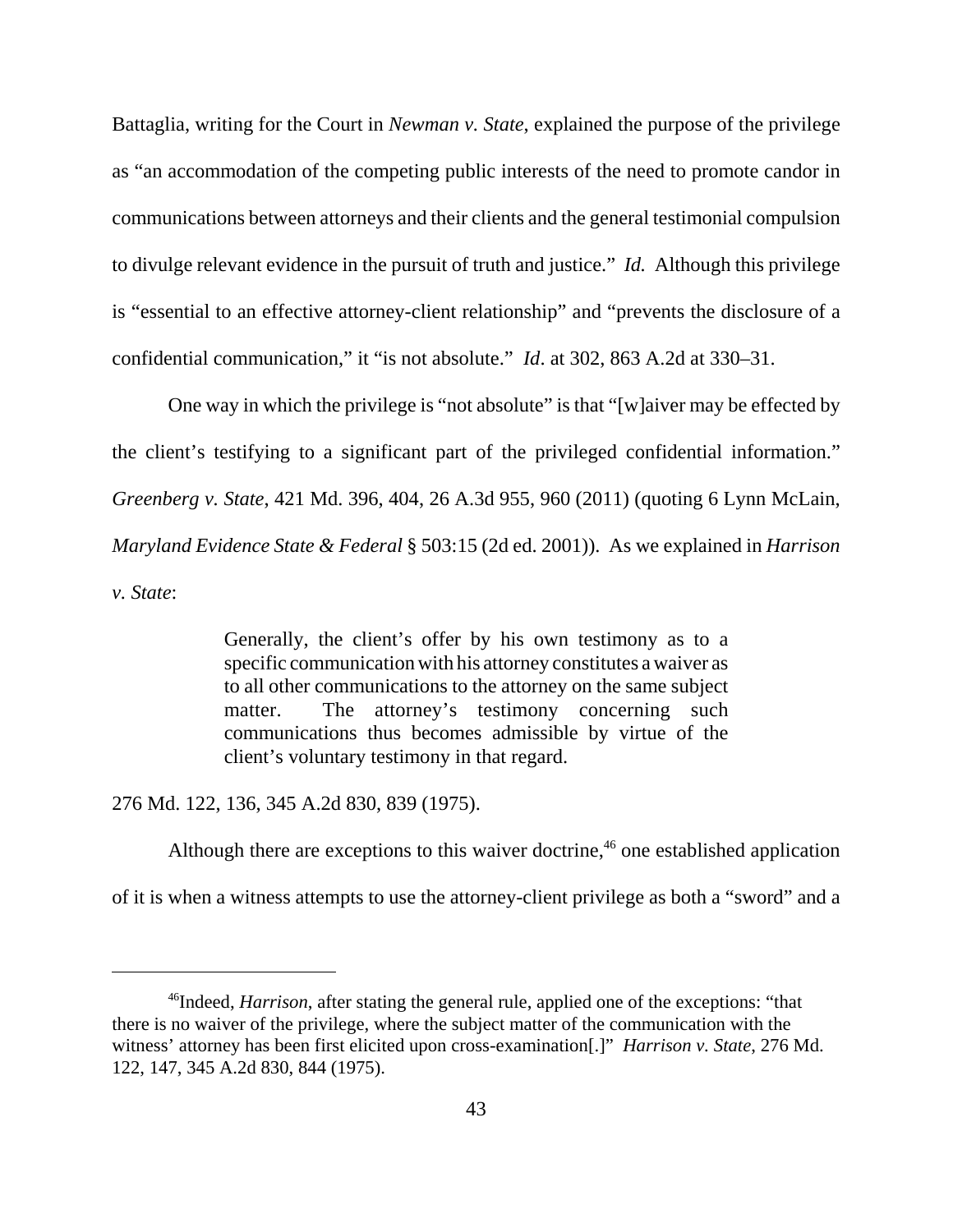"shield." As the United States Court of Appeals for the Eighth Circuit has opined:

The attorney client privilege may also be implicitly waived, and one way that is done is by raising attorney advice as a defense. . . . Workman's trial counsel placed [the attorney's] advice in issue by asserting that Workman had relied on the advice in cashing the checks. Workman cannot selectively assert the privilege to block the introduction of information harmful to his case after introducing other aspects of his conversations with [his attorney] for his own benefit. The attorney client privilege cannot be used as both a shield and a sword, and Workman cannot claim in his defense that he relied on [the attorney's] advice without permitting the prosecution to explore the substance of that advice. (Citations omitted.)

*United States v. Workman*, 138 F.3d 1261, 1263–64 (8th Cir. 1998).

We recognized a similar waiver doctrine in *Parler & Wobber v. Miles & Stockbridge, P.C.*, a case involving a professional corporation that was sued for legal malpractice. 359 Md. 671, 756 A.2d 526 (2000). The defendant responded by filing a third party claim against the lawyers then representing the plaintiffs, claiming contribution or indemnification based on the latter's negligence. *Id.* at 677–78, 756 A.2d at 529. In applying the doctrine against the defendant-corporation, we said: "a privileged party cannot fairly be permitted to disclose as much as he pleases and then to withhold the remainder to the detriment of the defendant." *Id.* at 693, 756 A.2d at 538 (quoting *Greater Newburyport Clamshell Alliance v. Public Serv. Co. of N.H.*, 838 F.2d 13, 20 (1st Cir. 1988))(internal quotation marks omitted).

# *B. Waiver of Attorney-Client Privilege by Defendants*

Landlords argue that "[t]his Court has never actually held a **defendant** to have waived the attorney-client privilege under the facts of any case." (Emphasis added). Other than the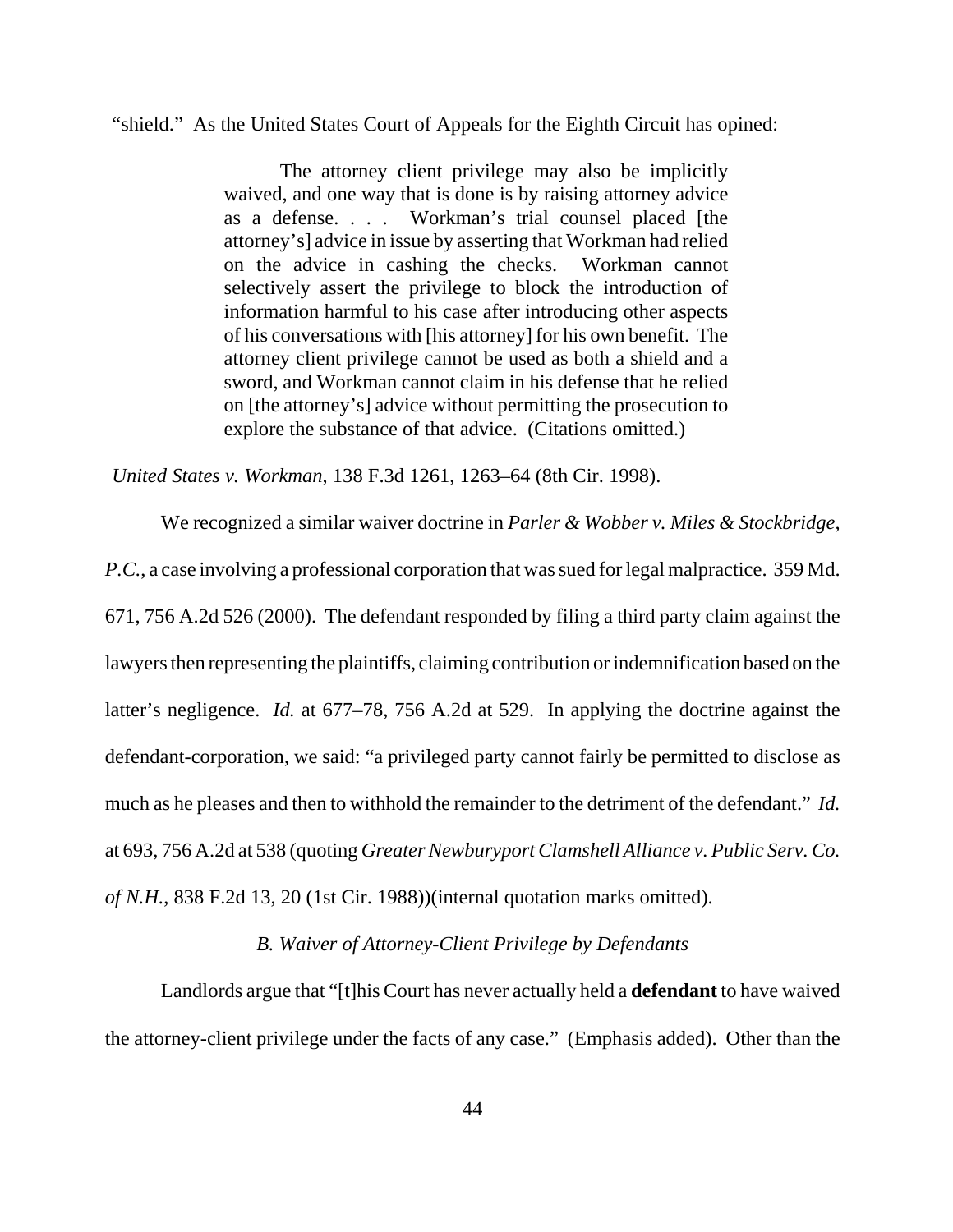*Parler* defendant, who filed a third-party claim, this is true, although not outcome determinative, because we have never addressed facts like these. They further aver that "[t]his Court has never found a party to have placed attorney-client communications 'at issue' where the party's own pleadings did not affirmatively inject the issue into the case[,]" citing *Ehrlich v. Grove*, 396 Md. 550, 574 n.14, 914 A.2d 783, 798 n.14 (2007).<sup>47</sup> Landlords propose this much stricter standard for waiver, when applied against a defendant. Yet, Landlords advance no policy reason why defendants should be immune from waiver principles, and our quest is to determine whether there are sound reasons to exclude defendants from the usual application of the waiver doctrine.

Our study of the issue starts close to home, as our own Court of Special Appeals has

recognized that an implied waiver **could** be applied against defendants based on testimony,

in three cases.<sup>48</sup> In one of these cases, that court said:

A party waives his attorney-client privilege when the party relies on the advice of counsel **as an element of his defense**. In other words, the client cannot use the advice of counsel as a sword to prove his case but then assert the privilege as a shield to prevent disclosing harmful information. (Emphasis added and

47We address this case *infra*.

<sup>48</sup>*See ST Sys. Corp. v. Md. Nat'l Bank*, 112 Md. App. 20, 35, 684 A.2d 32, 39–40 (1996) (privilege waived if advice of counsel is an element of the defense); *Fraidin v. Weitzman*, 93 Md. App. 168, 228, 611 A.2d 1046, 1076 (1992) (privilege waived if defendant claims "his counsel advised him that he could do this"); *Manown v. Adams*, 89 Md. App. 503, 515, 598 A.2d 821, 826 (1991) ("The requirement of full disclosure is imposed to prevent an advisee from using the defense as a shield when he or she has falsely omitted facts bearing upon the matter."), *vacated on other grounds*, *Adams v. Manown*, 328 Md. 463, 465–66, 615 A.2d 611, 612 (1992).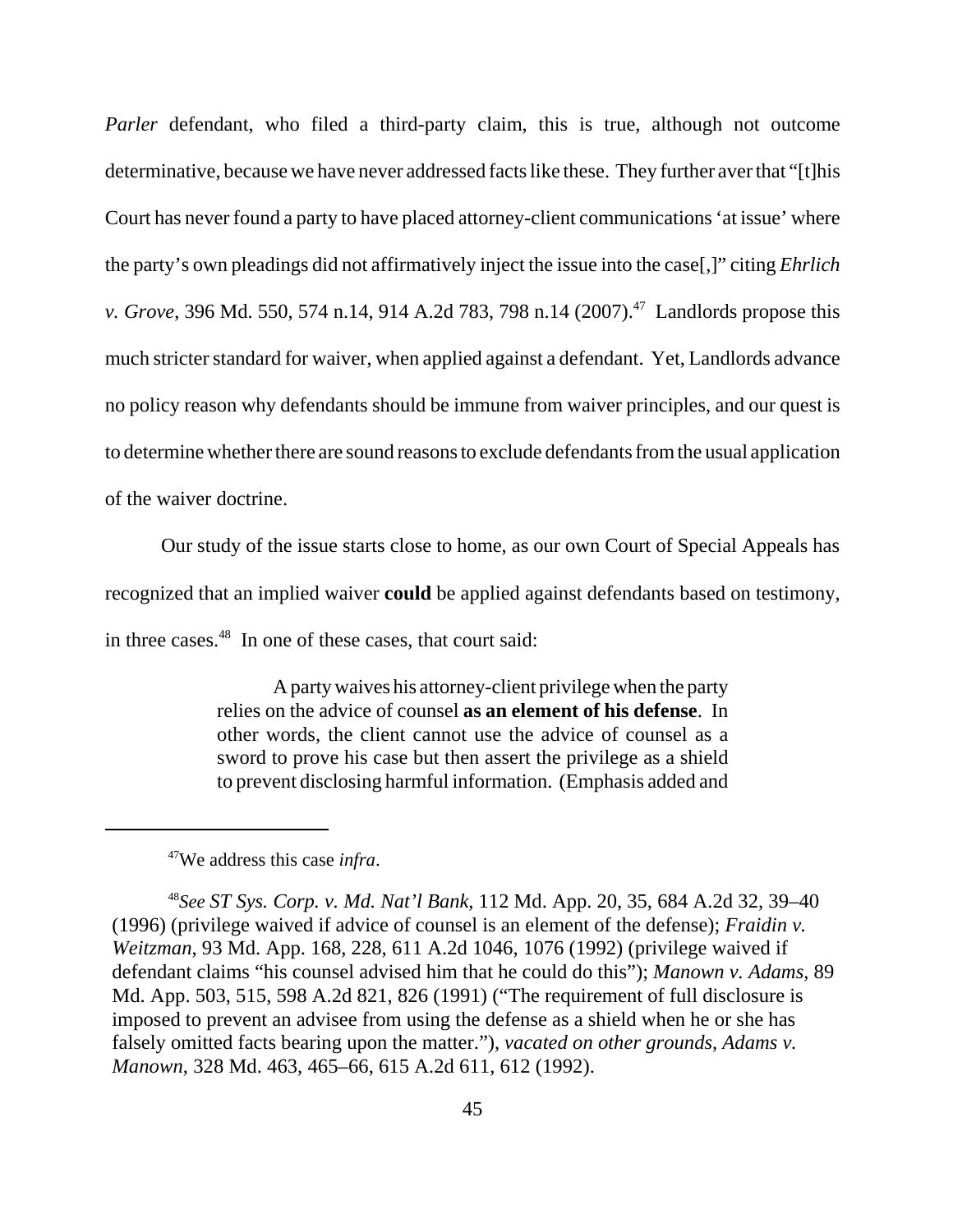citation omitted).

*ST Sys. Corp. v. Md. Nat'l Bank*, 112 Md. App. 20, 35, 684 A.2d 32, 39–40 (1996). Neither in *ST Systems* or the other two Court of Special Appeals cases, though, has waiver of the privilege by the defendant actually been found. The United States Bankruptcy Court for the District of Maryland, however, applied *ST Systems*, ruling that defendants, as well as plaintiffs, can be held to have waived the privilege if they brought up conversations with counsel for their own benefit. *In re Nazarian*, 18 B.R. 143, 147 (Bankr. D. Md. 1982) ("Maryland law establishes that when a client, through his testimony, puts at issue a specific communication with his attorney, the attorney's testimony becomes admissible because the client has waived his privilege. When [the defendant] chose to raise advice of counsel as a defense in this case, he waived the attorney-client privilege." (citation omitted)).

Searching outside Maryland, we find widespread application of the waiver doctrine to both plaintiffs and defendants. As a treatise on the privilege has explained, a client may waive the privilege by "affirmatively, albeit impliedly, relying on [counsel's] advice to support its denial of the plaintiffs' claims." 2 Paul R. Rice, *Attorney-Client Privilege in the United States* § 9:46 (2012). The treatise explained further:

> Allowing Defendants to make the naked assertion that they consulted with their attorneys would leave the fact finder with the impression that they had [shown good faith] even in [a] situation where they had not. And if Defendants are permitted to create this impression while still maintaining their attorney-client privilege, they would effectively be abusing the privilege—using it as both a shield and a sword. This is not allowed. (Citation and quotation marks omitted.)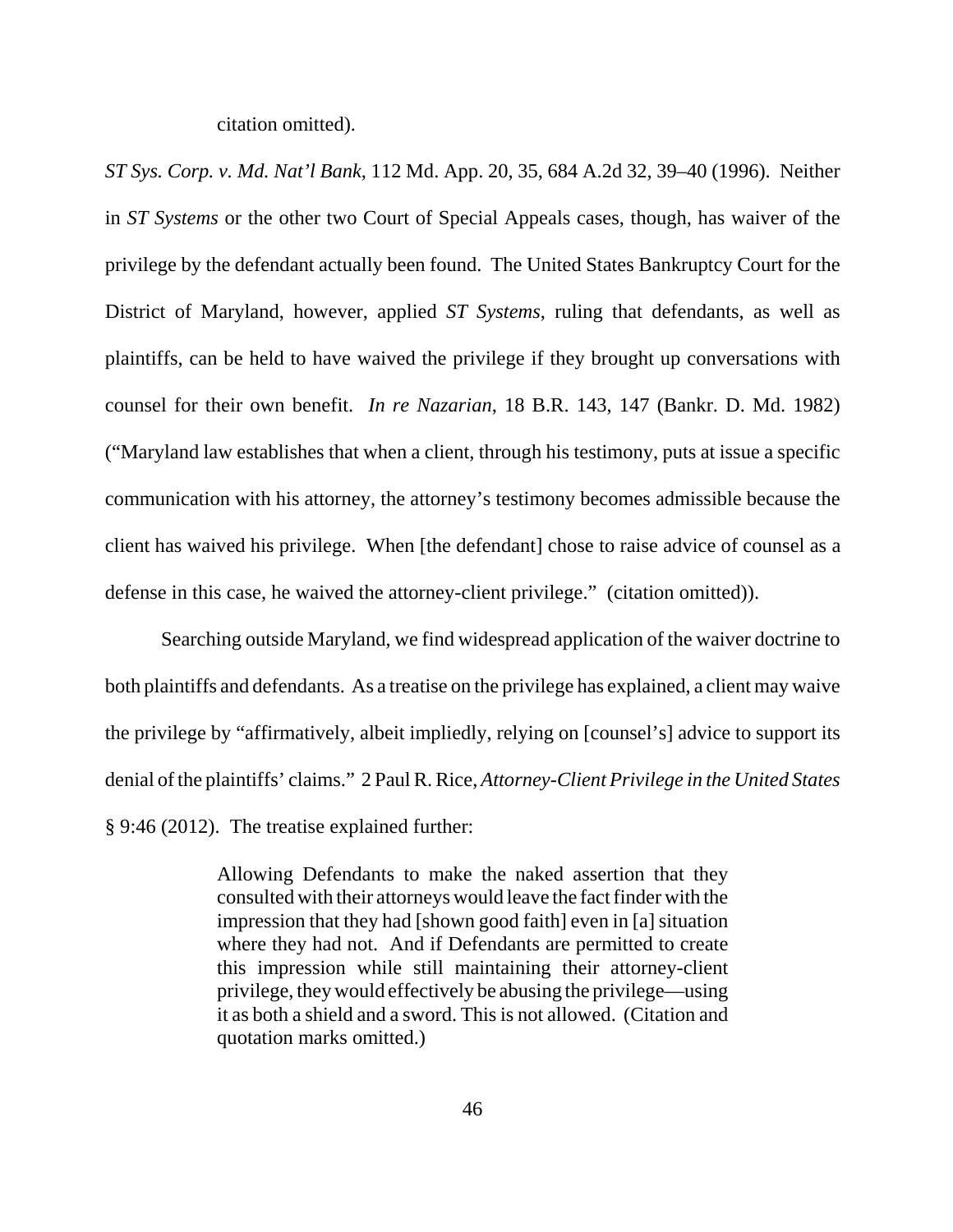*Id.* (quoting *Van Straaten v. Shell Oil Products Co. LLC*, No. 09C1188, 2010 U.S. Dist.

LEXIS 98604, at \*14 (N.D. Ill. June 8, 2010), *rev'd on other grounds*, 678 F.3d 486 (7th Cir.

2012)).

Professor Wigmore, whose definition of the privilege we adopted in *Harrison*, 276 Md.

at 135–37, 345 A.2d at 838–39, agrees:

A privileged person . . . cannot be allowed, after disclosing as much as he pleases, to withhold the remainder. . . .

\* \* \*

The client's offer of his own or the attorney's testimony as to a *specific communication* to the attorney is a waiver as to all other communications to the attorney on the same matter. This is so because the privilege of secret consultation is intended only as an incidental means of defense, and not as an independent means of attack, and to use it in the latter character is to abandon it in the former.

8 John H. Wigmore*, Evidence in Trials at Common Law* § 2327 (John T. McNaughton ed. 1961); *see also* Edward J. Imwinkelried, *The New Wigmore A Treatise on Evidence: Evidentiary Privileges* § 6.12.4.b(2) (Richard D. Friedman ed., 2d ed. 2010) ("In principle, it should make no difference whether the litigant made the allegation as a plaintiff or defendant."); 12-5 Bender's Forms of Discovery Treatise § 5.02 (2012) ("If the advice of counsel becomes an issue in litigation, fairness may require full disclosure of the attorney's opinion  $\dots$  .").

Federal cases amply support applying this waiver doctrine against defendants. *See, e.g.*, *United States v. Woodall*, 438 F.2d 1317, 1325 (5th Cir. 1970) ("By offering his own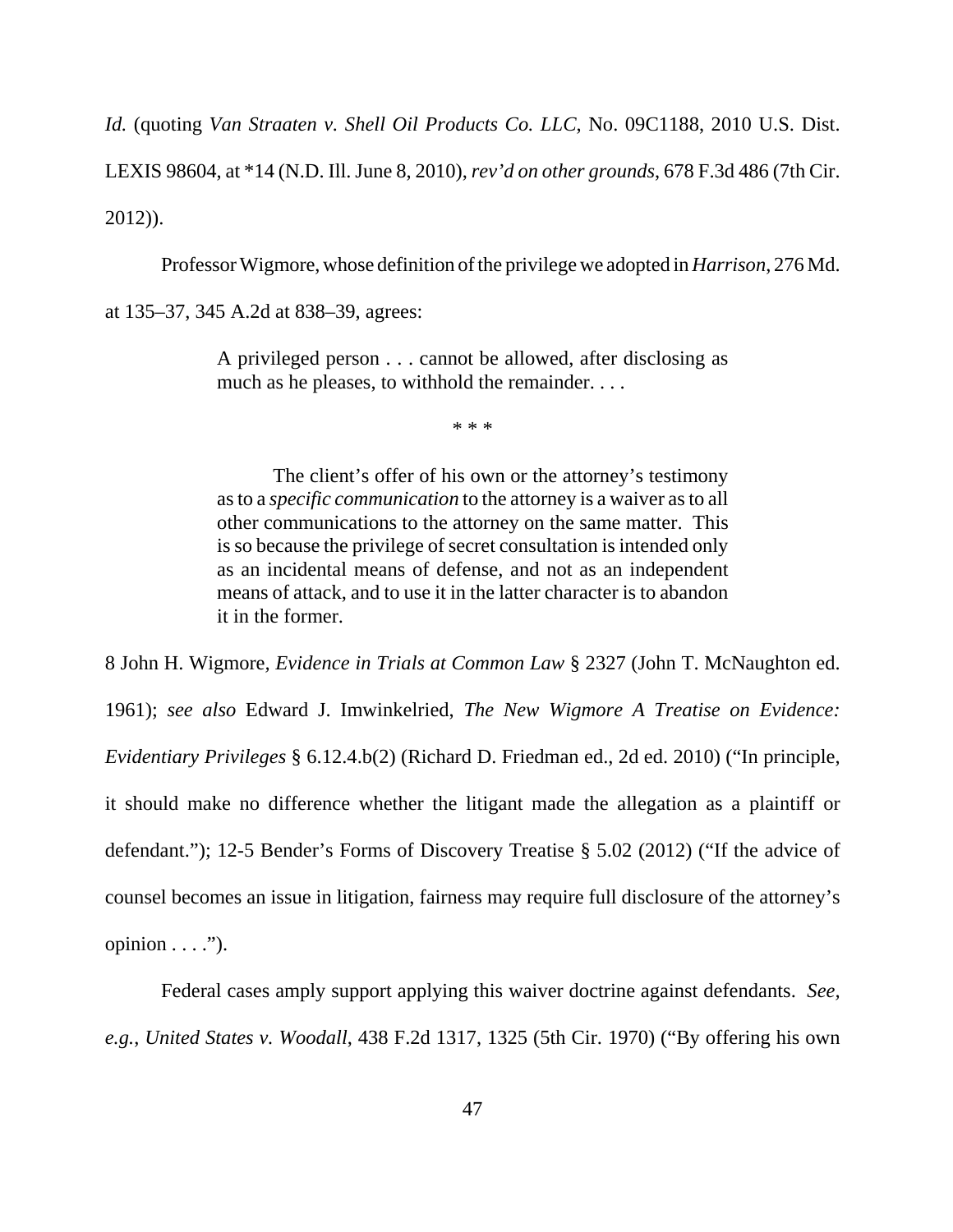testimony as to a part of the conversation relative to plea results, [the defendant] waived the right to claim the privilege as to the whole thereof."); *Sedillos v. Bd. of Educ. of Sch. Dist. No. 1*, 313 F. Supp. 2d 1091, 1094 (D. Colo. 2004) (defendant "cannot on the one hand claim as a defense that he relied on the advice of his counsel . . . while at the same time invoking the attorney-client privilege to prevent the plaintiffs from exploring fully the substance and circumstances of that advice") (citation omitted)); *Handgards, Inc. v. Johnson & Johnson*, 413 F. Supp. 926, 929 (N.D. Cal. 1976) (applying the "sword and shield" doctrine against the defendants, observing that "[t]he deliberate injection of the advice of counsel into a case waives the attorney-client privilege as to communications and documents relating to the advice"); *Daniels v. Hadley Mem'l Hosp.*, 68 F.R.D. 583, 589 n.8 (D.D.C. 1975) (applying the doctrine against the defendant, observing: "The client's offer of his own or the attorney's testimony as to part of any communication to the attorney is a waiver as to the whole of the communication . . . ." (citation and quotation marks omitted)); *In re Penn Cent. Commercial Paper Litig.*, 61 F.R.D. 453, 464 (S.D.N.Y. 1973) (holding that the defendant's parent company had waived the privilege by allowing his attorney to testify about the relevant communication).

Cases from other states support this interpretation as well. *See, e.g.*, *Elia v. Pifer*, 977 P.2d 796, 804 (Ariz. Ct. App. 1998) ("[A] defendant [will] not be allowed to use privilege as a shield to block inquiry into an issue that he ha[s] raised."); *Hoechst Celanese Corp. v. Nat'l Union Fire Ins. Co.*, 623 A.2d 1118, 1125 (Del. Super. Ct. 1992) (sword and shield doctrine "applies when **the party** holding the privilege waives the privilege, traditionally in one of two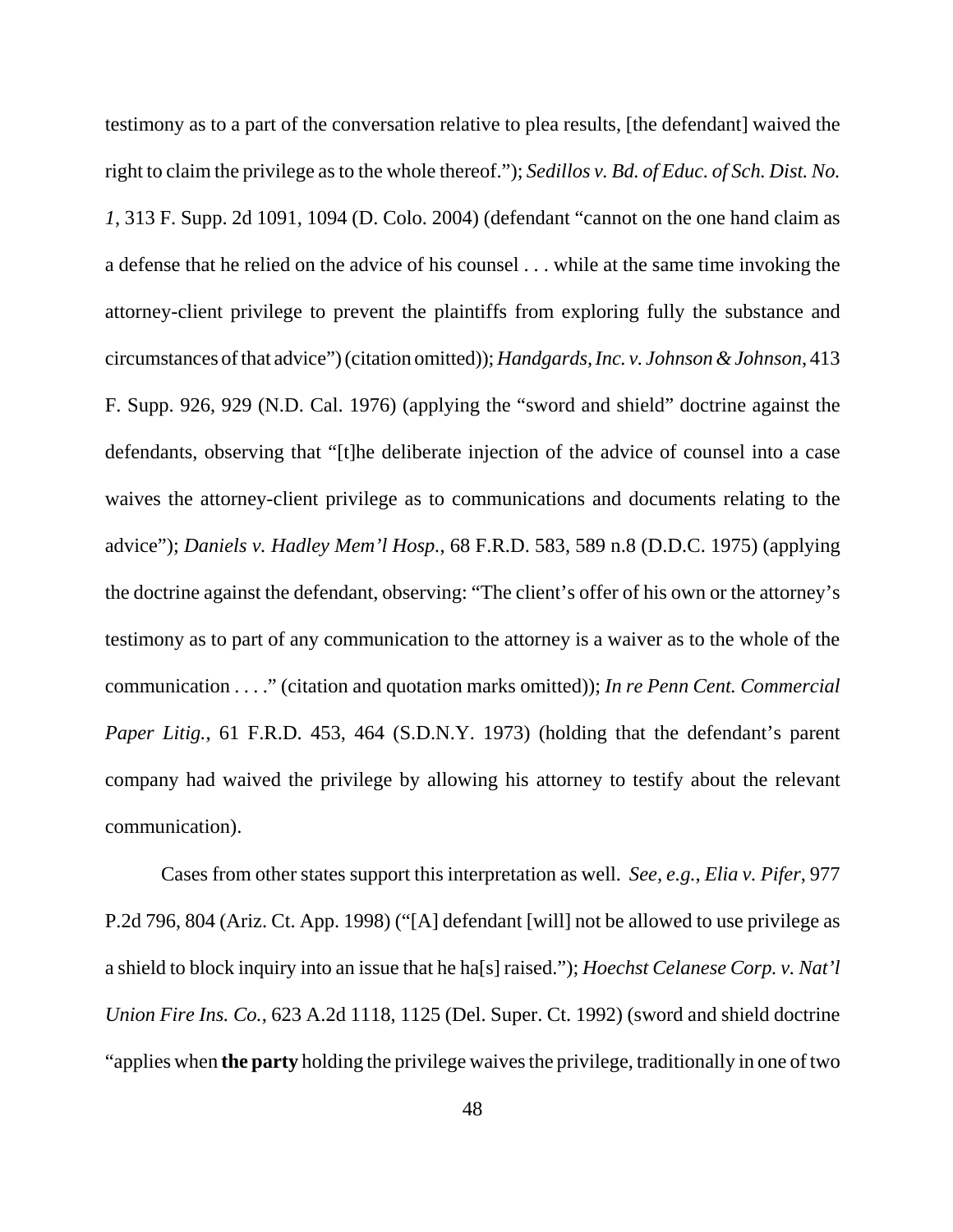basic ways: (1) **the party** injects the communications themselves into the litigation, or (2) **the party** injects an issue into the litigation, the truthful resolution of which requires an examination of the confidential communications." (emphasis added)); *Savino v. Luciano*, 92 So. 2d 817, 819 (Fla. 1957) ("The anomaly of [the defendant's] position is immediately apparent: for the purpose of barring the discovery procedure, the audit and report is confidential and privileged; for the purpose of proving his case, it is not. . . . We hold, therefore, that the defendant in the instant case has either expressly or impliedly waived the right to insist upon the privileged nature, if any, of the audit and report."); *Carpenter v. Mass. Inst. of Tech.*, 19 Mass. L. Rep. 339 (Mass. Super. Ct. 2005) (applying the "sword and shield" doctrine against the defendant university, holding that it had waived the attorney-client privilege); *Wardleigh v. Second Judicial Dist. Court*, 891 P.2d 1180, 1186 (Nev. 1995) ("[W]aiver occurs when the holder of the privilege pleads a claim **or defense** in such a way that eventually he or she will be forced to draw upon the privileged communication at trial in order to prevail, and such a waiver does not violate the policies underlying the privilege." (emphasis added)); *Arnold v. City of Chattanooga*, 19 S.W.3d 779, 787 (Tenn. Ct. App. 1999) (quoting *Wardleigh*, 891 P.2d 1180).49

<sup>49</sup>*See also Green v. Crapo*, 62 N.E. 956, 959 (Mass. 1902) ("The privacy for the sake of which the privilege was created was gone by the appellant's own consent, and the privilege does not remain under such circumstances for the mere sake of giving the client an additional weapon to use or not at his choice."). *But see Marathon Oil Co. v. Moye*, 893 S.W.2d 585, 590 (Tex. App. 1994) ("A person cannot claim privilege to pertinent evidentiary information while he simultaneously seeks affirmative relief. . . . A defendant raising a declaratory judgment counterclaim is not necessarily seeking (continued...)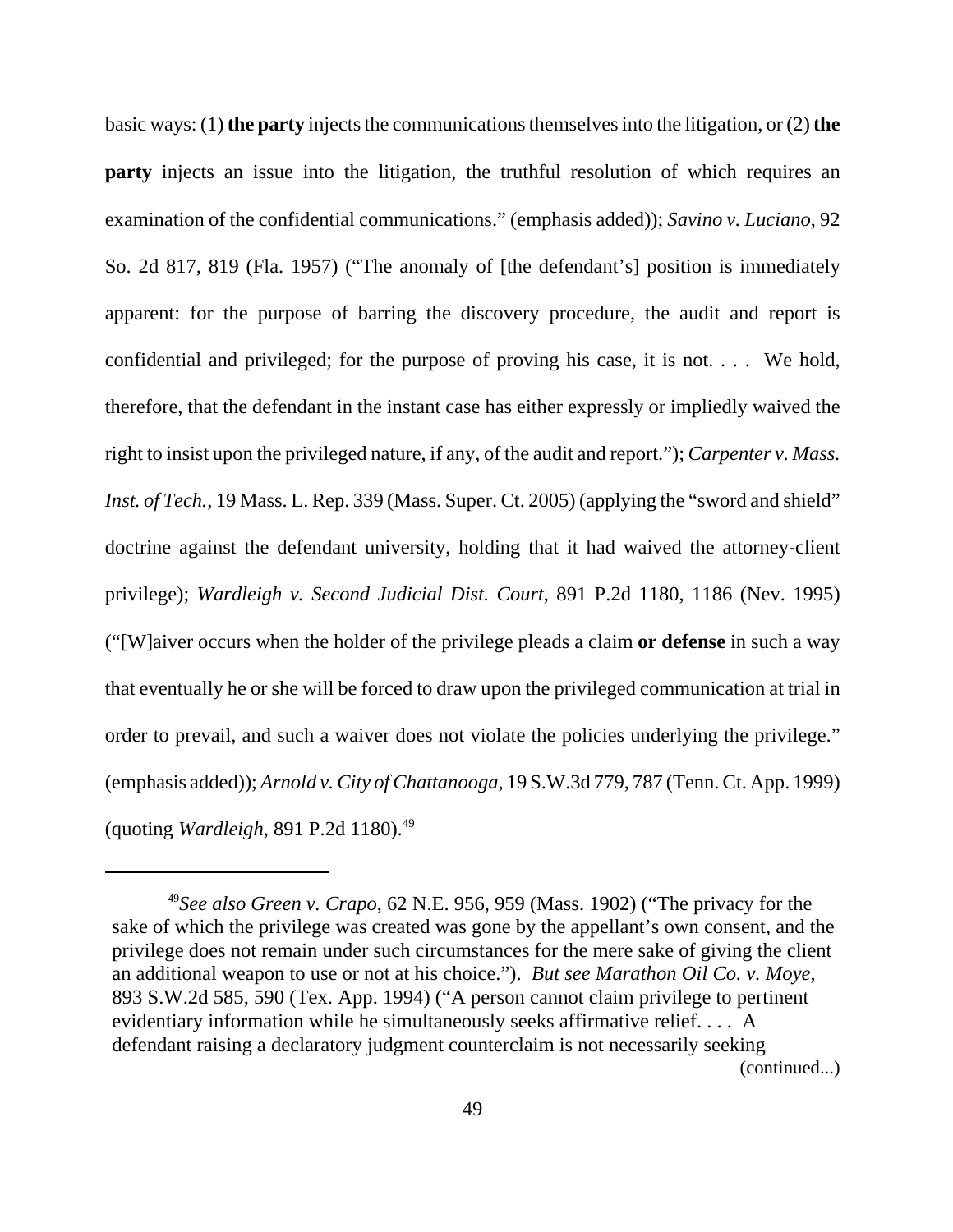Landlords disagree with these authorities, urging us to be guided by a footnote in our own decision in *Ehrlich v. Grove*, where we addressed a waiver of privilege issue, but not by testimony. In that suit by a former state employee against Governor Ehrlich, the employee alleged waiver of the privilege based on the Governor's supposed earlier production of documents similar to those refused. This footnote provides, in pertinent part:

> **We reject Grove's argument asserting that the Governor waived attorney-client privilege by producing documents similar to the ones for which he is asserting the privilege** . . . as being not on point. Grove argues that attorney client privilege assertions must be consistent. According to Grove, "a privileged party cannot fairly be permitted to disclose as much as he pleases and then to withhold the remainder to the detriment of the [opposing party]." This language . . . came into Maryland when it was quoted in *Parler & Wobber v. Miles & Stockbridge*, 359 Md. 671, 693, 756 A.2d 526, 538 (2000). Both the First Circuit and this Court, in the two cases, used "defendant" where Grove disingenuously inserted "[opposing party]" in his brief.

> **The cases were specifically directed at limitations on civil plaintiffs, not defendants**, and correctly used the original language to refer to the express and implied waiver principle, which has its basis in fairness and consistency, that a *plaintiff* may not use the attorney-client privilege as both a sword (using such privileged information to assert his claim) and a shield (while at the same time denying discovery to a defendant as to the balance of the privileged information) against a *defendant*. The present case is readily distinguishable . . . because **the Governor is not a plaintiff and is not asserting a claim against Grove based upon the use of privileged information**. **The above principle of fairness and consistency does not, in this particular context, apply to this defendant. The principle of** *Parler & Wobber***, to the extent previously applied in this**

 $49$ (...continued) affirmative relief." (citations omitted)).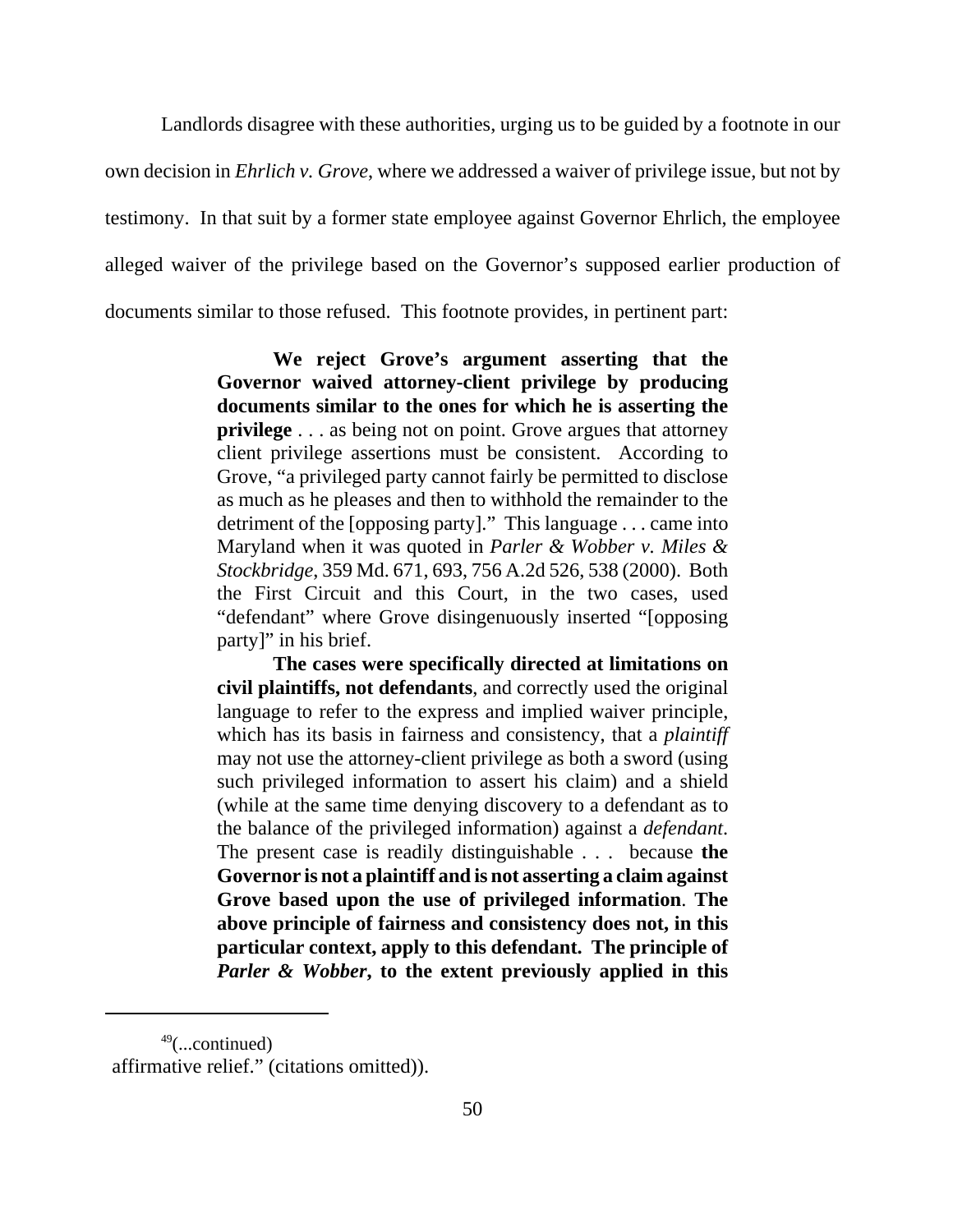**State, relates to civil plaintiffs in professional malpractice cases**. . . . *Parler & Wobber* simply has no applicability in the context of the present case. (Bold emphasis added).

396 Md. at 574–75 n.14, 914 A. 2d at 798–99 n.14. Landlords rely on this *Ehrlich* footnote to support their argument that, as defendants whose **pleadings** did not place their good faith intent at issue, they were not subject to an implied waiver of the privilege. We are not persuaded.

To be sure, the Court in *Ehrlich* articulated a narrow view of implied waiver doctrine in explaining why the Governor did not waive the attorney-client privilege when he (allegedly) produced documents similar to the ones for which he later claimed the privilege. Yet, the Court was careful to qualify its comment about the *Parler & Wobber* doctrine, saying only that it **did not apply to the Governor's production of documents**, and that "**to the extent previously applied in this State**, [the doctrine] relates to civil plaintiffs in professional malpractice cases." *Id.* (emphasis added). The Court did not purport to set a steadfast rule that under different circumstances a defendant could not be said to have waived the privilege **through testimony**. Using a restrained approach, the *Ehrlich* Court went as far as it needed to, in distinguishing *Parler & Wobber*, to reach the conclusion that the Governor's earlier production of documents was not a waiver of the privilege.

Ehrlich's assertion of the privilege belatedly, in connection with document production, is strikingly different from offering up "attorney advice" as the only reason that prevented Landlords from providing the estoppel certificates, but refusing to disclose what the advice was. This is not a case of waiver by prior document production. Here, in stark contrast, the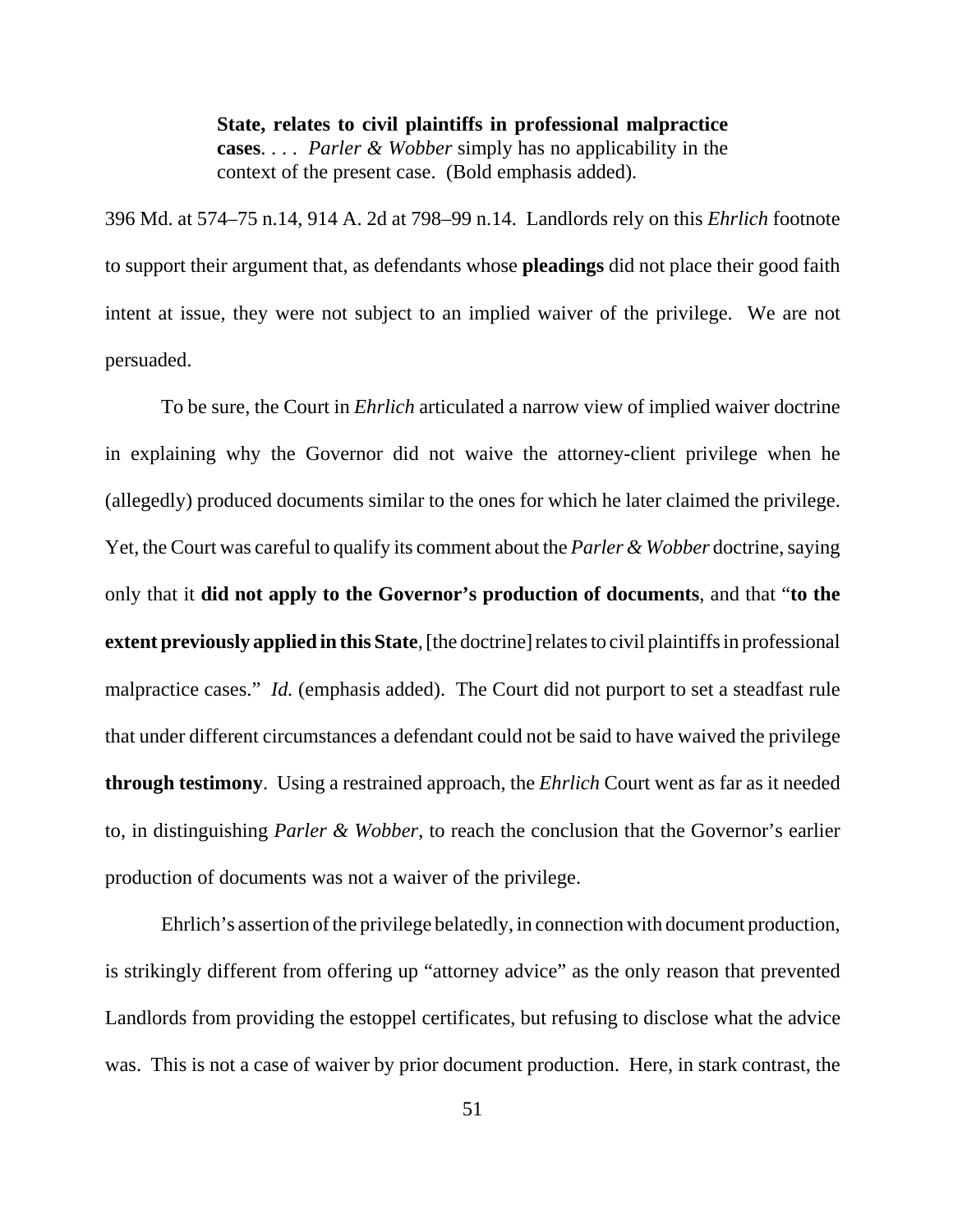asserted basis of waiver is the affirmative testimony of several officers and employees of Landlords, both in depositions and at trial, in which they brought up conversations with their attorneys to answer questions about their reasons and motivations for certain actions. Landlords employed this strategy in an effort to prove that they acted in good faith in refusing to sign the estoppel certificates. And they did so with remarkable consistency, beginning with the deposition of Floyd Davis Camalier on December 3, 2009, when the idea to hide behind

the advice of counsel appears to have been hatched:

Q: Did you participate in the decision to take that position, namely we will not sign an estoppel certificate that says you are in compliance with the ground lease?

A: I may have had an opinion. I don't know what participate means. I'm just—I'm—I'm one of the family members. I had an opinion. I'm sure other people did as well.

Q: What was your opinion?

A: My opinion? My opinion—I was just following—I was just following—I was just following at that point in time.

Q: Who were you following?

A: I was following our group.

Q: Who?

A: Who? Well, we had the—we had all the parties together and that's how we made—a decision was made.

Q: Who was involved in making the decision?

A: There were lots of people. I don't remember who was at which meeting. The Davises and the Camaliers.

Q: Let's identify the exact human beings that were involved in the decision. . . .

\* \* \*

[W]ho of that group of human beings were you following?

A: Well, we—we were—we were—I mean, we were—we were just—we were sitting there. We were in a meeting in a conference room at our attorneys.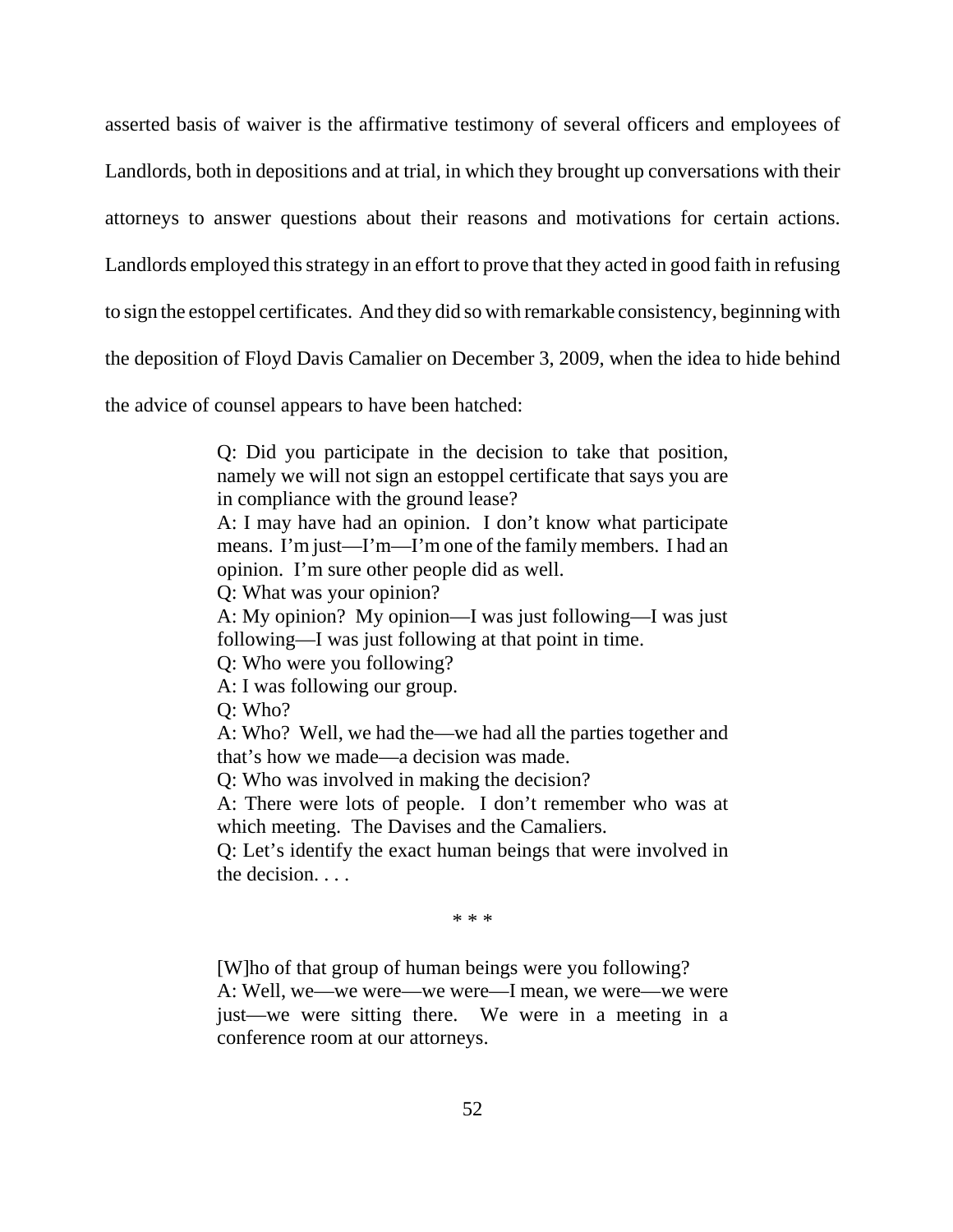Q: And what opinion did you express? A: I don't know what I expressed— Mr. Cooter: Just a minute. Just a minute. The Witness: Sorry Mr. Cooter: Is this a meeting where there's a lawyer involved? The witness: Yes. A: I instruct you not to answer.

\* \* \*

Q: Did you ever express an opinion about whether the family should take the positions they were taking on the estoppel certificate issue outside the presence of lawyers? A: I don't think I ever discussed it outside of the attorneys.

In subsequent depositions, Landlords used the same strategy of claiming that their

business decisions were based on the advice of counsel, and therefore that they could not say

anything more about their motivations. For example, Floyd E. Davis, III, repeatedly refused

to answer questions about his personal reasons for opposing Tenants' site plan approvals,

pointing simply to counsel's advice:

Q: My question goes to whether you had any business purpose, not a legal strategy or legal analysis that you may have talked about with Hogan & Hartson. Was there any business reason for attacking the site plan approvals in the two lawsuits that had been filed in Montgomery County?

A: Once again, I can't separate that out, because we discussed—we really didn't discuss that outside of counsel. We discussed everything with counsel. The business aspects of it, everything.

\* \* \*

Q: Your testimony is you just surrendered all independent business judgment?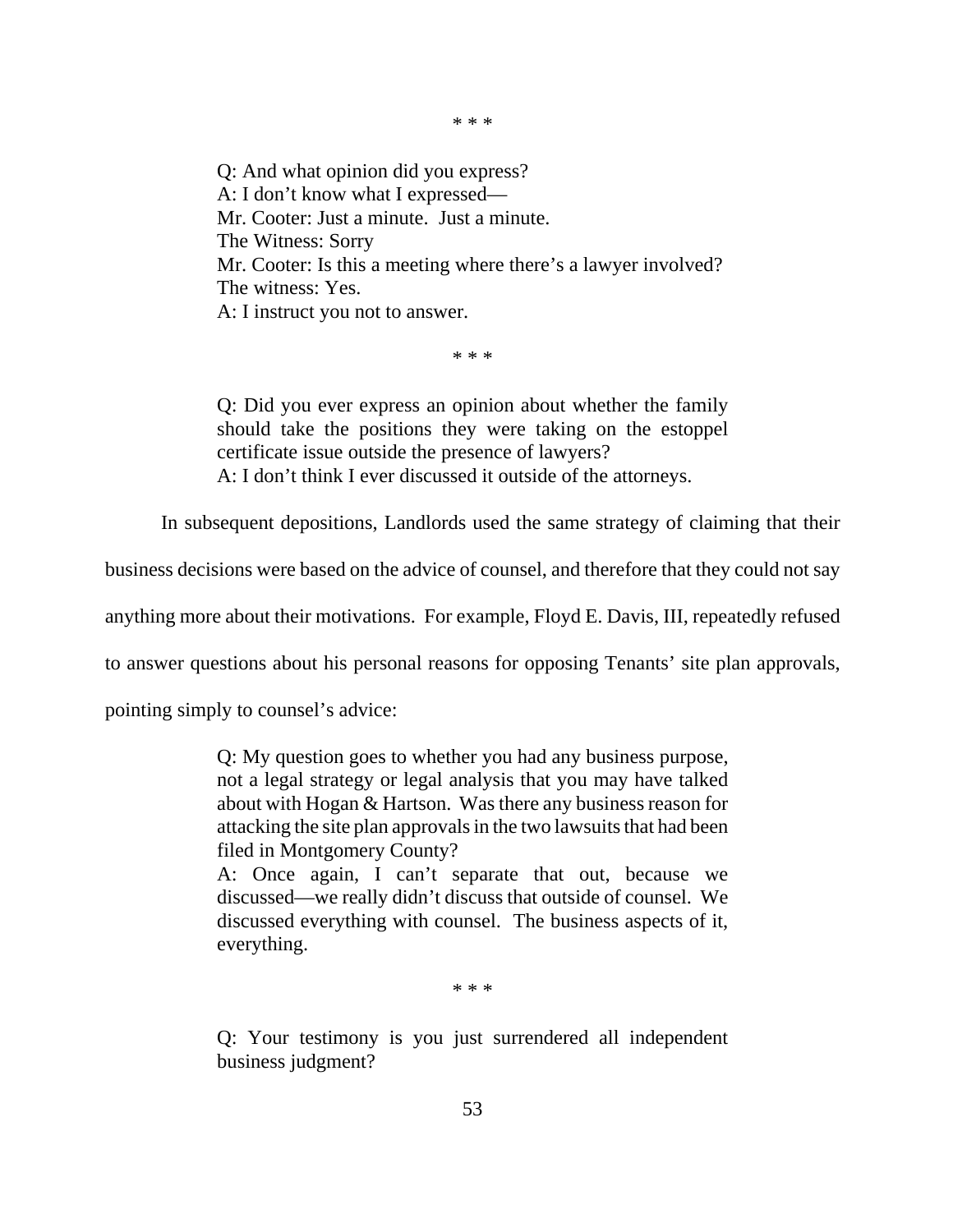A: No.

Q: Did you make any independent business judgment in the fall of 2006, or did you just do what your lawyers told you to do? A: It wasn't just the lawyers. But it was arriving at a consensus. I can't discuss it any further, that's all.

\* \* \*

Q: Your position in the fall of 2006 was you wanted apartments built on the land, you just wanted them built by somebody other than RSC?

A: Once again, all of this, our positions came out in consultation, you know, with counsel, and family members were there. That's all I'm going to say at this point.

\* \* \*

Q: What did you want to see happen with the land?

A: We're going around in circles. I mean, as I said before, I wanted to see apartments built. I wanted to see the land developed.

Q: Given your testimony that [you wanted to see apartments built], are you able to tell me why, if that was the truth, your family took the positions it took with respect to the estoppel certificate, between October 2nd, 2006 and April 2007?

\* \* \*

A: No, I can't answer that. I mean, I think I'm mixing apples and oranges. But basically at this point all our decisions were being made in consultation with counsel.

Similarly, Charles A. Camalier, III, when asked about his reasons for refusing to sign

the estoppel certificates and for failing to back the project before the county, offered only his

conversations with Hogan & Hartson:

Q: . . . Was there anything that prevented [Landlords] from telling Park & Planning at the end of December 2006, while we weren't the ones who submitted the application to amend the site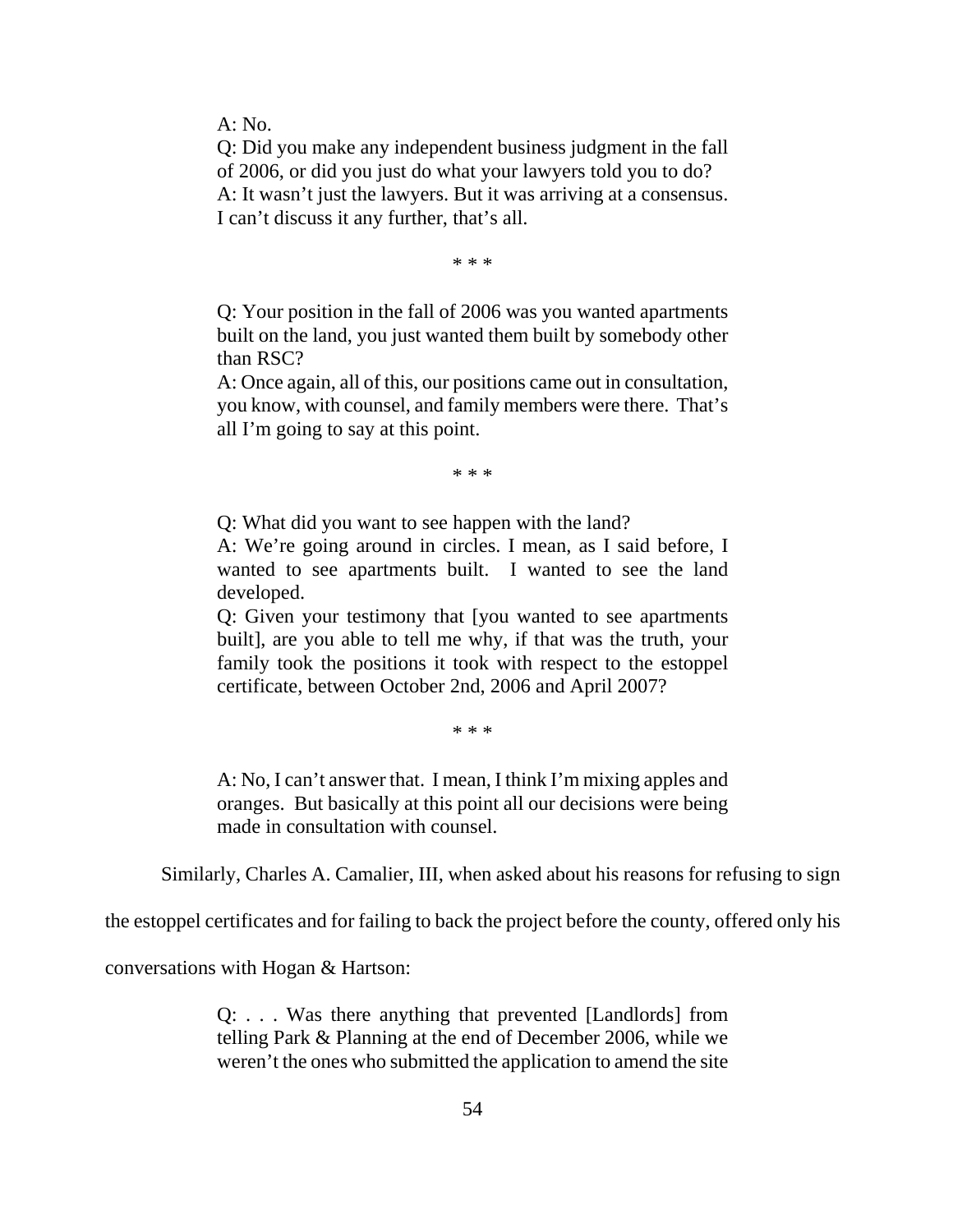plan from condos to apartments, we're in favor of proceeding with the apartments? A: Again, we were relying on our counsel, so— Q: Independent of what Hogan & Hartson may have told you? A: No, why would we go independent? We hired what we thought was the best law firm in town. We were relying on their advice.

Finally, John G. Davis employed the same strategy, bringing up conversations with

Hogan & Hartson in answers to questions about his personal motivations for opposing

Tenants' site plans and refusing to sign the estoppel certificates:

Q: Okay. And Judge McGann ordered you to dismiss your actions questioning the site plan approvals in April of 2007, correct? A: Yes. Q: You made a business decision not to dismiss them in April of 2007? A. Based on advice from counsel.

\* \* \*

Q: Following the November 6, 2006 letter from RSC, did the Davis families reconsider the position that they had asserted prior to November 6th with respect to the estoppel certificates? A: Any discussions/decisions we made concerning this letter was done with the guidance and advice of Hogan & Hartson.

\* \* \*

Q: Now, is it your contention in this litigation that the positions that were taken on your behalf by Hogan & Hartson were authorized by the Davis defendants?

A: We—we hired Hogan & Hartson for their advice. They advised us and came up with a game plan on how to move forward. They were driving the bus. I don't know—I'm not a lawyer. I wouldn't authorize them to send individual documents or whatever—

\* \* \*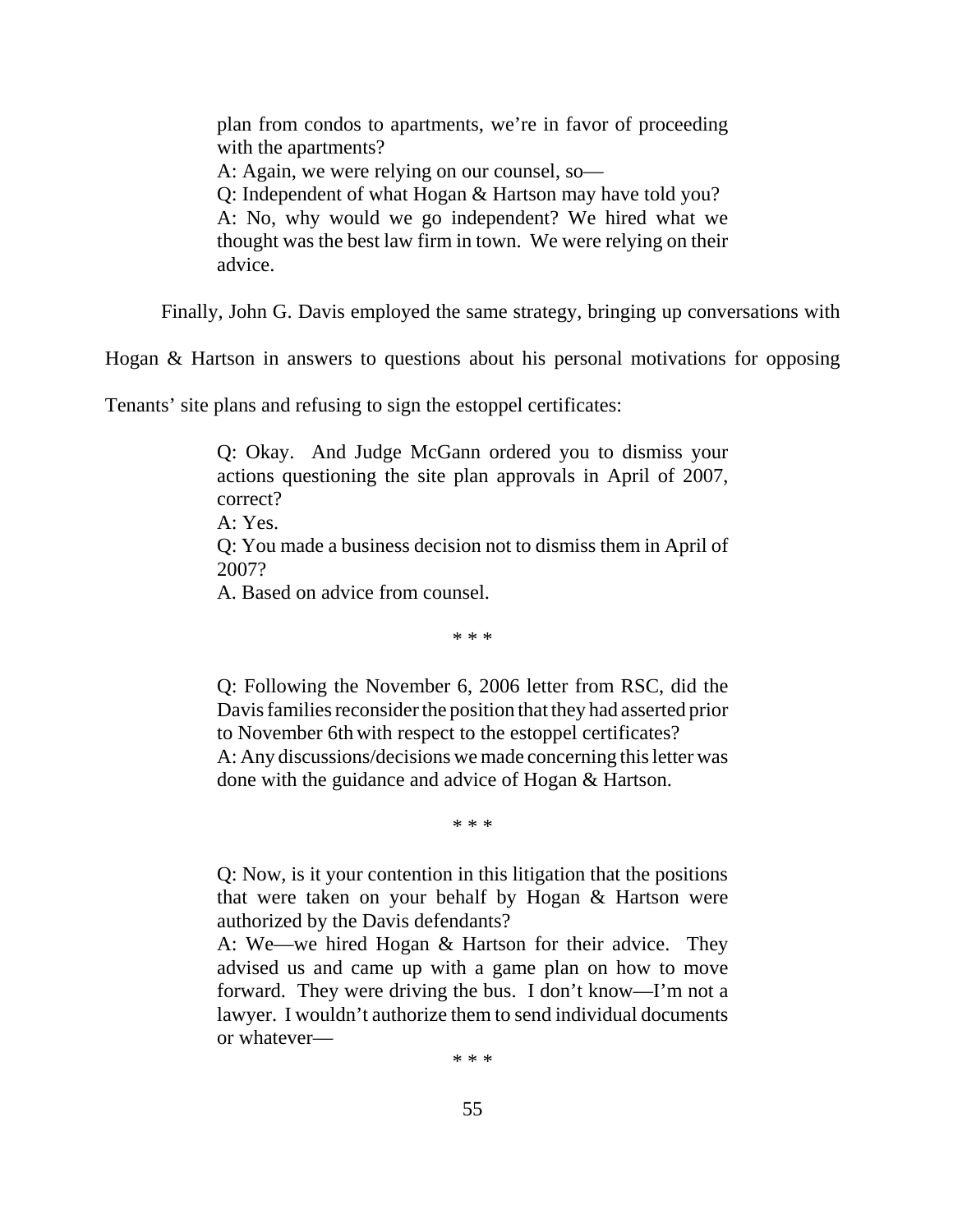Q: After getting recommendations from your lawyers on how to proceed, who made the decision to take the positions that the Davis defendants took? A: Well, on advice of counsel, the partners are the—the three Davis brothers are the partners, so they made the decision. Q: So do you accept responsibility for the decisions that were made? A: Again, we—we relied on advice of counsel[.]

The trial court considered this deposition testimony key to its decision to grant Tenants' motion to compel discovery from Hogan & Hartson. The court reasoned that Landlords could not use their consultations with counsel unfairly to assert good faith while at the same time avoiding any investigation into the asserted basis of that good faith:

> If we just had letters, and we had the defendants saying, look, in deposition it was our decision, we took counsel from them, and we have every opportunity to make our decision, and this is what we did, we thought the plaintiff was breaching, and all we did tell them is—you know, if it was just as simple as that, I wouldn't [compel discovery from Hogan & Hartson]. I'm not looking to open up another area.... [B]ut, certainly, it's a twoedge sword, and you can't come in and say, by the way, I didn't do anything wrong, and, yet, you can't hear from the person that I told to do something[.]

Even so, the trial court did not rule that any evidence discovered from Hogan & Hartson would necessarily be admissible. Instead, the trial court decided to "wait[] and see . . . [i]f [reliance on counsel] was going to be used as a defense" before allowing any of the Hogan & Hartson evidence into trial. He also specifically instructed Tenants not "to mention it in opening statement."

Yet at trial, Landlords brought up their privileged discussions once again, using the same coy strategy. The Court of Special Appeals described several such exchanges: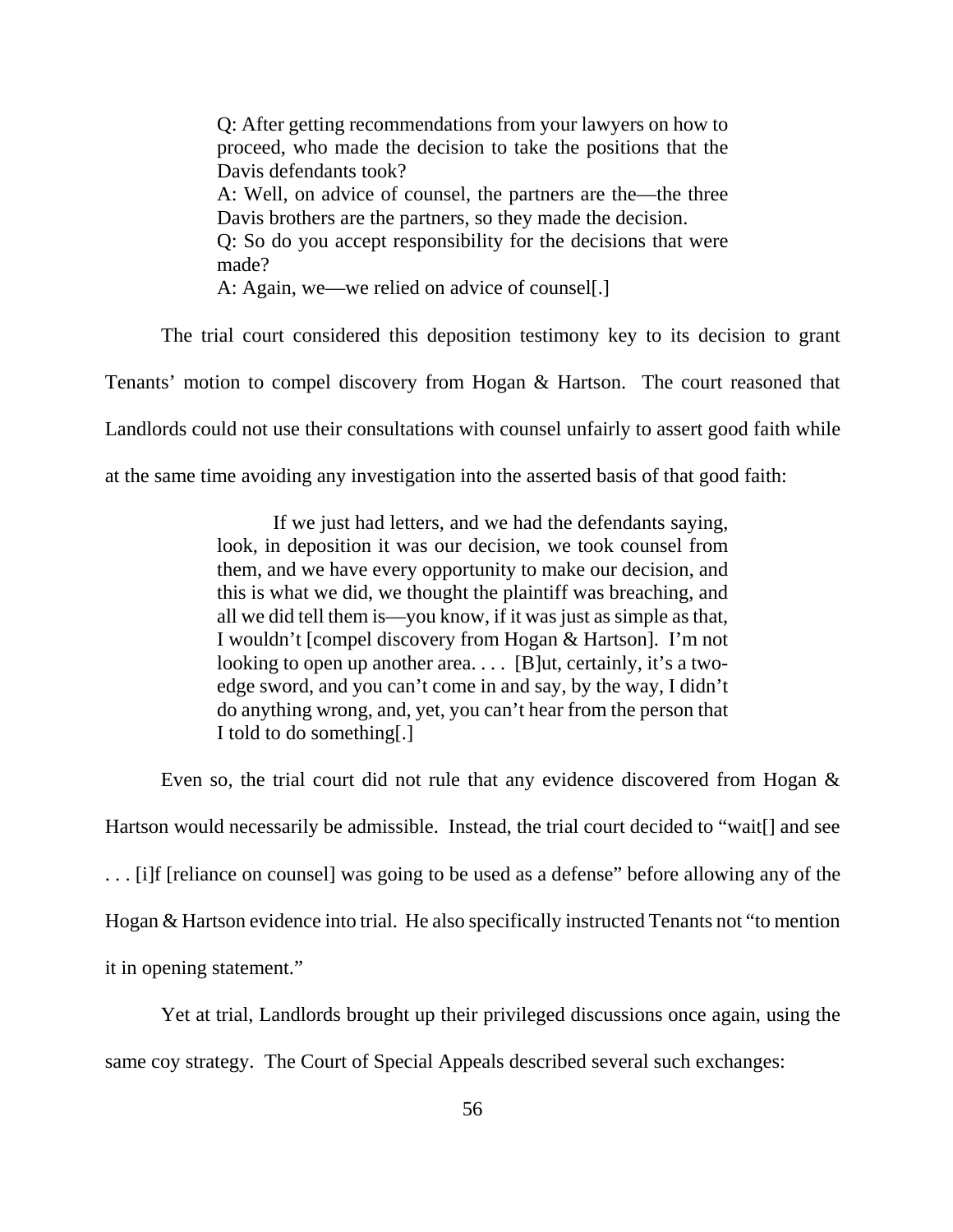[T]he attorney for [Tenants] asked Mr. Camalier if he was aware that the continuing course of conduct of not providing unconditional estoppel certificates would result in a failure of financing for the RSC Towers. Mr. Camalier responded by stating that "[w]e were operating in good faith and operating pursuant to discussions with our attorney who felt we were doing nothing improper." Later, Mr. Camalier stated

> We thought about it in that we sent the letter to our lawyers and asked them what, are we acting in good faith? Are we acting within our rights under the ground lease? So, to the extent, yes, we saw what Mr. Hoffman said in his letter but we did not make an independent analysis. We sent it to our lawyer. This is what they're stating. Are we on solid ground, operating in good faith, which we were, and basically have we complied with the ground lease? We were advised, yes we were.

Mr. Davis also referred to the advice of counsel to explain why he refused to sign the estoppel certificates:

> Q: Mr. Davis, is the statement in that letter that the reason you refused to sign the estoppel certificates was that you got negligent advice from Hogan & Hartson? A: Yes. Q: Is that a truthful statement? A: Yes.

Mr. Davis also referred to the advice of counsel to avoid answering a question asked by [Tenants] as to whether he knew that reserving all rights under the estoppel certificates would result in the failure of the project to go forward:

> Q: Mr. Davis, will you answer my question? My question is this. When you signed that letter purporting to reserve all rights, you knew that assertion was totally inconsistent with the business purpose for which an estoppel certificate is requested?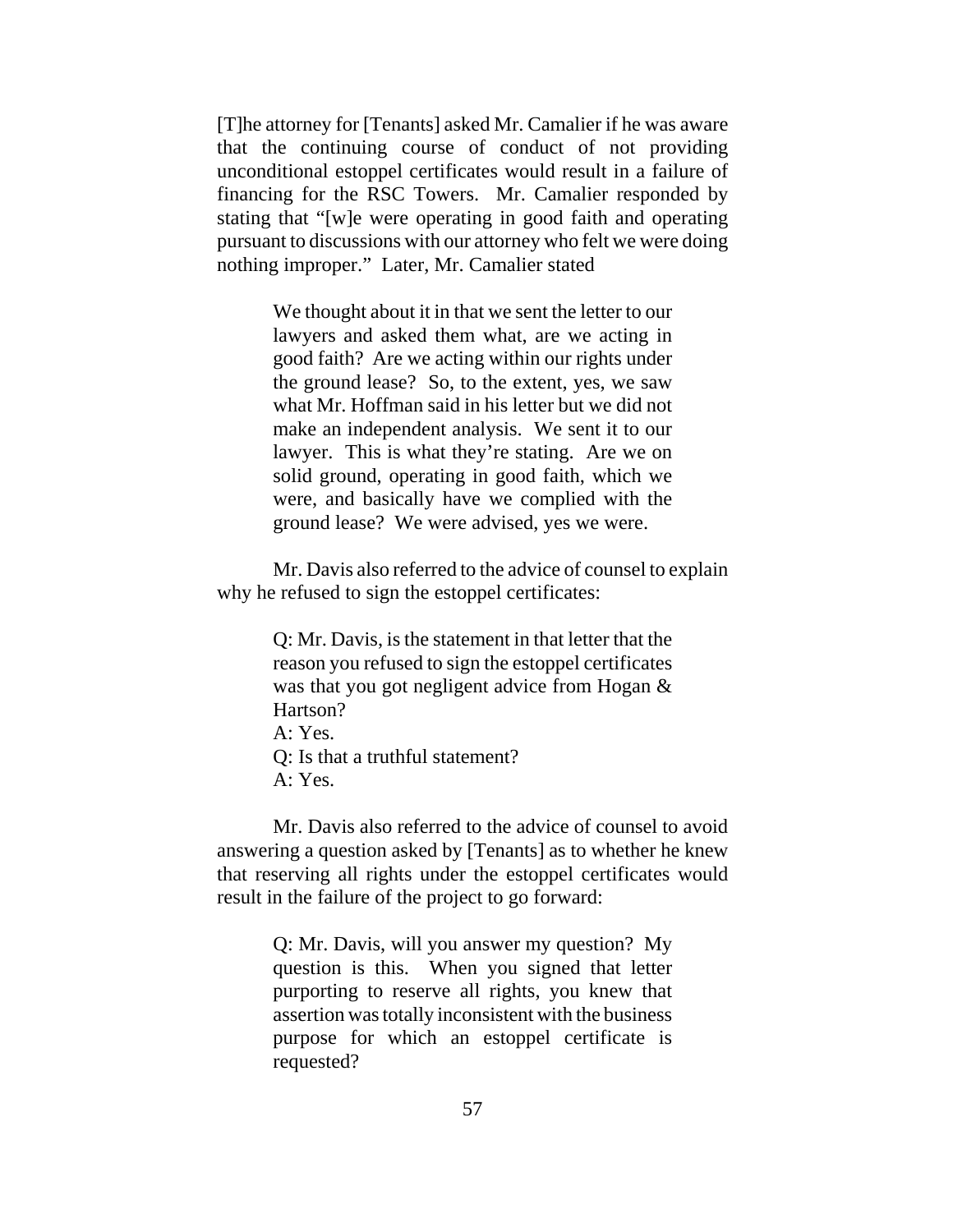A: We signed the estoppel certificate that the Judge ordered and once again, I did not draft this letter. It was drafted by an attorney. I did sign it and reserving all rights, I thought reserved the rights that we had under the documents as we went to the Court of Appeals.

*CR-RSC*, 202 Md. App. at 366–67, 32 A.3d at 491. The record also contains several other

examples of affirmative use of the privilege as a dodge against candid answers, such as when Davis mentioned that Landlords consulted with counsel before deciding to try to force Tenants to follow the original condominium plan:

> We had hired Hogan & Hartson and I mean, they are a well known and respected law firm and they were advising us, and once again, that does not mean I'm not taking responsibility but together with Hogan & Hartson, and other family members, we made the decisions that we did.

Davis was no more forthcoming when asked about the "business reason for" opposing

the building permit for the apartment project: **"Business reason? I think it was the legal**

**reason. We [just] wanted to make sure that, you know, that we as landowners sign the**

**proper documents."** Given a second chance, he stone-walled again: when asked for "any business reason[,] if you wanted apartments to be built on the land[,] why you would challenge the fact that there is a building permit authorized by Montgomery County to build the apartment building," Davis answered, "I don't know." Never missing an opportunity, Davis continued to hide behind the privilege in response to other questions:

> Q: One of the decisions you made was to ask the court system to stay Judge McGann's order to dismiss the building permit challenge? A: Yes.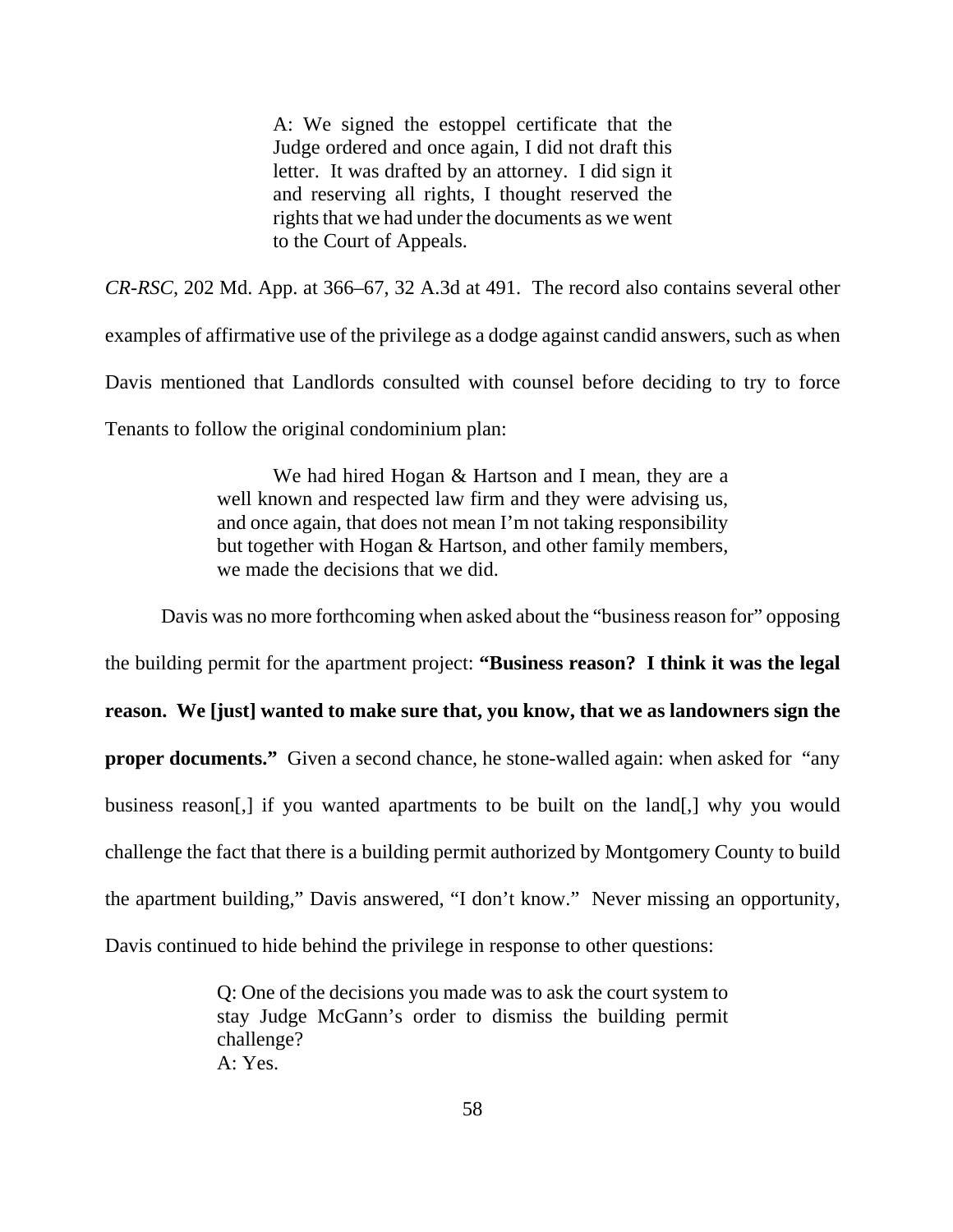Q: Not a decision you had to make, one you chose to make? A: In consultation with our attorneys, once again. Q: And one of the things you did was you decided to send a letter on April 16, 2007 with the estoppel certificates that Judge McGann had required you to file with a cover letter reserving your rights. That was a decision you made, right? A: In consultation with counsel, yes.

 This conduct is a far cry from the mere disclosure of documents similar to privileged ones by the Governor in *Ehrlich*. 50 When defendants behave in this manner, bringing up conversations with attorneys to deflect questions about business justification, personal motivation, or intent, we enter a different realm of considerations than that posed in *Ehrlich*.

We see no principled distinction that would call for applying the doctrine of waiver of the privilege to a plaintiff, but not a defendant. It may be that there are more situations in which the waiver doctrine will be applied against a plaintiff, but the doctrine is based on fairness, and fairness cannot be one-sided. For a witness to disclose that he was acting "on the advice of" his attorney, and say no more, constitutes disclosure of "as much as he pleases." Wigmore, *supra*, § 2327; *Parler & Wobber*, 359 Md. at 693, 756 A.2d at 538. If this occurs, the trial court may find that the privilege has been abused, and that a waiver has occurred. The waiver doctrine is also grounded in the "truth-finding process" of trial. *See Permian Corp. v. United States*, 665 F.2d 1214, 1221 (D.C. Cir. 1981) ("Because the attorney-client privilege inhibits the truth-finding process, it has been narrowly construed .

\* \* \*

<sup>&</sup>lt;sup>50</sup>The *Ehrlich* opinion does not specify exactly what other privileged documents were disclosed. *See generally Ehrlich v. Grove*, 396 Md. 550, 914 A.2d 783 (2007).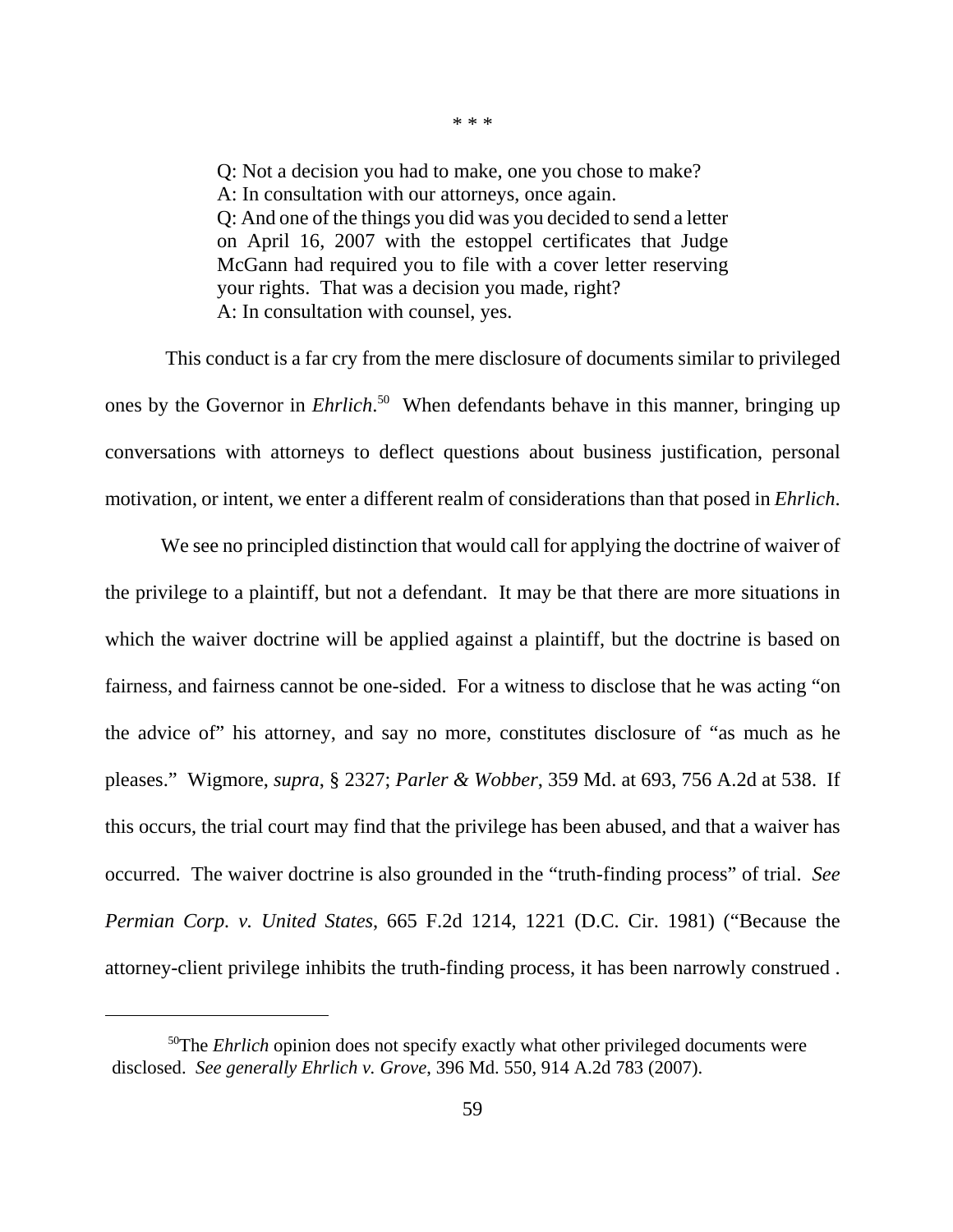. . and courts have been vigilant to prevent litigants from converting the privilege into a tool for selective disclosure. The client cannot be permitted to . . . invoke the privilege as to communications whose confidentiality he has already compromised for his own benefit."); *see also State v. Walker*, 345 Md. 293, 328, 691 A.2d 1341, 1358 (1997) (referencing the "truth-seeking mission" of trial.)

## *The Nature of Statements Resulting in the Waiver of Attorney-Client Privilege*

Landlords further assert that authorities allowing waiver by a defendant should not have been applied to them because their testimony "described only the circumstances of the attorney-client communication, not the content[.]" According to Landlords, their testimony was simply a denial of Tenants' allegations of bad faith. Thus, they contend that if the above precedents were applied to them, their only options while testifying would have been to concede bad faith or waive the privilege.

We agree with Landlords that a "client's simple denial of an allegation by the opposing side that an act was committed with a particular intent does not inject advice of counsel into the case, even though that advice may have been the reason why the intent was not present." Rice, *supra*, § 9:46. The waiver doctrine certainly leaves room for a defendant to deny bad faith without waiving the attorney-client privilege. Yet what defendants cannot do is defend a charge of bad faith **by referencing specific communications with attorneys** that purportedly provided a good-faith basis for certain actions, and then refuse to allow any further investigation into those communications. This is because allowing a defendant to "make the naked assertion that they consulted with their attorneys . . . leav[es] the fact finder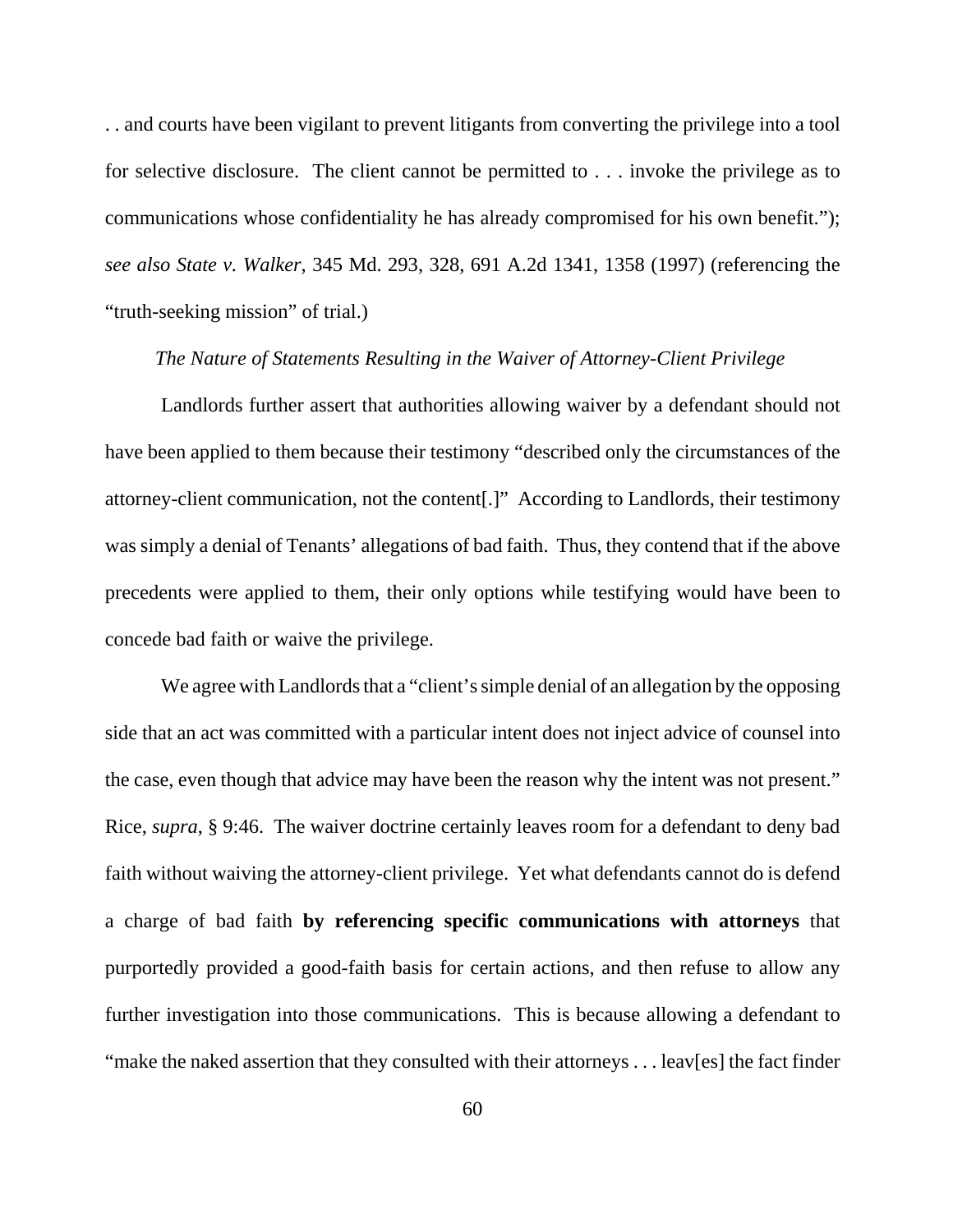with the impression that they had [shown good faith] even in [a] situation where they had not." *Id.* (quoting *Van Straaten*, 2010 U.S. Dist. LEXIS 98604, at \*14). Such tactics would allow the defendant to use the attorney-client communication to his benefit and then refuse to answer more questions about it. This would be an abuse of the privilege—using it both as a sword and a shield.

The quoted testimony amply shows that Landlords attempted to use the attorney-client privilege as a sword and shield. They did not simply deny bad faith and refuse to answer questions about attorney-client communications. Indeed, Tenants' counsel repeatedly clarified that they were not seeking information about attorney-client communications, but instead wanted to know what was in the minds of the individual Landlords when they took certain actions.51 As in *Workman*, each Landlord "claim[ed] in his defense that he relied on [counsel's] advice without permitting [Tenants] to explore the substance of that advice." *See* 138 F.3d at 1264. This is not allowed because it is not fair and undermines the "truth-seeking mission" of a trial.

Of course, the information sought from the defendant must be relevant, or likely to lead to the discovery of relevant information, to an issue at trial. Thus, we examine the question of why Landlords' business reason, or other motivation or reasons for acting, was relevant to

<sup>51</sup>Accordingly, the exception stated in *Harrison*—that there is no waiver when the "subject matter of the communication with the witness' attorney has been first elicited upon cross-examination"—does not apply here, as the subject matter was not "elicited" but offered up of Landlords' own accord. *See Harrison*, 276 Md. at 152, 345 A.2d at 847 (cross-examination questions were "directed to the dialogue between Harrison and the counsel then representing him and the discussions between them"). Additionally, the communications here were first offered not on cross-examination, but in depositions.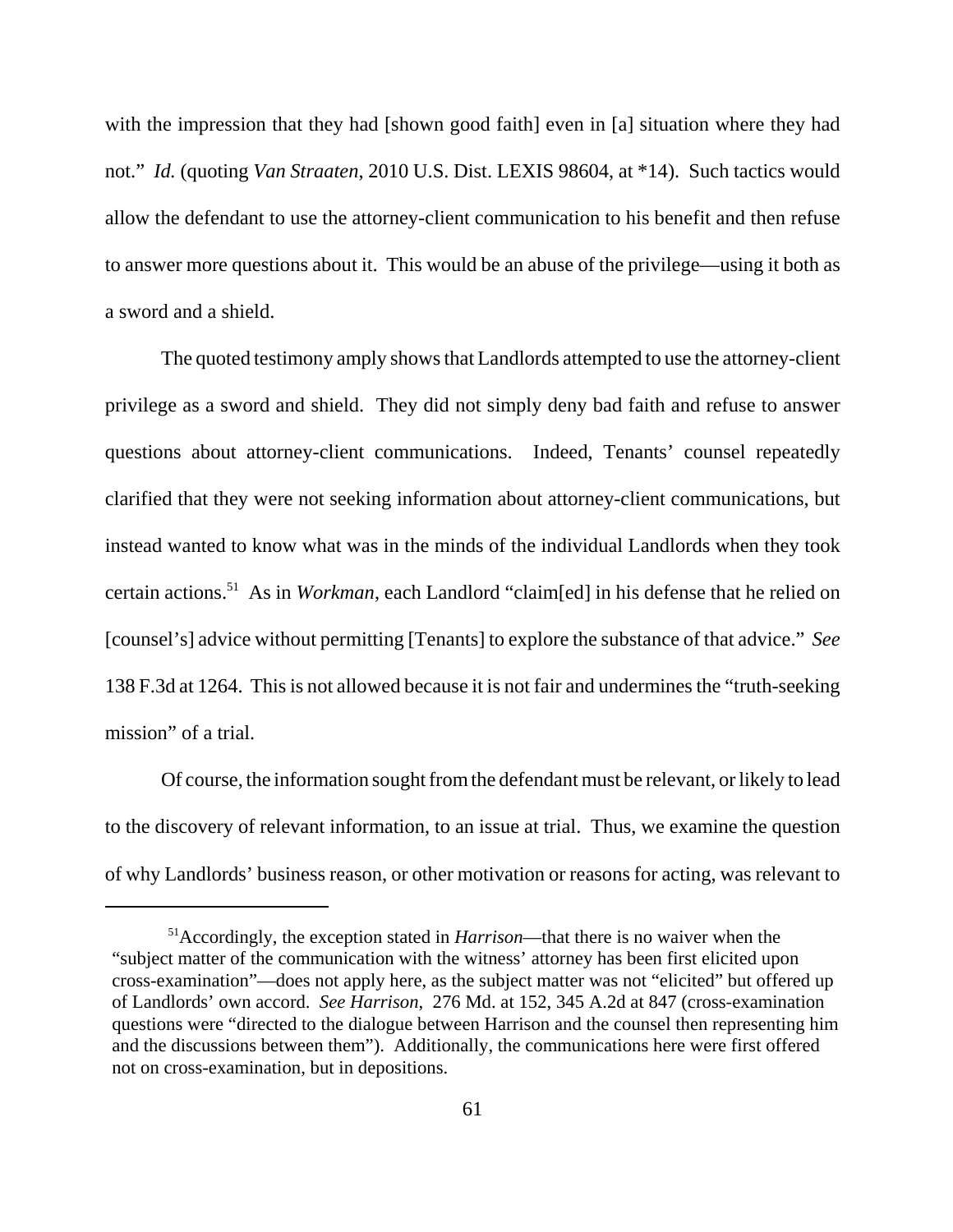this suit.<sup>52</sup> This issue is debated by the parties, with Landlords asserting that their intent in pursuing the administrative actions and refusing to give the estoppel certificates was not relevant. After a close review of the record, we conclude that the business reasons or Landlords' other intent or motivation, were relevant both because of the allegations of the complaint, as amended, and because of the defenses raised by Landlords.

With respect to the allegations in the complaint, every contract contains an implied covenant of good faith and fair dealing.<sup>53</sup> Tenants, in their amended complaint, alleged a breach of the implied covenant, in addition to other breaches of the contract, placing Landlords' intent and motivations in issue. Landlords' motivations became even more relevant when they offered two defenses on the damages issue: arguing first that Tenants could not prove that the damages they claimed were proximately caused by Landlords' breach, and second, that Tenants failed to mitigate their damages, as contract law requires. These theories overlap and both contained a theme that Landlords were acting in good faith. For example, in opening statement, Landlords' counsel said:

 $52$ Landlords did not argue that the question was not relevant. They simply answered by referring to attorney advice. Yet, since we address waiver of the privilege, we think relevance arises in a different context and is appropriate to consider independent of any objection or lack thereof.

<sup>53</sup>*See Blondell v. Littlepage*, 413 Md. 96, 114, 991 A.2d 80, 90–91 (2010) ("[T]he covenant of good faith and fair dealing . . . simply prohibits one party to a contract from acting in such a manner as to prevent the other party from performing his obligations under the contract. In short, while the implied duty of good faith and fair dealing recognized in Maryland requires that one party to a contract not frustrate the other party's performance, it is not understood to interpose new obligations about which the contract is silent, even if inclusion of the obligation is thought to be logical and wise. An implied duty is simply a recognition of conditions inherent in expressed promises." (citations and quotation marks omitted)).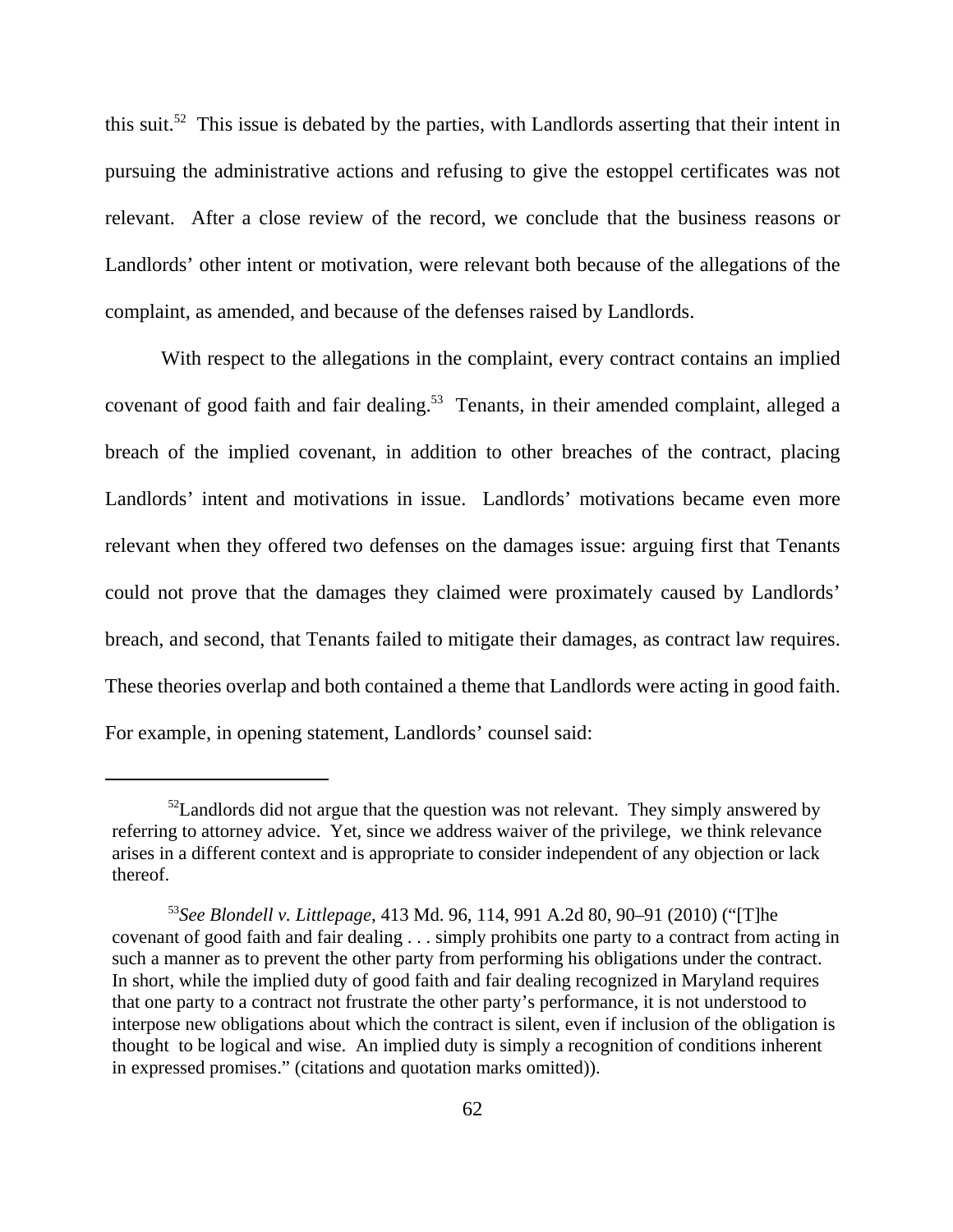The Court determined and was affirmed on appeal that our folks have breached these ground leases having to do with the estoppel certificates and some other things [because]"they made a business decision to breach ground leases." That's not what happened. **They made a business decision not to get [sic] estoppel certificates**. Like most lawsuits, **they thought they were right**. (Emphasis added).

So, from the start of trial, Landlords' counsel portrayed his clients as reasonable businesspersons who had a business reason that they thought was justifiable, to refuse the estoppel certificates. This portrait was offered in the context of attempting to minimize the breach, with counsel saying to the jury: "How did these estoppel certificates, these ungiven estoppel certificates, cause them \$50 million, \$60 million, what they're going to ask you for, in damages because they went unsigned for about  $\dots$  seven months[.]"<sup>54</sup> Yet when Tenants asked Landlords what was the basis of their "business decision not to" provide the certificates, the witnesses refused to say, invoking the attorney-client privilege. Since in their argument as to why a certain damage award was too high, Landlords relied on their belief that "they were right" in refusing to issue the certificates, Tenants certainly had a right to inquire as to the basis of that thinking.

As to mitigation, Landlords' counsel threw out this notion:

They're also going to have a duty to mitigate their own damages. . . . They had things they could have done. Build the

 $54$ Landlords' counsel also emphasized that "They have the right to appeal, ... there's nothing wrong with that. And when the Court of Special Appeals ruled, we accept that decision too." Tenants claimed that the period during the appeal of the Circuit Court's injunction against Landlords was crucial to obtaining financing for the project, and the delay caused loss of that financing. Indeed, Jahnke testified that after the breach, NML would have needed to work out a new financing agreement with Tenants, with new terms, equity, and rate.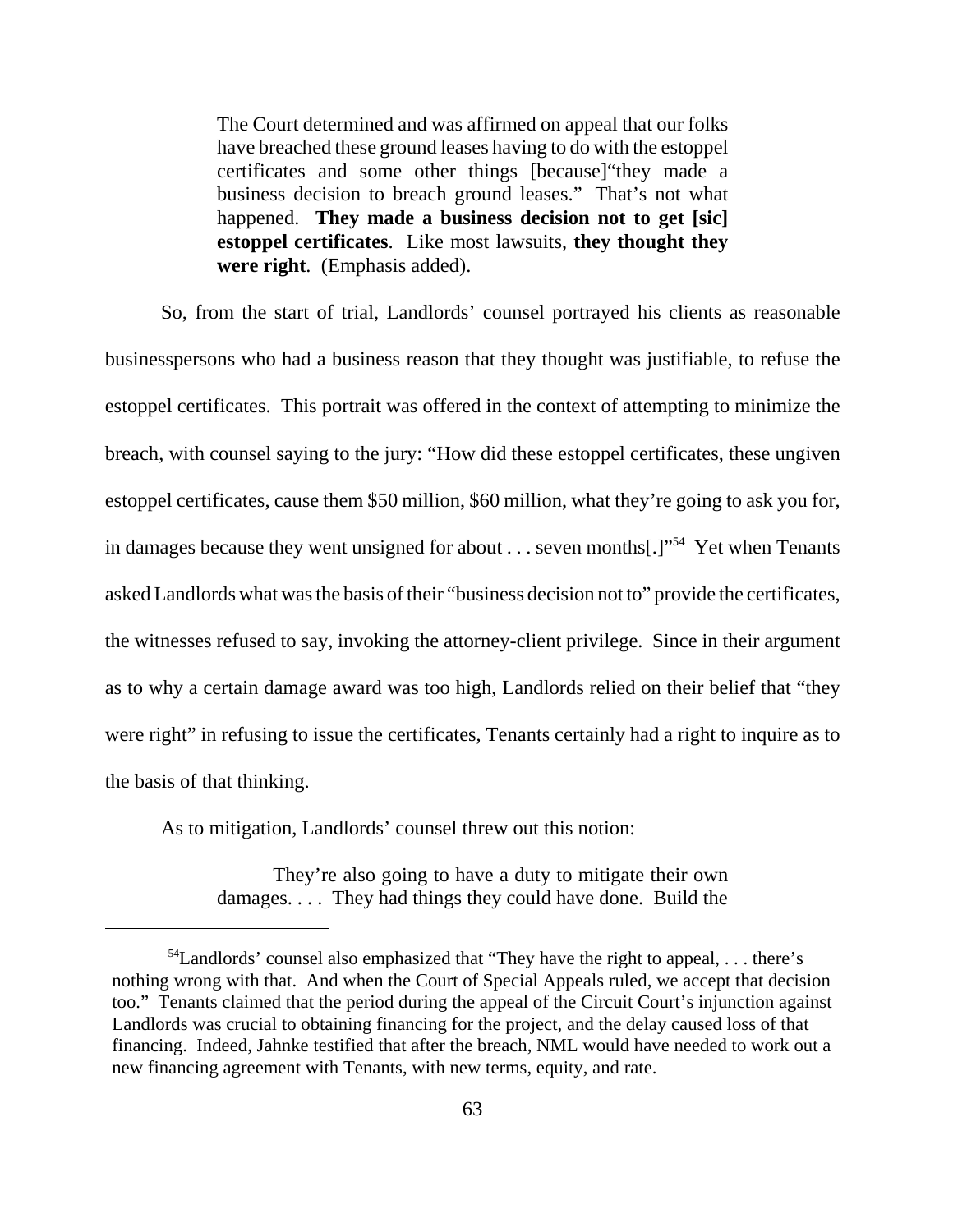buildings. Give [Landlords] the 60 days that they wanted. . . . [T]here were things they could have done and should have done that would have avoided all of this.

The 60-day notice counsel referred to was a disagreement between the parties as to whether

Tenants had failed to comply with the Lease by failing to give Landlords 60 days notice of

the site plan amendment for the anticipated project, which Tenants filed with the Commission.

During testimony, Landlords' counsel pursued this point by asking Tenants:

Q: Okay. Now, what that meant was that in November of . . . 2006 there was only one issue still on the table as to these estoppel certificates that divided your side from their side. Do you remember that?

A. At this point in time, . . . that is what I thought.

Q. Okay. And that issue, . . . was whether or not [Landlords] were entitled to 60 days[] notice of the . . . site plan amendment before it was filed. Do you recall that?

A. I recall that.

Q. **Now, [Landlords] said, "We're entitled to 60 days notice," and you said, . . . No, you're not." That was the dispute in the fall of '06, was it not?**

A. I think that was the basis on which this letter was written.

Q. Well, was that, is that essentially the dispute on these estoppel certificates?

A. Well, there were things that changed over time, . . . and certainly this letter is indicating that this was the only issue outstanding at that time.

Q. **Now, you, you had a solution to the problem. All you had, . . . to do is withdraw the site plan amendment and give them the 60 days?**

\* \* \*

Did you inquire as to, "Why don't I just withdraw this, give them the 60 days. They'll get their 60 days and the problem is solved"? **Did you . . . inquire of anybody if you could do that?**

\* \* \*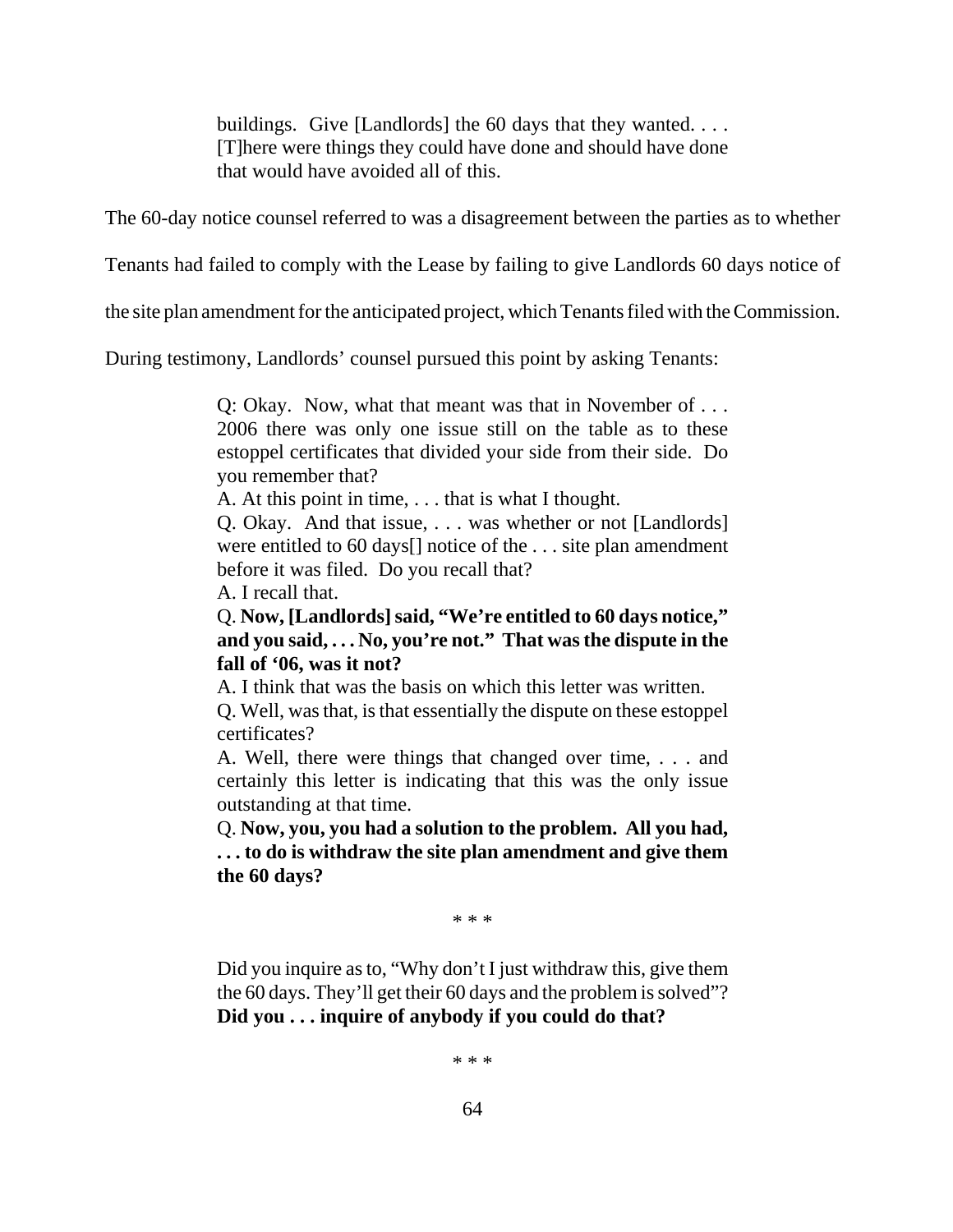. . . **[W]hy you just didn't give them the 60 days and be done** with it was—the reason you didn't is because you weren't required to?

A. That's one of the reasons that I wasn't, . . . and I think the delay . . . would have prejudiced the project if we had to go back through and go through this process again.

Q. **[R]ather than just do that simple thing that maybe would have accounted for 60 days worth of delay, you elected to litigate.**

\* \* \*

. . . **It is that process that you started that brings us here today**? (Emphasis added.)

What this sequence of questions portrays is Landlords' theory that, although legally Landlords were not entitled to 60 days notice, Tenants had a duty to mitigate, and mitigation required that, rather than file a lawsuit to force Landlords to give the estoppel certificate, they just give in to Landlord's demand for 60 days to review the site plan, and re-file the plan with the zoning authority after that review. One could reasonably interpret Landlords' theory to be that Tenants' giving in to the 60-day review (and re-filing) would have avoided the \$60 million damage claim because financing would not have been lost and the project could have been built. This theory pre-supposes, of course, that Landlords were not planning other steps to thwart the project, whether by further breach or other method. Tenants' counter to this theory is that Landlords did not want Tenants to complete the development project because they thought they could do better leasing the land to someone else. With these two countervailing theories, Landlords' business reason for refusing the estoppel certificates takes a front and center position as a highly relevant issue in the damages trial. Thus, the trial court acted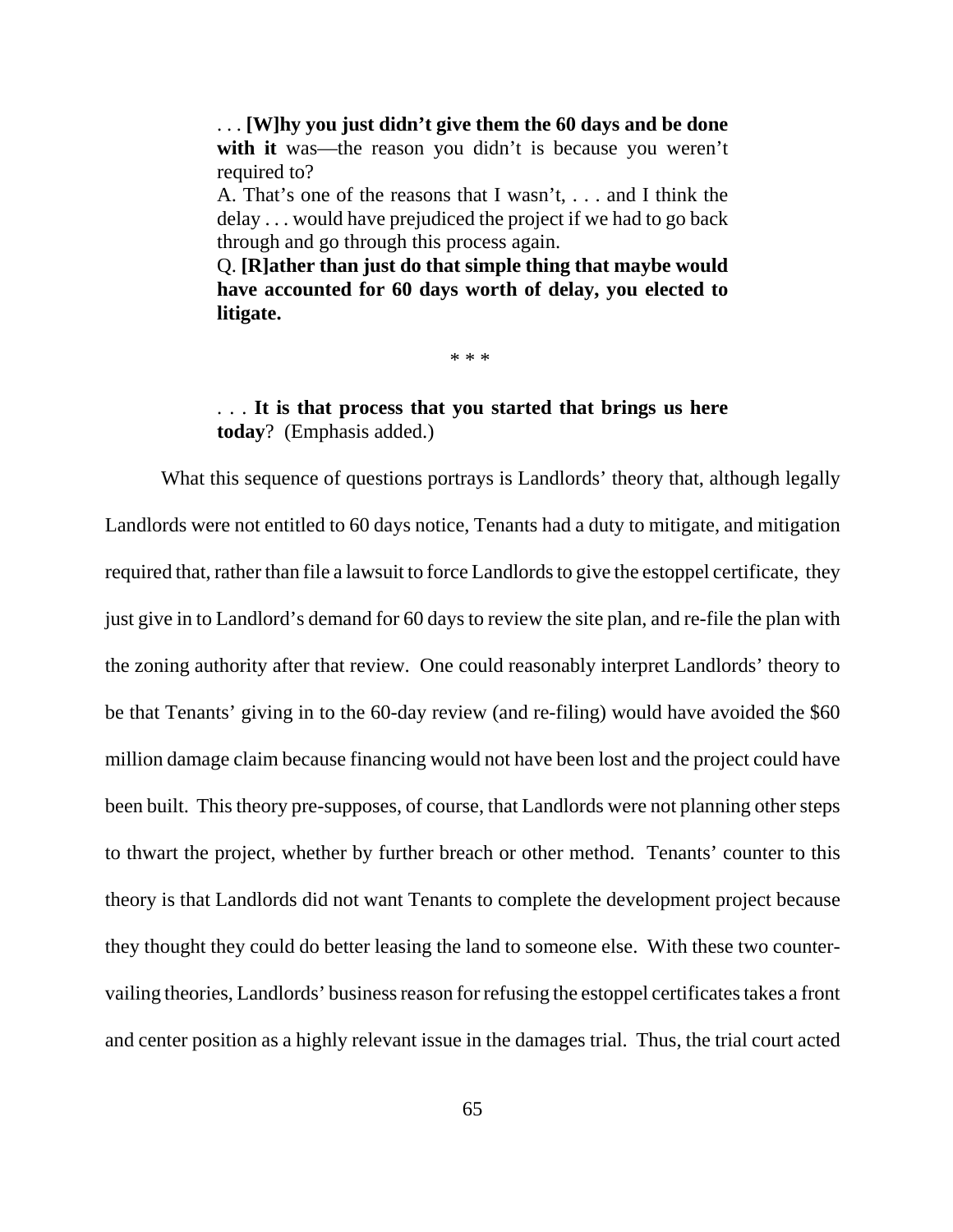within its discretion in deciding that Landlords' good faith business reason for refusing the certificates was a legitimate and relevant area for inquiry by Tenants. There was no error.

#### **Joint and Several Liability**

#### *Damages*

The jury found that each Tenant was "entitled to enforce the [other's] ground lease, either as a third-party beneficiary . . . or a third-party entitled to the benefit of a covenant running with the land[.]" The Court of Special Appeals overturned this portion of the verdict, holding that there was insufficient evidence of intent to support either theory of joint and several liability. *CR-RSC*, 202 Md. App. at 355–58, 32 A.3d at 484–86. The court also held that only restrictive covenants, as opposed to affirmative covenants such as the agreement to provide estoppel certificates, could be enforced by third parties under a uniform plan of development. *Id.*

Tenants contend that the evidence was sufficient to support joint and several liability under either theory. Landlords respond that the ground leases reflect the parties' intention that each Tenant be "a single-purpose entity formed for the sole purpose of developing its respective parcel." We shall examine the two theories of joint and several liability separately.

Our task is to review whether the evidence was sufficient to allow a rational fact-finder to impose joint and several liability. *See Taylor v. Giant of Md., LLC*, 423 Md. 628, 635, 33 A.3d 445, 449 (2011) (sufficiency of the evidence for a jury verdict is reviewed for whether "a rational fact finder could have found" as the jury did); *see also Univ. of Md. Med. Sys.*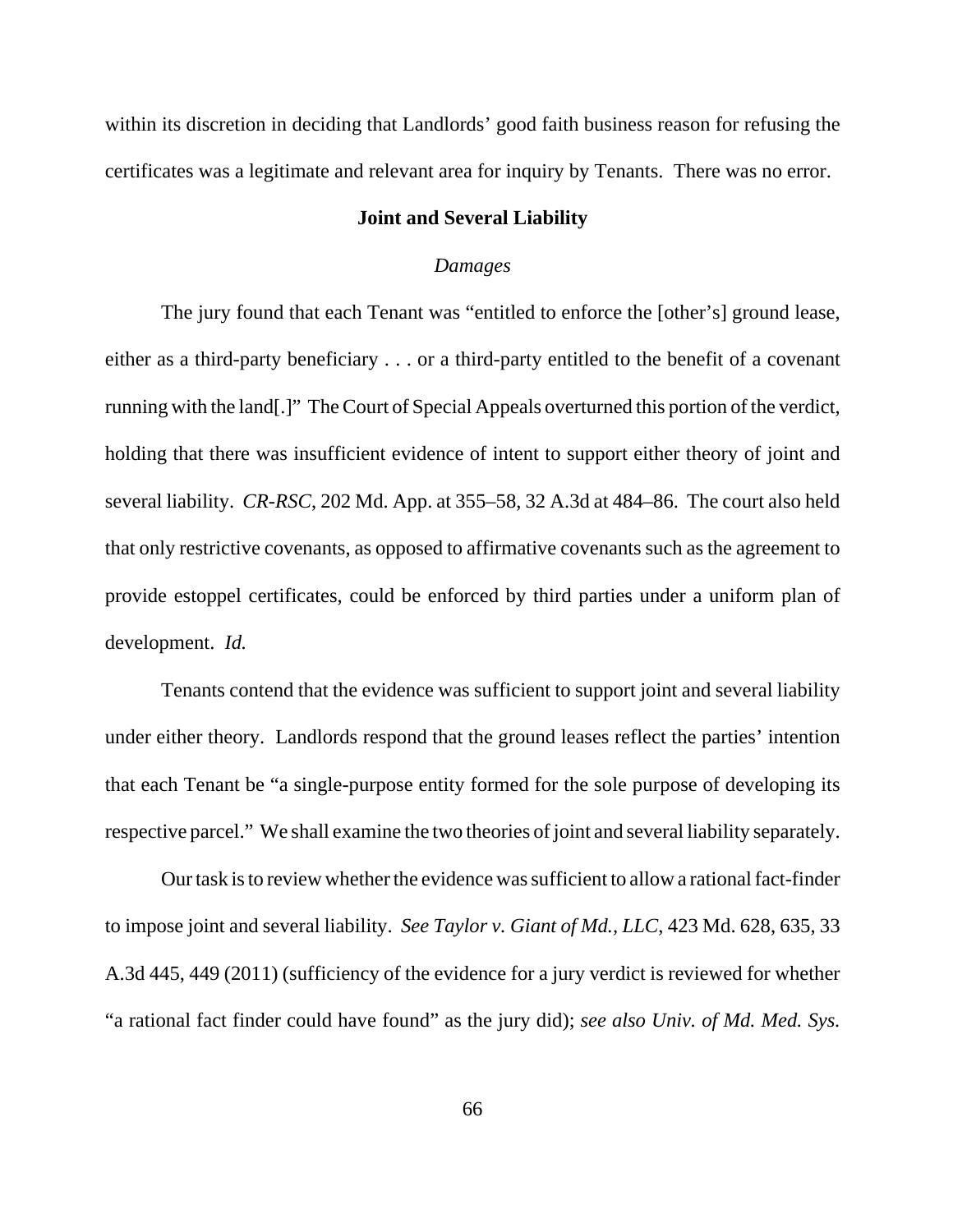*Corp. v. Gholston*, 203 Md. App. 321, 329, 37 A.3d 1074, 1078 (2012) ("In a civil case, the evidence is legally sufficient to support a finding in support of the prevailing party if, on the facts adduced at trial viewed most favorably to that party, any reasonable fact finder could find the existence of the elements of the cause of action by a preponderance of the evidence." (citing *Hoffman v. Stamper*, 385 Md. 1, 16, 867 A.2d 276, 285 (2005)).

## *Third-Party Beneficiary Status*

Tenants assert there is ample evidence within the "four corners of the ground leases" to support joint and several liability under the third-party beneficiary theory. Most important, they say, is language in Section 9.3(c) referencing "easements, privileges and obligations" between the two parcels, including "the shared infrastructure of common access, a clubhouse, garage, parking, and recreational areas."55 Tenants also reference attachments to the ground

 $55$ Section 9.3(c) of the Tower I ground lease provides:

Simultaneously with the execution of this Lease, Landlord is recording in the Land Records (i) a declaration of easements providing for the use of the Common Areas during the Term by Tenant, the occupants of the Premises, and their respective Permittees, for the maintenance of the Common Areas, and for other related matters (the "Overall Parcel REA") and (ii) a declaration of easements providing for certain rights and obligations as between the Premises and the parcel adjoining the Premises known as future Parcel 21 (the "High Rise REA"). Avalon has joined in the execution of the Overall Parcel REA. Tenant is accepting the Premises under this Lease together with and subject to the rights, easements, privileges, and obligations set forth in the Overall Parcel REA and the High Rise REA.

Section 9.3(c) of the Tower II ground lease is identical, except that it references "future Parcel 20."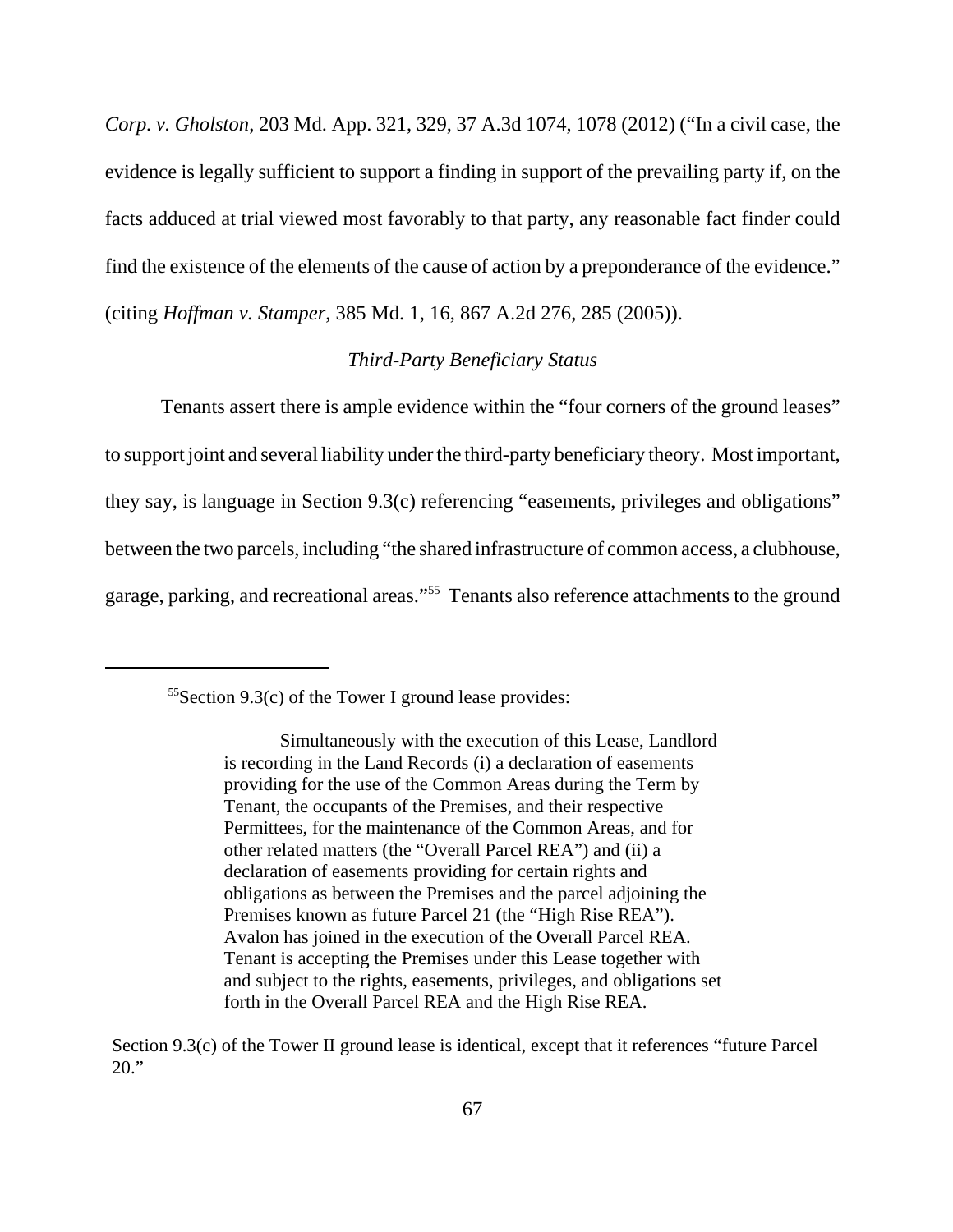leases, such as the "site plan for both towers;" "specifications for Towers I and II; plans and specifications for [a] clubhouse shared by both towers; the overall project site plan; and the 'overall underground garage.'" They assert that Section 14.1 makes all of these provisions covenants,56 and that they became covenants running with the land when Tenants filed "Memoranda of ground lease" with Montgomery County. Thus, Tenants contend that, because the "very purpose" of a covenant running with the land is to "circumvent privity constraints," the four corners of the ground leases show an intent to confer third-party beneficiary status on each Tenant under our decision in *120 W. Fayette St., LLLP v. Mayor of Balt.*, 426 Md. 14, 35–36, 43 A.3d 355, 368 (2012), and other cases.

Tenants additionally assert that the "surrounding circumstances" are relevant to the parties' intent to create third-party beneficiaries under *Shillman v. Hobstetter*, 249 Md. 678, 689, 241 A.2d 570, 576 (1968), and other authorities. They contend that several "surrounding circumstances" show the parties' intent to confer third-party beneficiary status on each Tenant, including:

> the shared common facilities (underground garage, parking lots, and recreational areas, luxury clubhouse, public access); testimony by . . . Kollevoll that one tower could not be built

<sup>56</sup>Section 14.1 of each lease provides:

Construction: Governing Law. Landlord and Tenant agree that all the provisions hereof are to be construed as covenants and agreements as though the words importing such covenants and agreements were used in each separate section hereof. This Lease shall be construed according to and be governed by the laws of the State of Maryland.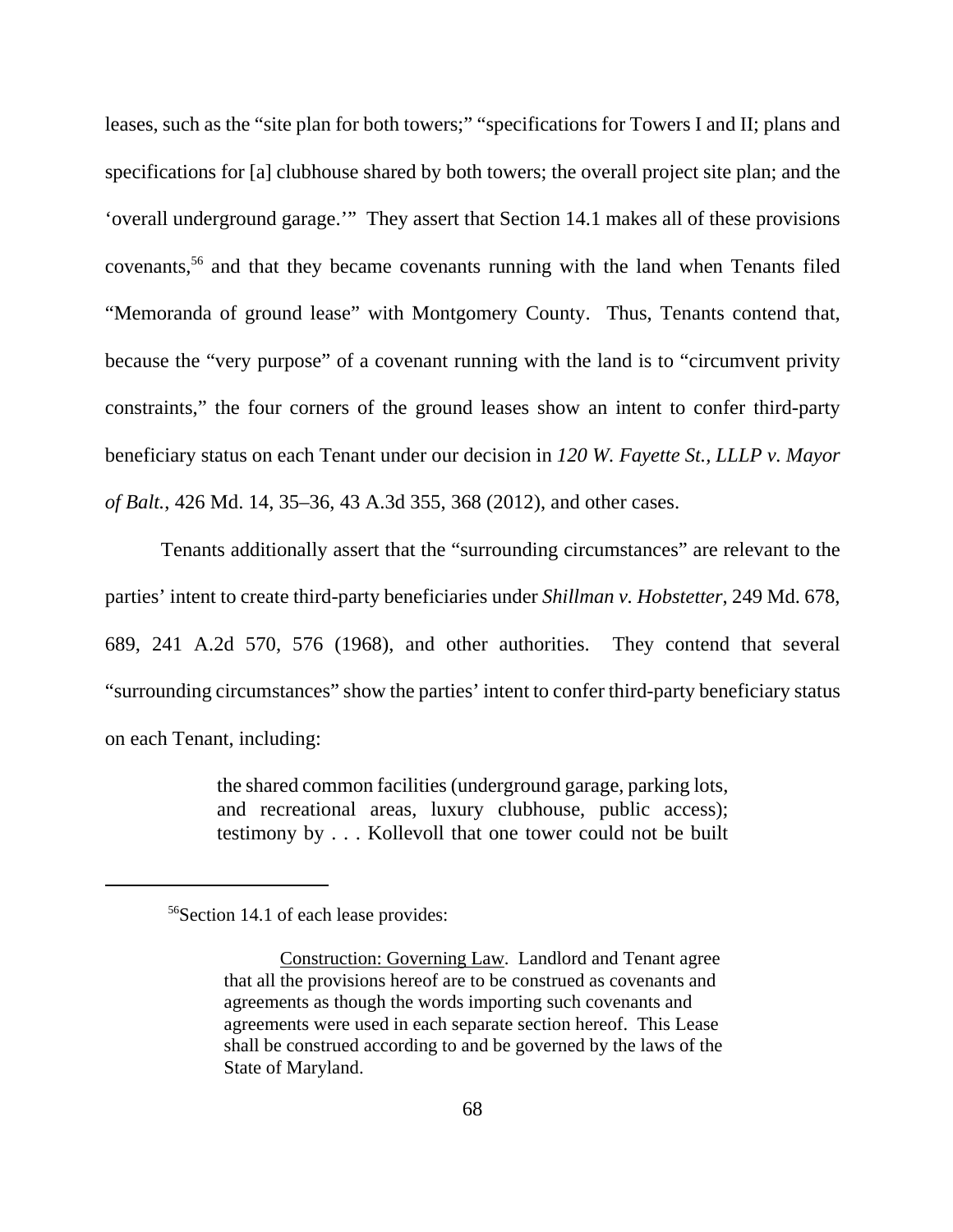without the other, in part because neither tower could be financed if approval of the other tower was in dispute; undisputed testimony in support by NML's Nicholas Jahnke; $57$ similar testimony by Landlord representative Skip Davis;<sup>58</sup> and provisions in the Tower I ground lease requiring it to be "overbuilt" to serve the Tower II ground lease. (Footnotes added).

Thus, Tenants' assert that, because "the promisee's intent . . . controls,"59 Tenants' plan to create "intertwined," mutually-dependent towers—under which "[n]either ground lease would have been executed had the other not been executed simultaneously"—"amply supported the jury's conclusion that each RSC tenant was a third party beneficiary of the other's ground lease."

Landlords cite mostly the same cases as Tenants, arguing that those cases support the Court of Special Appeals' holding. Under those cases, they say, the evidence presented at trial "negates [the] inference" that the parties intended to make each Tenant a beneficiary of the other's ground lease.

In the primary case cited by both parties, *120 West Fayette Street*, we summarized the law regarding third-party beneficiaries:

At common law, only a party to a contract could bring suit

<sup>&</sup>lt;sup>57</sup>Here, Tenants likely refer to testimony in which Jahnke said that NML would not have agreed to finance Tower I without the estoppel certificates for Tower II.

<sup>&</sup>lt;sup>58</sup>It is unclear what testimony is referenced here.

<sup>59</sup>*See Shillman v. Hobstetter*, 249 Md. 678, 689, 241 A.2d 570, 576 (1968) ("In third party cases, the right of such party does not depend upon the purpose, motive or intent of the promisor . . . [but rather on] the purposes and motives of the promisee . . . to benefit [the third party.]" (quoting 4 *Corbin on Contracts* § 776)).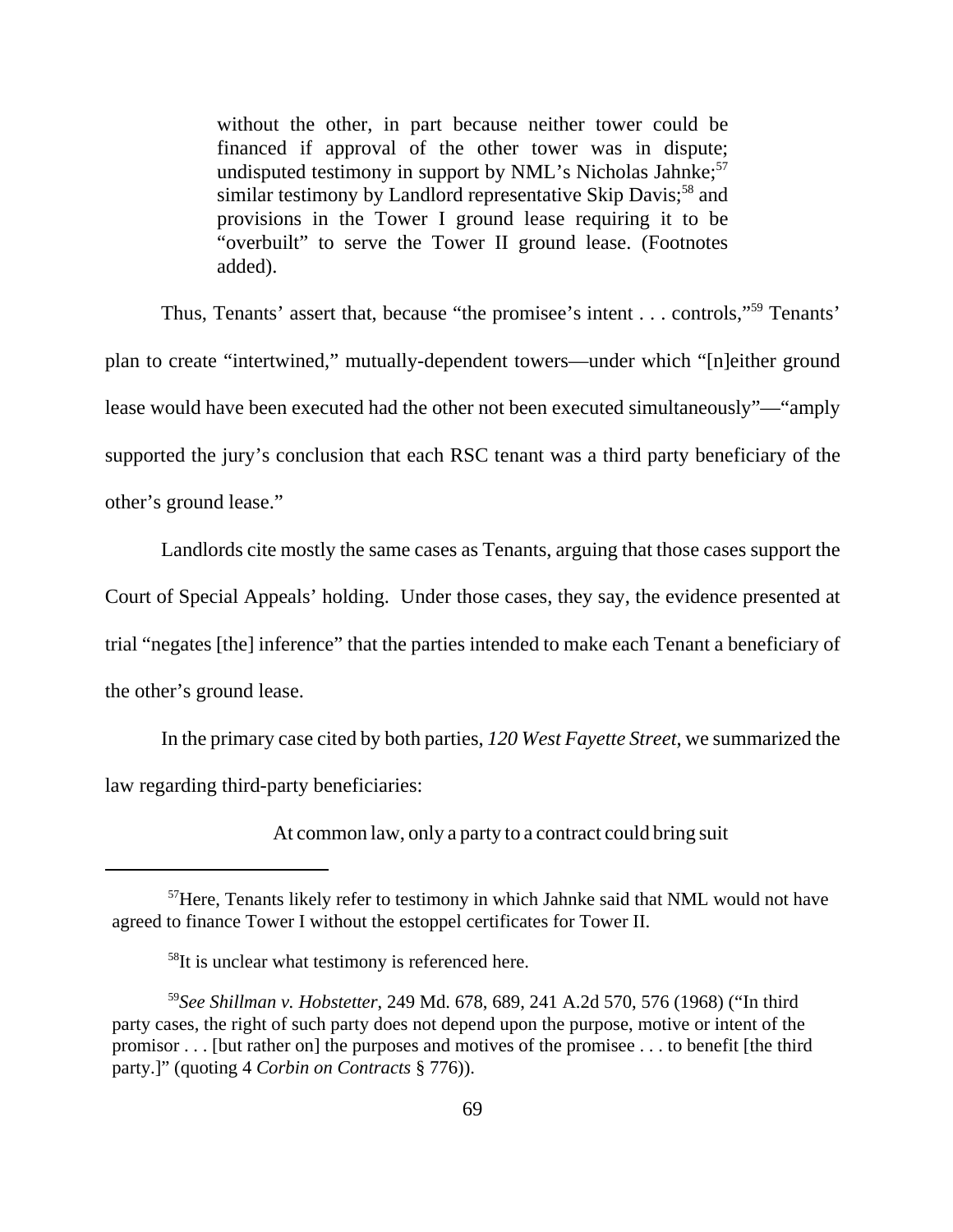to enforce the terms of a contract. The common law rule has expanded to permit third-party beneficiaries to bring suit in order to enforce the terms of a contract. An individual is a third-party beneficiary to a contract if the contract was intended for his or her benefit and it clearly appears that the parties intended to recognize him or her as the primary party in interest and as privy to the promise. It is not enough that the contract merely operates to an individual's benefit: An incidental beneficiary acquires by virtue of the promise no right against the promisor or the promisee. (Citations, quotation marks, and alterations omitted.)

426 Md. at 35–36, 43 A.3d at 368.

In *Lovell Land, Inc. v. State Highway Admin.*, we explained the third-party beneficiary standard in more detail. We said the "decisive[] distinction" was between "intended and incidental beneficiaries," with the "crucial fact" being whether the pertinent provisions in the contract were "inserted . . . to benefit" the third party. 408 Md. 242, 261, 265, 969 A.2d 284, 296, 298 (2009). Another "factor to consider," we said, is whether the third party is named in the contract or its "antecedent agreements." *Id.* at 265, 969 A.2d at 297–98. We also reaffirmed our agreement with Section 302 of the Restatement (Second) of Contracts, which provides:

> (1) unless otherwise agreed between promisor and promisee, a beneficiary of a promise is an intended beneficiary if recognition of a right to performance in the beneficiary is appropriate to effectuate the intention of the parties and either

> > (a) the performance of the promise will satisfy an obligation of the promisee to pay money to the beneficiary; or

> > (b) the circumstances indicate that the promisee intends to give the beneficiary the benefit of the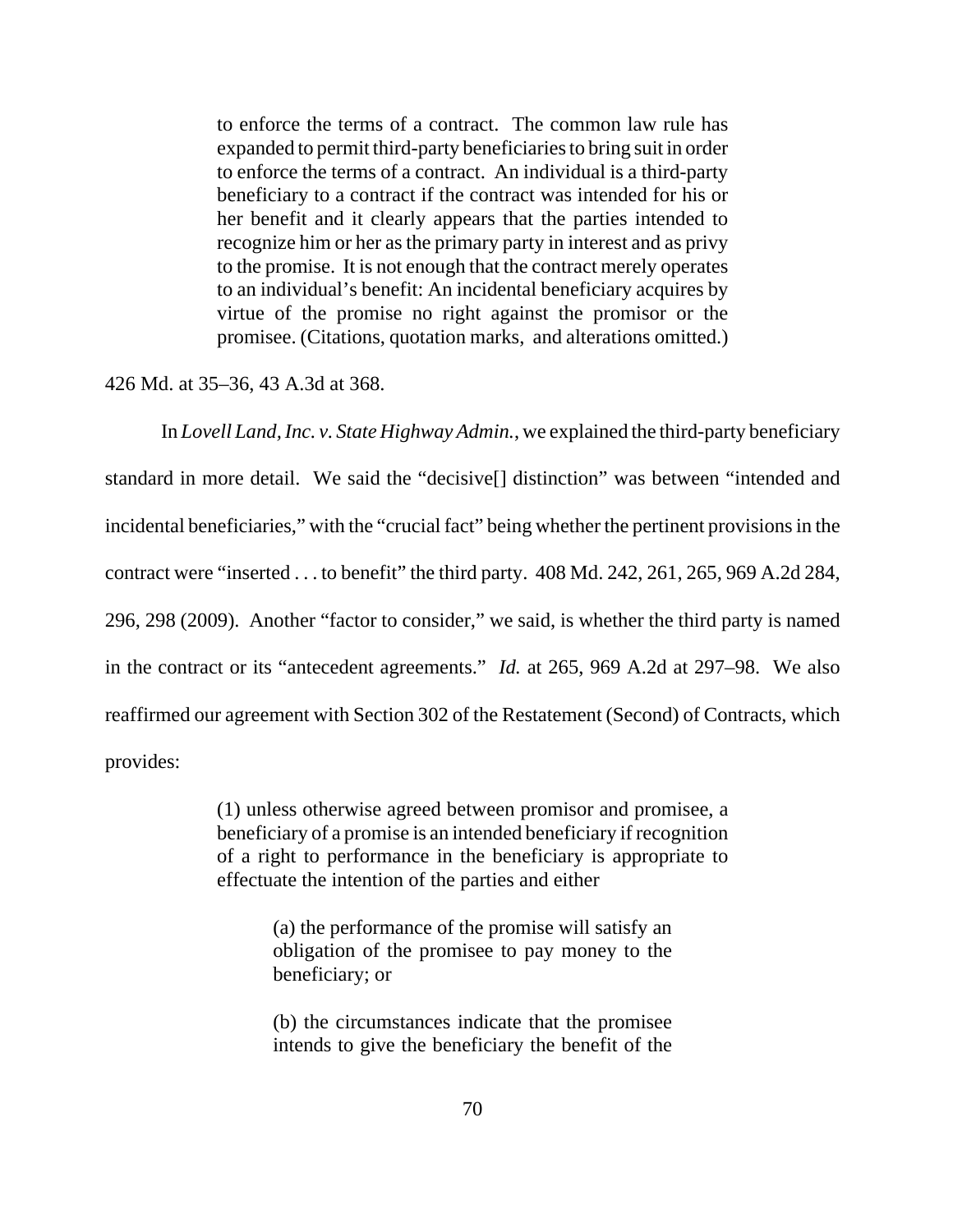promised performance.

(2) An incidental beneficiary is a beneficiary who is not an intended beneficiary.<sup>60</sup>

*Id.* at 262 n.6, 969 A.2d at 296 n.6. Other cases have further detailed this standard. *See, e.g.*, *Noble v. Bruce*, 349 Md. 730, 753, 709 A.2d 1264, 1276 (1998) (holding that the third party was not an intended beneficiary because the promisor "did not communicate or meet with" the third party); *Marlboro Shirt Co. v. Am. Dist. Tel. Co.*, 196 Md. 565, 570, 77 A.2d 776, 778 (1951) ("In order to recover . . . [the third party] must show that [the promisor] owed [him] a duty under the contract.").

In applying this standard, we look to "the intention of the parties to recognize a person or class as a primary party in interest as expressed in the language of the instrument and consideration of the surrounding circumstances as reflecting upon the parties' intention[.]" *Ferguson v. Cramer*, 349 Md. 760, 767, 709 A.2d 1279, 1283 (1998) (citation and quotation marks omitted).<sup>61</sup>

 $60$ We further opined that, although the Restatement abandoned the terminology of "donee" beneficiaries" and "creditor beneficiaries," the change "was not one of substance, but only of terminology." *Lovell Land, Inc. v. State Highway Admin*., 408 Md. 242, 263, 969 A.2d 284, 297 (2009).

<sup>&</sup>lt;sup>61</sup>This appears to be a deviation from the general rule for interpreting contracts, under which we do not consider "extrinsic evidence" of the parties' intent unless the language of the contract is ambiguous. *See John L. Mattingly Constr. Co. v. Hartford Underwriters Ins. Co.*, 415 Md. 313, 326–27, 999 A.2d 1066, 1074 (2010) ("When the clear language of a contract is unambiguous, the court will give effect to its plain, ordinary, and usual meaning, taking into account the context in which it is used. . . . If the contract is ambiguous, the court must consider any extrinsic evidence which sheds light on the intentions of the parties at the time of the execution of the contract." (citations and quotation marks omitted)).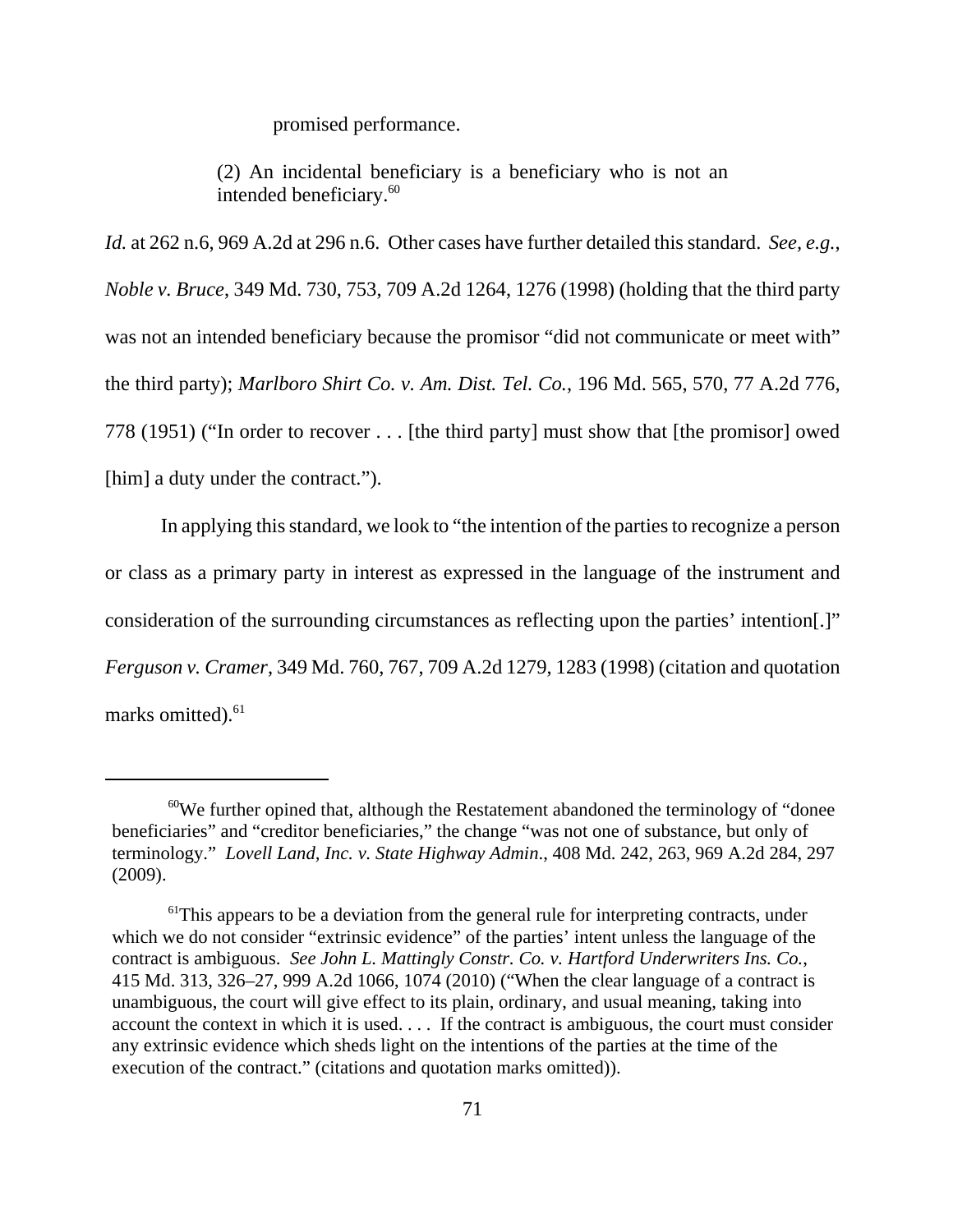To begin with, only two of the cases cited by Tenants from this Court actually found evidence of intent to create a third-party beneficiary, and they both involved facts markedly different from this case. In *Shillman v. Hobstetter*, a residential developer and a lender agreed that the lender would issue conditional commitments for certain planned homes if the developer would refund certain purchasers' deposits. 249 Md. at 682–83, 241 A.2d at 572–73. The only thing the developer promised to do under the agreement (return the deposits) was clearly intended to benefit the purchasers, so logically we found that the purchasers were intended third-party beneficiaries. *Id.* at 690, 241 A.2d at 576–77. Similarly, in *Prescott v. Coppage*, the trial court appointed a receiver for a savings and loan company as well as a special counsel to assist him. Because the purpose of the court order was to benefit the creditors, we found them to be third-party beneficiaries entitled to recover against the special counsel. 266 Md. 562, 574, 296 A.2d 150, 156 (1972). In both cases, the contracts were created specifically to benefit the third parties in question. In other words, it is fair to say that the purchasers in *Shillman* and the creditors in *Prescott* were the "primary part [ies] in interest"<sup>62</sup> under those contracts, because the provisions that named them were obviously "inserted . . . to benefit" them.<sup>63</sup>

The same cannot be said of the ground leases in this case, which were clearly entered into first and foremost for the benefit of the parties that signed them. In each ground lease,

<sup>62</sup>*See120 W. Fayette Street*, 426 Md. at 36, 43 A.3d at 368.

<sup>63</sup>*See Lovell*, 408 Md. at 265, 969 A.2d at 298.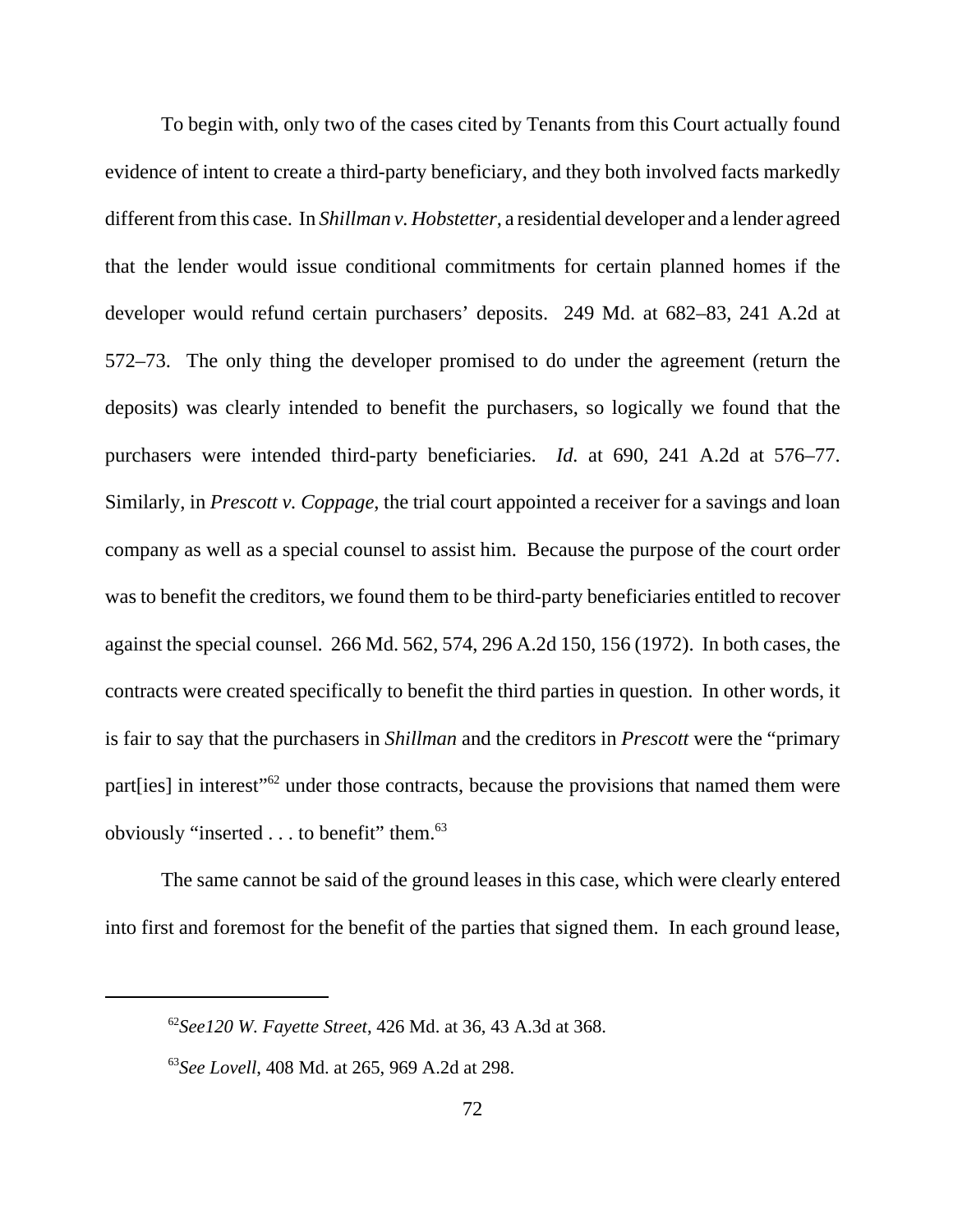the purported third-party beneficiary is mentioned only briefly and in passing—to wit, in sections involving easements running between the two parcels, plans for the development of common areas, and overall site plans that mention both towers. The peripheral nature of these provisions—which simply describe the joint nature of the two projects—is substantially different from the central provisions in *Shillman* and *Prescott*, which demonstrated how the third parties in those cases were "owed  $\dots$  a duty under the contract [s]."<sup>64</sup> This, we said, was the "crucial fact" in support of finding a third-party beneficiary,  $65$  and it is not present here.  $66$ 

<sup>64</sup>*See Marlboro*, 196 Md. at 570, 77 A.2d at 778.

<sup>65</sup>*See Lovell*, 408 Md. at 265, 969 A.2d at 297–98.

<sup>66</sup>The two New York cases cited by Tenants are distinguishable for the same reason, as they involve markedly different facts. *See Leawood Bancshares, Inc. v. Alesco Preferred Fundings X, Ltd.*, 823 F. Supp. 2d 244, 252–53 (S.D.N.Y. 2011) (the "main purpose of the ... Agreement was to permit [the third party] to acquire T&C Bank," and the agreement expressly provided how the third party could use the agreement to its benefit in regulatory proceedings); *Cauff, Lippman & Co., v. Apogee Fin. Group, Inc.*, 807 F. Supp. 1007, 1020 (S.D.N.Y. 1992) (holding that a contract that "expressly identifies [the third party] as the broker . . . by stating that except for [the third party], no other broker has been employed or is entitled to compensation" made the broker a third-party beneficiary under New York precedents providing that "where a broker is expressly identified in a contract which references an obligation to pay a broker its commission, the broker is entitled to recover as a third-party beneficiary"). The same is true of the one case cited by Tenants in which the Court of Special Appeals found intent to create a third-party beneficiary. *See Dist. Moving & Storage Co. v. Gardiner & Gardiner, Inc.*, 63 Md. App. 96, 101–02, 492 A.2d 319, 322 (1985) (agreement created a contractual duty for the promisee to provide a third-party with a storage warehouse facility).

Tenants also cite many cases in which this Court and the Court of Special Appeals did not find the intent to create a third-party beneficiary. *See, e.g.*, *120 W. Fayette St.*, 426 Md. at 37, 43 A.3d at 369 (holding that the third party was "at best an incidental beneficiary"); *Dickerson v. Longoria*, 414 Md. 419, 452, 995 A.2d 721, 741 (2010) (third party was not a thirdparty beneficiary because "there was no arbitration agreement formed to which the Estate could be a third-party beneficiary"); *Lovell*, 408 Md. at 265, 969 A.2d at 297–98 (petitioner did not make the necessary showing to support finding a third-party beneficiary to the contract); *Noble v. Bruce*, 349 Md. 730, 752–53, 709 A.2d 1264, at 1275–76 (1998) (no third-party beneficiary (continued...)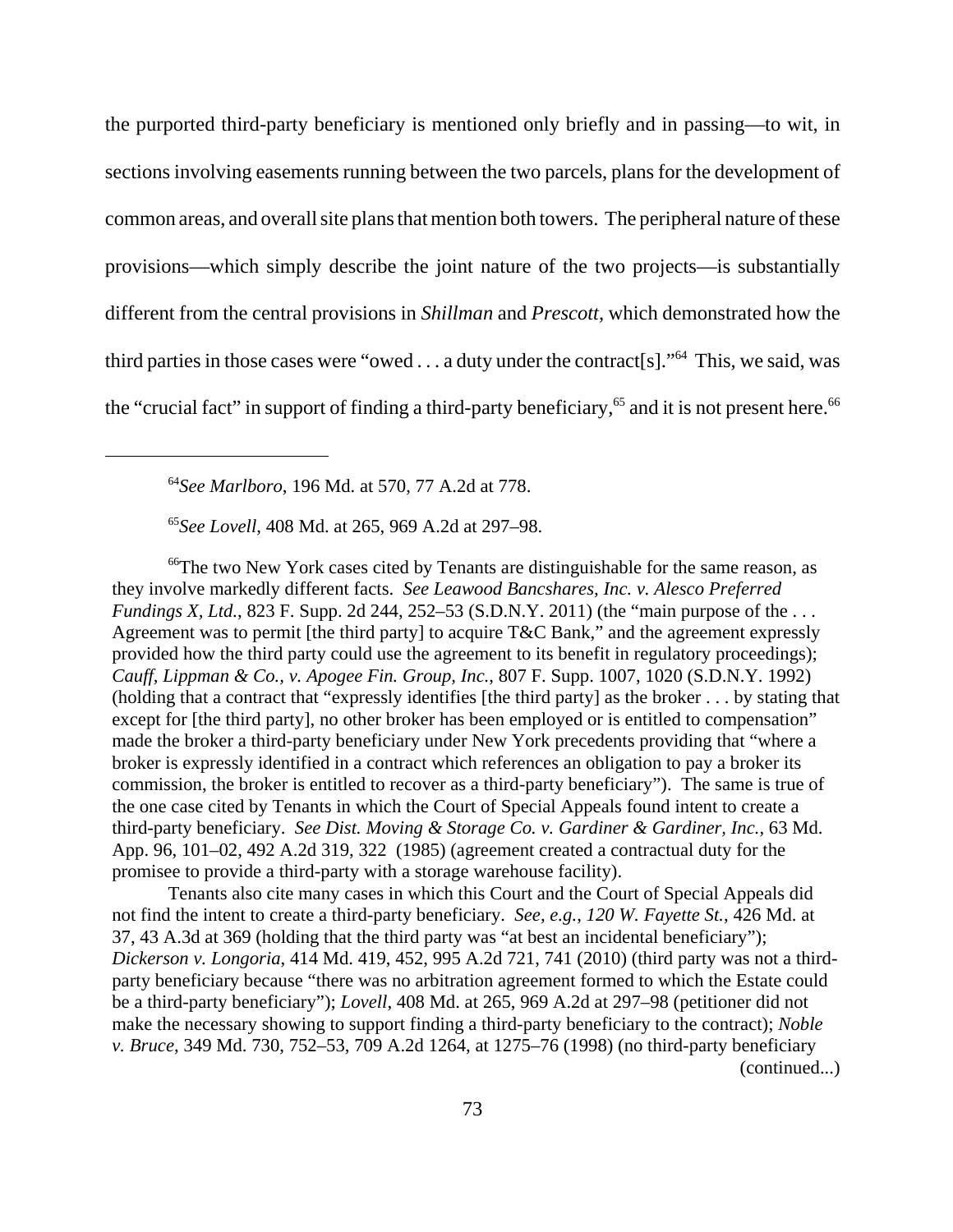None of Tenants' secondary arguments overcome this "crucial fact." Although covenants running with the land are generally designed to "circumvent privity restraints," the covenant to provide estoppel certificates was not. Nothing about Landlords' breach of that covenant or their breach by pursuing administrative actions had anything to do with the joint nature of the development project. Nor do the "surrounding circumstances" change the "crucial fact" that the breached covenants were not "inserted . . . to benefit" the third party. *See Lovell*, 408 Md. at 261, 265, 969 A.2d at 296, 298. Most of the "surrounding circumstances" alluded to by Tenants simply reveal the joint-nature of the towers project. As we have said, this is not evidence of intent to benefit a third party.

The only novel circumstance is what Tenants' call "the third party's reliance interest" under the ground leases—that each tower would not have been built without the

 $66$ (...continued)

was created); *Ferguson v. Cramer*, 349 Md. 760, 767, 709 A.2d 1279, 1282 (1998) ("[T]he third-party beneficiary exception does not apply in the instant case."); *Hamilton & Spiegel, Inc. v. Bd. of Educ.*, 233 Md. 196, 200, 195 A.2d 710, 712 (1963) (no third-party beneficiary created in the contract); *Marlboro Shirt Co. v. Am. Dist. Tel. Co.*, 196 Md. 565, 571, 77 A.2d 776, 778 (1951) ("There is nothing in the contract whereby the appellant could be identified as a third person beneficiary."); *Mackubin v. Curtiss-Wright Corp.*, 190 Md. 52, 58, 57 A.2d 318, 321 (1948) (plaintiff could not enforce the agreement because it "was not entered into primarily for [her] benefit . . . . Any right she might have . . . comes to her incidentally as a stockholder"); *College of Notre Dame of Md., Inc. v. Morabito Consultants, Inc.*, 132 Md. App. 158, 179–80, 752 A.2d 265, 276–77 (2000) (declining to decide whether there was a third-party beneficiary under the contracts); *Weems v. Nanticoke Homes, Inc.*, 37 Md. App. 544, 556, 378 A.2d 190, 196–97 (1977) (finding no intent to create a third-party beneficiary). Tenants also cite a case that merely dealt with a motion to dismiss. *See Flaherty v. Weinberg*, 303 Md. 116, 139, 492 A.2d 618, 629–30 (1985) ("Although the Flahertys may find it difficult to support their claim that a direct purpose of the relationship between First Federal and Weinberg was to benefit the Flahertys, they have nevertheless alleged this circumstance as a fact and such allegation is enough to survive the demurrer."). We shall not address the unpublished case cited by Tenants.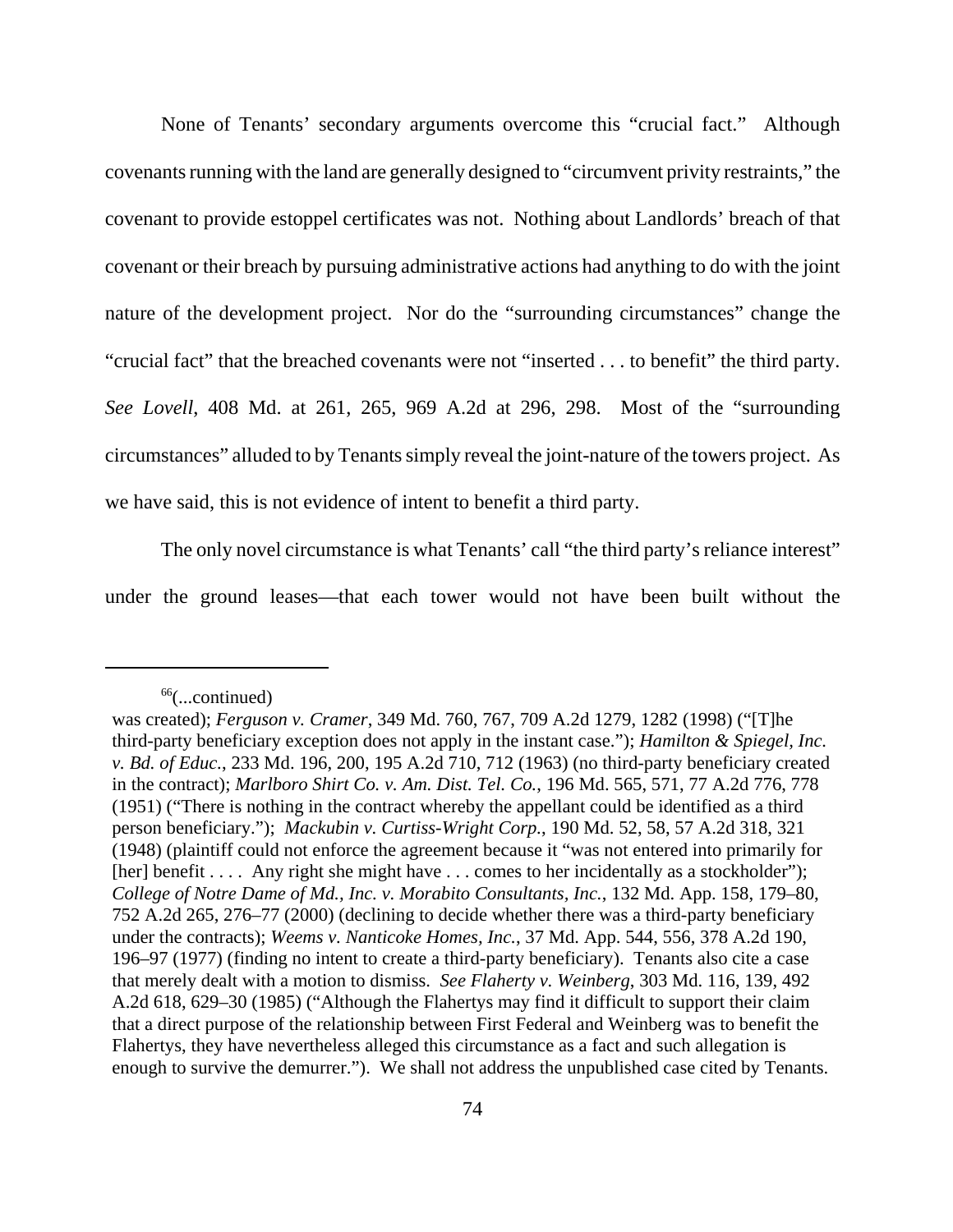other—which they assert is relevant under the Restatement (Second) of Contracts § 302. Yet simply reviewing the explanation and illustrations of this Restatement section reveals why it is inapplicable here. In each of the section's examples, the contracts were entered into with the express purpose of benefitting a third party, as the parties explained and agreed upon how the third party would be benefitted. *See* Restatement (Second) of Contracts § 302 (1981). Here, in contrast, the parties simply understood that the two towers were to "intertwine" as part of a common plan. $^{67}$  Tenants cite no other authority to support their reliance theory. We are left, therefore, with no evidence that the parties intended to make each Tenant a thirdparty beneficiary of the other's ground lease.

#### *Covenants Running with the Land*

 Alternatively, Tenants argue that the Court of Special Appeals erred in holding that there was insufficient evidence to support joint and several liability under the doctrine of uniform plans of development. They also contend that the court incorrectly limited joint and several liability to restrictive covenants, but assert that, in any case, the restrictive covenants present here supported joint and several liability. Landlords respond that the language of the ground leases does not create third-party liability under a uniform plan of development.

To begin with, we know of no authorities, and Tenants provide none, connecting covenants under a uniform plan of development with joint and several liability for damages. As Professor Powell explains, the question of a uniform plan of development arises when a

 $67$ We need not decide whether this provision of the Restatement states the law in Maryland, because it clearly does not apply to this case.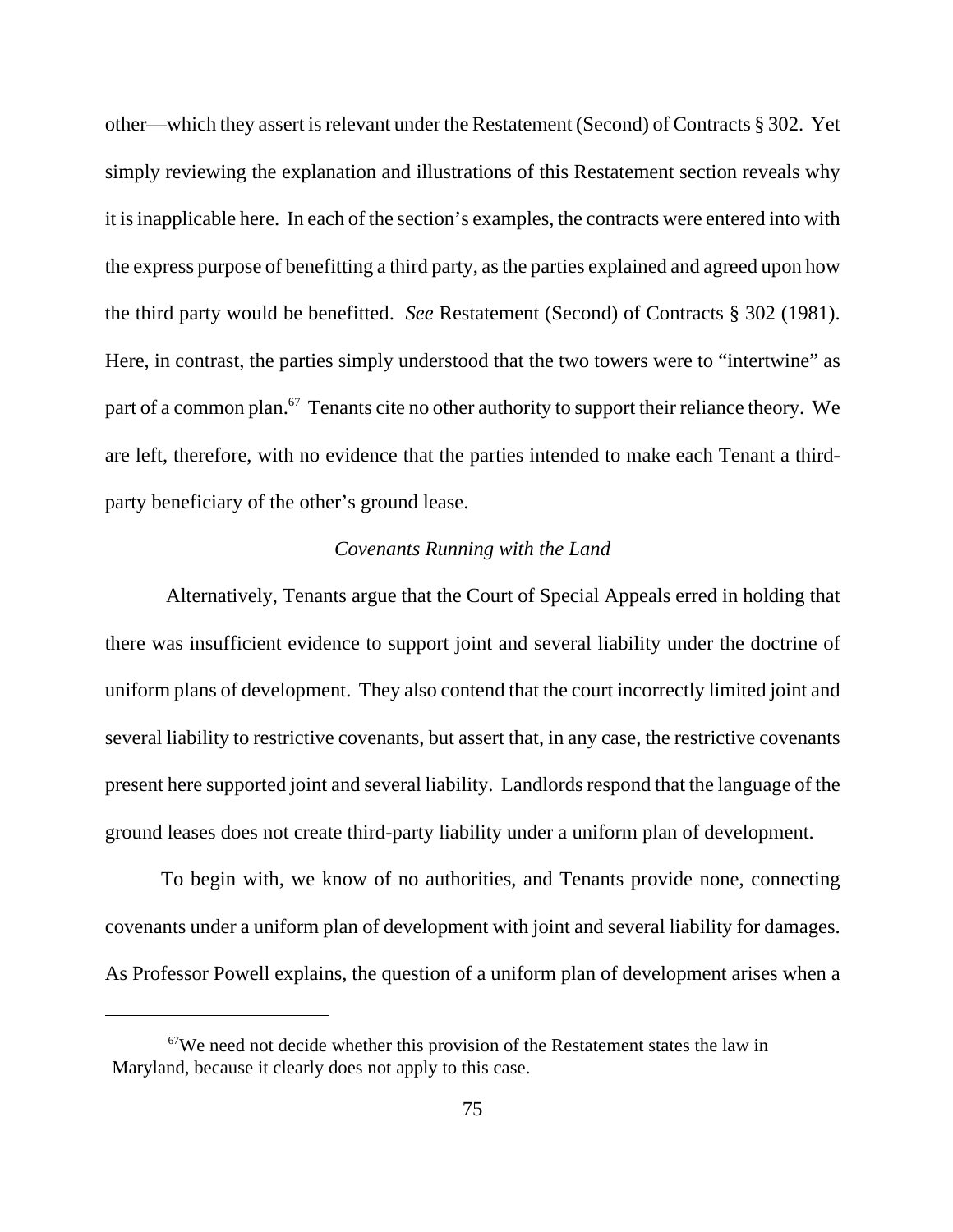party with an interest in a piece of property in a community asserts that there is an implied covenant that, although not mentioned in any of the community's deeds, restricts what each property owner can do with his or her land. *See* 9 Richard R. Powell, *Powell on Real Property* § 60.03[1] (Michael A. Wolf ed., 2012). In such cases, the implied restriction must be "plain and unmistakable, or necessary" when examining the nature and purpose of the development as a whole. *Id.* (footnote omitted). Such "implied covenants" are "most commonly found in cases involving subdivisions where title to all lots originated in a common grantor." *Id.* § 60.03[2].

Our cases reflect this description of the "common plan" doctrine. We detailed the history and purpose of the doctrine in *Roper v. Camuso*:

> The doctrine of implied negative reciprocal covenants developed in order to provide protection for purchasers buying lots in what they reasonably expected was a general development in which all of the lots would be equally burdened and benefitted. . . . The seminal prerequisite for asserting that an implied negative reciprocal covenant exists is a common grantor who has a general plan of development for the land. If a general plan of development exists establishing certain restrictions on property use, those restrictions could be enforced in equity.

> > \* \* \*

. . . We stated in *McKenrick v. Savings Bank*, 174 Md. 118, 128, 197 A. 580, 584–85 (1938):

> [I]f in such a case it appears that it was the intention of the grantors that the restrictions were part of a uniform general scheme or plan of development and use which should affect the land granted and the land retained alike, they may be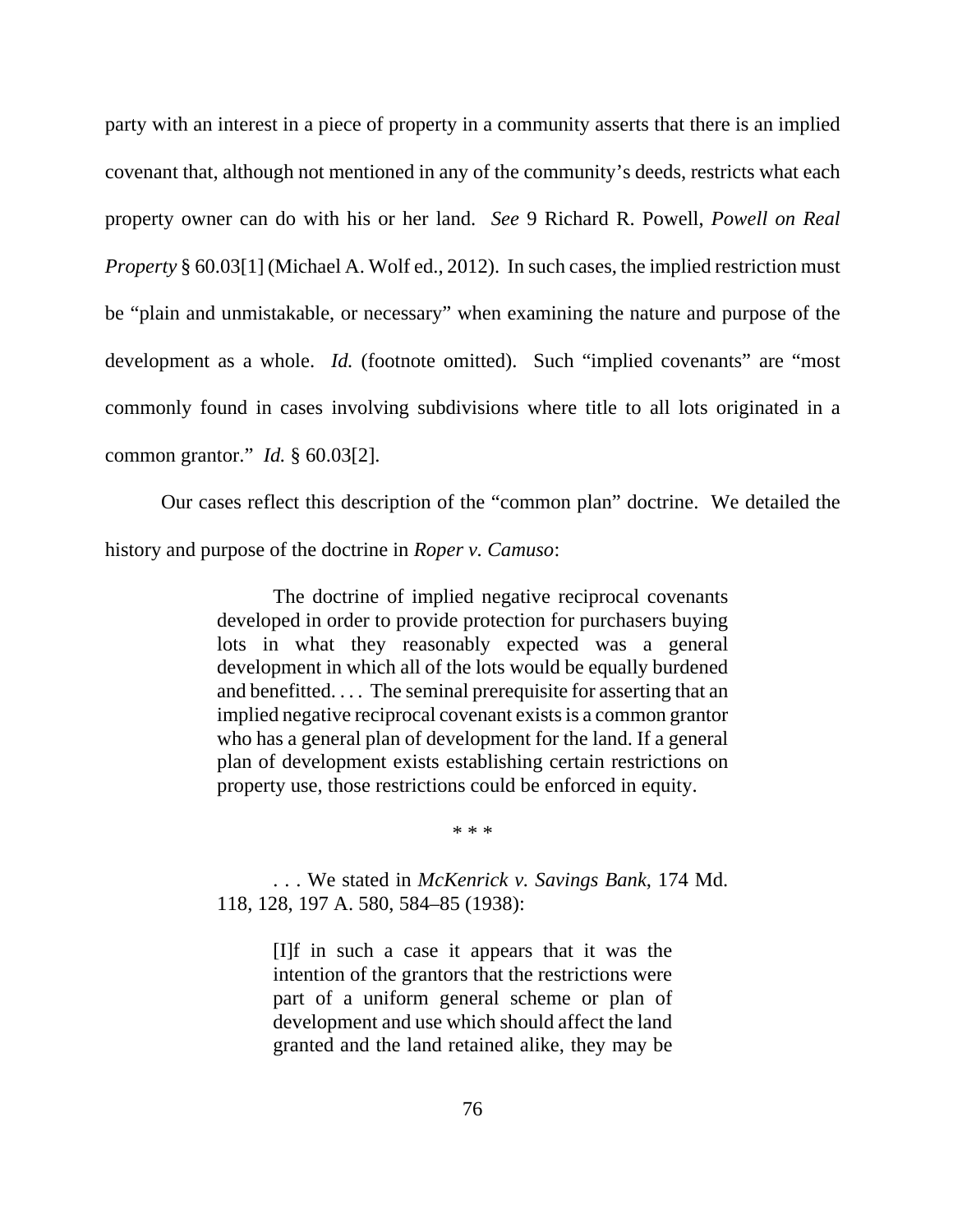enforced in equity; . . . the burden is upon one seeking to enforce such restrictions, where they are not specifically expressed in a deed, to show by clear and satisfactory proof that the common grantor intended that they should affect the land retained as a part of a uniform general scheme of development.

In *McKenrick* and subsequent cases, the assertion of an implied reciprocal restriction arising from a general plan of development was not premised on any recorded declaration subjecting the land to restrictions, but was based either on the inclusion by a common grantor of uniform restrictions in individual deeds to specific lots or from oral commitments made to purchasers of lots subject to restrictions that subsequent conveyances of retained land would be subject to the same restrictions. (Citations omitted.)

376 Md. 240, 260–62, 829 A.2d 589, 602 (2003).

As the above examples show, covenants that can be implied by a uniform plan of development must relate to the uniform plan and "affect the land." *McKendrick*, 174 Md. at 128, 197 A. at 584–85. Such covenants are typically restrictions on how the lots can be used and developed, so as not to alter the nature of the development as a whole. *See, e.g.*, *Roper*, 376 Md. at 259, 829 A.2d at 601 (covenants dealing with the height of fences); *Schovee v. Mikolasko*, 356 Md. 93, 97, 737 A.2d 578, 580 (1999) (restriction providing that "no lot could be devoted to a use other than a residential use and that no lot may contain more than one detached residential structure at any time"); *Turner v. Brocato*, 206 Md. 336, 343–44, 111 A.2d 855, 859 (1955) (covenants "relating to front yard measurements, walls, open spaces, and approval of plans by an architect . . . [and] the maintenance or operation of a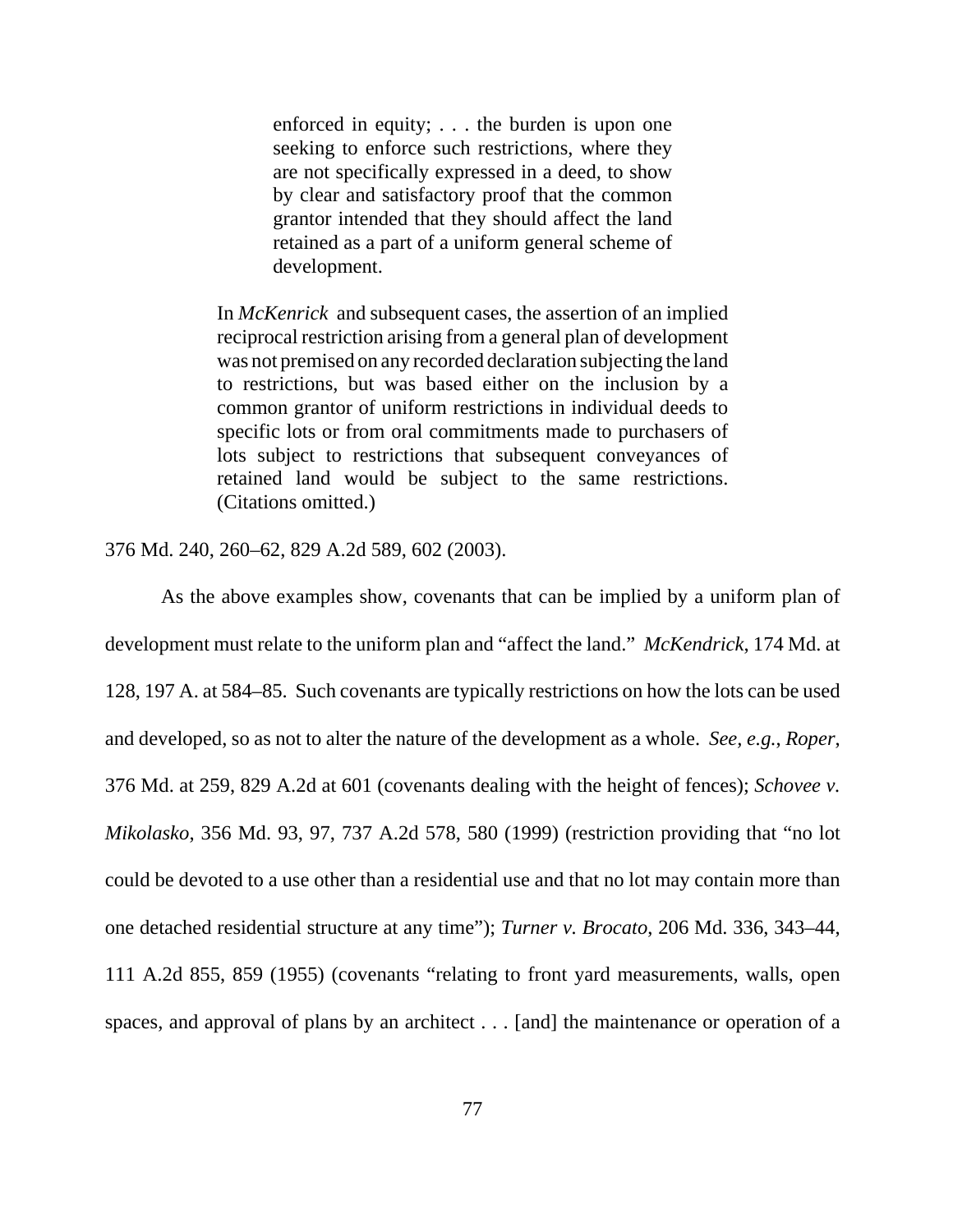number of specified noxious or offensive trades or businesses on the land").

We know of no authority for the proposition that a person with an interest in land subject to the restrictions of a uniform plan can enforce other, unrelated covenants against persons not in privity. The breaches of covenants here—failure to provide estoppel certificates and wrongful administrative actions—have no relation to the common plan. The doctrine simply does not fit the facts. Such evidence cannot create joint and several liability for the breach of unrelated covenants, and we affirm the Court of Special Appeals' decision to reverse the Circuit Court on this issue.

### *Attorneys' Fees*

Although the Court of Special Appeals invalidated the jury's joint and several damages award, it did not address the trial court's award of joint and several attorneys' fees, observing that the award of attorneys' fees "lies within the sound discretion of the trial judge" and that Landlords had "offer[ed] virtually no argument in support of" overturning that award. *CR-RSC*, 202 Md. App. at 374, 32 A.3d at 495.

Landlords argue that the Court of Special Appeals erred in not extending its ruling on joint and several liability to the attorneys' fees. The only basis for joint and several attorneys' fees, they say, is third-party beneficiary status, which the court held was not present here. Landlords also assert that it would be "absurd" to ignore Tenants' "carefully crafted separate existences simply because they chose not to act like separate entities in their joint prosecution of this case."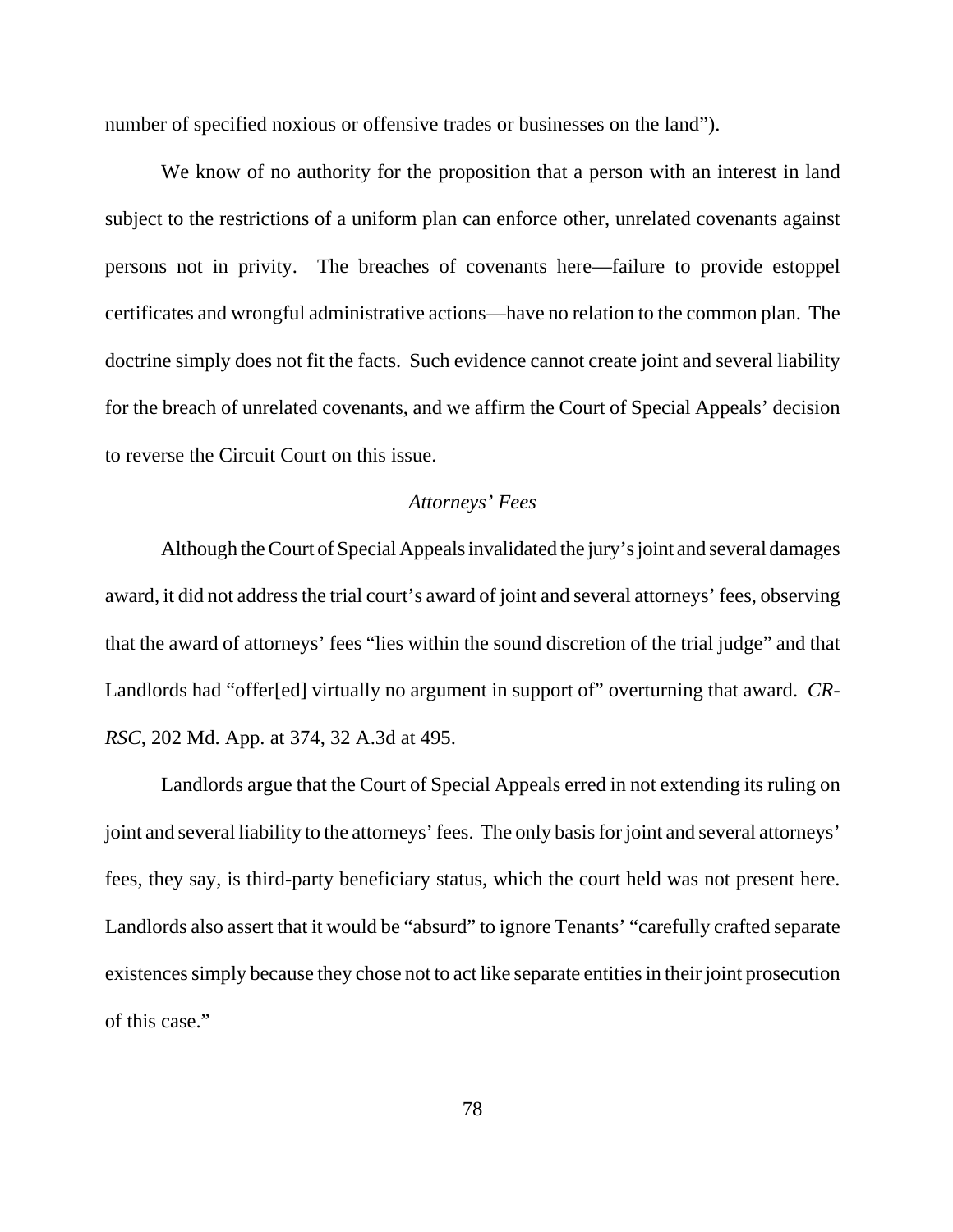Tenants respond that Landlords incorrectly conflate joint and several liability for attorneys' fees with joint and several liability for damages, which depends on separate analytical factors. They cite cases in which courts have apportioned attorneys' fees among defendants based upon (1) the commonality of issues in the litigation, *Turner v. D.C. Bd. of Elections & Ethics*, 354 F.3d 890, 898 (D.C. Cir. 2004); (2) each defendant's degree of liability and culpability, *Grendel's Den, Inc. v. Larkin*, 749 F.2d 945, 959–60 (1st Cir. 1984); and (3) the amount of time spent defending against each defendant, *id.* Thus, Tenants assert that the Circuit Court acted within its discretion in awarding joint and several attorneys' fees. $68$ 

When a contract provides for attorneys' fees in the event of litigation, $69$  Maryland Lawyers' Rule of Professional Conduct 1.5 is "the foundation for analysis of what constitutes a reasonable fee." *Monmouth Meadows Homeowners Ass'n v. Hamilton*, 416 Md. 325, 336–37, 7 A.3d 1, 8 (2010). Additionally, the trial court has discretion to consider "any other factor reasonably related to a fair award of attorneys' fees[,]" and the trial court need not "explicitly comment on or make findings with respect to each factor" nor "hold an evidentiary

<sup>68</sup>Tenants also assert several waiver arguments, but we shall not address these as we believe the issue is best decided on the merits.

 $^{69}$ Here, Section 14.12 of the ground leases provided for attorneys' fees to be awarded:

In the event of any litigation brought by either party to enforce any of the provisions of this Lease, the losing party shall pay the prevailing party's costs and expenses, including reasonable attorneys' fees.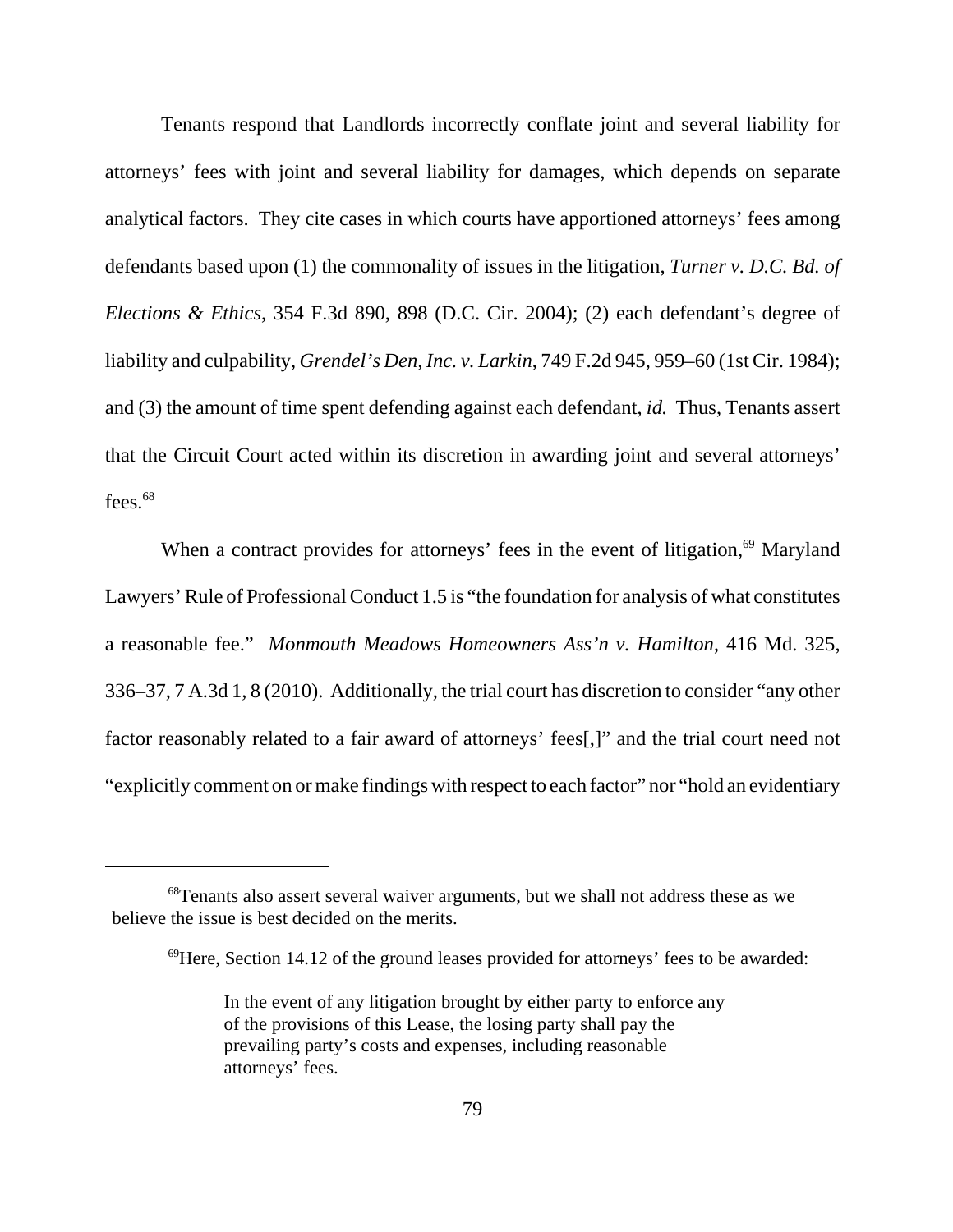hearing to determine a proper fee award[.]<sup>"70</sup> *Id.* at 337–38 & nn.11–12, 1 A.3d at 8 & nn.11–12.

In this case, the trial court explained on the record why the attorneys' fee estimate of the plaintiffs' expert was reasonable under Rule 1.5. The trial court did not mention the joint and several nature of the award, however, which was summarily stated in the written order. Yet the court did provide a clue as to its reasoning on the joint and several nature of the award. By referring to the parties as "the defendant" and "the plaintiff," the trial court implied that it viewed the parties as single entities for the purposes of attorneys' fees.

Such reasoning is supported by precedent. Although we have not defined precisely when attorneys' fees should be awarded jointly and severally, we have upheld joint and several awards when defendants acted in concert to harm the plaintiffs. *See, e.g.*, *Hoffman*, 385 Md. at 6, 48–49, 867 A.2d at 279, 304–05 (various defendants conspired to defraud and misrepresent aspects of a residential purchase). Federal courts have employed the same reasoning. As the United States Court of Appeals for the D.C. Circuit opined:

> [A] plaintiff's fully compensatory fee for claims centered on a set of common issues against two or more jointly responsible defendants should be assessed jointly and severally. On the other hand, if claims are not attributable to all defendants and are not centered on a set of common issues, i.e., claims that are truly fractionable, fees should be apportioned[.] (Citations and quotation marks omitted.)

 $70$ This is because, "[t]o require such a hearing in every case would excessively interfere with the laudable goal of judicial efficiency." *Monmouth Meadows Homeowners Ass'n v. Hamilton*, 416 Md. 325, 338 n.12, 1 A.3d 7, 8 n.12 (2010) (citation and quotation marks omitted).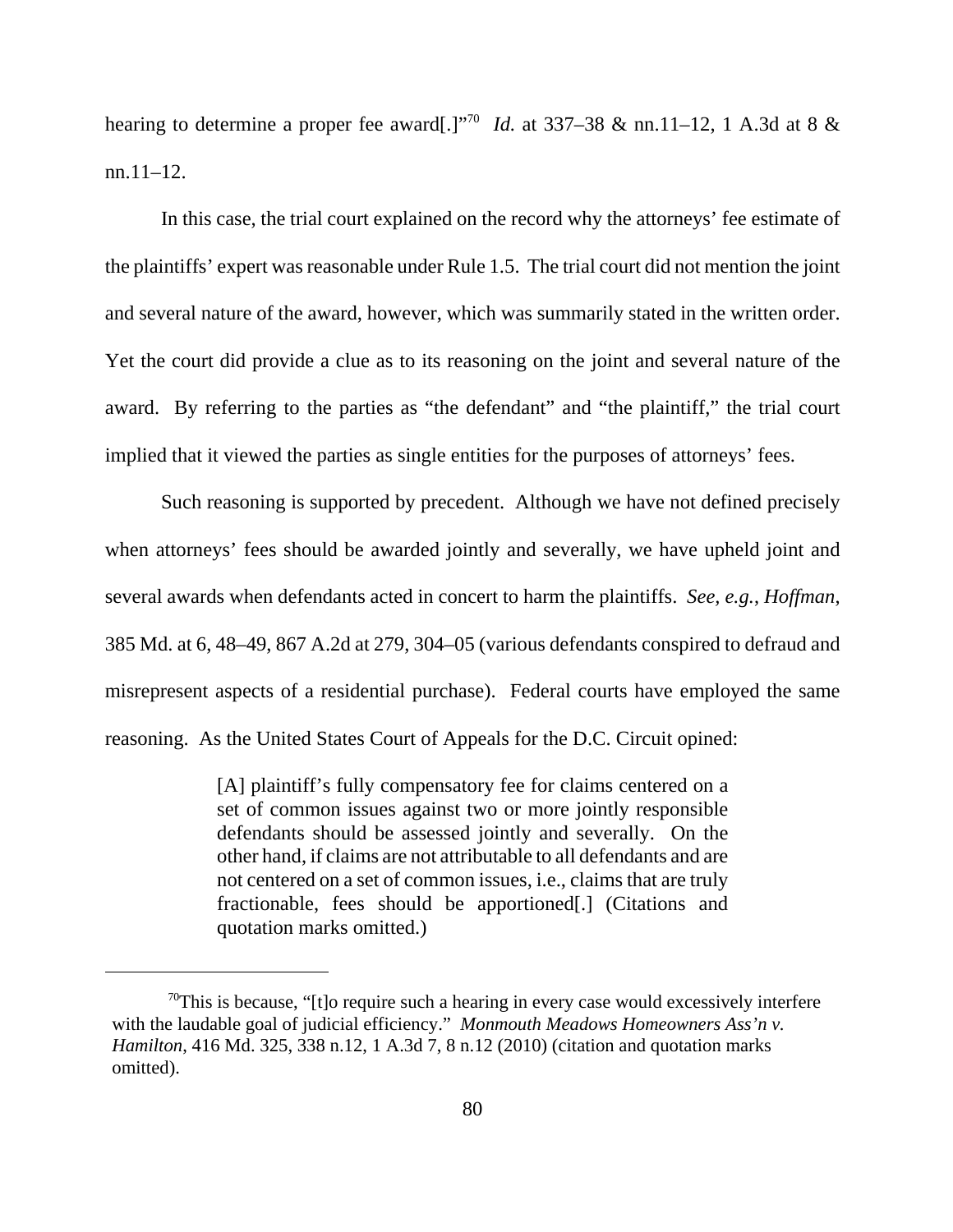*Turner*, 354 F.3d at 898; *see also Action on Smoking & Health v. Civil Aeronautics Bd.*, 724 F.2d 211, 216 (D.C. Cir. 1984)).

Indeed, the United States Court of Appeals for the Eighth Circuit has held that "[j]oint and several liability for costs is the general rule unless equity otherwise dictates." *Concord Boat Corp. v. Brunswick Corp.*, 309 F.3d 494, 497 (8th Cir. 2002); *see also Lewis v. Whelan*, 99 F.3d 542, 545 (2d Cir. 1996) (joint and several attorneys' fees appropriate where "the breaches by the parties were mutually dependent and agreed upon"); *Walker v. U.S. Dept. of Hous. & Urban Dev.*, 99 F.3d 761, 773 (5th Cir. 1996) (joint and several attorneys' fees appropriate where "there was a single indivisible injury, and each party played a substantial role in the litigation. The parties had a joint legal defense and shared experts."); *Bennett v. Local Union No. 66*, 958 F.2d 1429, 1440–41 (7th Cir. 1992) (where the parties participate in each other's breaches, "it is no longer 'unjust' to hold either party accountable for the entire period of injury"); *Allen v. Allied Plant Maint. Co. of Tenn.*, 881 F.2d 291, 298 (6th Cir. 1989) (joint and several attorneys' fees appropriate where the employer and the Union "colluded" in the breach).

Landlords cite no authority to contradict these precedents, and we find them instructive here. As in *Hoffman*, Landlords conspired in deciding to breach the ground leases and oppose the development of the towers. 385 Md. at 6, 48–49, 867 A.2d at 279, 304–05. As in *Turner*, Tenants claims "centered on a set of common issues against two or more jointly responsible defendants." 354 F.3d at 898 (citation and quotation marks omitted). As in *Walker*,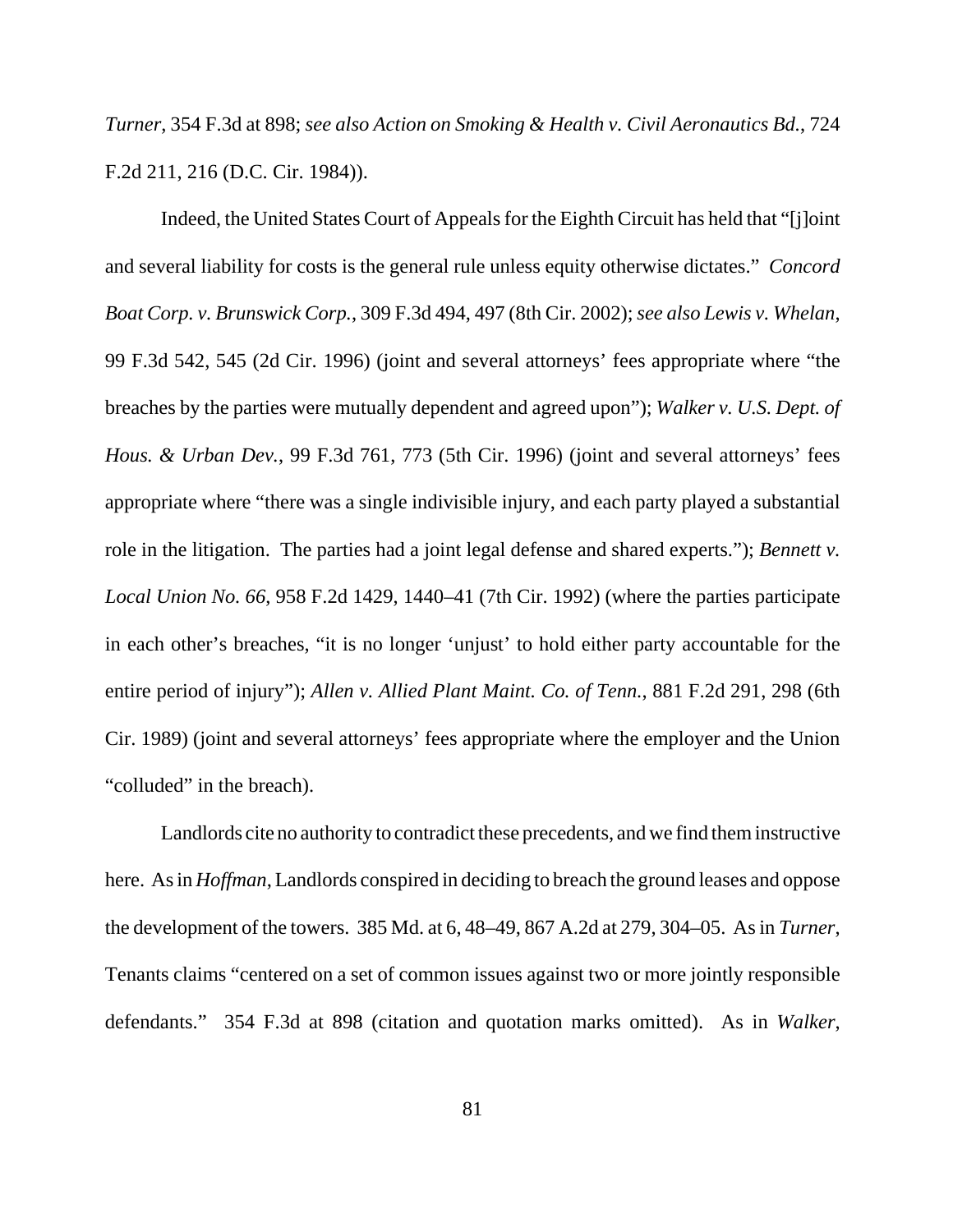Landlords "had a joint legal defense and shared experts." 99 F.3d at 773. As in *Bennett* and *Allen*, the parties acted in concert in the breach. 958 F.2d at 1440–41; 881 F.2d at 298. For all of these reasons, we conclude that the joint and several award of attorneys' fees was not an abuse of the trial court's discretion. The Court of Special Appeals' reversal of the joint and several damages award in no way affected the validity of the joint and several attorneys' fees.

## **JUDGMENT OF THE COURT OF SPECIAL APPEALS AFFIRMED. COSTS TO BE PAID 5/6 BY LANDLORDS AND 1/6 BY TENANTS.**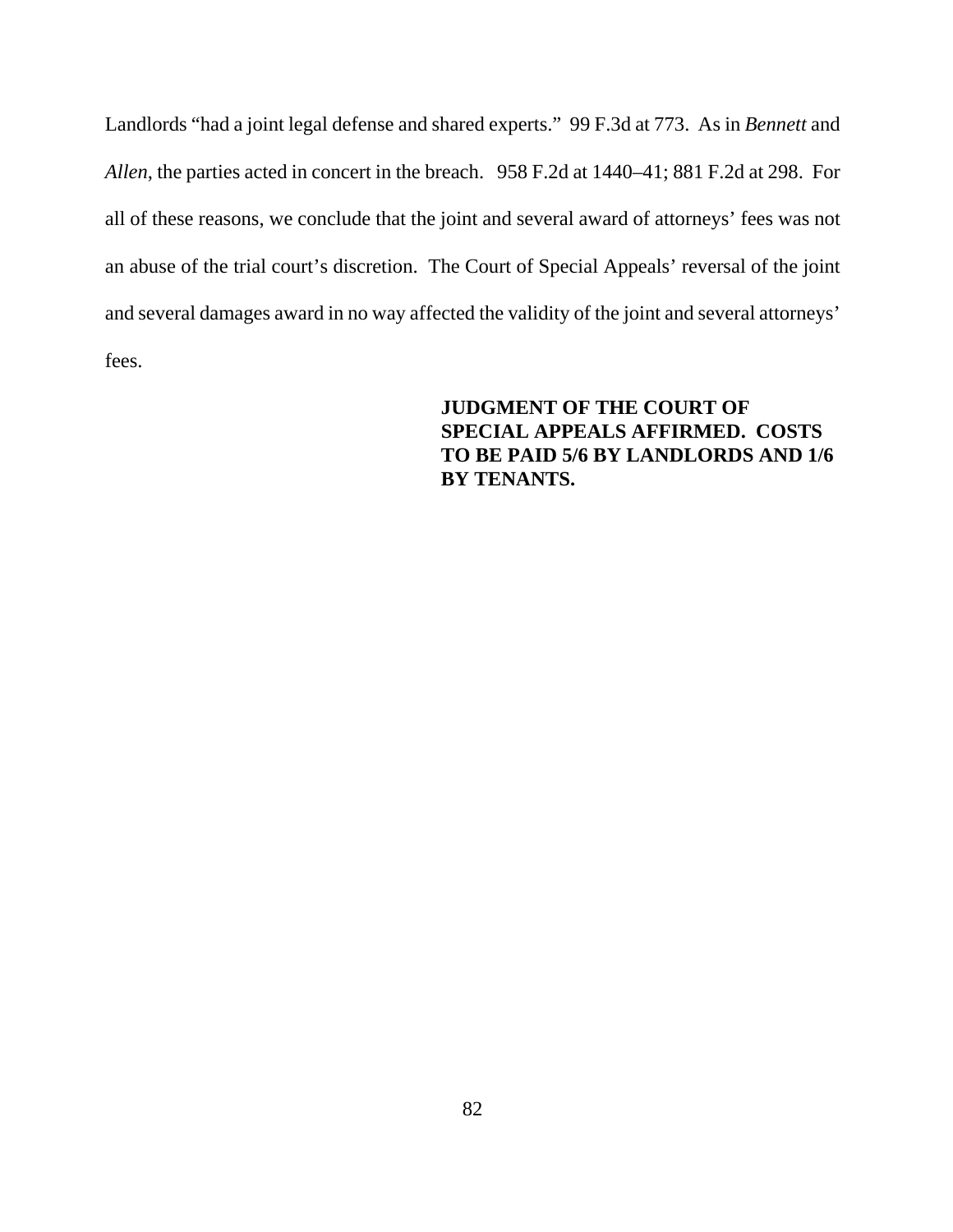### IN THE COURT OF APPEALS

# OF MARYLAND

No. 115

September Term, 2011

CR-RSC TOWER I, LLC, et al.

v.

RSC TOWER I, LLC, et al.

Bell, C.J., Harrell Battaglia Greene Adkins Barbera McDonald,

l

 $\overline{a}$ 

 $\overline{a}$ 

 $\overline{a}$ 

JJ.

Dissenting Opinion by Battaglia, J., which Harrell, J., joins.

Filed: November 27, 2012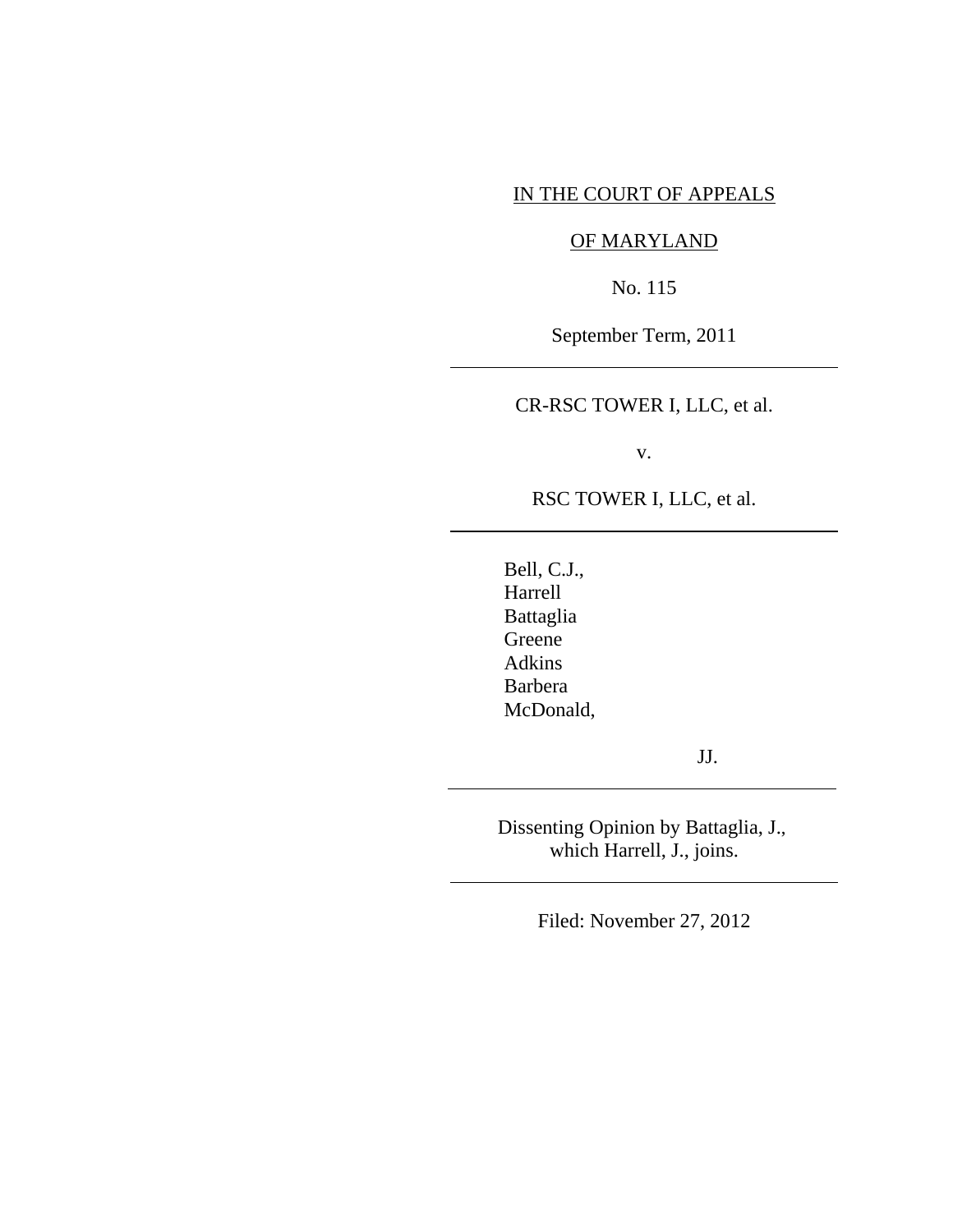I respectfully dissent. Although we have been asked to determine, in this economic climate, how lost profit damages in the context of a speculative real estate venture are to be measured, what the Majority has done is affirm an award of damages as lost profits that is really punitive in nature, rather than acknowledge that any standard for awarding damages lacks certainty and eviscerates foreseeability. I believe, in this framework, that the Landlords<sup>1</sup> should have been afforded their day in court.

In this case, the trial court erred in barring the Landlords from introducing evidence of the depressed residential real estate market as it existed at the time Tenants' claimed lost profits were expected to materialize. As Landlords described at trial, "the world had changed" due to a downturn of the real estate and credit markets caused by the "economic Armageddon in [20]08." The Majority's holding that such drastic economic factors cannot inform an assessment of damages when the nature and extent of such damages were not foreseen by the contracting parties provides a windfall to the non-breaching party by excluding evidence that such profits would not have arisen had the contract been performed. This places the breaching party in the position of a guarantor of the non-breaching party's ultimately unrealistic expectations.

To put the case in context:

Developer Tenants were prevented from building, renting, and selling apartment buildings on Landlords' tracts in Montgomery County. In June of 2004, the parties entered into ground leases under which Tenants would build two high-rise apartment buildings,

<sup>&</sup>lt;sup>1</sup> For the purposes of this dissent, I adhere to the Majority's designations of the parties as "Landlords" and "Tenants."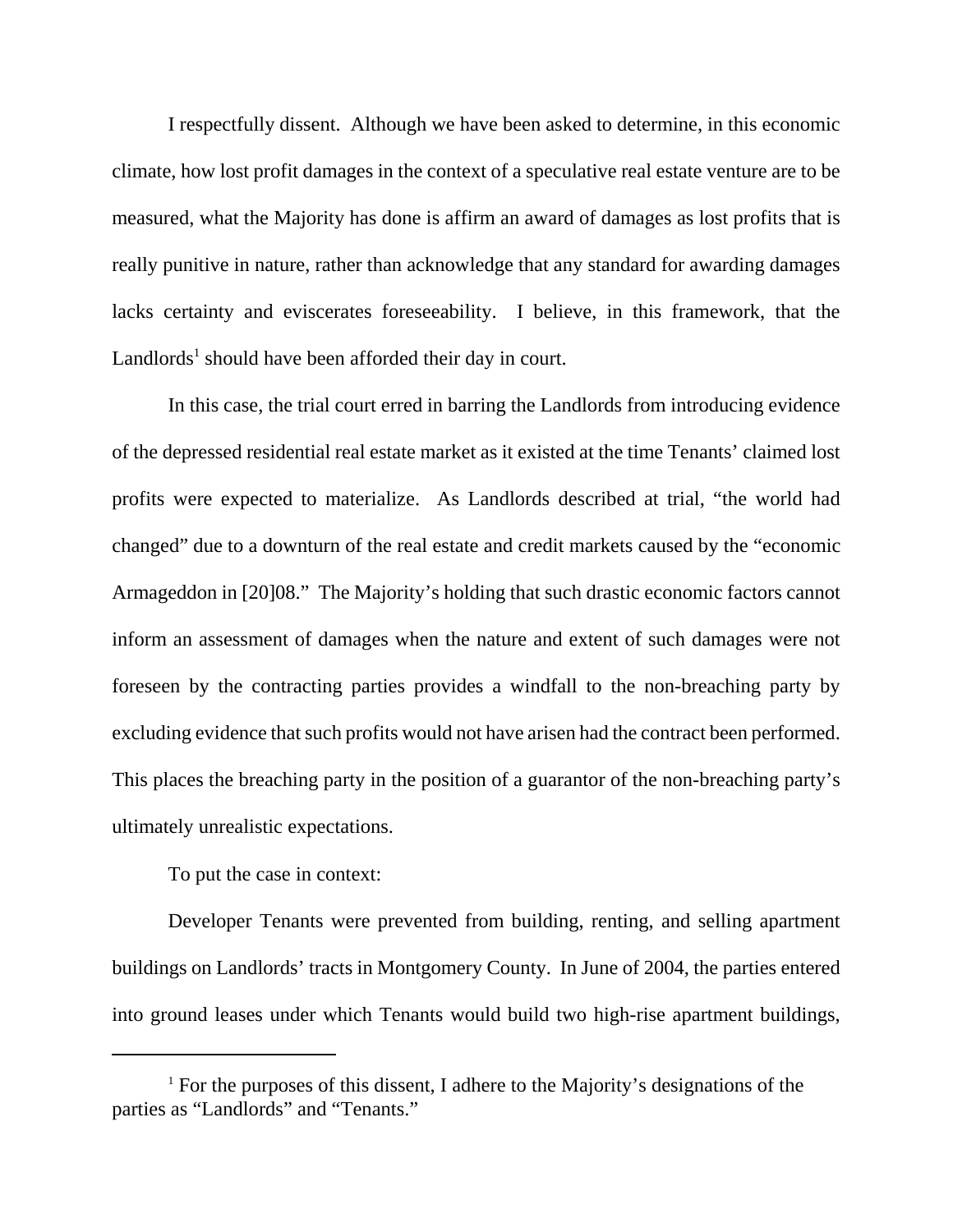Tower I, anticipated to be completed in 2008 or 2009, and Tower II, with completion contemplated in 2012. Tenants projected, for their own purposes and as justification for obtaining financing, multimillion dollar profits from the planned development, based on projections made in 2006 of continuing growth in the residential real estate market. In 2007, Landlords breached their contracts, and in 2008, the U.S. housing market crashed. Subsequently, Tenants sued for lost profits. Before the case was tried, however, the judge barred Landlords from introducing any "evidence of, or . . . arguments based upon, postbreach market conditions for the purpose of refuting [Tenants'] claimed damages," thus precluding introduction of evidence of the real estate market downturn that occurred after the breach but before development of the Towers was to be completed.

The Landlords proffered that they would have offered expert testimony taking into account "the economic downturn and the resulting impact on the real estate market." Landlords' designated damages expert, R. Larry Johnson, according to his proffer, would have opined "that no profits would have been earned by [Tenants], even if there had been no breach, because the Tower I building would have been delivered into a rental market (in 2008 or 2009) which does not support the projections upon which [Tenants' expert's] conclusions are based." Landlords would have introduced expert testimony to rebut Tenants' damage claims, contending that Tenants' projections "are too high, and even slight decreases in market rental rate eliminates the profit in the damages claim." Furthermore, Landlords proffered expert testimony regarding the unrealistic nature of Tenants' projections when viewed in light of "the current market," the "[s]tagnant rental rates in [the real estate] market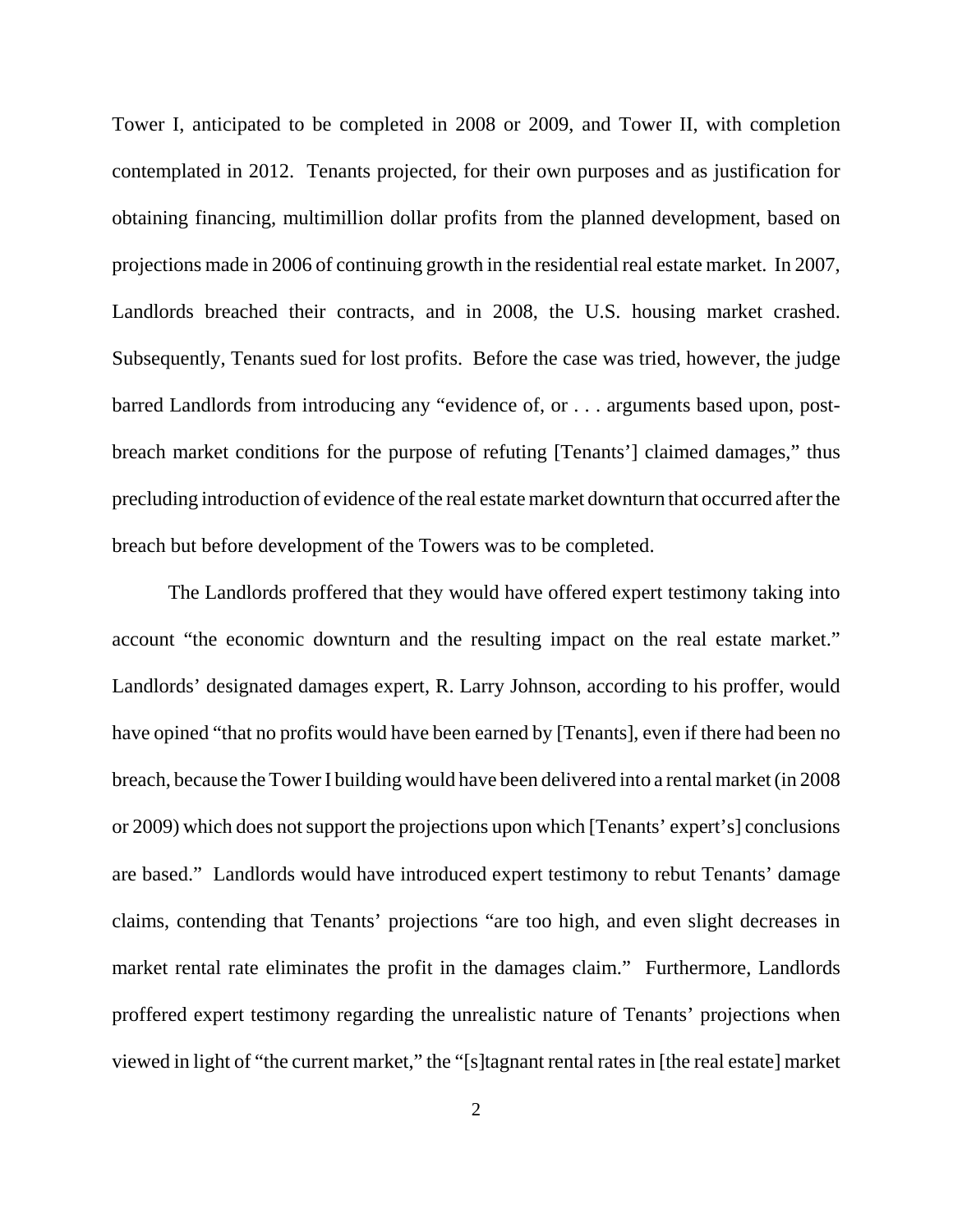over the last several years," and evidence of "what the market is/was at the time the Project would have been available for rent."

At trial, Tenants' expert had estimated lost profits based on Tenants' profit projections made in October 2006 for the purposes of obtaining financing for the project.<sup>2</sup> The jury awarded damages in the amount of \$36,350,239.00.

In this case, Landlords as well as Tenants had to rely on experts in economics and real estate. To that extent, the parties were evenly matched in their proffered expert testimony, until the trial court barred Landlords' proffered testimony on damages. Obviously neither method for defining lost profits, an inquiry that focuses on foreseeability at time of contracting as the Majority espouses, or market-based calculations from the anticipated time of completion sought by Landlords, can be other than speculative because the buildings in issue were never built. The trial court thus erred in allowing the use of Tenants' assumptions to prove the amount of damages but foreclosing Landlords from rebutting such projections with evidence of the real estate market as it existed at the time the development would have come to fruition.

Clearly, courts prefer a rule that allows admission of evidence of actual performance when such evidence is available. The Majority acknowledges as much when it contends that the cases cited by Landlords all consider the admissibility of evidence of post-breach

<sup>2</sup> Tenants' expert, Wiley R. Wright, testified that, "[f]or purposes of determining the net gain that would have been realized," the "primary sources of data" were "the stabilized pro forma operating statements and the development budgets that were prepared by [Tenants]" in 2006.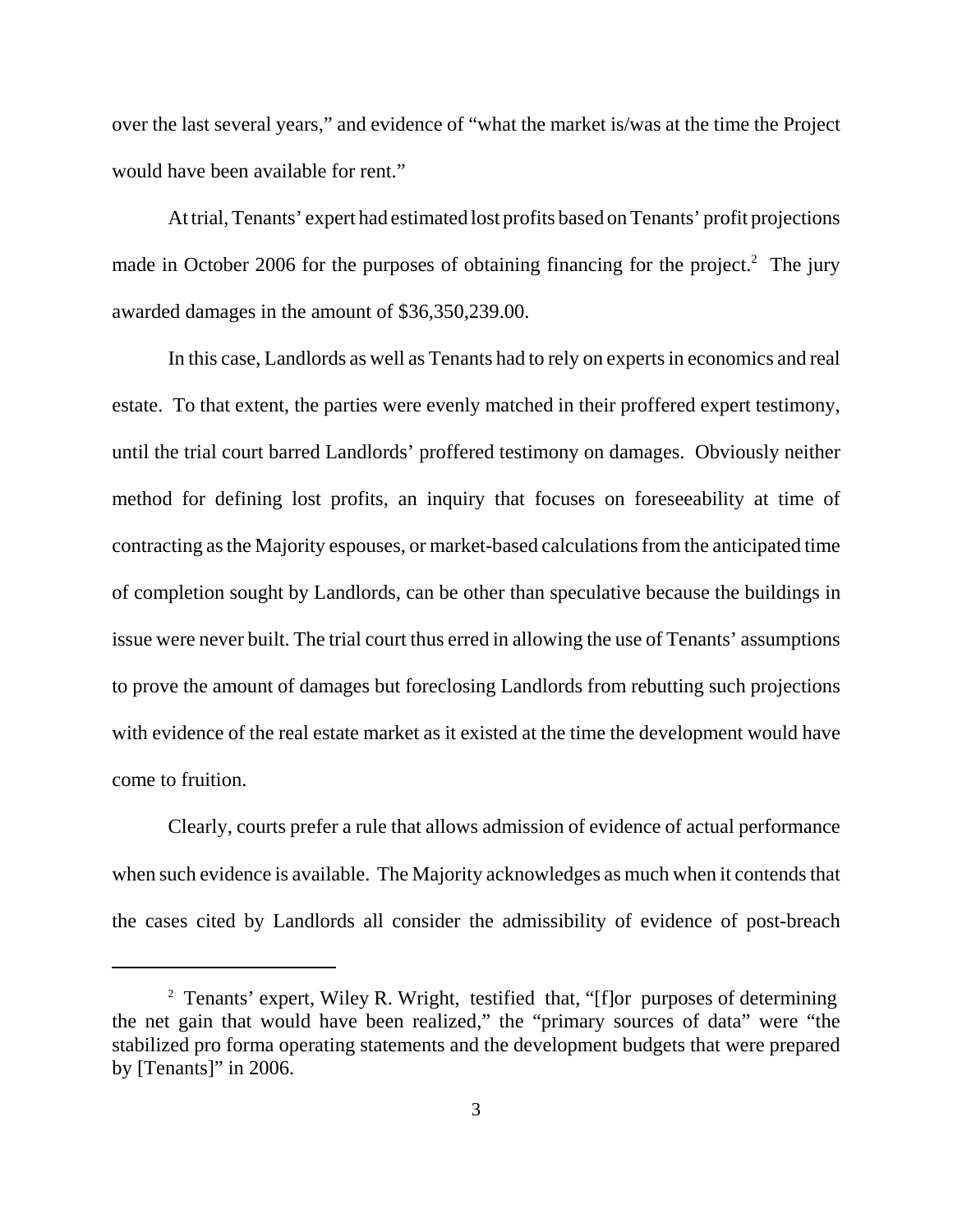substitute performance and notes that "none of Landlords' Maryland cases directly support admitting post-breach market evidence to prove lost profits."  $\_\text{Md}$  Md.  $\_\text{d}$ ,  $\_\text{A}$ .3d  $\_\text{d}$  (Maj. Slip Op. at 23). In *Macke Company v. Pizza of Gaithersburg, Inc.*, we noted that plaintiff's substitute performance after the breach but before trial might be "a more appropriate measure of damages" because it is "grounded on . . . actual experience." 259 Md. 479, 492, 270 A.2d 645, 652 (1970). We have further stated that "the actual gain made under the substituted contract must be considered in measuring the damages to which the builder is entitled." *M & R Contractors & Builders, Inc. v. Michael*, 215 Md. 340, 356, 138 A.2d 350, 359 (1958). Thus, it is clear that when evidence of actual performance is available, any rule setting the benchmark for damages determinations either at the time of contracting or at the time of the breach must yield to more relevant evidence of "plaintiff's 'actual experience' with substitute performance." \_\_ Md. \_\_, \_\_ A.3d \_\_ (Maj. Slip Op. at 21), quoting *Macke*, 259 Md. at 493, 270 A.2d at 652.

This principle is supported by Justice Benjamin N. Cardozo's explanation in *Sinclair Refining Company v. Jenkins Petroleum Process Company*, that post-breach evidence of actual performance must be admitted to avoid providing a financial windfall based on inaccurate prediction:

> The law will make the best appraisal that it can, summoning to its service whatever aids it can command. . . . At times the only evidence available may be that supplied by testimony of experts as to the state of the art, the character of the improvement, and the probable increase of efficiency or saving of expense. . . . This will generally be the case if the trial follows quickly after the issue of the patent. But a different situation is presented if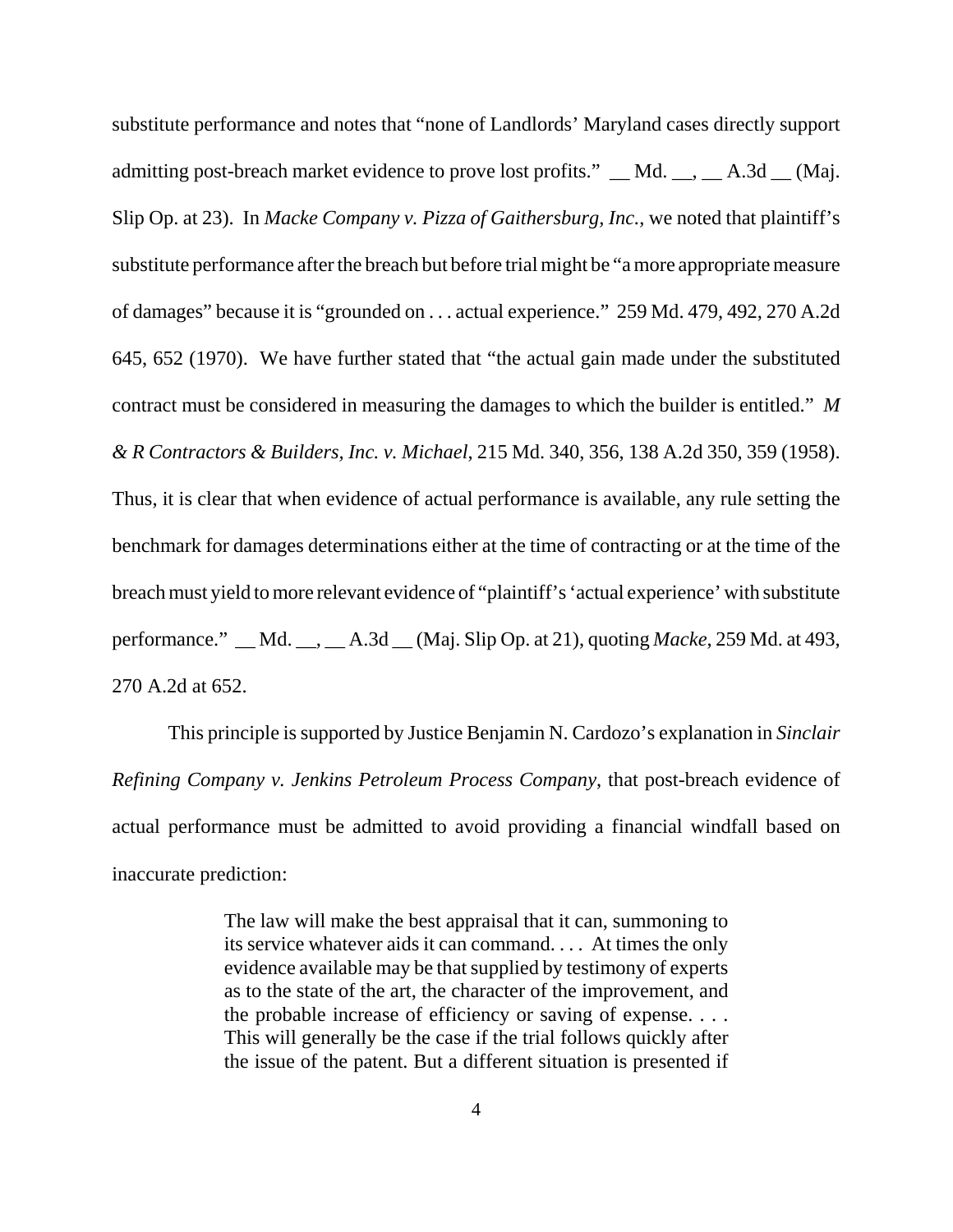years have gone by before the evidence is offered. Experience is then available to correct uncertain prophecy. Here is a book of wisdom that courts may not neglect. We find no rule of law that sets a clasp upon its pages, and forbids us to look within.

289 U.S. 689, 697-98, 53 S. Ct. 736, 739, 77 L. Ed. 1449, 1456 (1933) (internal citations omitted). Justice Cardozo further determined that "[t]o correct uncertain prophecies in [measuring the damages for a breach of contract] is not to charge the offender with elements of value non-existent at the time of his offense. It is to bring out and expose to light the elements of value that were there from the beginning." *Id.* at 698, 53 S. Ct. at 739, 77 L. Ed. at 1456 (allowing evidence of the actual profits gained from defendant's post-breach use of the plaintiff's device for purposes of proving damages).<sup>3</sup>

The question then becomes, how should lost profits be computed when actual performance is not available as a benchmark. Faced with such a situation, post-contract market evidence has been admitted to prove lost profits. *Hoang v. Hewitt Avenue Associates, LLC* involved the breach of a sales contract for two adjacent parcels of raw land on which town homes were to be built. 177 Md. App. 562, 936 A.2d 915 (2007). In the case, a developer "sought to recover collateral lost profits, *i.e.*, the profits it anticipated it would

<sup>3</sup> *See also David Sloane, Inc. v. Stanley G. House & Associates*, 311 Md. 36, 41- 42, 532 A.2d 694, 696-97 (1987) (affirming a decision by the trial court to calculate lost profits based on the breaching party's post-breach expenditures); *Fishman v. Estate of Wirtz*, 807 F.2d 520, 552 (7th Cir. 1986) (rejecting a "time of the breach" benchmark and upholding a damages calculation that employed actual gains rather than *ex ante* profit predictions); *Advent Systems Limited v. Unisys Corp.*, 925 F.2d 670, 682 (3d Cir. 1991) (noting that the court had "serious reservations about the validity of expert testimony based on prior predictions of sales for a given period when actual performance data for that same time span are available").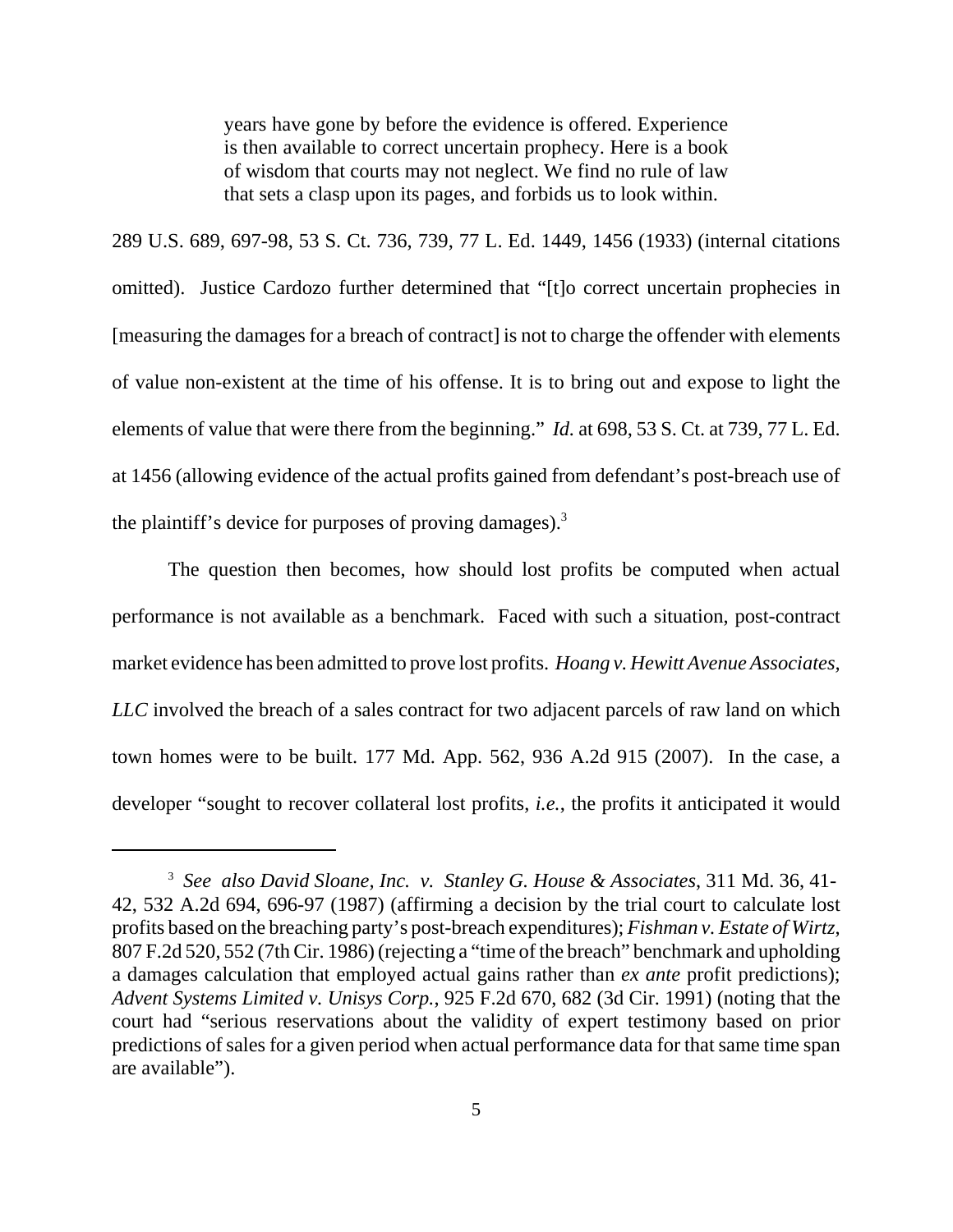have realized upon the sale of the 14 town houses it planned to construct on the property, and would have constructed but for [the sellers'] breach by failure to convey." *Id.* at 607, 936 A.2d at 941-42. The sales contract, executed in May 2004, was to close within 60 days. When, in July 2004, the sellers failed to close on the sale, the developer filed suit. Following entry of default against the sellers, the court held an evidentiary hearing on the issue of damages in April 2005. At that hearing, the trial court admitted expert testimony regarding estimated profits on the town homes that were never built. Specifically, the trial court admitted testimony about:

> . . . the costs [that the developer] likely would have incurred in developing the land into a community of 14 town houses, the probability of the completed town houses being sold in that area of Montgomery County, the prices the finished town houses would have fetched on the real estate market as it existed at the relevant time, and the profit that would have been returned to [the developer] on the expected sales.

*Id.* at 611, 936 A.2d at 945. The testimony of the expert real estate appraiser, James Donnelly, was based upon his appraisals of the land dependant upon comparable sales and market conditions at the time of the 2005 hearing. Additionally, Mr. Donnelly had opined that the profit projections were conservative based on the residential real estate market as it existed at the time of the 2005 hearing. The trial court referenced those "conservative" estimates in finding that "the amount of profits in this case can be determined with reasonable certainty." *Id.* at 574, 936 A.2d at 922. The Court of Special Appeals affirmed the trial court's award of lost profits, concluding that the evidence the of post-contracting real estate market admitted at the hearing was "legally sufficient to prove that [the developer]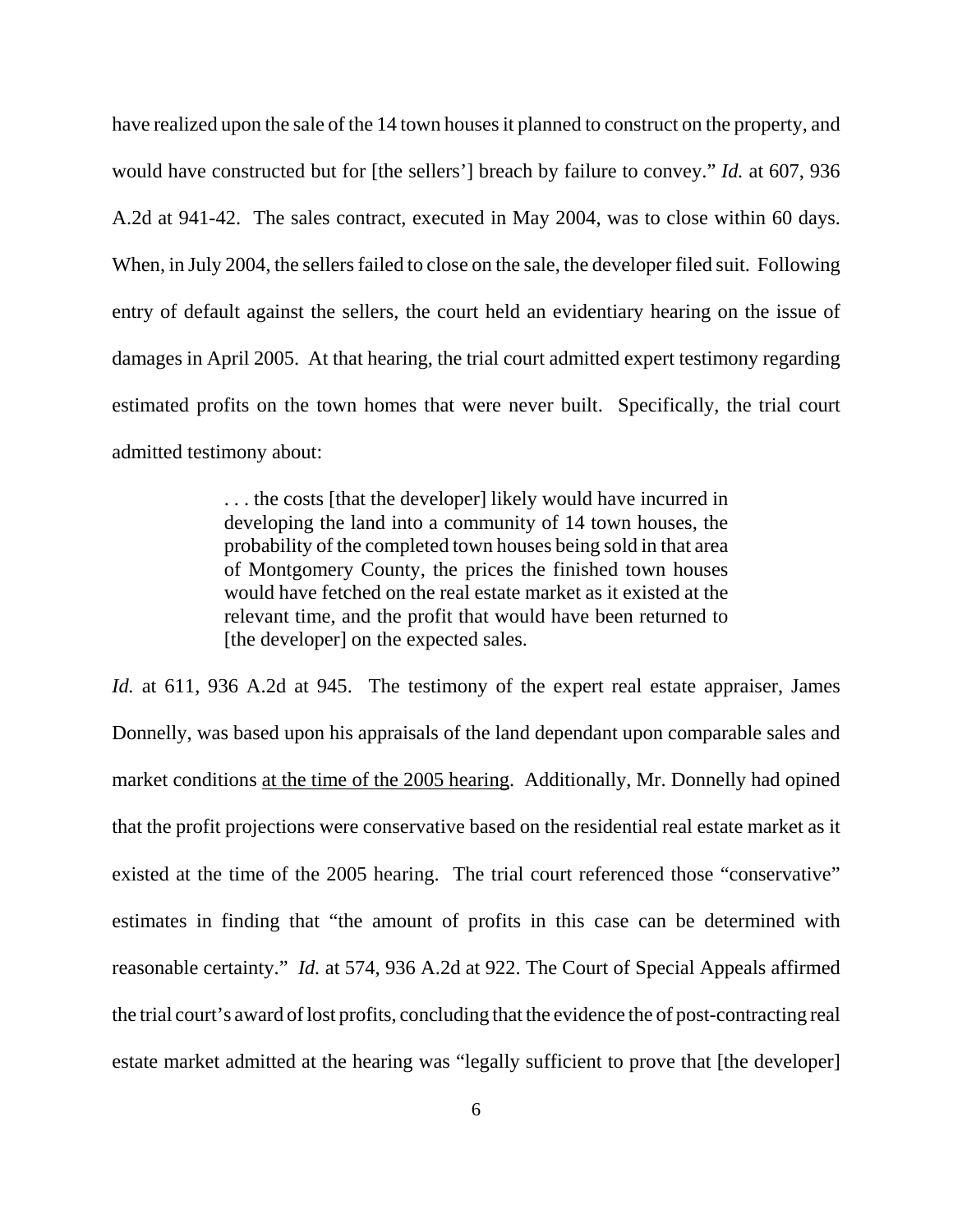sustained collateral lost profits due to the breach of contract to convey the property." *Id.* at 610-11, 936 A.2d at 944 (2007). Clearly, when actual performance is absent, evidence of post-contract conditions is admissible and is not rejected as too speculative, unforeseeable and lacking reasonable certainty.

In fact, in the present case, the evidence adduced by Tenants was more speculative than that put forth by the developers in *Hoang*, based as it was on "market conditions as of October, the October 2006 time frame, to determine whether or not the assumptions that were utilized in [Tenants' projections] prepared at that time were reasonable assumptions." Tenants relied on projections of a real estate market three to five years in the future, which turned out, as we know, to be unreliable. As such, it was no more certain than Landlords' proffered testimony as to the state of the real estate market when the Towers would have been built and reached the market.

The Majority contends, however, that post-breach market evidence is not "a necessary part of any consequential lost profits claim." \_\_ Md. \_\_, \_\_ A.3d \_\_ (Maj. Slip Op. at 24). Practical application of the Majority's rule would require that the Landlords here were guarantors of future profits and could not introduce similarly speculative evidence of potential gains and losses to mitigate lost profit damages. The Restatement (Second) of Contracts expressly disclaims such a scenario when it states, "[t]he expectation interest is not based on the injured party's hopes when [it] made the contract but on the actual value that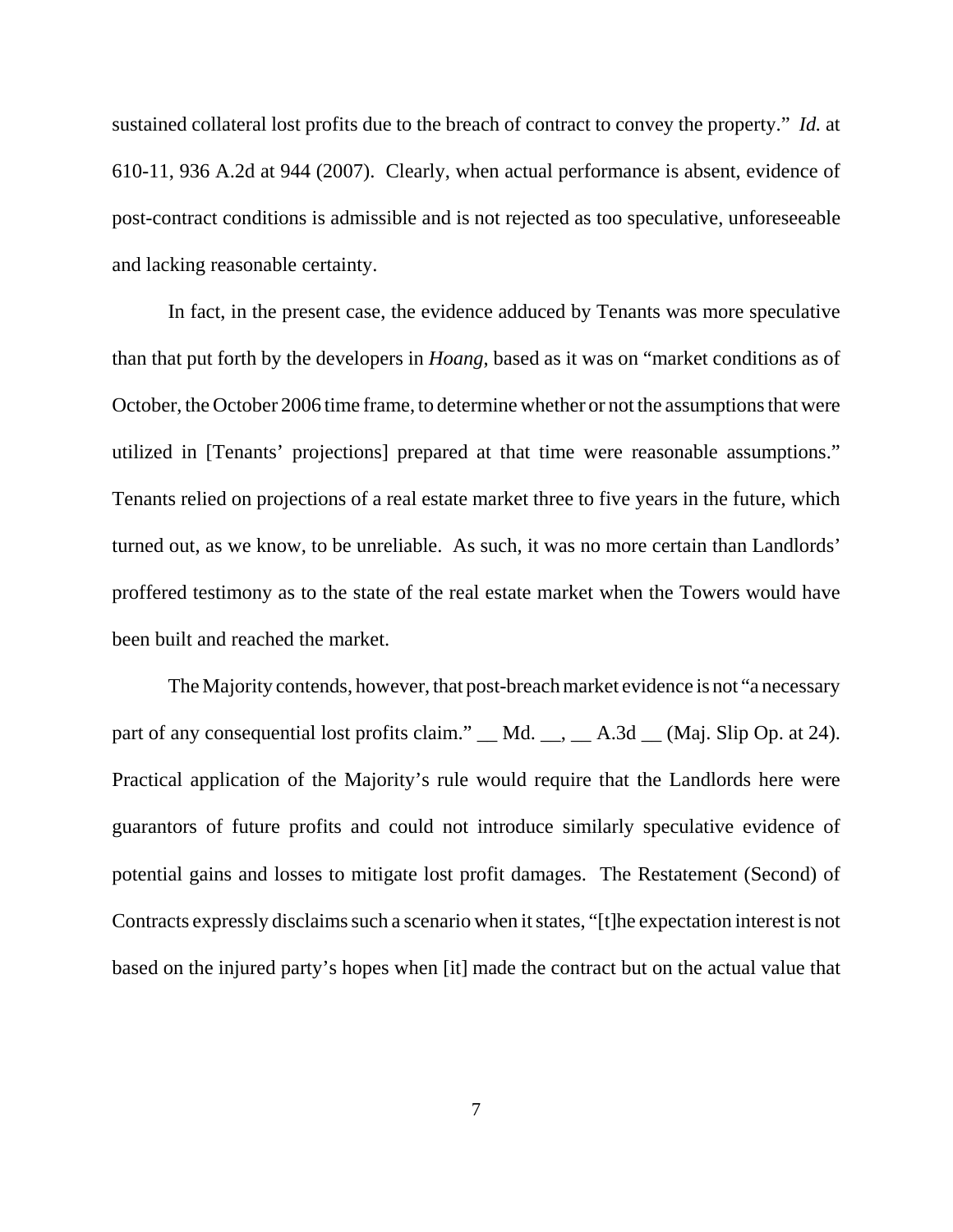the contract would have had to [it] had it been performed."4 Restatement (Second) of

Contracts Section 344, comment b, at 104 (1981). The Restatement provides an example that

is analogous to the situation in this case:

A makes a contract with B under which A is to pay B for drilling an oil well on B's land, adjacent to that of A, for development and exploration purposes. Both A and B believe that the well will be productive and will substantially enhance the value of A's land in an amount that they estimate to be \$1,000,000. Before A has paid anything, B breaks the contract by refusing to drill the well. Other exploration then proves that

The measure of damages for breach of contract is addressed generally in Restatement (Second) Contracts, [Section] 347 (1981) which recognizes that

"the injured party has a right to damages based on his expectation interest as measured by

(a) the loss in the value to him of the other party's performance caused by its failure or deficiency, plus

(b) any other loss, including incidental or consequential loss, caused by the breach, less (c) any cost or other loss that he has avoided by not having to perform."

311 Md. 36, 42, 532 A.2d 694, 697 (1987). The "expectation interest" that the *Sloane* Court cited is defined in Section 344(a) of the Restatement (Second) of Contracts as a promisee's "interest in having the benefit of his bargain by being put in as good a position as he would have been in had the contract been performed." Section 347(c) of the Restatement contemplates that a factor in damages is loss avoided by saving a party from financial injury. The evidence proffered, but not received, would have shown that the market had deteriorated to the point that the Tenants avoided financial disaster as a result of the Landlords' breach. That evidence should have been allowed under the Restatement as the cost avoided by the Tenants "not having to perform." Restatement (Second) of Contracts, § 344(c).

<sup>&</sup>lt;sup>4</sup> This Court looked to the Restatement provision governing "the measure of damages for breach of contract" in *David Sloane, Inc. v. Stanley G. House & Associates*, in its reasoning: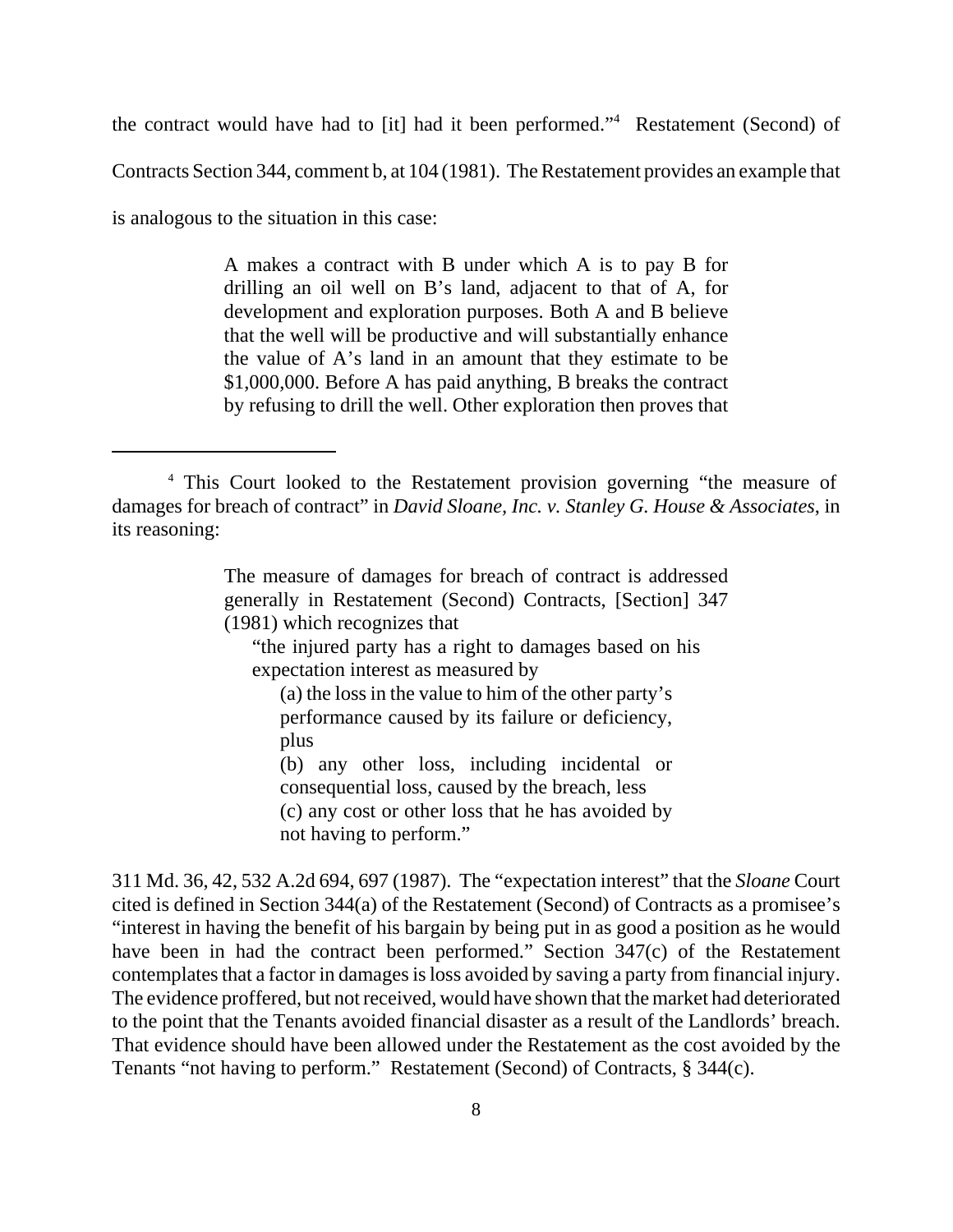there is no oil in the region. A's expectation interest is zero.

Restatement (Second) of Contracts, Section 344, illustration 5 at 105. Although relied upon by this Court in 1987, this Restatement provision governing lost profits are not addressed by the Majority. *David Sloane, Inc. v. Stanley G. House & Associates*, 311 Md. 36, 42, 532 A.2d 694, 697 (1987).

In determining lost profits when no evidence of actual performance is available, admission of evidence to assist the jury in determining damages that are as close as possible to the actual value of performance is a necessity.<sup>5</sup> By allowing Tenants to exclude evidence of post-breach market conditions, the Majority effectively puts the Landlords in the position of "A" in the Restatement example, thereby awarding Tenants damages based upon projections that the Landlords were not permitted to rebut.6

<sup>5</sup> See 11 Corbin on Contracts § 55.3, at 7 (Rev. ed. 2005) (stating that the aim of contract damages is to "put the injured party in as good a position as that party would have been in if performance had been rendered as promised"). *See also Knapp v. Eagle Property Management Corp.*, 54 F.3d 1272, 1282 (7th Cir. 1995) ("Defendants cannot be forced to put [plaintiff] in a better position than she would have been absent their conduct."); *Dopp v. Pritzker*, 38 F.3d 1239, 1248, (1st Cir. 1994) (holding that the trial court's instructions that "full damages … reflect the amount necessary to put Dopp in as good a position as he would have been if the oral contract had been fully performed" amounted to "virtually a hornbook restatement and application of the concept of contractual wholeness.").

<sup>&</sup>lt;sup>6</sup> By setting the threshold after which market evidence may not be considered at the time of contracting, the Majority moves the bar further back in time, from the 2006 "time of the breach" inquiry that Tenants request and that the trial court and the Court of Special Appeals used, to 2004, when the ground leases were executed. *CR-RSC Tower I, LLC v. RSC Tower I, LLC*, 202 Md. App. 307, 337, 344, 32 A.3d 456, 473, 478 (2011). The Majority's rule effectively requires evidence that is more speculative and uncertain than even the 2006 projections, misguided in themselves.